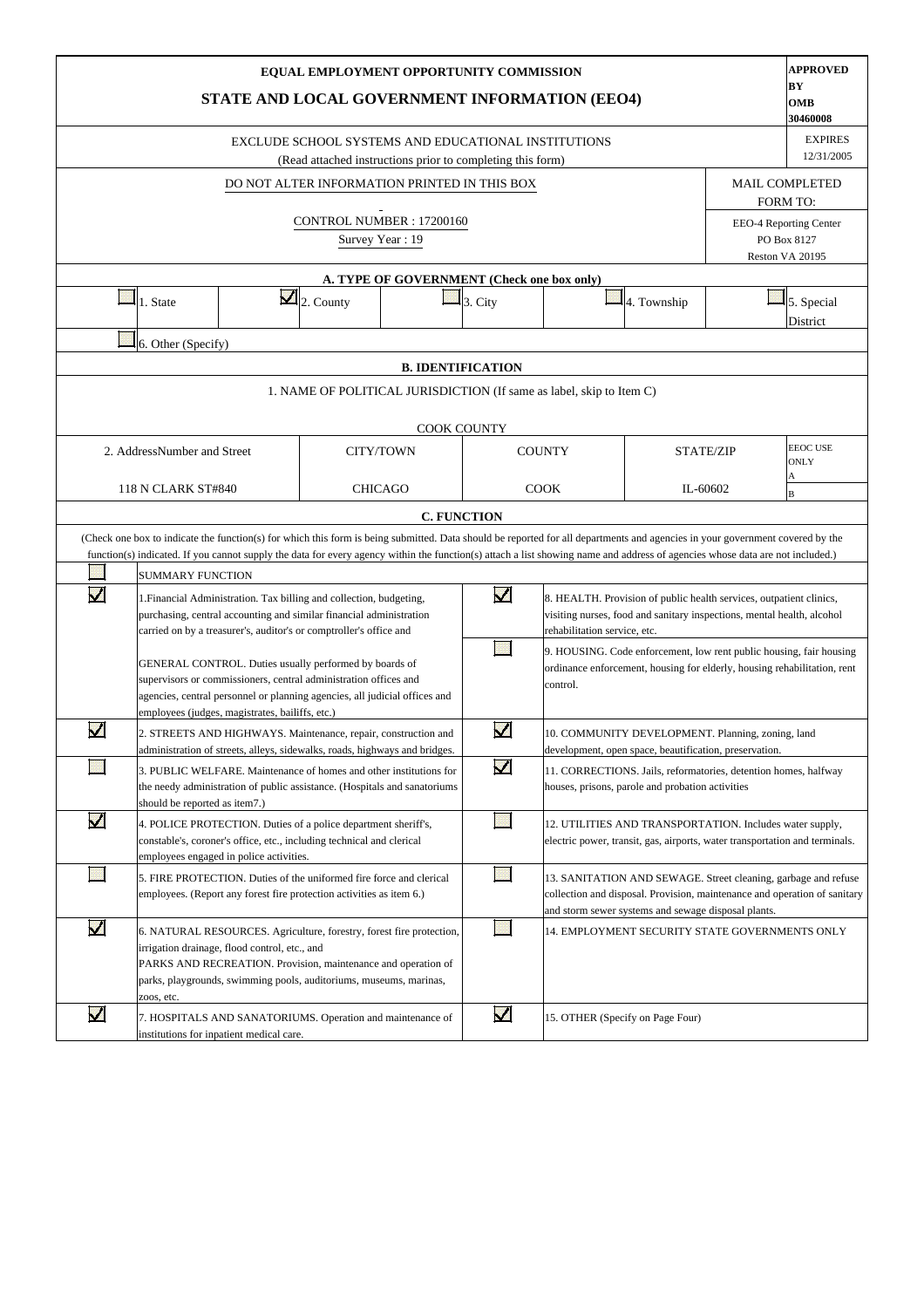|                              |                              |                       |                                |                         | D. EMPLOYMENT DATA AS OF JUNE 30  |                  |                             |                               |                             |                         |                                                               |                        |                                  |                                    |                             | FUNCTION TYPE 1  |
|------------------------------|------------------------------|-----------------------|--------------------------------|-------------------------|-----------------------------------|------------------|-----------------------------|-------------------------------|-----------------------------|-------------------------|---------------------------------------------------------------|------------------------|----------------------------------|------------------------------------|-----------------------------|------------------|
|                              |                              |                       |                                |                         |                                   |                  |                             |                               |                             |                         | 1. FULL-TIME EMPLOYEES (Temporary employees are not included) |                        |                                  |                                    |                             |                  |
| JOB CATEGORIES               |                              |                       |                                |                         |                                   |                  |                             |                               | RACE/ETHNICITY              |                         |                                                               |                        |                                  |                                    |                             |                  |
|                              | <b>ANNUAL</b>                |                       | <b>HISPANIC</b><br>$_{\rm OR}$ |                         |                                   |                  | <b>MALE</b>                 |                               | NON-HISPANIC OR LATINO      |                         |                                                               |                        | <b>FEMALE</b>                    |                                    |                             | <b>TOTALS</b>    |
|                              | SALARY<br>(In thousands      | MALE                  | LATINO<br><b>FEMALE</b>        | WHITE                   | <b>BLACK</b>                      | <b>ASIAN</b>     | <b>NATIVE</b>               | <b>AMERICAN</b>               | TWO                         | WHITE                   | <b>BLACK</b>                                                  | <b>ASIAN</b>           | <b>NATIVE</b>                    | <b>AMERICAN</b>                    | TWO                         | COLUMN           |
|                              | 000                          | $\mathbf A$           | $\, {\bf B}$                   | $\mathbf C$             | OR                                |                  | <b>HAWAIAN</b>              | <b>INDIAN</b>                 | OR                          | $\mathbf I$             | OR                                                            | K                      | <b>HAWAIAN</b>                   | <b>INDIAN</b>                      | ${\sf OR}$                  | $S(A-N)$         |
|                              |                              |                       |                                |                         | <b>AFRICAN</b><br><b>AMERICAN</b> | $\mathbf E$      | $_{\rm OR}$<br><b>OTHER</b> | $_{\rm OR}$<br><b>ALASKAN</b> | <b>MORE</b><br><b>RACES</b> |                         | <b>AFRICAN</b><br><b>AMERICAN</b>                             |                        | ${\rm OR}$<br><b>OTHER</b>       | <b>OR</b><br><b>ALASKAN</b>        | <b>MORE</b><br><b>RACES</b> |                  |
|                              |                              |                       |                                |                         | $\mathbf D$                       |                  | PACIFIC<br><b>ISLANDER</b>  | <b>NATIVE</b><br>${\bf G}$    | Н                           |                         | $_{\rm J}$                                                    |                        | <b>PACIFIC</b><br>ISLANDER,      | <b>NATIVE</b><br>M                 | $_{\rm N}$                  |                  |
|                              |                              |                       |                                |                         |                                   |                  | $\mathbf F$                 |                               |                             |                         |                                                               |                        | L                                |                                    |                             |                  |
|                              | 1. \$0.1-15.9                | $\boldsymbol{0}$      | $\boldsymbol{0}$               | $\boldsymbol{0}$        | $\boldsymbol{0}$                  | $\boldsymbol{0}$ | $\boldsymbol{0}$            | $\mathbf{0}$                  | $\boldsymbol{0}$            | $\boldsymbol{0}$        | $\boldsymbol{0}$                                              | $\boldsymbol{0}$       | $\boldsymbol{0}$                 | $\boldsymbol{0}$                   | $\boldsymbol{0}$            | $\mathbf{0}$     |
|                              | 2.16.0-19.9                  | $\boldsymbol{0}$      | $\boldsymbol{0}$               | $\boldsymbol{0}$        | $\boldsymbol{0}$                  | $\boldsymbol{0}$ | $\mathbf{0}$                | $\mathbf{0}$                  | $\boldsymbol{0}$            | $\boldsymbol{0}$        | $\boldsymbol{0}$                                              | $\boldsymbol{0}$       | $\boldsymbol{0}$                 | $\boldsymbol{0}$                   | $\boldsymbol{0}$            | $\boldsymbol{0}$ |
|                              | 3.20.0-24.9                  | $\boldsymbol{0}$      | $\mathbf{0}$                   | $\boldsymbol{0}$        | $\boldsymbol{0}$                  | $\boldsymbol{0}$ | $\boldsymbol{0}$            | $\boldsymbol{0}$              | $\boldsymbol{0}$            | $\boldsymbol{0}$        | $\boldsymbol{0}$                                              | $\boldsymbol{0}$       | $\boldsymbol{0}$                 | $\boldsymbol{0}$                   | $\boldsymbol{0}$            | $\boldsymbol{0}$ |
|                              | 4.25.0-32.9                  | $\boldsymbol{0}$      | $\mathbf{0}$                   | $\boldsymbol{0}$        | $\boldsymbol{0}$                  | $\boldsymbol{0}$ | $\boldsymbol{0}$            | $\boldsymbol{0}$              | $\mathbf{0}$                | $\boldsymbol{0}$        | $\boldsymbol{0}$                                              | $\boldsymbol{0}$       | $\boldsymbol{0}$                 | $\boldsymbol{0}$                   | $\boldsymbol{0}$            | $\boldsymbol{0}$ |
| Officials and Administrators | 5.33.0-42.9                  | $\boldsymbol{0}$      | $\mathbf{0}$                   | $\boldsymbol{0}$        | $\boldsymbol{0}$                  | $\boldsymbol{0}$ | $\boldsymbol{0}$            | $\boldsymbol{0}$              | $\boldsymbol{0}$            | $\boldsymbol{0}$        | $\boldsymbol{0}$                                              | $\boldsymbol{0}$       | $\boldsymbol{0}$                 | $\boldsymbol{0}$                   | $\boldsymbol{0}$            | $\boldsymbol{0}$ |
|                              | 6.43.0-54.9                  | 2                     | $\sqrt{2}$                     | $\overline{4}$          | 1                                 | $\boldsymbol{0}$ | $\boldsymbol{0}$            | $\boldsymbol{0}$              | $\boldsymbol{0}$            | $\mathbf{1}$            | $\mathbf{2}$                                                  | $\boldsymbol{0}$       | $\boldsymbol{0}$                 | $\boldsymbol{0}$                   | $\boldsymbol{0}$            | 12               |
|                              | 7.55.0-69.9                  | $\boldsymbol{0}$      | $\boldsymbol{0}$               | 5                       | $\mathbf{1}$                      | $\boldsymbol{0}$ | $\boldsymbol{0}$            | $\boldsymbol{0}$              | $\boldsymbol{0}$            | $\sqrt{2}$              | $\overline{4}$                                                | $\boldsymbol{0}$       | $\boldsymbol{0}$                 | $\boldsymbol{0}$                   | $\boldsymbol{0}$            | 12               |
|                              | 8.70.0 Plus                  | 9                     | 10                             | 58                      | 26                                | 9                | $\boldsymbol{0}$            | $\boldsymbol{0}$              | 1                           | 24                      | 41                                                            | 8                      | $\boldsymbol{0}$                 | $\overline{0}$                     | $\mathbf{1}$                | 187              |
|                              | 9. \$0.1-15.9                | $\boldsymbol{0}$      | $\boldsymbol{0}$               | $\boldsymbol{0}$        | $\boldsymbol{0}$                  | $\boldsymbol{0}$ | $\boldsymbol{0}$            | $\boldsymbol{0}$              | $\boldsymbol{0}$            | $\mathbf{0}$            | $\boldsymbol{0}$                                              | $\boldsymbol{0}$       | $\boldsymbol{0}$                 | $\boldsymbol{0}$                   | $\boldsymbol{0}$            | $\boldsymbol{0}$ |
|                              | 10.16.0-19.9<br>11.20.0-24.9 | $\boldsymbol{0}$      | $\boldsymbol{0}$               | $\boldsymbol{0}$        | $\boldsymbol{0}$                  | $\boldsymbol{0}$ | $\boldsymbol{0}$            | $\boldsymbol{0}$              | $\boldsymbol{0}$            | $\mathbf{0}$            | $\boldsymbol{0}$                                              | $\boldsymbol{0}$       | $\boldsymbol{0}$                 | $\boldsymbol{0}$                   | $\boldsymbol{0}$            | $\boldsymbol{0}$ |
| Professionals                | 12.25.0-32.9                 | $\boldsymbol{0}$      | $\mathbf{0}$                   | $\boldsymbol{0}$        | $\boldsymbol{0}$                  | $\boldsymbol{0}$ | $\mathbf{0}$                | $\boldsymbol{0}$              | $\boldsymbol{0}$            | $\mathbf{0}$            | $\boldsymbol{0}$                                              | $\boldsymbol{0}$       | $\boldsymbol{0}$                 | $\boldsymbol{0}$                   | $\boldsymbol{0}$            | $\boldsymbol{0}$ |
|                              | 13.33.0-42.9                 | $\boldsymbol{0}$      | $\boldsymbol{0}$               | $\boldsymbol{0}$        | $\boldsymbol{0}$                  | $\boldsymbol{0}$ | $\mathbf{0}$                | $\boldsymbol{0}$              | $\mathbf{0}$                | $\boldsymbol{0}$        | $\boldsymbol{0}$                                              | $\boldsymbol{0}$       | $\boldsymbol{0}$                 | $\boldsymbol{0}$                   | $\boldsymbol{0}$            | $\boldsymbol{0}$ |
|                              | 14.43.0-54.9                 | $\boldsymbol{0}$      | $\mathbf{0}$                   | $\boldsymbol{0}$        | $\boldsymbol{0}$                  | $\boldsymbol{0}$ | $\mathbf{0}$                | $\boldsymbol{0}$              | $\boldsymbol{0}$            | $\boldsymbol{0}$        | $\boldsymbol{0}$                                              | $\boldsymbol{0}$       | $\boldsymbol{0}$                 | $\boldsymbol{0}$                   | $\boldsymbol{0}$            | $\boldsymbol{0}$ |
|                              | 15.55.0-69.9                 | 5                     | $\,$ 8 $\,$                    | 25                      | 8                                 | $\boldsymbol{0}$ | $\mathbf{0}$                | $\boldsymbol{0}$              | 3                           | 38                      | 17                                                            | 3                      | $\boldsymbol{0}$                 | $\boldsymbol{0}$                   | $\boldsymbol{0}$            | 107              |
|                              | 16.70.0 Plus                 | $7\phantom{.0}$<br>29 | 29                             | 38                      | 21                                | 9<br>31          | $\mathbf{0}$                | $\boldsymbol{0}$<br>1         | $\boldsymbol{0}$            | 61                      | 54                                                            | 3                      | $\mathbf{1}$<br>$\boldsymbol{0}$ | $\boldsymbol{0}$<br>$\overline{0}$ | 5<br>$\tau$                 | 228<br>704       |
|                              | 17. \$0.1-15.9               | $\boldsymbol{0}$      | 32<br>$\boldsymbol{0}$         | 180<br>$\boldsymbol{0}$ | 87<br>$\boldsymbol{0}$            | $\boldsymbol{0}$ | 1<br>$\mathbf{0}$           | $\boldsymbol{0}$              | 6<br>$\boldsymbol{0}$       | 156<br>$\boldsymbol{0}$ | 163<br>$\boldsymbol{0}$                                       | 11<br>$\boldsymbol{0}$ | $\boldsymbol{0}$                 | $\boldsymbol{0}$                   | $\boldsymbol{0}$            | $\boldsymbol{0}$ |
|                              | 18.16.0-19.9                 | $\boldsymbol{0}$      | $\boldsymbol{0}$               | $\boldsymbol{0}$        | $\boldsymbol{0}$                  | $\boldsymbol{0}$ | $\mathbf{0}$                | $\boldsymbol{0}$              | $\boldsymbol{0}$            | $\boldsymbol{0}$        | $\boldsymbol{0}$                                              | $\boldsymbol{0}$       | $\boldsymbol{0}$                 | $\boldsymbol{0}$                   | $\boldsymbol{0}$            | $\boldsymbol{0}$ |
|                              | 19.20.0-24.9                 | $\boldsymbol{0}$      | $\mathbf{0}$                   | $\boldsymbol{0}$        | $\boldsymbol{0}$                  | $\boldsymbol{0}$ | $\mathbf{0}$                | $\boldsymbol{0}$              | $\boldsymbol{0}$            | $\mathbf{0}$            | $\boldsymbol{0}$                                              | $\boldsymbol{0}$       | $\boldsymbol{0}$                 | $\boldsymbol{0}$                   | $\boldsymbol{0}$            | $\boldsymbol{0}$ |
|                              | 20.25.0-32.9                 | $\mathbf{0}$          | $\mathbf{0}$                   | $\boldsymbol{0}$        | $\boldsymbol{0}$                  | $\boldsymbol{0}$ | $\mathbf{0}$                | $\boldsymbol{0}$              | $\mathbf{0}$                | $\boldsymbol{0}$        | $\boldsymbol{0}$                                              | $\boldsymbol{0}$       | $\boldsymbol{0}$                 | $\boldsymbol{0}$                   | $\boldsymbol{0}$            | $\boldsymbol{0}$ |
| Technicians                  | 21.33.0-42.9                 | -1                    | $\overline{4}$                 | 3                       | $\overline{4}$                    | 3                | $\mathbf{0}$                | $\boldsymbol{0}$              | $\boldsymbol{0}$            | 6                       | 25                                                            | 3                      | $\boldsymbol{0}$                 | $\boldsymbol{0}$                   | $\boldsymbol{0}$            | 49               |
|                              | 22.43.0-54.9                 | 10                    | 11                             | 10                      | 26                                | $\,8\,$          | $\boldsymbol{0}$            | $\boldsymbol{0}$              | $\boldsymbol{0}$            | 13                      | 80                                                            | 23                     | $\boldsymbol{0}$                 | $\boldsymbol{0}$                   | $\boldsymbol{0}$            | 181              |
|                              | 23.55.0-69.9                 | 11                    | 10                             | $\mathbf{2}$            | $\overline{4}$                    | $\boldsymbol{0}$ | $\mathbf{0}$                | $\boldsymbol{0}$              | $\boldsymbol{0}$            | 5                       | 1                                                             | $\mathbf{1}$           | $\boldsymbol{0}$                 | $\boldsymbol{0}$                   | $\boldsymbol{0}$            | 34               |
|                              | 24.70.0 Plus                 | 10                    | $\boldsymbol{0}$               | 13                      | 6                                 | $\overline{7}$   | $\mathbf{0}$                | $\boldsymbol{0}$              | $\mathbf{0}$                | $\mathbf{1}$            | 6                                                             | $\overline{4}$         | $\boldsymbol{0}$                 | $\overline{0}$                     | $\boldsymbol{0}$            | 47               |
|                              | 25. \$0.1-15.9               | $\boldsymbol{0}$      | $\boldsymbol{0}$               | $\boldsymbol{0}$        | $\boldsymbol{0}$                  | $\boldsymbol{0}$ | $\boldsymbol{0}$            | $\bf{0}$                      | $\boldsymbol{0}$            | $\boldsymbol{0}$        | $\boldsymbol{0}$                                              | $\boldsymbol{0}$       | $\boldsymbol{0}$                 | 0                                  | $\boldsymbol{0}$            | $\boldsymbol{0}$ |
|                              | 26.16.0-19.9                 | $\boldsymbol{0}$      | $\boldsymbol{0}$               | $\boldsymbol{0}$        | $\boldsymbol{0}$                  | $\boldsymbol{0}$ | $\boldsymbol{0}$            | $\boldsymbol{0}$              | $\boldsymbol{0}$            | $\boldsymbol{0}$        | $\boldsymbol{0}$                                              | $\mathbf{0}$           | $\boldsymbol{0}$                 | $\boldsymbol{0}$                   | $\boldsymbol{0}$            | $\boldsymbol{0}$ |
|                              | 27.20.0-24.9                 | $\boldsymbol{0}$      | $\boldsymbol{0}$               | $\boldsymbol{0}$        | $\boldsymbol{0}$                  | $\boldsymbol{0}$ | $\boldsymbol{0}$            | $\boldsymbol{0}$              | $\boldsymbol{0}$            | $\boldsymbol{0}$        | $\boldsymbol{0}$                                              | $\boldsymbol{0}$       | $\boldsymbol{0}$                 | $\boldsymbol{0}$                   | $\boldsymbol{0}$            | $\boldsymbol{0}$ |
|                              | 28.25.0-32.9                 | $\boldsymbol{0}$      | $\boldsymbol{0}$               | $\boldsymbol{0}$        | $\overline{0}$                    | $\mathbf{0}$     | $\boldsymbol{0}$            | $\boldsymbol{0}$              | $\boldsymbol{0}$            | $\mathbf{0}$            | $\boldsymbol{0}$                                              | $\boldsymbol{0}$       | $\boldsymbol{0}$                 | $\boldsymbol{0}$                   | $\boldsymbol{0}$            | $\boldsymbol{0}$ |
|                              | 29.33.0-42.9                 | $\boldsymbol{0}$      | $\boldsymbol{0}$               | $\boldsymbol{0}$        | $\mathbf{1}$                      | $\mathbf{0}$     | $\boldsymbol{0}$            | $\boldsymbol{0}$              | $\boldsymbol{0}$            | $\boldsymbol{0}$        | $\boldsymbol{0}$                                              | $\boldsymbol{0}$       | $\boldsymbol{0}$                 | $\boldsymbol{0}$                   | $\boldsymbol{0}$            | $\mathbf{1}$     |
| Protective Service Workers   | 30.43.0-54.9                 | $\boldsymbol{0}$      | $\boldsymbol{0}$               | $\boldsymbol{0}$        | $\boldsymbol{0}$                  | $\boldsymbol{0}$ | $\boldsymbol{0}$            | $\boldsymbol{0}$              | $\boldsymbol{0}$            | $\boldsymbol{0}$        | $\boldsymbol{0}$                                              | $\boldsymbol{0}$       | $\boldsymbol{0}$                 | $\boldsymbol{0}$                   | $\boldsymbol{0}$            | $\boldsymbol{0}$ |
|                              | 31.55.0-69.9                 | $\boldsymbol{0}$      | $\boldsymbol{0}$               | $\boldsymbol{0}$        | $\mathbf{1}$                      | $\boldsymbol{0}$ | $\boldsymbol{0}$            | $\boldsymbol{0}$              | $\boldsymbol{0}$            | $\boldsymbol{0}$        | $\mathbf{1}$                                                  | $\boldsymbol{0}$       | $\boldsymbol{0}$                 | $\boldsymbol{0}$                   | $\boldsymbol{0}$            | $\sqrt{2}$       |
|                              | 32.70.0 Plus                 | $\boldsymbol{0}$      | $\boldsymbol{0}$               | 5                       | $\boldsymbol{0}$                  | $\mathbf{0}$     | $\boldsymbol{0}$            | $\boldsymbol{0}$              | $\boldsymbol{0}$            | 3                       | $\mathbf{1}$                                                  | $\boldsymbol{0}$       | $\boldsymbol{0}$                 | $\boldsymbol{0}$                   | $\boldsymbol{0}$            | 9                |
|                              | 33. \$0.1-15.9               | $\boldsymbol{0}$      | $\boldsymbol{0}$               | $\boldsymbol{0}$        | $\boldsymbol{0}$                  | $\mathbf{0}$     | $\boldsymbol{0}$            | $\boldsymbol{0}$              | $\boldsymbol{0}$            | $\boldsymbol{0}$        | $\boldsymbol{0}$                                              | $\boldsymbol{0}$       | $\boldsymbol{0}$                 | $\boldsymbol{0}$                   | $\boldsymbol{0}$            | $\boldsymbol{0}$ |
|                              | 34.16.0-19.9                 | $\boldsymbol{0}$      | $\boldsymbol{0}$               | $\boldsymbol{0}$        | $\boldsymbol{0}$                  | $\boldsymbol{0}$ | $\boldsymbol{0}$            | $\boldsymbol{0}$              | $\boldsymbol{0}$            | $\boldsymbol{0}$        | $\boldsymbol{0}$                                              | $\boldsymbol{0}$       | $\boldsymbol{0}$                 | $\boldsymbol{0}$                   | $\boldsymbol{0}$            | $\boldsymbol{0}$ |
| Paraprofessionals            | 35.20.0-24.9                 | $\boldsymbol{0}$      | $\boldsymbol{0}$               | $\boldsymbol{0}$        | $\boldsymbol{0}$                  | $\boldsymbol{0}$ | $\boldsymbol{0}$            | $\boldsymbol{0}$              | $\boldsymbol{0}$            | $\boldsymbol{0}$        | $\boldsymbol{0}$                                              | $\boldsymbol{0}$       | $\boldsymbol{0}$                 | $\boldsymbol{0}$                   | $\boldsymbol{0}$            | $\boldsymbol{0}$ |
|                              | 36.25.0-32.9                 | $\boldsymbol{0}$      | $\boldsymbol{0}$               | $\boldsymbol{0}$        | $\boldsymbol{0}$                  | $\mathbf{0}$     | $\boldsymbol{0}$            | $\boldsymbol{0}$              | $\boldsymbol{0}$            | $\boldsymbol{0}$        | $\boldsymbol{0}$                                              | $\boldsymbol{0}$       | $\boldsymbol{0}$                 | $\boldsymbol{0}$                   | $\boldsymbol{0}$            | $\boldsymbol{0}$ |
|                              | 37.33.0-42.9                 | $\boldsymbol{0}$      | $\overline{4}$                 | $\boldsymbol{0}$        | $\boldsymbol{0}$                  | $\mathbf{0}$     | $\boldsymbol{0}$            | $\boldsymbol{0}$              | $\boldsymbol{0}$            | $\mathbf{1}$            | 6                                                             | $\boldsymbol{0}$       | $\boldsymbol{0}$                 | $\boldsymbol{0}$                   | $\boldsymbol{0}$            | 11               |
|                              | 38.43.0-54.9                 | $\boldsymbol{0}$      | $\mathbf{1}$                   | $\boldsymbol{0}$        | $\boldsymbol{0}$                  | $\boldsymbol{0}$ | $\boldsymbol{0}$            | $\boldsymbol{0}$              | $\boldsymbol{0}$            | $\mathbf{1}$            | $\,8\,$                                                       | $\boldsymbol{0}$       | $\boldsymbol{0}$                 | $\boldsymbol{0}$                   | $\boldsymbol{0}$            | 10               |
|                              | 39.55.0-69.9                 | $\mathbf{1}$          | $\mathbf{1}$                   | $\boldsymbol{0}$        | $\boldsymbol{0}$                  | $\boldsymbol{0}$ | $\boldsymbol{0}$            | $\boldsymbol{0}$              | $\boldsymbol{0}$            | $\sqrt{2}$              | 6                                                             | $\boldsymbol{0}$       | $\boldsymbol{0}$                 | $\boldsymbol{0}$                   | $\boldsymbol{0}$            | 10               |
|                              | 40.70.0 Plus                 | $\boldsymbol{0}$      | $\mathbf{1}$                   | $\mathbf{1}$            | $\boldsymbol{0}$                  | $\mathbf{1}$     | $\boldsymbol{0}$            | $\boldsymbol{0}$              | $\boldsymbol{0}$            | $\mathbf{0}$            | $\mathbf{1}$                                                  | $\boldsymbol{0}$       | $\boldsymbol{0}$                 | $\boldsymbol{0}$                   | $\boldsymbol{0}$            | $\overline{4}$   |
|                              | 41. \$0.1-15.9               | $\boldsymbol{0}$      | $\boldsymbol{0}$               | $\boldsymbol{0}$        | $\boldsymbol{0}$                  | $\boldsymbol{0}$ | $\boldsymbol{0}$            | $\boldsymbol{0}$              | $\boldsymbol{0}$            | $\boldsymbol{0}$        | $\boldsymbol{0}$                                              | $\boldsymbol{0}$       | $\boldsymbol{0}$                 | $\boldsymbol{0}$                   | $\boldsymbol{0}$            | $\boldsymbol{0}$ |
|                              | 42.16.0-19.9                 | $\boldsymbol{0}$      | $\boldsymbol{0}$               | $\boldsymbol{0}$        | $\boldsymbol{0}$                  | $\boldsymbol{0}$ | $\boldsymbol{0}$            | $\boldsymbol{0}$              | $\boldsymbol{0}$            | $\boldsymbol{0}$        | $\boldsymbol{0}$                                              | $\boldsymbol{0}$       | $\boldsymbol{0}$                 | $\boldsymbol{0}$                   | $\boldsymbol{0}$            | $\boldsymbol{0}$ |
|                              | 43.20.0-24.9                 | $\boldsymbol{0}$      | $\boldsymbol{0}$               | $\boldsymbol{0}$        | $\boldsymbol{0}$                  | $\boldsymbol{0}$ | $\boldsymbol{0}$            | $\boldsymbol{0}$              | $\boldsymbol{0}$            | $\boldsymbol{0}$        | $\boldsymbol{0}$                                              | $\boldsymbol{0}$       | $\boldsymbol{0}$                 | $\boldsymbol{0}$                   | $\boldsymbol{0}$            | $\boldsymbol{0}$ |
|                              | 44.25.0-32.9                 | $\boldsymbol{0}$      | $\boldsymbol{0}$               | $\mathbf{1}$            | $\boldsymbol{0}$                  | $\mathbf{0}$     | $\boldsymbol{0}$            | $\boldsymbol{0}$              | $\boldsymbol{0}$            | 3                       | $\mathbf{0}$                                                  | $\boldsymbol{0}$       | $\boldsymbol{0}$                 | $\boldsymbol{0}$                   | $\boldsymbol{0}$            | $\overline{4}$   |
|                              | 45.33.0-42.9                 | 6                     | $\,$ 8 $\,$                    | $\sqrt{2}$              | $\sqrt{3}$                        | $\sqrt{2}$       | $\boldsymbol{0}$            | $\boldsymbol{0}$              | $\boldsymbol{0}$            | $\boldsymbol{7}$        | 20                                                            | 6                      | $\boldsymbol{0}$                 | $\boldsymbol{0}$                   | $\boldsymbol{0}$            | 54               |
| Administrative Support       | 46.43.0-54.9                 | 10                    | 41                             | 43                      | 59                                | 12               | $\boldsymbol{0}$            | $\boldsymbol{0}$              | $\boldsymbol{0}$            | 68                      | 189                                                           | 21                     | $\boldsymbol{0}$                 | $\mathbf{1}$                       | 1                           | 445              |
|                              | 47.55.0-69.9<br>48.70.0 Plus | 23                    | 71                             | 62                      | 96                                | 17               | $\mathbf{1}$                | $\boldsymbol{0}$              | $\boldsymbol{0}$            | 191                     | 312                                                           | 31                     | $\boldsymbol{0}$                 | $\boldsymbol{0}$                   | $\sqrt{2}$                  | 806              |
|                              |                              | $\,8\,$               | 12                             | $23\,$                  | 17                                | 1                | $\boldsymbol{0}$            | $\boldsymbol{0}$              | $\boldsymbol{0}$            | 15                      | 26                                                            | $\overline{c}$         | $\boldsymbol{0}$                 | $\boldsymbol{0}$                   | $\overline{c}$              | 106              |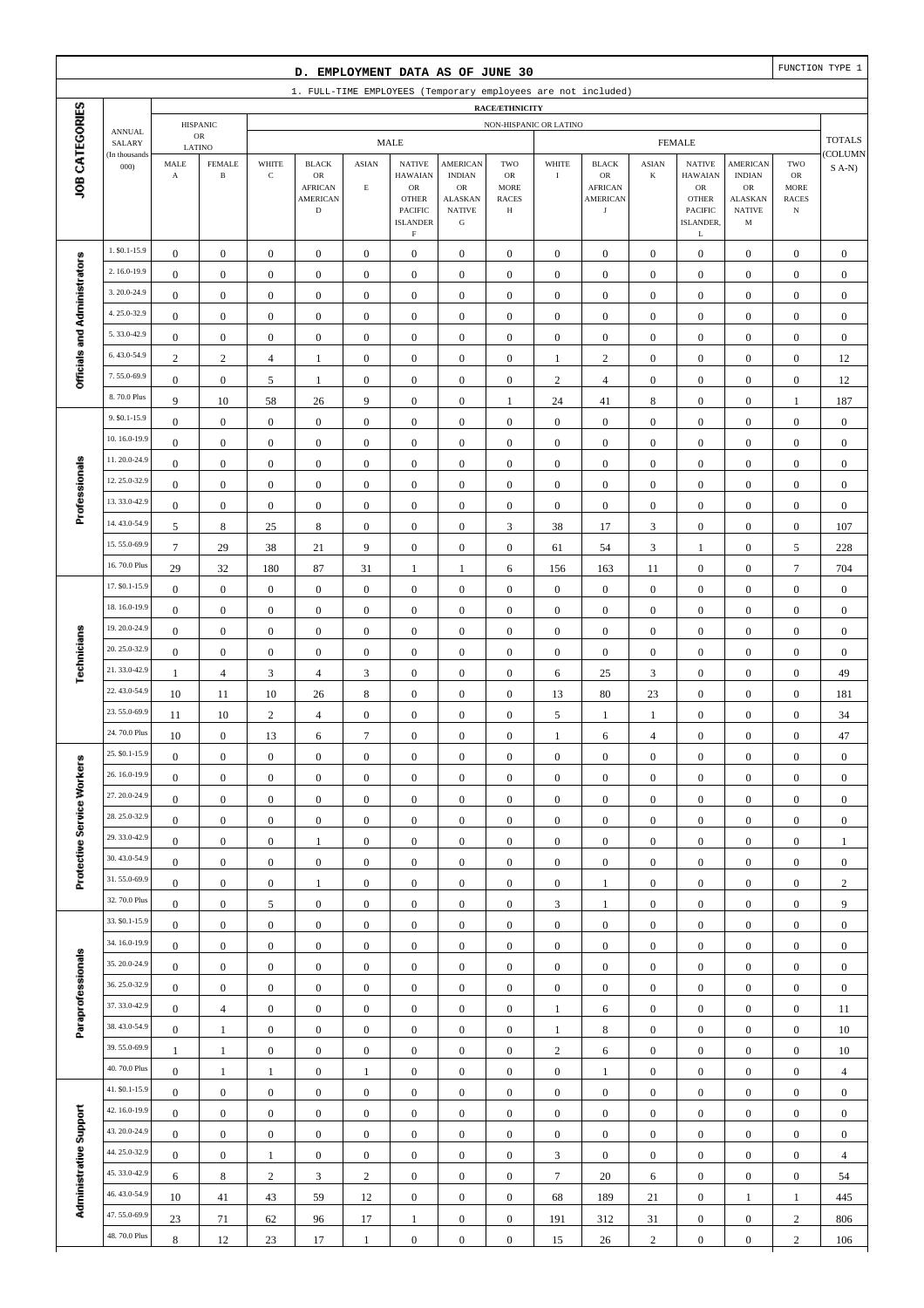|                                            |                         |                       |                               |                  | D. EMPLOYMENT DATA AS OF JUNE 30                                          |                  |                                                                                           |                                                                     |                                        |                  |                                                |                  |                                                                      |                                                               |                                                 | FUNCTION TYPE 1  |
|--------------------------------------------|-------------------------|-----------------------|-------------------------------|------------------|---------------------------------------------------------------------------|------------------|-------------------------------------------------------------------------------------------|---------------------------------------------------------------------|----------------------------------------|------------------|------------------------------------------------|------------------|----------------------------------------------------------------------|---------------------------------------------------------------|-------------------------------------------------|------------------|
|                                            |                         |                       |                               |                  | 1. FULL-TIME EMPLOYEES (Temporary employees are not included)             |                  |                                                                                           |                                                                     |                                        |                  |                                                |                  |                                                                      |                                                               |                                                 |                  |
|                                            |                         |                       |                               |                  |                                                                           |                  |                                                                                           |                                                                     | <b>RACE/ETHNICITY</b>                  |                  |                                                |                  |                                                                      |                                                               |                                                 |                  |
|                                            | <b>ANNUAL</b><br>SALARY |                       | <b>HISPANIC</b><br>${\sf OR}$ |                  |                                                                           |                  | <b>MALE</b>                                                                               |                                                                     | NON-HISPANIC OR LATINO                 |                  |                                                |                  | <b>FEMALE</b>                                                        |                                                               |                                                 | <b>TOTALS</b>    |
|                                            | (In thousands           | LATINO<br>MALE        | <b>FEMALE</b>                 | WHITE            | <b>BLACK</b>                                                              | <b>ASIAN</b>     | <b>NATIVE</b>                                                                             | <b>AMERICAN</b>                                                     | TWO                                    | WHITE            | <b>BLACK</b>                                   | <b>ASIAN</b>     | <b>NATIVE</b>                                                        | AMERICAN                                                      | TWO                                             | COLUMN           |
| JOB CATEGORIES                             | 000                     | $\boldsymbol{\rm{A}}$ | $\, {\bf B}$                  | $\mathbf C$      | OR<br><b>AFRICAN</b><br><b>AMERICAN</b><br>$\mathbf D$                    | $\mathbf E$      | <b>HAWAIAN</b><br>${\sf OR}$<br><b>OTHER</b><br>PACIFIC<br><b>ISLANDER</b><br>$\mathbf F$ | <b>INDIAN</b><br>OR<br><b>ALASKAN</b><br><b>NATIVE</b><br>${\bf G}$ | OR<br><b>MORE</b><br><b>RACES</b><br>Н | $\bf{I}$         | OR<br><b>AFRICAN</b><br>AMERICAN<br>$_{\rm J}$ | $\bf K$          | <b>HAWAIAN</b><br>${\sf OR}$<br><b>OTHER</b><br>PACIFIC<br>ISLANDER, | <b>INDIAN</b><br>OR<br>ALASKAN<br><b>NATIVE</b><br>$_{\rm M}$ | OR<br><b>MORE</b><br><b>RACES</b><br>$_{\rm N}$ | $S(A-N)$         |
|                                            | 49. \$0.1-15.9          | $\boldsymbol{0}$      | $\boldsymbol{0}$              | $\boldsymbol{0}$ | $\boldsymbol{0}$                                                          | $\boldsymbol{0}$ | $\boldsymbol{0}$                                                                          | $\boldsymbol{0}$                                                    | $\boldsymbol{0}$                       | $\boldsymbol{0}$ | $\boldsymbol{0}$                               | $\mathbf{0}$     | L<br>$\boldsymbol{0}$                                                | $\boldsymbol{0}$                                              | $\boldsymbol{0}$                                | $\boldsymbol{0}$ |
|                                            | 50.16.0-19.9            | $\boldsymbol{0}$      | $\boldsymbol{0}$              | $\boldsymbol{0}$ | $\boldsymbol{0}$                                                          | $\boldsymbol{0}$ | $\boldsymbol{0}$                                                                          | $\boldsymbol{0}$                                                    | $\boldsymbol{0}$                       | $\boldsymbol{0}$ | $\boldsymbol{0}$                               | $\boldsymbol{0}$ | $\boldsymbol{0}$                                                     | $\boldsymbol{0}$                                              | $\boldsymbol{0}$                                | $\boldsymbol{0}$ |
| Skilled Craft Workers                      | 51.20.0-24.9            | $\mathbf{0}$          | $\boldsymbol{0}$              | $\boldsymbol{0}$ | $\boldsymbol{0}$                                                          | $\mathbf{0}$     | $\mathbf{0}$                                                                              | $\boldsymbol{0}$                                                    | $\boldsymbol{0}$                       | $\boldsymbol{0}$ | $\mathbf{0}$                                   | $\boldsymbol{0}$ | $\boldsymbol{0}$                                                     | $\boldsymbol{0}$                                              | $\boldsymbol{0}$                                | $\boldsymbol{0}$ |
|                                            | 52.25.0-32.9            | $\boldsymbol{0}$      | $\boldsymbol{0}$              | $\boldsymbol{0}$ | $\boldsymbol{0}$                                                          | $\boldsymbol{0}$ | $\mathbf{0}$                                                                              | $\boldsymbol{0}$                                                    | $\boldsymbol{0}$                       | $\boldsymbol{0}$ | $\mathbf{0}$                                   | $\boldsymbol{0}$ | $\boldsymbol{0}$                                                     | $\boldsymbol{0}$                                              | $\boldsymbol{0}$                                | $\boldsymbol{0}$ |
|                                            | 53.33.0-42.9            | $\boldsymbol{0}$      | $\boldsymbol{0}$              | $\boldsymbol{0}$ | $\boldsymbol{0}$                                                          | $\boldsymbol{0}$ | $\boldsymbol{0}$                                                                          | $\boldsymbol{0}$                                                    | $\boldsymbol{0}$                       | $\boldsymbol{0}$ | $\boldsymbol{0}$                               | $\boldsymbol{0}$ | $\boldsymbol{0}$                                                     | $\boldsymbol{0}$                                              | $\boldsymbol{0}$                                | $\boldsymbol{0}$ |
|                                            | 54.43.0-54.9            | $\boldsymbol{0}$      | $\boldsymbol{0}$              | $\boldsymbol{0}$ | $\boldsymbol{0}$                                                          | $\boldsymbol{0}$ | $\boldsymbol{0}$                                                                          | $\boldsymbol{0}$                                                    | $\boldsymbol{0}$                       | $\boldsymbol{0}$ | $\boldsymbol{0}$                               | $\boldsymbol{0}$ | $\boldsymbol{0}$                                                     | $\boldsymbol{0}$                                              | $\boldsymbol{0}$                                | $\boldsymbol{0}$ |
|                                            | 55.55.0-69.9            | $\boldsymbol{0}$      | $\boldsymbol{0}$              | $\boldsymbol{0}$ | $\boldsymbol{0}$                                                          | $\mathbf{0}$     | $\mathbf{0}$                                                                              | $\boldsymbol{0}$                                                    | $\boldsymbol{0}$                       | $\mathbf{0}$     | $\mathbf{0}$                                   | $\boldsymbol{0}$ | $\boldsymbol{0}$                                                     | $\boldsymbol{0}$                                              | $\boldsymbol{0}$                                | $\boldsymbol{0}$ |
|                                            | 56.70.0 Plus            | $\boldsymbol{0}$      | $\boldsymbol{0}$              | 20               | 1                                                                         | $\boldsymbol{0}$ | $\mathbf{0}$                                                                              | $\boldsymbol{0}$                                                    | $\boldsymbol{0}$                       | $\boldsymbol{0}$ | 1                                              | $\boldsymbol{0}$ | $\boldsymbol{0}$                                                     | $\boldsymbol{0}$                                              | $\boldsymbol{0}$                                | 22               |
|                                            | 57. \$0.1-15.9          | $\boldsymbol{0}$      | $\boldsymbol{0}$              | $\boldsymbol{0}$ | $\boldsymbol{0}$                                                          | $\boldsymbol{0}$ | $\boldsymbol{0}$                                                                          | $\boldsymbol{0}$                                                    | $\boldsymbol{0}$                       | $\boldsymbol{0}$ | $\boldsymbol{0}$                               | $\boldsymbol{0}$ | $\boldsymbol{0}$                                                     | $\boldsymbol{0}$                                              | $\boldsymbol{0}$                                | $\boldsymbol{0}$ |
|                                            | 58.16.0-19.9            | $\boldsymbol{0}$      | $\boldsymbol{0}$              | $\boldsymbol{0}$ | $\boldsymbol{0}$                                                          | $\boldsymbol{0}$ | $\mathbf{0}$                                                                              | $\boldsymbol{0}$                                                    | $\boldsymbol{0}$                       | $\mathbf{0}$     | $\boldsymbol{0}$                               | $\boldsymbol{0}$ | $\boldsymbol{0}$                                                     | $\boldsymbol{0}$                                              | $\boldsymbol{0}$                                | $\boldsymbol{0}$ |
| Service-Maintenance                        | 59.20.0-24.9            | $\boldsymbol{0}$      | $\boldsymbol{0}$              | $\boldsymbol{0}$ | $\boldsymbol{0}$                                                          | $\boldsymbol{0}$ | $\mathbf{0}$                                                                              | $\boldsymbol{0}$                                                    | $\boldsymbol{0}$                       | $\boldsymbol{0}$ | $\boldsymbol{0}$                               | $\boldsymbol{0}$ | $\boldsymbol{0}$                                                     | $\boldsymbol{0}$                                              | $\boldsymbol{0}$                                | $\boldsymbol{0}$ |
|                                            | 60.25.0-32.9            | $\boldsymbol{0}$      | $\boldsymbol{0}$              | $\boldsymbol{0}$ | $\boldsymbol{0}$                                                          | $\boldsymbol{0}$ | $\boldsymbol{0}$                                                                          | $\boldsymbol{0}$                                                    | $\boldsymbol{0}$                       | $\boldsymbol{0}$ | $\boldsymbol{0}$                               | $\boldsymbol{0}$ | $\boldsymbol{0}$                                                     | $\boldsymbol{0}$                                              | $\boldsymbol{0}$                                | $\boldsymbol{0}$ |
|                                            | 61.33.0-42.9            | $\boldsymbol{0}$      | $\boldsymbol{0}$              | $\boldsymbol{0}$ | $\boldsymbol{0}$                                                          | $\boldsymbol{0}$ | $\boldsymbol{0}$                                                                          | $\boldsymbol{0}$                                                    | $\boldsymbol{0}$                       | $\boldsymbol{0}$ | $\boldsymbol{0}$                               | $\boldsymbol{0}$ | $\boldsymbol{0}$                                                     | $\boldsymbol{0}$                                              | $\boldsymbol{0}$                                | $\boldsymbol{0}$ |
|                                            | 62.43.0-54.9            | $\boldsymbol{0}$      | $\mathbf{1}$                  | $\boldsymbol{0}$ | $\sqrt{2}$                                                                | $\boldsymbol{0}$ | $\mathbf{0}$                                                                              | $\boldsymbol{0}$                                                    | $\boldsymbol{0}$                       | $\boldsymbol{0}$ | $\boldsymbol{0}$                               | $\boldsymbol{0}$ | $\boldsymbol{0}$                                                     | $\boldsymbol{0}$                                              | $\boldsymbol{0}$                                | 3                |
|                                            | 63.55.0-69.9            | $\mathbf{1}$          | $\boldsymbol{0}$              | $\mathbf{2}$     | 1                                                                         | $\boldsymbol{0}$ | $\mathbf{0}$                                                                              | $\boldsymbol{0}$                                                    | $\boldsymbol{0}$                       | $\boldsymbol{0}$ | $\boldsymbol{0}$                               | $\boldsymbol{0}$ | $\boldsymbol{0}$                                                     | $\boldsymbol{0}$                                              | $\boldsymbol{0}$                                | $\overline{4}$   |
|                                            | 64.70.0 Plus            | $\boldsymbol{0}$      | $\boldsymbol{0}$              | 1                | $\boldsymbol{0}$                                                          | $\boldsymbol{0}$ | $\boldsymbol{0}$                                                                          | $\boldsymbol{0}$                                                    | $\boldsymbol{0}$                       | $\boldsymbol{0}$ | $\boldsymbol{0}$                               | $\boldsymbol{0}$ | $\boldsymbol{0}$                                                     | $\boldsymbol{0}$                                              | $\boldsymbol{0}$                                | 1                |
| <b>65. TOTAL FULL TIME</b><br>(Lines 1-64) |                         | 133                   | 246                           | 498              | 365                                                                       | 100              | $\overline{c}$                                                                            | $\mathbf{1}$                                                        | 10                                     | 598              | 964                                            | 116              | $\mathbf{1}$                                                         | 1                                                             | 18                                              | 3053             |
|                                            |                         |                       | $2$ .                         |                  | OTHER THAN FULLTIME                                                       |                  | EMPLOYEES                                                                                 |                                                                     |                                        |                  | (Including temporary                           |                  | employees)                                                           |                                                               |                                                 |                  |
| 66.OFFICIALS/ADMIN                         |                         | $\boldsymbol{0}$      | $\boldsymbol{0}$              | $\boldsymbol{0}$ | $\boldsymbol{0}$                                                          | $\boldsymbol{0}$ | $\mathbf{0}$                                                                              | $\boldsymbol{0}$                                                    | $\boldsymbol{0}$                       | $\boldsymbol{0}$ | $\boldsymbol{0}$                               | $\boldsymbol{0}$ | $\boldsymbol{0}$                                                     | $\boldsymbol{0}$                                              | $\boldsymbol{0}$                                | $\boldsymbol{0}$ |
| 67.PROFESSIONALS                           |                         | 5                     | $\sqrt{2}$                    | $\mathbf{1}$     | $\boldsymbol{0}$                                                          | $\boldsymbol{0}$ | $\boldsymbol{0}$                                                                          | $\boldsymbol{0}$                                                    | $\boldsymbol{0}$                       | 6                | 1                                              | $\boldsymbol{0}$ | $\boldsymbol{0}$                                                     | $\boldsymbol{0}$                                              | $\boldsymbol{0}$                                | 15               |
| 68.TECHNICIANS                             |                         | $\overline{c}$        | 11                            | $\mathbf{1}$     | $\boldsymbol{0}$                                                          | 3                | 1                                                                                         | $\boldsymbol{0}$                                                    | $\boldsymbol{0}$                       | 16               | $\boldsymbol{0}$                               | 5                | $\sqrt{2}$                                                           | $\boldsymbol{0}$                                              | $\boldsymbol{0}$                                | 41               |
|                                            | 69.PROTECTIVE SERVICE   | $\boldsymbol{0}$      | $\boldsymbol{0}$              | $\boldsymbol{0}$ | $\boldsymbol{0}$                                                          | $\mathbf{0}$     | $\boldsymbol{0}$                                                                          | $\boldsymbol{0}$                                                    | $\boldsymbol{0}$                       | $\mathbf{0}$     | $\mathbf{0}$                                   | $\boldsymbol{0}$ | $\boldsymbol{0}$                                                     | $\boldsymbol{0}$                                              | $\boldsymbol{0}$                                | $\boldsymbol{0}$ |
|                                            | 70.PARA-PROFESSIONAL    | $\boldsymbol{0}$      | $\boldsymbol{0}$              | $\boldsymbol{0}$ | $\boldsymbol{0}$                                                          | $\boldsymbol{0}$ | $\mathbf{0}$                                                                              | $\boldsymbol{0}$                                                    | $\boldsymbol{0}$                       | $\boldsymbol{0}$ | $\boldsymbol{0}$                               | $\boldsymbol{0}$ | $\boldsymbol{0}$                                                     | $\boldsymbol{0}$                                              | $\boldsymbol{0}$                                | $\boldsymbol{0}$ |
| 71.ADMIN. SUPPORT                          |                         | 15                    | 38                            | 73               | 94                                                                        | 9                | $\boldsymbol{0}$                                                                          | $\boldsymbol{0}$                                                    | $\mathfrak{2}$                         | 63               | 119                                            | 3                | $\sqrt{2}$                                                           | $\Omega$                                                      | $\boldsymbol{0}$                                | 418              |
| 72.SKILLED CRAFT                           |                         | $\boldsymbol{0}$      | $\boldsymbol{0}$              | $\boldsymbol{0}$ | $\mathbf{0}$                                                              | $\boldsymbol{0}$ | $\boldsymbol{0}$                                                                          | $\mathbf{0}$                                                        | $\mathbf{0}$                           | $\mathbf{0}$     | $\mathbf{0}$                                   | $\mathbf{0}$     | $\boldsymbol{0}$                                                     | $\boldsymbol{0}$                                              | $\mathbf{0}$                                    | $\mathbf{0}$     |
| CE                                         | 73.SERVICE/MAINTENAN    | $\mathbf{0}$          | $\boldsymbol{0}$              | $\boldsymbol{0}$ | $\boldsymbol{0}$                                                          | $\mathbf{0}$     | $\overline{0}$                                                                            | $\boldsymbol{0}$                                                    | $\mathbf{0}$                           | $\mathbf{0}$     | $\mathbf{0}$                                   | $\mathbf{0}$     | $\boldsymbol{0}$                                                     | $\boldsymbol{0}$                                              | $\mathbf{0}$                                    | $\overline{0}$   |
| <b>FULL TIME</b><br>(Lines 66-73)          | 74. TOTAL OTHER THAN    | 22                    | 51                            | 75               | 94                                                                        | 12               | 1                                                                                         | $\boldsymbol{0}$                                                    | 2                                      | 85               | 120                                            | 8                | $\overline{4}$                                                       | $\mathbf{0}$                                                  | $\boldsymbol{0}$                                | 474              |
|                                            |                         |                       |                               |                  | 3. NEW HIRES DURING FISCAL YEAR Permanent full time only JULY 1 - JUNE 30 |                  |                                                                                           |                                                                     |                                        |                  |                                                |                  |                                                                      |                                                               |                                                 |                  |
| 75.OFFICIALS/ADMIN                         |                         | $\boldsymbol{0}$      | $\mathbf{2}$                  | 12               | 1                                                                         | $\mathbf{0}$     | $\mathbf{0}$                                                                              | $\mathbf{0}$                                                        | $\mathbf{0}$                           | $\overline{2}$   | 1                                              | $\overline{2}$   | $\boldsymbol{0}$                                                     | $\mathbf{0}$                                                  | $\mathbf{0}$                                    | 20               |
| 76.PROFESSIONALS                           |                         | $\sqrt{2}$            | $\mathbf{1}$                  | 39               | $\mathbf{0}$                                                              | $\boldsymbol{0}$ | $\overline{0}$                                                                            | $\boldsymbol{0}$                                                    | $\mathbf{0}$                           | 35               | $\overline{c}$                                 | $\mathbf{0}$     | $\mathbf{0}$                                                         | $\boldsymbol{0}$                                              | $\boldsymbol{0}$                                | 79               |
| 77.TECHNICIANS                             |                         | $\mathbf{1}$          | $\boldsymbol{0}$              | $\boldsymbol{0}$ | $\mathbf{0}$                                                              | $\boldsymbol{0}$ | $\boldsymbol{0}$                                                                          | $\boldsymbol{0}$                                                    | $\boldsymbol{0}$                       | $\mathbf{1}$     | $\boldsymbol{0}$                               | $\overline{0}$   | $\mathbf{0}$                                                         | $\boldsymbol{0}$                                              | $\boldsymbol{0}$                                | $\overline{c}$   |
|                                            | 78. PROTECTIVE SERVICE  | $\overline{0}$        | $\boldsymbol{0}$              | $\boldsymbol{0}$ | $\boldsymbol{0}$                                                          | $\boldsymbol{0}$ | $\overline{0}$                                                                            | $\boldsymbol{0}$                                                    | $\boldsymbol{0}$                       | $\mathbf{1}$     | $\boldsymbol{0}$                               | $\overline{0}$   | $\boldsymbol{0}$                                                     | $\mathbf{0}$                                                  | $\mathbf{0}$                                    | $\mathbf{1}$     |
|                                            | 79.PARA-PROFESSIONAL    | $\boldsymbol{0}$      | $\boldsymbol{0}$              | $\mathbf{0}$     | $\mathbf{0}$                                                              | $\overline{0}$   | $\boldsymbol{0}$                                                                          | $\mathbf{0}$                                                        | $\boldsymbol{0}$                       | $\overline{0}$   | $\mathbf{0}$                                   | $\overline{0}$   | $\mathbf{0}$                                                         | $\overline{0}$                                                | $\boldsymbol{0}$                                | $\mathbf{0}$     |
| 80.ADMIN. SUPPORT                          |                         | $\boldsymbol{0}$      | $\boldsymbol{0}$              | $\boldsymbol{2}$ | 1                                                                         | $\boldsymbol{0}$ | $\boldsymbol{0}$                                                                          | $\mathbf{0}$                                                        | $\mathbf{0}$                           | 13               | 1                                              | $\mathbf{0}$     | $\mathbf{0}$                                                         | $\boldsymbol{0}$                                              | $\mathbf{0}$                                    | 17               |
| 81.SKILLED CRAFT                           |                         | $\boldsymbol{0}$      | $\boldsymbol{0}$              | 3                | $\boldsymbol{0}$                                                          | $\boldsymbol{0}$ | $\overline{0}$                                                                            | $\boldsymbol{0}$                                                    | $\boldsymbol{0}$                       | $\boldsymbol{0}$ | $\boldsymbol{0}$                               | $\overline{0}$   | $\mathbf{0}$                                                         | $\boldsymbol{0}$                                              | $\boldsymbol{0}$                                | 3                |
| CE                                         | 82.SERVICE/MAINTENAN    | $\overline{0}$        | $\boldsymbol{0}$              | $\boldsymbol{0}$ | $\boldsymbol{0}$                                                          | $\mathbf{0}$     | $\overline{0}$                                                                            | $\boldsymbol{0}$                                                    | $\mathbf{0}$                           | $\mathbf{0}$     | $\mathbf{0}$                                   | $\mathbf{0}$     | $\boldsymbol{0}$                                                     | $\overline{0}$                                                | $\boldsymbol{0}$                                | $\mathbf{0}$     |
| 83. TOTAL NEW HIRES<br>(Lines 75-82)       |                         | 3                     | 3                             | 56               | $\sqrt{2}$                                                                | $\boldsymbol{0}$ | $\boldsymbol{0}$                                                                          | $\boldsymbol{0}$                                                    | $\boldsymbol{0}$                       | 52               | $\overline{4}$                                 | $\overline{c}$   | $\boldsymbol{0}$                                                     | $\boldsymbol{0}$                                              | $\boldsymbol{0}$                                | 122              |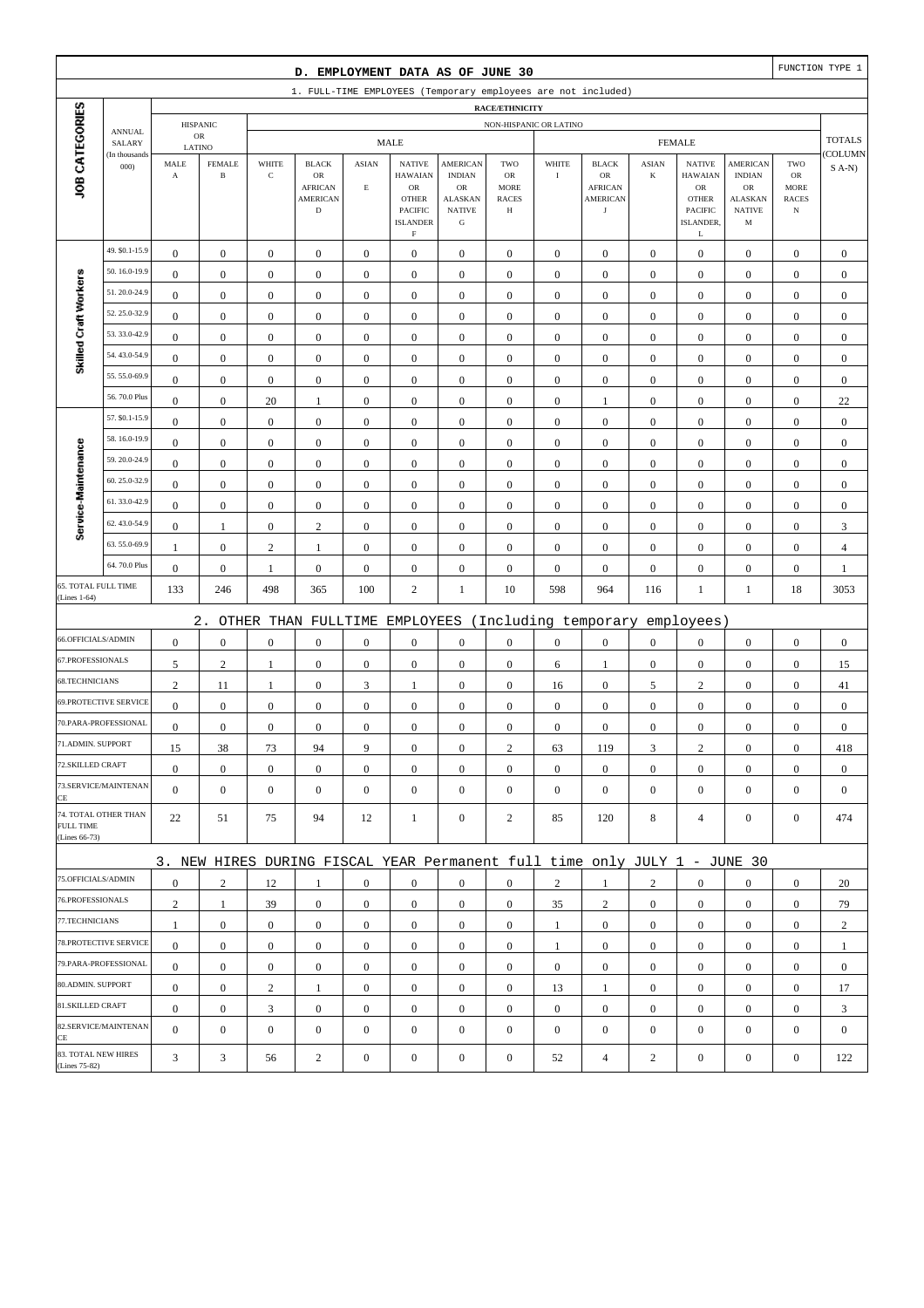| FUNCTION TYPE 1                                                                                                                                 |
|-------------------------------------------------------------------------------------------------------------------------------------------------|
| REMARKS (List National Crime Information Center (NCIC) number assigned to any Criminal Justice Agencies whose data are included in this report) |

Г

|             | NAME OF PERSON TO CONTACT REGARDING THIS FORM      |                                                      | <b>TITLE</b>                        |                  |                   |
|-------------|----------------------------------------------------|------------------------------------------------------|-------------------------------------|------------------|-------------------|
|             | Piemengie Hamisu                                   |                                                      | Special Assistant for Legal Affairs |                  |                   |
|             | ADDRESS (Number and Street, City, State, Zip Code) | <b>TELEPHONE NUMBER</b>                              | Ext                                 |                  | <b>FAX NUMBER</b> |
|             | 118 N. Clark Street, Room 840, Chicago, IL 60602,  | 312-603-1314                                         |                                     |                  |                   |
| <b>DATE</b> | EMAIL                                              | TYPED NAME/TITLE OF AUTHORIZED OFFICIAL              |                                     | <b>SIGNATURE</b> |                   |
| 2019-09-30  | Piemengie.Hamisu@cookcount<br>yil.gov              | Piemengie Hamisu Special Assistant for Legal Affairs |                                     |                  |                   |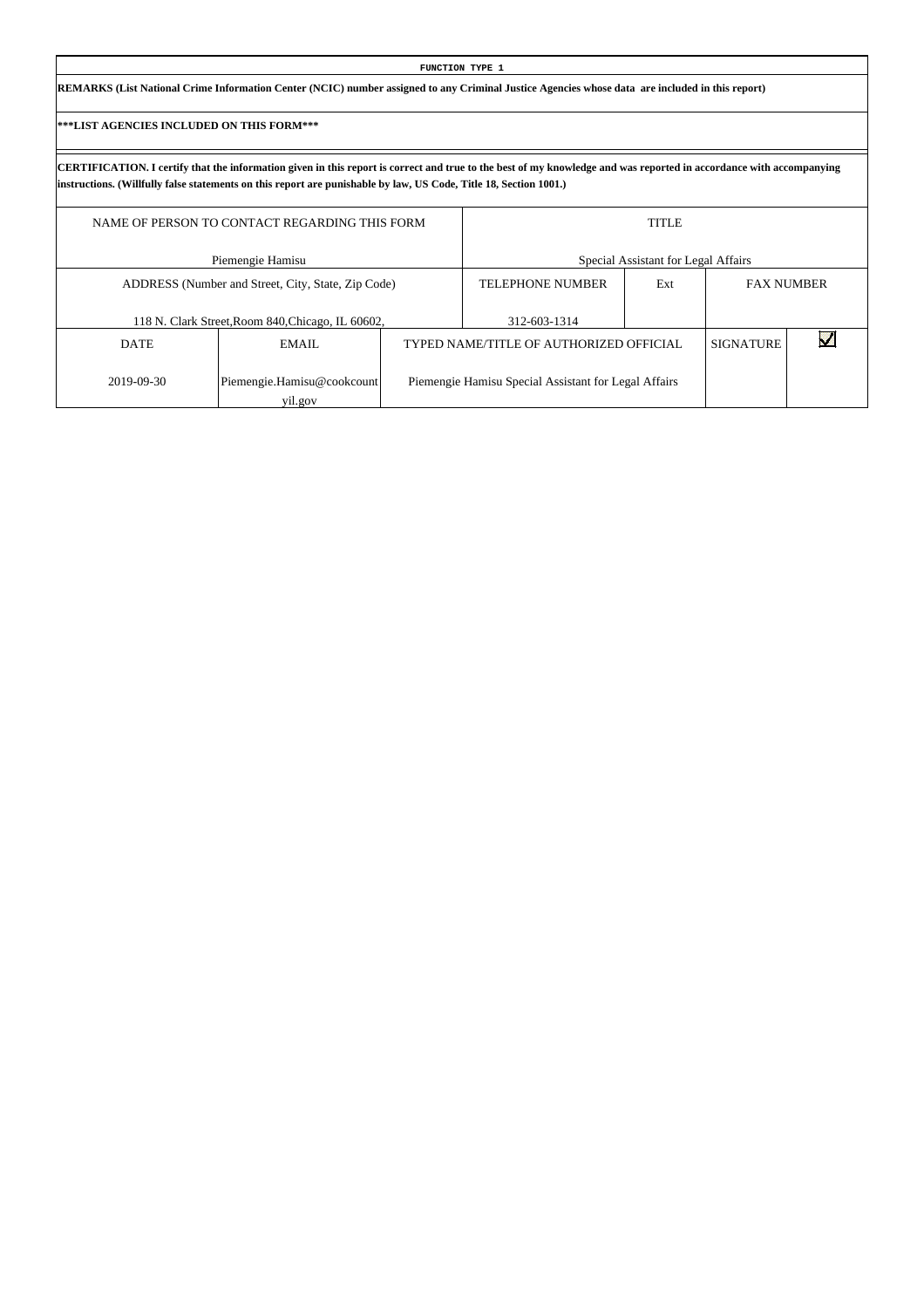|                              |                                |                                               |                                         |                                      | D. EMPLOYMENT DATA AS OF JUNE 30                                               |                                  |                                                                                                               |                                                                                                 |                                                                 |                                      |                                                                               |                                      |                                                                                                             |                                                                                                  |                                                          | FUNCTION TYPE 2                      |
|------------------------------|--------------------------------|-----------------------------------------------|-----------------------------------------|--------------------------------------|--------------------------------------------------------------------------------|----------------------------------|---------------------------------------------------------------------------------------------------------------|-------------------------------------------------------------------------------------------------|-----------------------------------------------------------------|--------------------------------------|-------------------------------------------------------------------------------|--------------------------------------|-------------------------------------------------------------------------------------------------------------|--------------------------------------------------------------------------------------------------|----------------------------------------------------------|--------------------------------------|
|                              |                                |                                               |                                         |                                      |                                                                                |                                  |                                                                                                               |                                                                                                 |                                                                 |                                      | 1. FULL-TIME EMPLOYEES (Temporary employees are not included)                 |                                      |                                                                                                             |                                                                                                  |                                                          |                                      |
|                              |                                |                                               | <b>HISPANIC</b>                         |                                      |                                                                                |                                  |                                                                                                               |                                                                                                 | RACE/ETHNICITY<br>NON-HISPANIC OR LATINO                        |                                      |                                                                               |                                      |                                                                                                             |                                                                                                  |                                                          |                                      |
|                              | <b>ANNUAL</b><br>SALARY        |                                               | ${\sf OR}$                              |                                      |                                                                                |                                  | <b>MALE</b>                                                                                                   |                                                                                                 |                                                                 |                                      |                                                                               |                                      | <b>FEMALE</b>                                                                                               |                                                                                                  |                                                          | <b>TOTALS</b>                        |
| JOB CATEGORIES               | (In thousands<br>000           | $\operatorname{\mathsf{MALE}}$<br>$\mathbf A$ | LATINO<br><b>FEMALE</b><br>$\, {\bf B}$ | WHITE<br>$\mathbf C$                 | <b>BLACK</b><br>${\sf OR}$<br><b>AFRICAN</b><br><b>AMERICAN</b><br>$\mathbf D$ | <b>ASIAN</b><br>$\mathbf E$      | <b>NATIVE</b><br><b>HAWAIAN</b><br>${\sf OR}$<br><b>OTHER</b><br><b>PACIFIC</b><br><b>ISLANDER</b><br>$\rm F$ | <b>AMERICAN</b><br><b>INDIAN</b><br>$_{\rm OR}$<br><b>ALASKAN</b><br><b>NATIVE</b><br>${\bf G}$ | TWO<br>$_{\rm OR}$<br><b>MORE</b><br><b>RACES</b><br>$_{\rm H}$ | WHITE<br>$\rm I$                     | <b>BLACK</b><br>${\sf OR}$<br><b>AFRICAN</b><br><b>AMERICAN</b><br>$_{\rm J}$ | <b>ASIAN</b><br>$\bf K$              | <b>NATIVE</b><br><b>HAWAIAN</b><br>${\sf OR}$<br><b>OTHER</b><br><b>PACIFIC</b><br>ISLANDER,<br>$\mathbf L$ | <b>AMERICAN</b><br><b>INDIAN</b><br>${\rm OR}$<br><b>ALASKAN</b><br><b>NATIVE</b><br>$\mathbf M$ | TWO<br>$_{\rm OR}$<br>MORE<br><b>RACES</b><br>$_{\rm N}$ | <b>COLUMN</b><br>$S$ A-N)            |
|                              | 1. \$0.1-15.9                  | $\boldsymbol{0}$                              | $\boldsymbol{0}$                        | $\boldsymbol{0}$                     | $\boldsymbol{0}$                                                               | $\boldsymbol{0}$                 | $\mathbf{0}$                                                                                                  | $\boldsymbol{0}$                                                                                | $\boldsymbol{0}$                                                | $\boldsymbol{0}$                     | $\boldsymbol{0}$                                                              | $\boldsymbol{0}$                     | $\boldsymbol{0}$                                                                                            | $\boldsymbol{0}$                                                                                 | $\boldsymbol{0}$                                         | $\boldsymbol{0}$                     |
|                              | 2.16.0-19.9                    | $\boldsymbol{0}$                              | $\boldsymbol{0}$                        | $\boldsymbol{0}$                     | $\boldsymbol{0}$                                                               | $\boldsymbol{0}$                 | $\boldsymbol{0}$                                                                                              | $\boldsymbol{0}$                                                                                | $\boldsymbol{0}$                                                | $\boldsymbol{0}$                     | $\boldsymbol{0}$                                                              | $\boldsymbol{0}$                     | $\boldsymbol{0}$                                                                                            | $\boldsymbol{0}$                                                                                 | $\boldsymbol{0}$                                         | $\boldsymbol{0}$                     |
|                              | 3.20.0-24.9                    | $\boldsymbol{0}$                              | $\boldsymbol{0}$                        | $\boldsymbol{0}$                     | $\boldsymbol{0}$                                                               | $\boldsymbol{0}$                 | $\mathbf{0}$                                                                                                  | $\boldsymbol{0}$                                                                                | $\boldsymbol{0}$                                                | $\boldsymbol{0}$                     | $\boldsymbol{0}$                                                              | $\boldsymbol{0}$                     | $\boldsymbol{0}$                                                                                            | $\boldsymbol{0}$                                                                                 | $\boldsymbol{0}$                                         | $\boldsymbol{0}$                     |
|                              | 4.25.0-32.9                    | $\boldsymbol{0}$                              | $\boldsymbol{0}$                        | $\boldsymbol{0}$                     | $\boldsymbol{0}$                                                               | $\boldsymbol{0}$                 | $\boldsymbol{0}$                                                                                              | $\boldsymbol{0}$                                                                                | $\boldsymbol{0}$                                                | $\boldsymbol{0}$                     | $\boldsymbol{0}$                                                              | $\boldsymbol{0}$                     | $\boldsymbol{0}$                                                                                            | $\boldsymbol{0}$                                                                                 | $\boldsymbol{0}$                                         | $\boldsymbol{0}$                     |
| Officials and Administrators | 5.33.0-42.9                    | $\boldsymbol{0}$                              | $\boldsymbol{0}$                        | $\boldsymbol{0}$                     | $\boldsymbol{0}$                                                               | $\boldsymbol{0}$                 | $\boldsymbol{0}$                                                                                              | $\boldsymbol{0}$                                                                                | $\boldsymbol{0}$                                                | $\boldsymbol{0}$                     | $\boldsymbol{0}$                                                              | $\boldsymbol{0}$                     | $\boldsymbol{0}$                                                                                            | $\boldsymbol{0}$                                                                                 | $\boldsymbol{0}$                                         | $\boldsymbol{0}$                     |
|                              | 6.43.0-54.9                    | $\boldsymbol{0}$                              | $\boldsymbol{0}$                        | $\boldsymbol{0}$                     | $\boldsymbol{0}$                                                               | $\boldsymbol{0}$                 | $\boldsymbol{0}$                                                                                              | $\boldsymbol{0}$                                                                                | $\boldsymbol{0}$                                                | $\boldsymbol{0}$                     | $\boldsymbol{0}$                                                              | $\boldsymbol{0}$                     | $\boldsymbol{0}$                                                                                            | $\boldsymbol{0}$                                                                                 | $\boldsymbol{0}$                                         | $\boldsymbol{0}$                     |
|                              | 7.55.0-69.9                    | $\boldsymbol{0}$                              | $\boldsymbol{0}$                        | $\boldsymbol{0}$                     | $\boldsymbol{0}$                                                               | $\boldsymbol{0}$                 | $\boldsymbol{0}$                                                                                              | $\boldsymbol{0}$                                                                                | $\boldsymbol{0}$                                                | $\boldsymbol{0}$                     | $\boldsymbol{0}$                                                              | $\boldsymbol{0}$                     | $\boldsymbol{0}$                                                                                            | $\boldsymbol{0}$                                                                                 | $\boldsymbol{0}$                                         | $\boldsymbol{0}$                     |
|                              | 8.70.0 Plus                    | $\mathbf{1}$                                  | $\mathbf{1}$                            | $\overline{4}$                       | $\boldsymbol{0}$                                                               | 1                                | $\boldsymbol{0}$                                                                                              | $\boldsymbol{0}$                                                                                | $\boldsymbol{0}$                                                | $\mathbf{1}$                         | $\mathbf{2}$                                                                  | $\boldsymbol{0}$                     | $\boldsymbol{0}$                                                                                            | $\boldsymbol{0}$                                                                                 | $\boldsymbol{0}$                                         | 10                                   |
|                              | 9. \$0.1-15.9                  | $\boldsymbol{0}$                              | $\boldsymbol{0}$                        | $\boldsymbol{0}$                     | $\boldsymbol{0}$                                                               | $\boldsymbol{0}$                 | $\boldsymbol{0}$                                                                                              | $\boldsymbol{0}$                                                                                | $\boldsymbol{0}$                                                | $\boldsymbol{0}$                     | $\boldsymbol{0}$                                                              | $\boldsymbol{0}$                     | $\boldsymbol{0}$                                                                                            | $\boldsymbol{0}$                                                                                 | $\boldsymbol{0}$                                         | $\boldsymbol{0}$                     |
|                              | 10.16.0-19.9                   | $\boldsymbol{0}$                              | $\boldsymbol{0}$                        | $\boldsymbol{0}$                     | $\boldsymbol{0}$                                                               | $\boldsymbol{0}$                 | $\boldsymbol{0}$                                                                                              | $\boldsymbol{0}$                                                                                | $\boldsymbol{0}$                                                | $\boldsymbol{0}$                     | $\boldsymbol{0}$                                                              | $\boldsymbol{0}$                     | $\boldsymbol{0}$                                                                                            | $\boldsymbol{0}$                                                                                 | $\boldsymbol{0}$                                         | $\boldsymbol{0}$                     |
|                              | 11.20.0-24.9                   | $\boldsymbol{0}$                              | $\boldsymbol{0}$                        | $\boldsymbol{0}$                     | $\boldsymbol{0}$                                                               | $\mathbf{0}$                     | $\boldsymbol{0}$                                                                                              | $\boldsymbol{0}$                                                                                | $\boldsymbol{0}$                                                | $\boldsymbol{0}$                     | $\boldsymbol{0}$                                                              | $\boldsymbol{0}$                     | $\boldsymbol{0}$                                                                                            | $\boldsymbol{0}$                                                                                 | $\boldsymbol{0}$                                         | $\boldsymbol{0}$                     |
| Professionals                | 12.25.0-32.9                   | $\boldsymbol{0}$                              | $\boldsymbol{0}$                        | $\boldsymbol{0}$                     | $\boldsymbol{0}$                                                               | $\boldsymbol{0}$                 | $\boldsymbol{0}$                                                                                              | $\boldsymbol{0}$                                                                                | $\boldsymbol{0}$                                                | $\boldsymbol{0}$                     | $\boldsymbol{0}$                                                              | $\boldsymbol{0}$                     | $\boldsymbol{0}$                                                                                            | $\boldsymbol{0}$                                                                                 | $\boldsymbol{0}$                                         | $\boldsymbol{0}$                     |
|                              | 13.33.0-42.9                   | $\boldsymbol{0}$                              | $\boldsymbol{0}$                        | $\boldsymbol{0}$                     | $\boldsymbol{0}$                                                               | $\boldsymbol{0}$                 | $\mathbf{0}$                                                                                                  | $\boldsymbol{0}$                                                                                | $\boldsymbol{0}$                                                | $\boldsymbol{0}$                     | $\boldsymbol{0}$                                                              | $\boldsymbol{0}$                     | $\boldsymbol{0}$                                                                                            | $\boldsymbol{0}$                                                                                 | $\boldsymbol{0}$                                         | $\boldsymbol{0}$                     |
|                              | 14.43.0-54.9                   | $\boldsymbol{0}$                              | $\mathbf{1}$                            | $\boldsymbol{0}$                     | $\boldsymbol{0}$                                                               | $\boldsymbol{0}$                 | $\boldsymbol{0}$                                                                                              | $\boldsymbol{0}$                                                                                | $\boldsymbol{0}$                                                | $\boldsymbol{0}$                     | $\boldsymbol{0}$                                                              | $\boldsymbol{0}$                     | $\boldsymbol{0}$                                                                                            | $\boldsymbol{0}$                                                                                 | $\boldsymbol{0}$                                         | $\mathbf{1}$                         |
|                              | 15.55.0-69.9                   | $\mathbf{1}$                                  | $\mathbf{1}$                            | $\boldsymbol{0}$                     | $\boldsymbol{0}$                                                               | $\boldsymbol{0}$                 | $\mathbf{0}$                                                                                                  | $\boldsymbol{0}$                                                                                | 1                                                               | 3                                    | $\boldsymbol{0}$                                                              | $\boldsymbol{0}$                     | $\boldsymbol{0}$                                                                                            | $\boldsymbol{0}$                                                                                 | $\boldsymbol{0}$                                         | 6                                    |
|                              | 16.70.0 Plus                   | 9                                             | $\sqrt{2}$                              | 27                                   | $\sqrt{2}$                                                                     | 14                               | $\mathbf{0}$                                                                                                  | $\boldsymbol{0}$                                                                                | $\boldsymbol{0}$                                                | $\,8\,$                              | $\,8\,$                                                                       | 6                                    | $\boldsymbol{0}$                                                                                            | $\boldsymbol{0}$                                                                                 | $\mathbf{1}$                                             | 77                                   |
|                              | 17. \$0.1-15.9                 | $\boldsymbol{0}$                              | $\boldsymbol{0}$                        | $\boldsymbol{0}$                     | $\boldsymbol{0}$                                                               | $\boldsymbol{0}$                 | $\mathbf{0}$                                                                                                  | $\boldsymbol{0}$                                                                                | $\boldsymbol{0}$                                                | $\boldsymbol{0}$                     | $\boldsymbol{0}$                                                              | $\boldsymbol{0}$                     | $\boldsymbol{0}$                                                                                            | $\boldsymbol{0}$                                                                                 | $\boldsymbol{0}$                                         | $\boldsymbol{0}$                     |
|                              | 18.16.0-19.9                   | $\boldsymbol{0}$                              | $\boldsymbol{0}$                        | $\boldsymbol{0}$                     | $\boldsymbol{0}$                                                               | $\boldsymbol{0}$                 | $\boldsymbol{0}$                                                                                              | $\boldsymbol{0}$                                                                                | $\boldsymbol{0}$                                                | $\boldsymbol{0}$                     | $\boldsymbol{0}$                                                              | $\boldsymbol{0}$                     | $\boldsymbol{0}$                                                                                            | $\boldsymbol{0}$                                                                                 | $\boldsymbol{0}$                                         | $\boldsymbol{0}$                     |
|                              | 19.20.0-24.9                   | $\boldsymbol{0}$                              | $\boldsymbol{0}$                        | $\boldsymbol{0}$                     | $\boldsymbol{0}$                                                               | $\boldsymbol{0}$                 | $\mathbf{0}$                                                                                                  | $\boldsymbol{0}$                                                                                | $\boldsymbol{0}$                                                | $\boldsymbol{0}$                     | $\boldsymbol{0}$                                                              | $\boldsymbol{0}$                     | $\boldsymbol{0}$                                                                                            | $\boldsymbol{0}$                                                                                 | $\boldsymbol{0}$                                         | $\boldsymbol{0}$                     |
| Technicians                  | 20.25.0-32.9                   | $\boldsymbol{0}$                              | $\boldsymbol{0}$                        | $\boldsymbol{0}$                     | $\boldsymbol{0}$                                                               | $\mathbf{0}$                     | $\mathbf{0}$                                                                                                  | $\boldsymbol{0}$                                                                                | $\boldsymbol{0}$                                                | $\boldsymbol{0}$                     | $\boldsymbol{0}$                                                              | $\boldsymbol{0}$                     | $\boldsymbol{0}$                                                                                            | $\boldsymbol{0}$                                                                                 | $\boldsymbol{0}$                                         | $\boldsymbol{0}$                     |
|                              | 21.33.0-42.9                   | $\boldsymbol{0}$                              | $\boldsymbol{0}$                        | $\mathbf{2}$                         | $\boldsymbol{0}$                                                               | $\boldsymbol{0}$                 | $\boldsymbol{0}$                                                                                              | $\boldsymbol{0}$                                                                                | $\boldsymbol{0}$                                                | $\boldsymbol{0}$                     | $\boldsymbol{0}$                                                              | $\boldsymbol{0}$                     | $\boldsymbol{0}$                                                                                            | $\boldsymbol{0}$                                                                                 | $\boldsymbol{0}$                                         | $\sqrt{2}$                           |
|                              | 22.43.0-54.9                   | $\boldsymbol{0}$                              | $\boldsymbol{0}$                        | $\boldsymbol{0}$                     | $\boldsymbol{0}$                                                               | $\boldsymbol{0}$                 | $\boldsymbol{0}$                                                                                              | $\boldsymbol{0}$                                                                                | $\boldsymbol{0}$                                                | $\boldsymbol{0}$                     | $\boldsymbol{0}$                                                              | $\boldsymbol{0}$                     | $\boldsymbol{0}$                                                                                            | $\boldsymbol{0}$                                                                                 | $\boldsymbol{0}$                                         | $\boldsymbol{0}$                     |
|                              | 23.55.0-69.9                   | $\boldsymbol{0}$                              | $\boldsymbol{0}$                        | $\mathbf{2}$                         | $\sqrt{5}$                                                                     | $\boldsymbol{0}$                 | $\boldsymbol{0}$                                                                                              | $\boldsymbol{0}$                                                                                | $\boldsymbol{0}$                                                | $\boldsymbol{0}$                     | 1                                                                             | 1                                    | $\boldsymbol{0}$                                                                                            | $\boldsymbol{0}$                                                                                 | $\boldsymbol{0}$                                         | 9                                    |
|                              | 24.70.0 Plus<br>25. \$0.1-15.9 | $\boldsymbol{0}$                              | $\boldsymbol{0}$                        | 10                                   | $\overline{4}$                                                                 | 1                                | $\boldsymbol{0}$                                                                                              | $\boldsymbol{0}$                                                                                | $\boldsymbol{0}$                                                | $\boldsymbol{0}$                     | 1                                                                             | $\boldsymbol{0}$                     | $\boldsymbol{0}$                                                                                            | $\boldsymbol{0}$                                                                                 | $\boldsymbol{0}$                                         | 16                                   |
|                              | 26.16.0-19.9                   | $\boldsymbol{0}$                              | $\bf{0}$                                | $\boldsymbol{0}$                     | $\boldsymbol{0}$                                                               | $\boldsymbol{0}$                 | $\boldsymbol{0}$                                                                                              | $\boldsymbol{0}$                                                                                | $\boldsymbol{0}$                                                | 0                                    | $\boldsymbol{0}$                                                              | $\boldsymbol{0}$                     | $\boldsymbol{0}$                                                                                            | 0                                                                                                | $\boldsymbol{0}$                                         | $\boldsymbol{0}$                     |
|                              | 27.20.0-24.9                   | $\boldsymbol{0}$                              | $\boldsymbol{0}$                        | $\boldsymbol{0}$                     | $\boldsymbol{0}$                                                               | $\boldsymbol{0}$                 | $\boldsymbol{0}$                                                                                              | $\boldsymbol{0}$                                                                                | $\boldsymbol{0}$                                                | $\boldsymbol{0}$                     | $\boldsymbol{0}$                                                              | $\boldsymbol{0}$                     | $\boldsymbol{0}$                                                                                            | $\boldsymbol{0}$                                                                                 | $\boldsymbol{0}$                                         | $\boldsymbol{0}$                     |
|                              | 28.25.0-32.9                   | $\boldsymbol{0}$                              | $\boldsymbol{0}$                        | $\boldsymbol{0}$                     | $\boldsymbol{0}$                                                               | $\overline{0}$                   | $\boldsymbol{0}$                                                                                              | $\boldsymbol{0}$                                                                                | $\boldsymbol{0}$                                                | $\boldsymbol{0}$                     | $\boldsymbol{0}$                                                              | $\boldsymbol{0}$                     | $\boldsymbol{0}$                                                                                            | $\boldsymbol{0}$                                                                                 | $\boldsymbol{0}$                                         | $\boldsymbol{0}$                     |
|                              | 29.33.0-42.9                   | $\boldsymbol{0}$<br>$\boldsymbol{0}$          | $\boldsymbol{0}$<br>$\boldsymbol{0}$    | $\boldsymbol{0}$<br>$\boldsymbol{0}$ | $\boldsymbol{0}$<br>$\boldsymbol{0}$                                           | $\mathbf{0}$<br>$\boldsymbol{0}$ | $\boldsymbol{0}$<br>$\boldsymbol{0}$                                                                          | $\boldsymbol{0}$                                                                                | $\boldsymbol{0}$<br>$\boldsymbol{0}$                            | $\boldsymbol{0}$<br>$\boldsymbol{0}$ | $\boldsymbol{0}$<br>$\boldsymbol{0}$                                          | $\boldsymbol{0}$<br>$\boldsymbol{0}$ | $\boldsymbol{0}$                                                                                            | $\boldsymbol{0}$<br>$\boldsymbol{0}$                                                             | $\boldsymbol{0}$                                         | $\boldsymbol{0}$                     |
|                              | 30.43.0-54.9                   | $\boldsymbol{0}$                              | $\boldsymbol{0}$                        | $\boldsymbol{0}$                     | $\boldsymbol{0}$                                                               | $\boldsymbol{0}$                 | $\boldsymbol{0}$                                                                                              | $\boldsymbol{0}$<br>$\boldsymbol{0}$                                                            | $\boldsymbol{0}$                                                | $\boldsymbol{0}$                     | $\boldsymbol{0}$                                                              | $\boldsymbol{0}$                     | $\boldsymbol{0}$<br>$\boldsymbol{0}$                                                                        | $\boldsymbol{0}$                                                                                 | $\boldsymbol{0}$<br>$\boldsymbol{0}$                     | $\boldsymbol{0}$<br>$\boldsymbol{0}$ |
| Protective Service Workers   | 31.55.0-69.9                   | $\boldsymbol{0}$                              | $\boldsymbol{0}$                        | $\boldsymbol{0}$                     | $\boldsymbol{0}$                                                               | $\boldsymbol{0}$                 | $\boldsymbol{0}$                                                                                              | $\boldsymbol{0}$                                                                                | $\boldsymbol{0}$                                                | $\boldsymbol{0}$                     | $\boldsymbol{0}$                                                              | $\boldsymbol{0}$                     | $\boldsymbol{0}$                                                                                            | $\boldsymbol{0}$                                                                                 | $\boldsymbol{0}$                                         | $\boldsymbol{0}$                     |
|                              | 32.70.0 Plus                   | $\boldsymbol{0}$                              | $\boldsymbol{0}$                        | $\boldsymbol{0}$                     | $\boldsymbol{0}$                                                               | $\boldsymbol{0}$                 | $\boldsymbol{0}$                                                                                              | $\boldsymbol{0}$                                                                                | $\boldsymbol{0}$                                                | $\boldsymbol{0}$                     | $\boldsymbol{0}$                                                              | $\boldsymbol{0}$                     | $\boldsymbol{0}$                                                                                            | $\boldsymbol{0}$                                                                                 | $\boldsymbol{0}$                                         | $\boldsymbol{0}$                     |
|                              | 33. \$0.1-15.9                 | $\boldsymbol{0}$                              | $\boldsymbol{0}$                        | $\boldsymbol{0}$                     | $\boldsymbol{0}$                                                               | $\boldsymbol{0}$                 | $\boldsymbol{0}$                                                                                              | $\boldsymbol{0}$                                                                                | $\boldsymbol{0}$                                                | $\boldsymbol{0}$                     | $\boldsymbol{0}$                                                              | $\boldsymbol{0}$                     | $\boldsymbol{0}$                                                                                            | $\boldsymbol{0}$                                                                                 | $\boldsymbol{0}$                                         | $\boldsymbol{0}$                     |
|                              | 34.16.0-19.9                   | $\boldsymbol{0}$                              | $\boldsymbol{0}$                        | $\boldsymbol{0}$                     | $\boldsymbol{0}$                                                               | $\boldsymbol{0}$                 | $\boldsymbol{0}$                                                                                              | $\boldsymbol{0}$                                                                                | $\boldsymbol{0}$                                                | $\boldsymbol{0}$                     | $\boldsymbol{0}$                                                              | $\boldsymbol{0}$                     | $\boldsymbol{0}$                                                                                            | $\boldsymbol{0}$                                                                                 | $\boldsymbol{0}$                                         | $\boldsymbol{0}$                     |
| Paraprofessionals            | 35.20.0-24.9                   | $\boldsymbol{0}$                              | $\boldsymbol{0}$                        | $\boldsymbol{0}$                     | $\boldsymbol{0}$                                                               | $\boldsymbol{0}$                 | $\boldsymbol{0}$                                                                                              | $\boldsymbol{0}$                                                                                | $\boldsymbol{0}$                                                | $\boldsymbol{0}$                     | $\boldsymbol{0}$                                                              | $\boldsymbol{0}$                     | $\boldsymbol{0}$                                                                                            | $\boldsymbol{0}$                                                                                 | $\boldsymbol{0}$                                         | $\boldsymbol{0}$                     |
|                              | 36.25.0-32.9                   | $\boldsymbol{0}$                              | $\boldsymbol{0}$                        | $\boldsymbol{0}$                     | $\boldsymbol{0}$                                                               | $\mathbf{0}$                     | $\boldsymbol{0}$                                                                                              | $\boldsymbol{0}$                                                                                | $\boldsymbol{0}$                                                | $\boldsymbol{0}$                     | $\boldsymbol{0}$                                                              | $\boldsymbol{0}$                     | $\boldsymbol{0}$                                                                                            | $\boldsymbol{0}$                                                                                 | $\boldsymbol{0}$                                         | $\boldsymbol{0}$                     |
|                              | 37.33.0-42.9                   | $\boldsymbol{0}$                              | $\boldsymbol{0}$                        | $\boldsymbol{0}$                     | $\boldsymbol{0}$                                                               | $\boldsymbol{0}$                 | $\mathbf{0}$                                                                                                  | $\boldsymbol{0}$                                                                                | $\boldsymbol{0}$                                                | $\boldsymbol{0}$                     | $\boldsymbol{0}$                                                              | $\boldsymbol{0}$                     | $\boldsymbol{0}$                                                                                            | $\boldsymbol{0}$                                                                                 | $\boldsymbol{0}$                                         | $\boldsymbol{0}$                     |
|                              | 38.43.0-54.9                   | $\boldsymbol{0}$                              | $\boldsymbol{0}$                        | $\boldsymbol{0}$                     | $\boldsymbol{0}$                                                               | $\boldsymbol{0}$                 | $\boldsymbol{0}$                                                                                              | $\boldsymbol{0}$                                                                                | $\boldsymbol{0}$                                                | $\boldsymbol{0}$                     | $\boldsymbol{0}$                                                              | $\boldsymbol{0}$                     | $\boldsymbol{0}$                                                                                            | $\boldsymbol{0}$                                                                                 | $\boldsymbol{0}$                                         | $\boldsymbol{0}$                     |
|                              | 39.55.0-69.9                   | $\boldsymbol{0}$                              | $\boldsymbol{0}$                        | $\boldsymbol{0}$                     | $\boldsymbol{0}$                                                               | $\boldsymbol{0}$                 | $\boldsymbol{0}$                                                                                              | $\boldsymbol{0}$                                                                                | $\boldsymbol{0}$                                                | $\boldsymbol{0}$                     | $\boldsymbol{0}$                                                              | $\boldsymbol{0}$                     | $\boldsymbol{0}$                                                                                            | $\boldsymbol{0}$                                                                                 | $\boldsymbol{0}$                                         | $\boldsymbol{0}$                     |
|                              | 40.70.0 Plus                   | $\boldsymbol{0}$                              | $\boldsymbol{0}$                        | $\boldsymbol{0}$                     | $\boldsymbol{0}$                                                               | $\boldsymbol{0}$                 | $\boldsymbol{0}$                                                                                              | $\boldsymbol{0}$                                                                                | $\boldsymbol{0}$                                                | $\boldsymbol{0}$                     | $\boldsymbol{0}$                                                              | $\boldsymbol{0}$                     | $\boldsymbol{0}$                                                                                            | $\boldsymbol{0}$                                                                                 | $\boldsymbol{0}$                                         | $\boldsymbol{0}$                     |
|                              | 41. \$0.1-15.9                 | $\boldsymbol{0}$                              | $\boldsymbol{0}$                        | $\boldsymbol{0}$                     | $\boldsymbol{0}$                                                               | $\boldsymbol{0}$                 | $\boldsymbol{0}$                                                                                              | $\boldsymbol{0}$                                                                                | $\boldsymbol{0}$                                                | $\boldsymbol{0}$                     | $\boldsymbol{0}$                                                              | $\boldsymbol{0}$                     | $\boldsymbol{0}$                                                                                            | $\boldsymbol{0}$                                                                                 | $\boldsymbol{0}$                                         | $\boldsymbol{0}$                     |
|                              | 42.16.0-19.9                   | $\boldsymbol{0}$                              | $\boldsymbol{0}$                        | $\boldsymbol{0}$                     | $\boldsymbol{0}$                                                               | $\boldsymbol{0}$                 | $\boldsymbol{0}$                                                                                              | $\boldsymbol{0}$                                                                                | $\boldsymbol{0}$                                                | $\boldsymbol{0}$                     | $\boldsymbol{0}$                                                              | $\boldsymbol{0}$                     | $\boldsymbol{0}$                                                                                            | $\boldsymbol{0}$                                                                                 | $\boldsymbol{0}$                                         | $\boldsymbol{0}$                     |
|                              | 43.20.0-24.9                   | $\boldsymbol{0}$                              | $\boldsymbol{0}$                        | $\boldsymbol{0}$                     | $\boldsymbol{0}$                                                               | $\boldsymbol{0}$                 | $\boldsymbol{0}$                                                                                              | $\boldsymbol{0}$                                                                                | $\boldsymbol{0}$                                                | $\boldsymbol{0}$                     | $\boldsymbol{0}$                                                              | $\boldsymbol{0}$                     | $\boldsymbol{0}$                                                                                            | $\boldsymbol{0}$                                                                                 | $\boldsymbol{0}$                                         | $\boldsymbol{0}$                     |
|                              | 44.25.0-32.9                   | $\boldsymbol{0}$                              | $\boldsymbol{0}$                        | $\boldsymbol{0}$                     | $\boldsymbol{0}$                                                               | $\mathbf{0}$                     | $\boldsymbol{0}$                                                                                              | $\boldsymbol{0}$                                                                                | $\boldsymbol{0}$                                                | $\boldsymbol{0}$                     | $\boldsymbol{0}$                                                              | $\boldsymbol{0}$                     | $\boldsymbol{0}$                                                                                            | $\boldsymbol{0}$                                                                                 | $\boldsymbol{0}$                                         | $\boldsymbol{0}$                     |
|                              | 45.33.0-42.9                   | $\boldsymbol{0}$                              | $\boldsymbol{0}$                        | $\boldsymbol{0}$                     | $\boldsymbol{0}$                                                               | $\boldsymbol{0}$                 | $\boldsymbol{0}$                                                                                              | $\boldsymbol{0}$                                                                                | $\boldsymbol{0}$                                                | $\boldsymbol{0}$                     | $\boldsymbol{0}$                                                              | $\boldsymbol{0}$                     | $\boldsymbol{0}$                                                                                            | $\boldsymbol{0}$                                                                                 | $\boldsymbol{0}$                                         | $\boldsymbol{0}$                     |
| Administrative Support       | 46.43.0-54.9                   | $\boldsymbol{0}$                              | $\boldsymbol{0}$                        | $\boldsymbol{0}$                     | $\mathbf{1}$                                                                   | $\boldsymbol{0}$                 | $\boldsymbol{0}$                                                                                              | $\boldsymbol{0}$                                                                                | $\boldsymbol{0}$                                                | $\boldsymbol{0}$                     | $\sqrt{5}$                                                                    | $\boldsymbol{0}$                     | $\boldsymbol{0}$                                                                                            | $\boldsymbol{0}$                                                                                 | $\boldsymbol{0}$                                         | 6                                    |
|                              | 47.55.0-69.9                   | $\boldsymbol{0}$                              | $\boldsymbol{0}$                        | $\mathbf{1}$                         | $\boldsymbol{0}$                                                               | $\boldsymbol{0}$                 | $\boldsymbol{0}$                                                                                              | $\boldsymbol{0}$                                                                                | $\boldsymbol{0}$                                                | $\mathbf{1}$                         | $\mathfrak{Z}$                                                                | $\boldsymbol{0}$                     | $\boldsymbol{0}$                                                                                            | $\boldsymbol{0}$                                                                                 | $\boldsymbol{0}$                                         | 5                                    |
|                              | 48.70.0 Plus                   | $\mathbf{1}$                                  | $\boldsymbol{0}$                        | $\boldsymbol{0}$                     | $\mathbf{1}$                                                                   | $\boldsymbol{0}$                 | $\boldsymbol{0}$                                                                                              | $\boldsymbol{0}$                                                                                | $\boldsymbol{0}$                                                | $\boldsymbol{0}$                     | $\boldsymbol{0}$                                                              | $\boldsymbol{0}$                     | $\boldsymbol{0}$                                                                                            | $\boldsymbol{0}$                                                                                 | $\boldsymbol{0}$                                         | $\overline{c}$                       |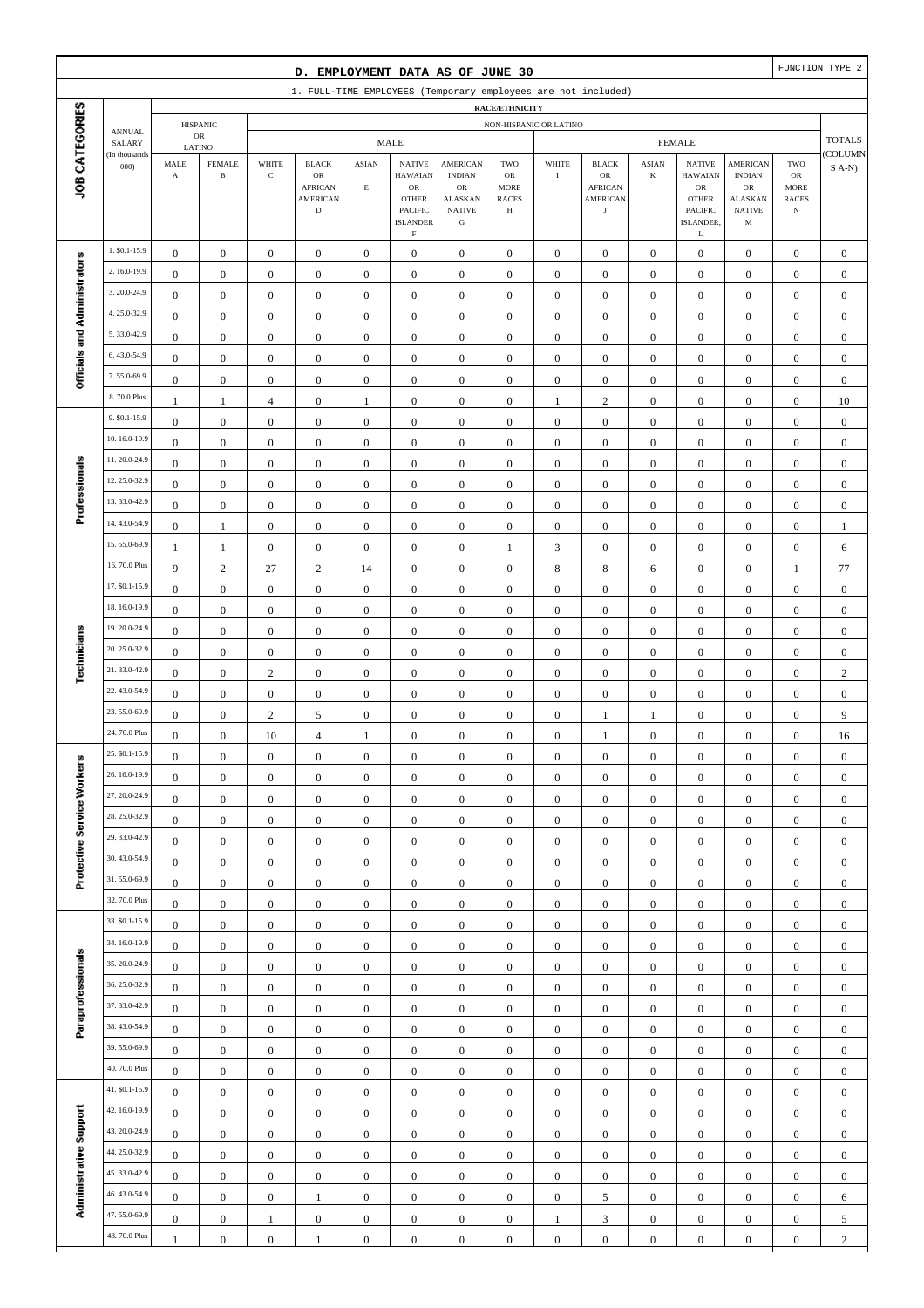|                                     |                              |                                  |                                      |                                      | D. EMPLOYMENT DATA AS OF JUNE 30                                          |                                      |                                                                                   |                                                                     |                                                        |                                      |                                                       |                                  |                                                                             |                                                      |                                                  | FUNCTION TYPE 2                  |
|-------------------------------------|------------------------------|----------------------------------|--------------------------------------|--------------------------------------|---------------------------------------------------------------------------|--------------------------------------|-----------------------------------------------------------------------------------|---------------------------------------------------------------------|--------------------------------------------------------|--------------------------------------|-------------------------------------------------------|----------------------------------|-----------------------------------------------------------------------------|------------------------------------------------------|--------------------------------------------------|----------------------------------|
|                                     |                              |                                  |                                      |                                      | 1. FULL-TIME EMPLOYEES (Temporary employees are not included)             |                                      |                                                                                   |                                                                     |                                                        |                                      |                                                       |                                  |                                                                             |                                                      |                                                  |                                  |
|                                     |                              |                                  |                                      |                                      |                                                                           |                                      |                                                                                   |                                                                     | <b>RACE/ETHNICITY</b>                                  |                                      |                                                       |                                  |                                                                             |                                                      |                                                  |                                  |
|                                     | <b>ANNUAL</b><br>SALARY      |                                  | <b>HISPANIC</b><br>${\sf OR}$        |                                      |                                                                           |                                      | <b>MALE</b>                                                                       |                                                                     | NON-HISPANIC OR LATINO                                 |                                      |                                                       |                                  | <b>FEMALE</b>                                                               |                                                      |                                                  | <b>TOTALS</b>                    |
|                                     | (In thousands                | LATINO<br>MALE                   | <b>FEMALE</b>                        | WHITE                                | <b>BLACK</b>                                                              | <b>ASIAN</b>                         | <b>NATIVE</b>                                                                     | <b>AMERICAN</b>                                                     | TWO                                                    | WHITE                                | <b>BLACK</b>                                          | <b>ASIAN</b>                     | <b>NATIVE</b>                                                               | <b>AMERICAN</b>                                      | TWO                                              | COLUMN                           |
| JOB CATEGORIES                      | 000                          | $\boldsymbol{\rm{A}}$            | $\, {\bf B}$                         | $\mathbf C$                          | $_{\rm OR}$<br><b>AFRICAN</b><br><b>AMERICAN</b><br>$\mathbf D$           | $\mathop{\hbox{\bf E}}$              | <b>HAWAIAN</b><br>OR<br><b>OTHER</b><br>PACIFIC<br><b>ISLANDER</b><br>$\mathbf F$ | <b>INDIAN</b><br>OR<br><b>ALASKAN</b><br><b>NATIVE</b><br>${\bf G}$ | <b>OR</b><br><b>MORE</b><br><b>RACES</b><br>$_{\rm H}$ | $\rm I$                              | OR<br><b>AFRICAN</b><br><b>AMERICAN</b><br>$_{\rm J}$ | $\bf K$                          | <b>HAWAIAN</b><br>${\rm OR}$<br><b>OTHER</b><br><b>PACIFIC</b><br>ISLANDER. | <b>INDIAN</b><br>OR<br>ALASKAN<br><b>NATIVE</b><br>M | ${\rm OR}$<br>MORE<br><b>RACES</b><br>$_{\rm N}$ | $S$ A-N)                         |
|                                     | 49. \$0.1-15.9               | $\boldsymbol{0}$                 | $\mathbf{0}$                         | $\boldsymbol{0}$                     | $\boldsymbol{0}$                                                          | $\boldsymbol{0}$                     | $\boldsymbol{0}$                                                                  | $\boldsymbol{0}$                                                    | $\boldsymbol{0}$                                       | $\boldsymbol{0}$                     | $\boldsymbol{0}$                                      | $\mathbf{0}$                     | L<br>$\boldsymbol{0}$                                                       | $\boldsymbol{0}$                                     | $\boldsymbol{0}$                                 | $\boldsymbol{0}$                 |
|                                     | 50.16.0-19.9                 | $\mathbf{0}$                     | $\boldsymbol{0}$                     | $\boldsymbol{0}$                     | $\boldsymbol{0}$                                                          | $\boldsymbol{0}$                     | $\boldsymbol{0}$                                                                  | $\boldsymbol{0}$                                                    | $\boldsymbol{0}$                                       | $\boldsymbol{0}$                     | $\boldsymbol{0}$                                      | $\boldsymbol{0}$                 | $\boldsymbol{0}$                                                            | $\boldsymbol{0}$                                     | $\boldsymbol{0}$                                 | $\mathbf{0}$                     |
| Skilled Craft Workers               | 51.20.0-24.9                 | $\mathbf{0}$                     | $\boldsymbol{0}$                     | $\boldsymbol{0}$                     | $\boldsymbol{0}$                                                          | $\mathbf{0}$                         | $\boldsymbol{0}$                                                                  | $\boldsymbol{0}$                                                    | $\mathbf{0}$                                           | $\boldsymbol{0}$                     | $\boldsymbol{0}$                                      | $\boldsymbol{0}$                 | $\boldsymbol{0}$                                                            | $\boldsymbol{0}$                                     | $\boldsymbol{0}$                                 | $\mathbf{0}$                     |
|                                     | 52.25.0-32.9                 | $\bf{0}$                         | $\boldsymbol{0}$                     | $\boldsymbol{0}$                     | $\boldsymbol{0}$                                                          | $\boldsymbol{0}$                     | $\boldsymbol{0}$                                                                  | $\boldsymbol{0}$                                                    | $\boldsymbol{0}$                                       | $\boldsymbol{0}$                     | $\boldsymbol{0}$                                      | $\boldsymbol{0}$                 | $\boldsymbol{0}$                                                            | $\boldsymbol{0}$                                     | $\boldsymbol{0}$                                 | $\boldsymbol{0}$                 |
|                                     | 53.33.0-42.9                 | $\boldsymbol{0}$                 | $\boldsymbol{0}$                     | $\boldsymbol{0}$                     | $\boldsymbol{0}$                                                          | $\boldsymbol{0}$                     | $\boldsymbol{0}$                                                                  | $\boldsymbol{0}$                                                    | $\boldsymbol{0}$                                       | $\boldsymbol{0}$                     | $\boldsymbol{0}$                                      | $\mathbf{0}$                     | $\boldsymbol{0}$                                                            | $\boldsymbol{0}$                                     | $\boldsymbol{0}$                                 | $\boldsymbol{0}$                 |
|                                     | 54.43.0-54.9                 | $\boldsymbol{0}$                 | $\boldsymbol{0}$                     | $\boldsymbol{0}$                     | $\boldsymbol{0}$                                                          | $\boldsymbol{0}$                     | $\boldsymbol{0}$                                                                  | $\boldsymbol{0}$                                                    | $\boldsymbol{0}$                                       | $\boldsymbol{0}$                     | $\boldsymbol{0}$                                      | $\boldsymbol{0}$                 | $\boldsymbol{0}$                                                            | $\boldsymbol{0}$                                     | $\boldsymbol{0}$                                 | $\mathbf{0}$                     |
|                                     | 55.55.0-69.9                 | $\mathbf{0}$                     | $\boldsymbol{0}$                     | $\boldsymbol{0}$                     | $\boldsymbol{0}$                                                          | $\boldsymbol{0}$                     | $\boldsymbol{0}$                                                                  | $\boldsymbol{0}$                                                    | $\boldsymbol{0}$                                       | $\boldsymbol{0}$                     | $\boldsymbol{0}$                                      | $\boldsymbol{0}$                 | $\boldsymbol{0}$                                                            | $\boldsymbol{0}$                                     | $\boldsymbol{0}$                                 | $\boldsymbol{0}$                 |
|                                     | 56.70.0 Plus                 | 15                               | $\boldsymbol{0}$                     | 58                                   | 17                                                                        | $\sqrt{2}$                           | 1                                                                                 | $\sqrt{2}$                                                          | $\sqrt{2}$                                             | $\mathbf{1}$                         | $\mathbf{1}$                                          | $\boldsymbol{0}$                 | $\boldsymbol{0}$                                                            | $\boldsymbol{0}$                                     | $\boldsymbol{0}$                                 | 99                               |
|                                     | 57. \$0.1-15.9               | $\boldsymbol{0}$                 | $\boldsymbol{0}$                     | $\boldsymbol{0}$                     | $\boldsymbol{0}$                                                          | $\boldsymbol{0}$                     | $\boldsymbol{0}$                                                                  | $\boldsymbol{0}$                                                    | $\boldsymbol{0}$                                       | $\boldsymbol{0}$                     | $\boldsymbol{0}$                                      | $\mathbf{0}$                     | $\boldsymbol{0}$                                                            | $\boldsymbol{0}$                                     | $\boldsymbol{0}$                                 | $\boldsymbol{0}$                 |
|                                     | 58.16.0-19.9                 | $\boldsymbol{0}$                 | $\boldsymbol{0}$                     | $\boldsymbol{0}$                     | $\boldsymbol{0}$                                                          | $\boldsymbol{0}$                     | $\boldsymbol{0}$                                                                  | $\boldsymbol{0}$                                                    | $\boldsymbol{0}$                                       | $\boldsymbol{0}$                     | $\boldsymbol{0}$                                      | $\boldsymbol{0}$                 | $\boldsymbol{0}$                                                            | $\boldsymbol{0}$                                     | $\boldsymbol{0}$                                 | $\boldsymbol{0}$                 |
|                                     | 59.20.0-24.9                 | $\mathbf{0}$                     | $\boldsymbol{0}$                     | $\boldsymbol{0}$                     | $\boldsymbol{0}$                                                          | $\mathbf{0}$                         | $\boldsymbol{0}$                                                                  | $\mathbf{0}$                                                        | $\mathbf{0}$                                           | $\boldsymbol{0}$                     | $\boldsymbol{0}$                                      | $\boldsymbol{0}$                 | $\boldsymbol{0}$                                                            | $\boldsymbol{0}$                                     | $\boldsymbol{0}$                                 | $\mathbf{0}$                     |
|                                     | 60.25.0-32.9                 | $\boldsymbol{0}$                 | $\boldsymbol{0}$                     | $\boldsymbol{0}$                     | $\boldsymbol{0}$                                                          | $\boldsymbol{0}$                     | $\boldsymbol{0}$                                                                  | $\boldsymbol{0}$                                                    | $\boldsymbol{0}$                                       | $\boldsymbol{0}$                     | $\boldsymbol{0}$                                      | $\boldsymbol{0}$                 | $\boldsymbol{0}$                                                            | $\boldsymbol{0}$                                     | $\boldsymbol{0}$                                 | $\mathbf{0}$                     |
| Service-Maintenance                 | 61.33.0-42.9                 | $\boldsymbol{0}$                 | $\boldsymbol{0}$                     | $\boldsymbol{0}$                     | $\boldsymbol{0}$                                                          | $\boldsymbol{0}$                     | $\boldsymbol{0}$                                                                  | $\boldsymbol{0}$                                                    | $\boldsymbol{0}$                                       | $\boldsymbol{0}$                     | $\boldsymbol{0}$                                      | $\mathbf{0}$                     | $\boldsymbol{0}$                                                            | $\boldsymbol{0}$                                     | $\boldsymbol{0}$                                 | $\boldsymbol{0}$                 |
|                                     | 62.43.0-54.9                 | $\bf{0}$                         | $\boldsymbol{0}$                     | $\boldsymbol{0}$                     | $\boldsymbol{0}$                                                          | $\boldsymbol{0}$                     | $\boldsymbol{0}$                                                                  | $\boldsymbol{0}$                                                    | $\boldsymbol{0}$                                       | $\boldsymbol{0}$                     | $\boldsymbol{0}$                                      | $\boldsymbol{0}$                 | $\boldsymbol{0}$                                                            | $\boldsymbol{0}$                                     | $\boldsymbol{0}$                                 | $\boldsymbol{0}$                 |
|                                     | 63.55.0-69.9                 | $\boldsymbol{0}$                 | $\boldsymbol{0}$                     | $\boldsymbol{0}$                     | $\boldsymbol{0}$                                                          | $\boldsymbol{0}$                     | $\boldsymbol{0}$                                                                  | $\mathbf{0}$                                                        | $\boldsymbol{0}$                                       | $\boldsymbol{0}$                     | $\boldsymbol{0}$                                      | $\boldsymbol{0}$                 | $\boldsymbol{0}$                                                            | $\boldsymbol{0}$                                     | $\boldsymbol{0}$                                 | $\mathbf{0}$                     |
|                                     | 64.70.0 Plus                 | $\overline{c}$                   | $\boldsymbol{0}$                     | 5                                    | $\,$ 8 $\,$                                                               | 1                                    | $\boldsymbol{0}$                                                                  | $\boldsymbol{0}$                                                    | $\boldsymbol{0}$                                       | $\boldsymbol{0}$                     | $\boldsymbol{0}$                                      | $\boldsymbol{0}$                 | $\boldsymbol{0}$                                                            | $\boldsymbol{0}$                                     | $\boldsymbol{0}$                                 | 16                               |
| 65. TOTAL FULL TIME<br>(Lines 1-64) |                              | 29                               | 5                                    | 109                                  | 38                                                                        | 19                                   | 1                                                                                 | $\overline{c}$                                                      | 3                                                      | 14                                   | 21                                                    | $\boldsymbol{7}$                 | $\boldsymbol{0}$                                                            | $\boldsymbol{0}$                                     | $\mathbf{1}$                                     | 249                              |
|                                     |                              |                                  |                                      |                                      |                                                                           |                                      |                                                                                   |                                                                     |                                                        |                                      |                                                       |                                  |                                                                             |                                                      |                                                  |                                  |
| 66.OFFICIALS/ADMIN                  |                              |                                  | $2$ .                                |                                      | OTHER THAN FULLTIME                                                       |                                      | EMPLOYEES                                                                         |                                                                     |                                                        |                                      | (Including temporary                                  |                                  | employees)                                                                  |                                                      |                                                  |                                  |
| 67.PROFESSIONALS                    |                              | $\mathbf{0}$<br>$\boldsymbol{0}$ | $\boldsymbol{0}$<br>$\boldsymbol{0}$ | $\boldsymbol{0}$                     | $\boldsymbol{0}$                                                          | $\boldsymbol{0}$                     | $\boldsymbol{0}$                                                                  | $\boldsymbol{0}$                                                    | $\boldsymbol{0}$                                       | $\boldsymbol{0}$                     | $\boldsymbol{0}$                                      | $\boldsymbol{0}$                 | $\boldsymbol{0}$<br>$\boldsymbol{0}$                                        | $\boldsymbol{0}$                                     | $\boldsymbol{0}$                                 | $\boldsymbol{0}$                 |
| 68.TECHNICIANS                      |                              | $\boldsymbol{0}$                 | $\boldsymbol{0}$                     | $\boldsymbol{0}$<br>$\boldsymbol{0}$ | $\boldsymbol{0}$<br>$\boldsymbol{0}$                                      | $\boldsymbol{0}$<br>$\boldsymbol{0}$ | $\boldsymbol{0}$<br>$\boldsymbol{0}$                                              | $\boldsymbol{0}$<br>$\boldsymbol{0}$                                | $\boldsymbol{0}$<br>$\boldsymbol{0}$                   | $\boldsymbol{0}$<br>$\boldsymbol{0}$ | $\boldsymbol{0}$<br>$\boldsymbol{0}$                  | $\mathbf{0}$<br>$\boldsymbol{0}$ | $\boldsymbol{0}$                                                            | $\boldsymbol{0}$<br>$\boldsymbol{0}$                 | $\boldsymbol{0}$<br>$\boldsymbol{0}$             | $\boldsymbol{0}$<br>$\mathbf{0}$ |
|                                     | <b>69.PROTECTIVE SERVICE</b> | $\boldsymbol{0}$                 | $\boldsymbol{0}$                     | $\boldsymbol{0}$                     | $\boldsymbol{0}$                                                          | $\boldsymbol{0}$                     | $\boldsymbol{0}$                                                                  | $\mathbf{0}$                                                        | $\mathbf{0}$                                           | $\boldsymbol{0}$                     | $\boldsymbol{0}$                                      | $\mathbf{0}$                     | $\mathbf{0}$                                                                | $\boldsymbol{0}$                                     | $\boldsymbol{0}$                                 | $\mathbf{0}$                     |
|                                     | 70.PARA-PROFESSIONAL         | $\boldsymbol{0}$                 | $\boldsymbol{0}$                     | $\boldsymbol{0}$                     | $\boldsymbol{0}$                                                          | $\boldsymbol{0}$                     | $\boldsymbol{0}$                                                                  | $\mathbf{0}$                                                        | $\mathbf{0}$                                           | $\boldsymbol{0}$                     | $\boldsymbol{0}$                                      | $\boldsymbol{0}$                 | $\boldsymbol{0}$                                                            | $\boldsymbol{0}$                                     | $\boldsymbol{0}$                                 | $\mathbf{0}$                     |
| 71.ADMIN. SUPPORT                   |                              | $\boldsymbol{0}$                 | $\boldsymbol{0}$                     | $\Omega$                             | $\Omega$                                                                  | $\mathbf{0}$                         | $\boldsymbol{0}$                                                                  | $\boldsymbol{0}$                                                    | $\Omega$                                               | $\boldsymbol{0}$                     | $\boldsymbol{0}$                                      | $\boldsymbol{0}$                 | $\boldsymbol{0}$                                                            | $\theta$                                             | $\boldsymbol{0}$                                 | $\theta$                         |
| 72.SKILLED CRAFT                    |                              | $\mathbf{0}$                     | $\boldsymbol{0}$                     | $\boldsymbol{0}$                     | $\mathbf{0}$                                                              | $\boldsymbol{0}$                     | $\boldsymbol{0}$                                                                  | $\boldsymbol{0}$                                                    | $\boldsymbol{0}$                                       | $\mathbf{0}$                         | $\mathbf{0}$                                          | $\mathbf{0}$                     | $\mathbf{0}$                                                                | $\mathbf{0}$                                         | $\mathbf{0}$                                     | $\boldsymbol{0}$                 |
|                                     | 73.SERVICE/MAINTENAN         | $\overline{0}$                   | $\mathbf{0}$                         | $\boldsymbol{0}$                     | $\boldsymbol{0}$                                                          | $\boldsymbol{0}$                     | $\mathbf{0}$                                                                      | $\boldsymbol{0}$                                                    | $\mathbf{0}$                                           | $\boldsymbol{0}$                     | $\boldsymbol{0}$                                      | $\mathbf{0}$                     | $\mathbf{0}$                                                                | $\overline{0}$                                       | $\mathbf{0}$                                     | $\boldsymbol{0}$                 |
| CE<br>FULL TIME<br>(Lines 66-73)    | 74. TOTAL OTHER THAN         | $\overline{0}$                   | $\mathbf{0}$                         | $\boldsymbol{0}$                     | $\mathbf{0}$                                                              | $\mathbf{0}$                         | $\mathbf{0}$                                                                      | $\boldsymbol{0}$                                                    | $\boldsymbol{0}$                                       | $\mathbf{0}$                         | $\boldsymbol{0}$                                      | $\mathbf{0}$                     | $\mathbf{0}$                                                                | $\overline{0}$                                       | $\mathbf{0}$                                     | $\mathbf{0}$                     |
|                                     |                              |                                  |                                      |                                      | 3. NEW HIRES DURING FISCAL YEAR Permanent full time only JULY 1 - JUNE 30 |                                      |                                                                                   |                                                                     |                                                        |                                      |                                                       |                                  |                                                                             |                                                      |                                                  |                                  |
| 75.OFFICIALS/ADMIN                  |                              | $\boldsymbol{0}$                 | $\mathbf{0}$                         | $\boldsymbol{0}$                     | $\mathbf{0}$                                                              | $\boldsymbol{0}$                     | $\mathbf{0}$                                                                      | $\boldsymbol{0}$                                                    | $\overline{0}$                                         | $\overline{0}$                       | $\boldsymbol{0}$                                      | $\mathbf{0}$                     | $\mathbf{0}$                                                                | $\overline{0}$                                       | $\mathbf{0}$                                     | $\boldsymbol{0}$                 |
| 76.PROFESSIONALS                    |                              | $\mathbf{0}$                     | $\boldsymbol{0}$                     | 1                                    | $\boldsymbol{0}$                                                          | $\mathbf{0}$                         | $\mathbf{0}$                                                                      | $\boldsymbol{0}$                                                    | $\boldsymbol{0}$                                       | 3                                    | $\mathbf{0}$                                          | $\mathbf{0}$                     | $\mathbf{0}$                                                                | $\mathbf{0}$                                         | $\boldsymbol{0}$                                 | $\overline{4}$                   |
| 77.TECHNICIANS                      |                              | $\boldsymbol{0}$                 | $\boldsymbol{0}$                     | $\boldsymbol{0}$                     | $\boldsymbol{0}$                                                          | $\boldsymbol{0}$                     | $\boldsymbol{0}$                                                                  | $\boldsymbol{0}$                                                    | $\boldsymbol{0}$                                       | $\boldsymbol{0}$                     | $\boldsymbol{0}$                                      | $\overline{0}$                   | $\mathbf{0}$                                                                | $\boldsymbol{0}$                                     | $\boldsymbol{0}$                                 | $\boldsymbol{0}$                 |
|                                     | 78. PROTECTIVE SERVICE       | $\mathbf{0}$                     | $\mathbf{0}$                         | $\boldsymbol{0}$                     | $\mathbf{0}$                                                              | $\boldsymbol{0}$                     | $\mathbf{0}$                                                                      | $\mathbf{0}$                                                        | $\overline{0}$                                         | $\overline{0}$                       | $\boldsymbol{0}$                                      | $\mathbf{0}$                     | $\mathbf{0}$                                                                | $\overline{0}$                                       | $\overline{0}$                                   | $\boldsymbol{0}$                 |
|                                     | 79.PARA-PROFESSIONAL         | $\mathbf{0}$                     | $\mathbf{0}$                         | $\mathbf{0}$                         | $\mathbf{0}$                                                              | $\mathbf{0}$                         | $\mathbf{0}$                                                                      | $\mathbf{0}$                                                        | $\overline{0}$                                         | $\mathbf{0}$                         | $\boldsymbol{0}$                                      | $\overline{0}$                   | $\overline{0}$                                                              | $\overline{0}$                                       | $\mathbf{0}$                                     | $\mathbf{0}$                     |
| 80.ADMIN. SUPPORT                   |                              | $\mathbf{0}$                     | $\boldsymbol{0}$                     | $\boldsymbol{0}$                     | $\mathbf{0}$                                                              | $\mathbf{0}$                         | $\boldsymbol{0}$                                                                  | $\boldsymbol{0}$                                                    | $\boldsymbol{0}$                                       | $\mathbf{0}$                         | $\boldsymbol{0}$                                      | $\mathbf{0}$                     | $\mathbf{0}$                                                                | $\boldsymbol{0}$                                     | $\boldsymbol{0}$                                 | $\mathbf{0}$                     |
| 81.SKILLED CRAFT                    |                              | $\mathbf{0}$                     | $\mathbf{0}$                         | $\mathbf{1}$                         | $\boldsymbol{0}$                                                          | $\boldsymbol{0}$                     | $\mathbf{0}$                                                                      | $\boldsymbol{0}$                                                    | $\boldsymbol{0}$                                       | $\boldsymbol{0}$                     | $\boldsymbol{0}$                                      | $\mathbf{0}$                     | $\mathbf{0}$                                                                | $\boldsymbol{0}$                                     | $\boldsymbol{0}$                                 | 1                                |
|                                     | 82.SERVICE/MAINTENAN         | $\overline{0}$                   | $\boldsymbol{0}$                     | $\boldsymbol{0}$                     | $\boldsymbol{0}$                                                          | $\boldsymbol{0}$                     | $\boldsymbol{0}$                                                                  | $\boldsymbol{0}$                                                    | $\mathbf{0}$                                           | $\mathbf{0}$                         | $\boldsymbol{0}$                                      | $\mathbf{0}$                     | $\boldsymbol{0}$                                                            | $\overline{0}$                                       | $\mathbf{0}$                                     | $\mathbf{0}$                     |
| CE<br>83. TOTAL NEW HIRES           |                              |                                  |                                      |                                      |                                                                           |                                      |                                                                                   |                                                                     |                                                        |                                      |                                                       |                                  |                                                                             |                                                      |                                                  |                                  |
| (Lines 75-82)                       |                              | $\mathbf{0}$                     | $\boldsymbol{0}$                     | $\boldsymbol{2}$                     | $\boldsymbol{0}$                                                          | $\boldsymbol{0}$                     | $\boldsymbol{0}$                                                                  | $\boldsymbol{0}$                                                    | $\boldsymbol{0}$                                       | $\mathfrak{Z}$                       | $\boldsymbol{0}$                                      | $\boldsymbol{0}$                 | $\boldsymbol{0}$                                                            | $\boldsymbol{0}$                                     | $\boldsymbol{0}$                                 | 5                                |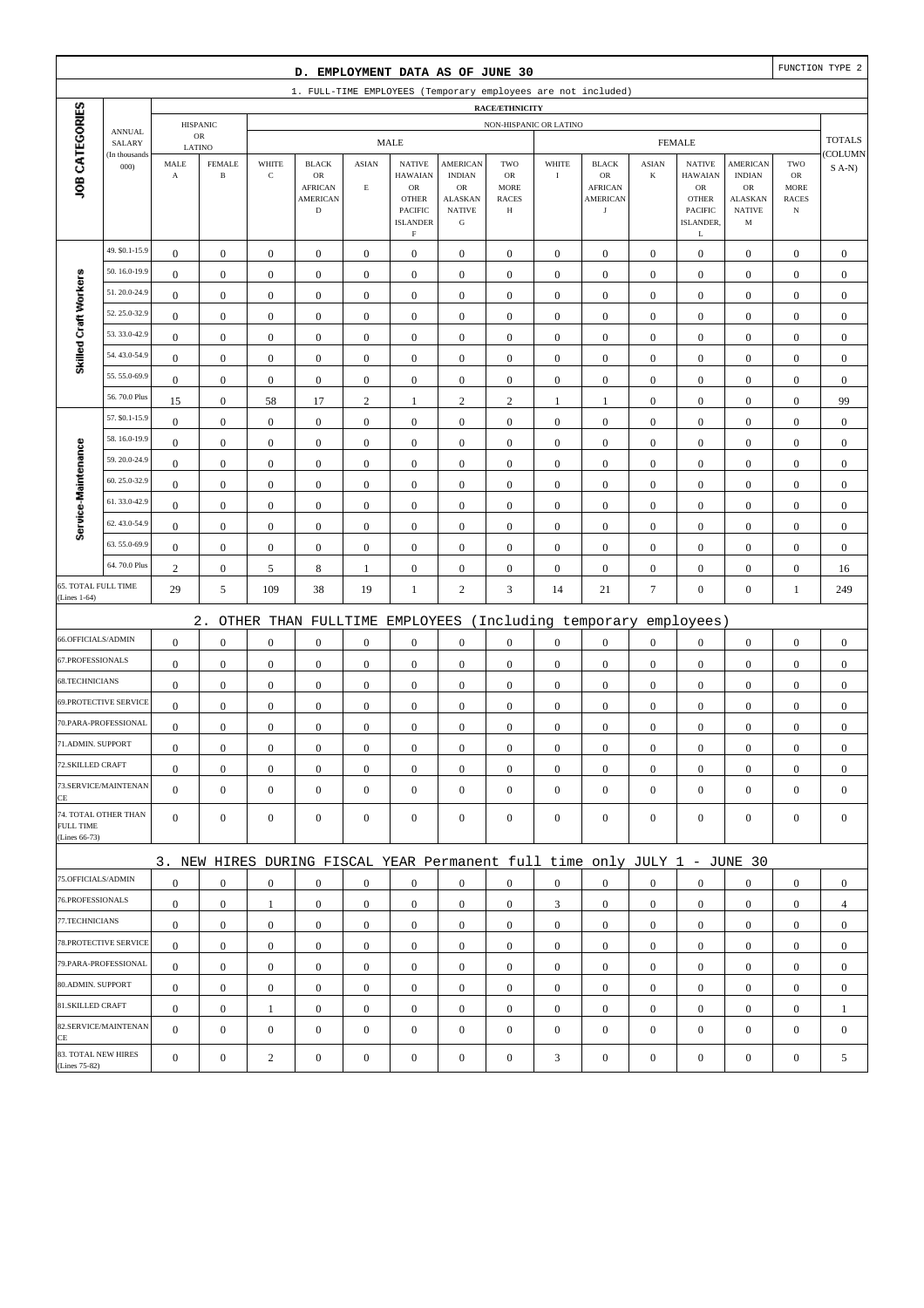| FUNCTION TYPE 2                                                                                                                                 |  |
|-------------------------------------------------------------------------------------------------------------------------------------------------|--|
| REMARKS (List National Crime Information Center (NCIC) number assigned to any Criminal Justice Agencies whose data are included in this report) |  |

Г

|             | NAME OF PERSON TO CONTACT REGARDING THIS FORM      |                                                      | <b>TITLE</b>                        |                  |                   |
|-------------|----------------------------------------------------|------------------------------------------------------|-------------------------------------|------------------|-------------------|
|             | Piemengie Hamisu                                   |                                                      | Special Assistant for Legal Affairs |                  |                   |
|             | ADDRESS (Number and Street, City, State, Zip Code) | <b>TELEPHONE NUMBER</b>                              | Ext                                 |                  | <b>FAX NUMBER</b> |
|             | 118 N. Clark Street, Room 840, Chicago, IL 60602,  | 312-603-1314                                         |                                     |                  |                   |
| <b>DATE</b> | EMAIL                                              | TYPED NAME/TITLE OF AUTHORIZED OFFICIAL              |                                     | <b>SIGNATURE</b> |                   |
| 2019-09-30  | Piemengie.Hamisu@cookcount<br>yil.gov              | Piemengie Hamisu Special Assistant for Legal Affairs |                                     |                  |                   |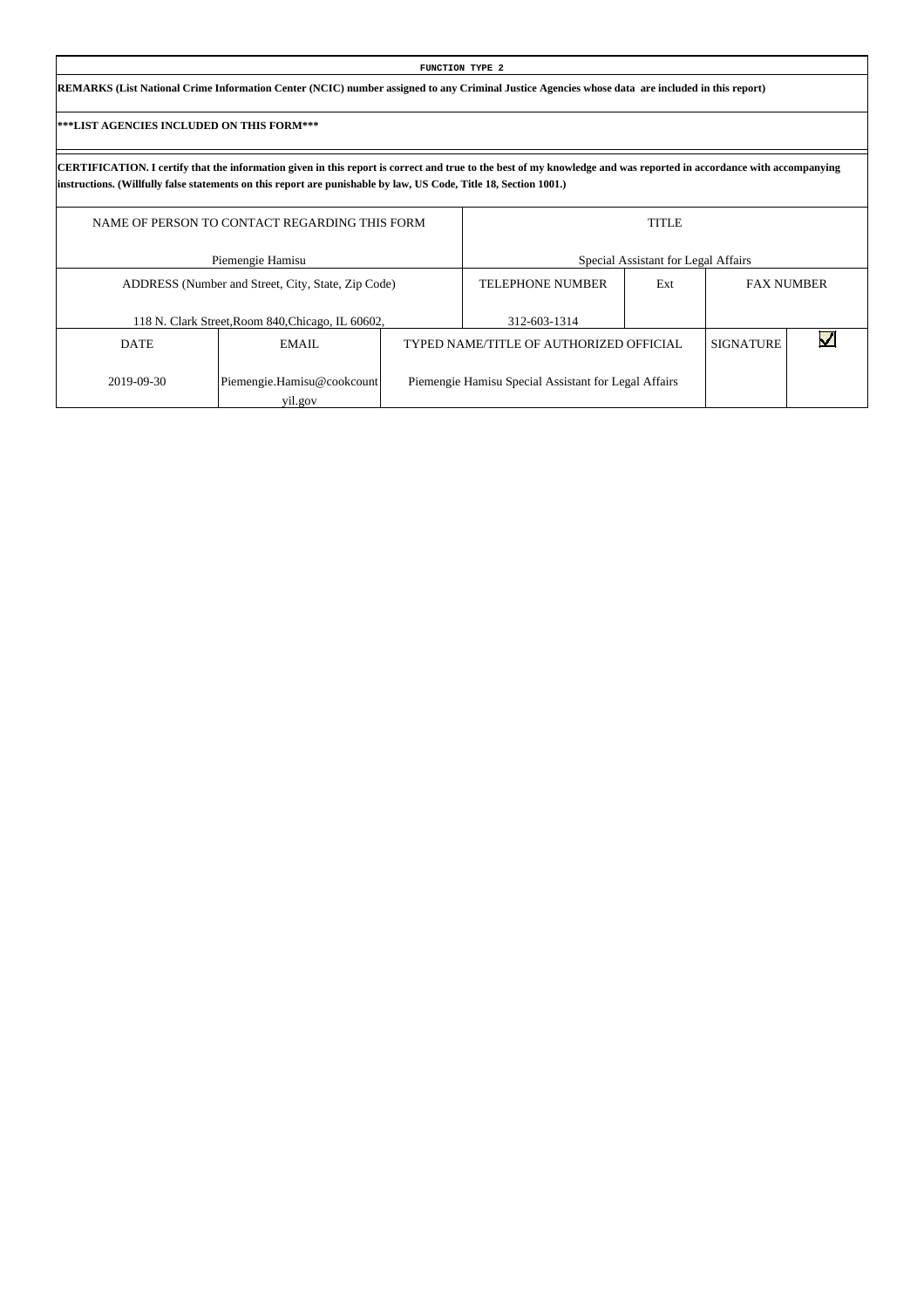|                              |                                |                                      |                                         |                                | D. EMPLOYMENT DATA AS OF JUNE 30                                       |                                      |                                                                           |                                                                                    |                                               |                                    |                                                                       |                                      |                                                                                 |                                                                                  |                                                                | FUNCTION TYPE 4                 |
|------------------------------|--------------------------------|--------------------------------------|-----------------------------------------|--------------------------------|------------------------------------------------------------------------|--------------------------------------|---------------------------------------------------------------------------|------------------------------------------------------------------------------------|-----------------------------------------------|------------------------------------|-----------------------------------------------------------------------|--------------------------------------|---------------------------------------------------------------------------------|----------------------------------------------------------------------------------|----------------------------------------------------------------|---------------------------------|
|                              |                                |                                      |                                         |                                |                                                                        |                                      |                                                                           |                                                                                    |                                               |                                    | 1. FULL-TIME EMPLOYEES (Temporary employees are not included)         |                                      |                                                                                 |                                                                                  |                                                                |                                 |
|                              |                                |                                      |                                         |                                |                                                                        |                                      |                                                                           |                                                                                    | RACE/ETHNICITY                                |                                    |                                                                       |                                      |                                                                                 |                                                                                  |                                                                |                                 |
|                              | <b>ANNUAL</b><br>SALARY        |                                      | <b>HISPANIC</b><br>$_{\rm OR}$          |                                |                                                                        |                                      | <b>MALE</b>                                                               |                                                                                    | NON-HISPANIC OR LATINO                        |                                    |                                                                       |                                      | <b>FEMALE</b>                                                                   |                                                                                  |                                                                | <b>TOTALS</b>                   |
| JOB CATEGORIES               | (In thousands<br>000           | MALE<br>$\mathbf A$                  | LATINO<br><b>FEMALE</b><br>$\, {\bf B}$ | WHITE<br>$\mathbf C$           | <b>BLACK</b><br>OR<br><b>AFRICAN</b><br><b>AMERICAN</b><br>$\mathbf D$ | <b>ASIAN</b><br>$\mathbf E$          | <b>NATIVE</b><br><b>HAWAIAN</b><br>$_{\rm OR}$<br><b>OTHER</b><br>PACIFIC | <b>AMERICAN</b><br><b>INDIAN</b><br>$_{\rm OR}$<br><b>ALASKAN</b><br><b>NATIVE</b> | TWO<br>OR<br><b>MORE</b><br><b>RACES</b><br>Н | WHITE<br>$\bf{I}$                  | <b>BLACK</b><br>OR<br><b>AFRICAN</b><br><b>AMERICAN</b><br>$_{\rm J}$ | <b>ASIAN</b><br>K                    | <b>NATIVE</b><br><b>HAWAIAN</b><br>${\rm OR}$<br><b>OTHER</b><br><b>PACIFIC</b> | <b>AMERICAN</b><br><b>INDIAN</b><br><b>OR</b><br><b>ALASKAN</b><br><b>NATIVE</b> | TWO<br>${\sf OR}$<br><b>MORE</b><br><b>RACES</b><br>$_{\rm N}$ | COLUMN<br>$S(A-N)$              |
|                              |                                |                                      |                                         |                                |                                                                        |                                      | <b>ISLANDER</b><br>$\mathbf F$                                            | ${\bf G}$                                                                          |                                               |                                    |                                                                       |                                      | ISLANDER,<br>L                                                                  | M                                                                                |                                                                |                                 |
|                              | 1. \$0.1-15.9                  | $\boldsymbol{0}$                     | $\boldsymbol{0}$                        | $\boldsymbol{0}$               | $\boldsymbol{0}$                                                       | $\boldsymbol{0}$                     | $\boldsymbol{0}$                                                          | $\mathbf{0}$                                                                       | $\boldsymbol{0}$                              | $\boldsymbol{0}$                   | $\boldsymbol{0}$                                                      | $\boldsymbol{0}$                     | $\boldsymbol{0}$                                                                | $\boldsymbol{0}$                                                                 | $\boldsymbol{0}$                                               | $\mathbf{0}$                    |
| Officials and Administrators | 2.16.0-19.9                    | $\boldsymbol{0}$                     | $\boldsymbol{0}$                        | $\boldsymbol{0}$               | $\boldsymbol{0}$                                                       | $\boldsymbol{0}$                     | $\boldsymbol{0}$                                                          | $\boldsymbol{0}$                                                                   | $\boldsymbol{0}$                              | $\boldsymbol{0}$                   | $\boldsymbol{0}$                                                      | $\boldsymbol{0}$                     | $\boldsymbol{0}$                                                                | $\boldsymbol{0}$                                                                 | $\boldsymbol{0}$                                               | $\boldsymbol{0}$                |
|                              | 3.20.0-24.9                    | $\boldsymbol{0}$                     | $\mathbf{0}$                            | $\boldsymbol{0}$               | $\boldsymbol{0}$                                                       | $\boldsymbol{0}$                     | $\mathbf{0}$                                                              | $\boldsymbol{0}$                                                                   | $\boldsymbol{0}$                              | $\boldsymbol{0}$                   | $\boldsymbol{0}$                                                      | $\boldsymbol{0}$                     | $\boldsymbol{0}$                                                                | $\boldsymbol{0}$                                                                 | $\boldsymbol{0}$                                               | $\boldsymbol{0}$                |
|                              | 4.25.0-32.9                    | -1                                   | $\mathbf{0}$                            | 5                              | 1                                                                      | $\boldsymbol{0}$                     | $\mathbf{0}$                                                              | $\boldsymbol{0}$                                                                   | $\mathbf{0}$                                  | $\boldsymbol{0}$                   | $\boldsymbol{0}$                                                      | $\boldsymbol{0}$                     | $\boldsymbol{0}$                                                                | $\boldsymbol{0}$                                                                 | $\boldsymbol{0}$                                               | $\overline{7}$                  |
|                              | 5.33.0-42.9                    | $\boldsymbol{0}$                     | $\mathbf{0}$                            | $\boldsymbol{0}$               | $\boldsymbol{0}$                                                       | $\boldsymbol{0}$                     | $\mathbf{0}$                                                              | $\boldsymbol{0}$                                                                   | $\boldsymbol{0}$                              | $\boldsymbol{0}$                   | $\boldsymbol{0}$                                                      | $\boldsymbol{0}$                     | $\boldsymbol{0}$                                                                | $\boldsymbol{0}$                                                                 | $\boldsymbol{0}$                                               | $\boldsymbol{0}$                |
|                              | 6.43.0-54.9                    | $\boldsymbol{0}$                     | $\boldsymbol{0}$                        | $\boldsymbol{0}$               | $\boldsymbol{0}$                                                       | $\boldsymbol{0}$                     | $\mathbf{0}$                                                              | $\boldsymbol{0}$                                                                   | $\boldsymbol{0}$                              | $\boldsymbol{0}$                   | $\boldsymbol{0}$                                                      | $\boldsymbol{0}$                     | $\boldsymbol{0}$                                                                | $\boldsymbol{0}$                                                                 | $\boldsymbol{0}$                                               | $\boldsymbol{0}$                |
|                              | 7.55.0-69.9<br>8.70.0 Plus     | $\boldsymbol{0}$                     | $\boldsymbol{0}$                        | $\boldsymbol{0}$               | $\boldsymbol{0}$                                                       | $\boldsymbol{0}$                     | $\mathbf{0}$                                                              | $\boldsymbol{0}$                                                                   | $\boldsymbol{0}$                              | $\mathbf{0}$                       | $\boldsymbol{0}$                                                      | $\boldsymbol{0}$                     | $\boldsymbol{0}$                                                                | $\boldsymbol{0}$                                                                 | $\boldsymbol{0}$                                               | $\boldsymbol{0}$                |
|                              | 9. \$0.1-15.9                  | 1                                    | $\overline{2}$                          | 11                             | $\mathbf{1}$                                                           | $\overline{c}$                       | $\mathbf{0}$                                                              | $\boldsymbol{0}$                                                                   | $\mathbf{0}$                                  | 12                                 | $\overline{4}$                                                        | 1                                    | $\boldsymbol{0}$                                                                | $\overline{0}$                                                                   | $\boldsymbol{0}$                                               | 34                              |
|                              | 10.16.0-19.9                   | $\boldsymbol{0}$                     | $\mathbf{0}$                            | $\boldsymbol{0}$               | $\boldsymbol{0}$                                                       | $\boldsymbol{0}$                     | $\mathbf{0}$                                                              | $\boldsymbol{0}$                                                                   | $\mathbf{0}$                                  | $\boldsymbol{0}$                   | $\boldsymbol{0}$                                                      | $\boldsymbol{0}$                     | $\boldsymbol{0}$                                                                | $\boldsymbol{0}$                                                                 | $\boldsymbol{0}$                                               | $\boldsymbol{0}$                |
|                              | 11.20.0-24.9                   | $\boldsymbol{0}$                     | $\mathbf{0}$                            | $\boldsymbol{0}$               | $\boldsymbol{0}$                                                       | $\boldsymbol{0}$                     | $\mathbf{0}$                                                              | $\boldsymbol{0}$                                                                   | $\boldsymbol{0}$                              | $\mathbf{0}$                       | $\boldsymbol{0}$                                                      | $\boldsymbol{0}$                     | $\boldsymbol{0}$                                                                | $\boldsymbol{0}$                                                                 | $\boldsymbol{0}$                                               | $\boldsymbol{0}$                |
|                              | 12.25.0-32.9                   | $\boldsymbol{0}$                     | $\mathbf{0}$                            | $\boldsymbol{0}$               | $\boldsymbol{0}$                                                       | $\boldsymbol{0}$                     | $\boldsymbol{0}$                                                          | $\boldsymbol{0}$                                                                   | $\boldsymbol{0}$                              | $\boldsymbol{0}$                   | $\boldsymbol{0}$                                                      | $\boldsymbol{0}$                     | $\boldsymbol{0}$                                                                | $\boldsymbol{0}$                                                                 | $\boldsymbol{0}$                                               | $\boldsymbol{0}$                |
| Professionals                | 13.33.0-42.9                   | $\boldsymbol{0}$                     | $\mathbf{0}$                            | $\boldsymbol{0}$               | $\boldsymbol{0}$                                                       | $\boldsymbol{0}$                     | $\boldsymbol{0}$                                                          | $\boldsymbol{0}$                                                                   | $\mathbf{0}$                                  | $\boldsymbol{0}$                   | $\boldsymbol{0}$                                                      | $\boldsymbol{0}$                     | $\boldsymbol{0}$                                                                | $\boldsymbol{0}$                                                                 | $\boldsymbol{0}$                                               | $\boldsymbol{0}$                |
|                              | 14.43.0-54.9                   | $\boldsymbol{0}$<br>$\boldsymbol{0}$ | $\mathbf{0}$<br>$\boldsymbol{0}$        | $\boldsymbol{0}$<br>$\sqrt{2}$ | $\boldsymbol{0}$<br>$\mathbf{1}$                                       | $\boldsymbol{0}$<br>$\boldsymbol{0}$ | $\boldsymbol{0}$<br>$\boldsymbol{0}$                                      | $\boldsymbol{0}$<br>$\boldsymbol{0}$                                               | $\boldsymbol{0}$<br>$\boldsymbol{0}$          | $\boldsymbol{0}$<br>$\mathfrak{Z}$ | $\boldsymbol{0}$<br>$\sqrt{2}$                                        | $\boldsymbol{0}$<br>$\boldsymbol{0}$ | $\boldsymbol{0}$<br>$\boldsymbol{0}$                                            | $\boldsymbol{0}$<br>$\boldsymbol{0}$                                             | $\boldsymbol{0}$<br>$\boldsymbol{0}$                           | $\boldsymbol{0}$<br>$\,$ 8 $\,$ |
|                              | 15.55.0-69.9                   | 3                                    | $\,$ 8 $\,$                             | 16                             | 9                                                                      | $\boldsymbol{0}$                     | $\boldsymbol{0}$                                                          | $\mathbf{1}$                                                                       | $\boldsymbol{0}$                              | 26                                 | 26                                                                    | $\boldsymbol{0}$                     | $\boldsymbol{0}$                                                                | $\boldsymbol{0}$                                                                 | $\mathbf{1}$                                                   | 90                              |
|                              | 16.70.0 Plus                   | $\tau$                               | 16                                      | 93                             | 10                                                                     | $\overline{4}$                       | $\boldsymbol{0}$                                                          | $\boldsymbol{0}$                                                                   | 1                                             | 57                                 | 29                                                                    | $\overline{7}$                       | $\boldsymbol{0}$                                                                | $\overline{0}$                                                                   | $\boldsymbol{0}$                                               | 224                             |
|                              | 17. \$0.1-15.9                 | $\boldsymbol{0}$                     | $\boldsymbol{0}$                        | $\boldsymbol{0}$               | $\boldsymbol{0}$                                                       | $\boldsymbol{0}$                     | $\boldsymbol{0}$                                                          | $\boldsymbol{0}$                                                                   | $\boldsymbol{0}$                              | $\boldsymbol{0}$                   | $\boldsymbol{0}$                                                      | $\boldsymbol{0}$                     | $\boldsymbol{0}$                                                                | $\boldsymbol{0}$                                                                 | $\boldsymbol{0}$                                               | $\boldsymbol{0}$                |
|                              | 18.16.0-19.9                   | $\boldsymbol{0}$                     | $\boldsymbol{0}$                        | $\boldsymbol{0}$               | $\boldsymbol{0}$                                                       | $\boldsymbol{0}$                     | $\mathbf{0}$                                                              | $\boldsymbol{0}$                                                                   | $\boldsymbol{0}$                              | $\boldsymbol{0}$                   | $\boldsymbol{0}$                                                      | $\boldsymbol{0}$                     | $\boldsymbol{0}$                                                                | $\boldsymbol{0}$                                                                 | $\boldsymbol{0}$                                               | $\boldsymbol{0}$                |
|                              | 19.20.0-24.9                   | $\boldsymbol{0}$                     | $\mathbf{0}$                            | $\boldsymbol{0}$               | $\boldsymbol{0}$                                                       | $\boldsymbol{0}$                     | $\mathbf{0}$                                                              | $\boldsymbol{0}$                                                                   | $\boldsymbol{0}$                              | $\mathbf{0}$                       | $\boldsymbol{0}$                                                      | $\boldsymbol{0}$                     | $\boldsymbol{0}$                                                                | $\boldsymbol{0}$                                                                 | $\boldsymbol{0}$                                               | $\boldsymbol{0}$                |
|                              | 20.25.0-32.9                   | $\mathbf{0}$                         | $\boldsymbol{0}$                        | $\boldsymbol{0}$               | $\boldsymbol{0}$                                                       | $\mathbf{0}$                         | $\mathbf{0}$                                                              | $\boldsymbol{0}$                                                                   | $\mathbf{0}$                                  | $\mathbf{0}$                       | $\boldsymbol{0}$                                                      | $\boldsymbol{0}$                     | $\boldsymbol{0}$                                                                | $\boldsymbol{0}$                                                                 | $\boldsymbol{0}$                                               | $\boldsymbol{0}$                |
| Technicians                  | 21.33.0-42.9                   | $\boldsymbol{0}$                     | $\mathbf{0}$                            | $\boldsymbol{0}$               | $\boldsymbol{0}$                                                       | $\boldsymbol{0}$                     | $\mathbf{0}$                                                              | $\boldsymbol{0}$                                                                   | $\boldsymbol{0}$                              | $\boldsymbol{0}$                   | $\boldsymbol{0}$                                                      | $\boldsymbol{0}$                     | $\boldsymbol{0}$                                                                | $\boldsymbol{0}$                                                                 | $\boldsymbol{0}$                                               | $\boldsymbol{0}$                |
|                              | 22.43.0-54.9                   | 1                                    | $\boldsymbol{0}$                        | $\boldsymbol{0}$               | $\mathbf{1}$                                                           | $\boldsymbol{0}$                     | $\mathbf{0}$                                                              | $\boldsymbol{0}$                                                                   | $\boldsymbol{0}$                              | $\mathfrak{Z}$                     | $\sqrt{2}$                                                            | $\boldsymbol{0}$                     | $\boldsymbol{0}$                                                                | $\boldsymbol{0}$                                                                 | $\boldsymbol{0}$                                               | $\overline{7}$                  |
|                              | 23.55.0-69.9                   | $\mathbf{1}$                         | 5                                       | 18                             | $\sqrt{2}$                                                             | $\boldsymbol{0}$                     | $\mathbf{0}$                                                              | $\boldsymbol{0}$                                                                   | 1                                             | 15                                 | $\tau$                                                                | $\boldsymbol{0}$                     | $\boldsymbol{0}$                                                                | $\boldsymbol{0}$                                                                 | $\boldsymbol{0}$                                               | 49                              |
|                              | 24.70.0 Plus                   | 13                                   | $\tau$                                  | 86                             | 12                                                                     | 3                                    | 1                                                                         | $\mathbf{1}$                                                                       | 1                                             | 45                                 | 16                                                                    | $\boldsymbol{0}$                     | $\boldsymbol{0}$                                                                | $\overline{0}$                                                                   | $\boldsymbol{0}$                                               | 185                             |
|                              | 25. \$0.1-15.9                 | $\boldsymbol{0}$                     | $\boldsymbol{0}$                        | $\boldsymbol{0}$               | $\boldsymbol{0}$                                                       | $\boldsymbol{0}$                     | $\boldsymbol{0}$                                                          | $\bf{0}$                                                                           | $\boldsymbol{0}$                              | $\boldsymbol{0}$                   | $\boldsymbol{0}$                                                      | $\boldsymbol{0}$                     | $\boldsymbol{0}$                                                                | 0                                                                                | $\boldsymbol{0}$                                               | $\boldsymbol{0}$                |
|                              | 26.16.0-19.9                   | $\boldsymbol{0}$                     | $\boldsymbol{0}$                        | $\boldsymbol{0}$               | $\mathbf{0}$                                                           | $\boldsymbol{0}$                     | $\boldsymbol{0}$                                                          | $\boldsymbol{0}$                                                                   | $\boldsymbol{0}$                              | $\boldsymbol{0}$                   | $\boldsymbol{0}$                                                      | $\mathbf{0}$                         | $\boldsymbol{0}$                                                                | $\boldsymbol{0}$                                                                 | $\boldsymbol{0}$                                               | $\boldsymbol{0}$                |
|                              | 27.20.0-24.9                   | $\boldsymbol{0}$                     | $\boldsymbol{0}$                        | $\boldsymbol{0}$               | $\boldsymbol{0}$                                                       | $\boldsymbol{0}$                     | $\boldsymbol{0}$                                                          | $\boldsymbol{0}$                                                                   | $\boldsymbol{0}$                              | $\boldsymbol{0}$                   | $\boldsymbol{0}$                                                      | $\boldsymbol{0}$                     | $\boldsymbol{0}$                                                                | $\boldsymbol{0}$                                                                 | $\boldsymbol{0}$                                               | $\boldsymbol{0}$                |
|                              | 28.25.0-32.9                   | $\boldsymbol{0}$                     | $\boldsymbol{0}$                        | $\boldsymbol{0}$               | $\boldsymbol{0}$                                                       | $\mathbf{0}$                         | $\boldsymbol{0}$                                                          | $\boldsymbol{0}$                                                                   | $\boldsymbol{0}$                              | $\boldsymbol{0}$                   | $\boldsymbol{0}$                                                      | $\boldsymbol{0}$                     | $\boldsymbol{0}$                                                                | $\boldsymbol{0}$                                                                 | $\boldsymbol{0}$                                               | $\boldsymbol{0}$                |
| Protective Service Workers   | 29.33.0-42.9                   | $\boldsymbol{0}$                     | $\boldsymbol{0}$                        | $\boldsymbol{0}$               | $\boldsymbol{0}$                                                       | $\mathbf{0}$                         | $\boldsymbol{0}$                                                          | $\boldsymbol{0}$                                                                   | $\boldsymbol{0}$                              | $\sqrt{2}$                         | $\boldsymbol{0}$                                                      | $\boldsymbol{0}$                     | $\boldsymbol{0}$                                                                | $\boldsymbol{0}$                                                                 | $\boldsymbol{0}$                                               | $\overline{c}$                  |
|                              | 30.43.0-54.9                   | $\boldsymbol{0}$                     | $\mathbf{1}$                            | $\sqrt{2}$                     | $\sqrt{2}$                                                             | $\boldsymbol{0}$                     | $\boldsymbol{0}$                                                          | $\boldsymbol{0}$                                                                   | $\boldsymbol{0}$                              | $\sqrt{2}$                         | $\overline{c}$                                                        | $\boldsymbol{0}$                     | $\boldsymbol{0}$                                                                | $\boldsymbol{0}$                                                                 | $\boldsymbol{0}$                                               | 9                               |
|                              | 31.55.0-69.9                   | 14                                   | 5                                       | 24                             | 10                                                                     | $\overline{0}$                       | $\boldsymbol{0}$                                                          | $\boldsymbol{0}$                                                                   | $\boldsymbol{0}$                              | 10                                 | 8                                                                     | $\boldsymbol{0}$                     | $\boldsymbol{0}$                                                                | $\boldsymbol{0}$                                                                 | $\mathbf{1}$                                                   | 72                              |
|                              | 32.70.0 Plus                   | 202                                  | 60                                      | 537                            | 223                                                                    | 18                                   | 5                                                                         | $\mathfrak{Z}$                                                                     | $\boldsymbol{0}$                              | 208                                | 176                                                                   | $\overline{c}$                       | $\boldsymbol{0}$                                                                | 1                                                                                | $\boldsymbol{0}$                                               | 1435                            |
|                              | 33. \$0.1-15.9                 | $\boldsymbol{0}$                     | $\boldsymbol{0}$                        | $\boldsymbol{0}$               | $\boldsymbol{0}$                                                       | $\boldsymbol{0}$                     | $\boldsymbol{0}$                                                          | $\boldsymbol{0}$                                                                   | $\boldsymbol{0}$                              | $\boldsymbol{0}$                   | $\boldsymbol{0}$                                                      | $\boldsymbol{0}$                     | $\boldsymbol{0}$                                                                | $\boldsymbol{0}$                                                                 | $\boldsymbol{0}$                                               | $\boldsymbol{0}$                |
|                              | 34.16.0-19.9                   | $\boldsymbol{0}$                     | $\boldsymbol{0}$                        | $\boldsymbol{0}$               | $\boldsymbol{0}$                                                       | $\boldsymbol{0}$                     | $\boldsymbol{0}$                                                          | $\boldsymbol{0}$                                                                   | $\boldsymbol{0}$                              | $\boldsymbol{0}$                   | $\boldsymbol{0}$                                                      | $\boldsymbol{0}$                     | $\boldsymbol{0}$                                                                | $\boldsymbol{0}$                                                                 | $\boldsymbol{0}$                                               | $\boldsymbol{0}$                |
| Paraprofessionals            | 35.20.0-24.9                   | $\boldsymbol{0}$                     | $\boldsymbol{0}$                        | $\boldsymbol{0}$               | $\boldsymbol{0}$                                                       | $\boldsymbol{0}$                     | $\boldsymbol{0}$                                                          | $\boldsymbol{0}$                                                                   | $\boldsymbol{0}$                              | $\boldsymbol{0}$                   | $\boldsymbol{0}$                                                      | $\boldsymbol{0}$                     | $\boldsymbol{0}$                                                                | $\boldsymbol{0}$                                                                 | $\boldsymbol{0}$                                               | $\boldsymbol{0}$                |
|                              | 36.25.0-32.9                   | $\boldsymbol{0}$                     | $\boldsymbol{0}$                        | $\boldsymbol{0}$               | $\overline{0}$                                                         | $\mathbf{0}$                         | $\boldsymbol{0}$                                                          | $\boldsymbol{0}$                                                                   | $\boldsymbol{0}$                              | $\overline{0}$                     | $\boldsymbol{0}$                                                      | $\boldsymbol{0}$                     | $\boldsymbol{0}$                                                                | $\boldsymbol{0}$                                                                 | $\boldsymbol{0}$                                               | $\boldsymbol{0}$                |
|                              | 37.33.0-42.9                   | $\mathbf{1}$                         | $\boldsymbol{0}$                        | $\boldsymbol{0}$               | $\boldsymbol{0}$                                                       | $\mathbf{0}$                         | $\boldsymbol{0}$                                                          | $\boldsymbol{0}$                                                                   | $\boldsymbol{0}$                              | $\boldsymbol{0}$                   | $\boldsymbol{0}$                                                      | $\boldsymbol{0}$                     | $\boldsymbol{0}$                                                                | $\boldsymbol{0}$                                                                 | $\boldsymbol{0}$                                               | $\mathbf{1}$                    |
|                              | 38.43.0-54.9                   | $\boldsymbol{0}$                     | $\boldsymbol{0}$                        | $\boldsymbol{0}$               | $\boldsymbol{0}$                                                       | $\boldsymbol{0}$                     | $\boldsymbol{0}$                                                          | $\boldsymbol{0}$                                                                   | $\boldsymbol{0}$                              | $\boldsymbol{0}$                   | $\boldsymbol{0}$                                                      | $\boldsymbol{0}$                     | $\boldsymbol{0}$                                                                | $\boldsymbol{0}$                                                                 | $\boldsymbol{0}$                                               | $\boldsymbol{0}$                |
|                              | 39.55.0-69.9                   | $\boldsymbol{0}$                     | $\boldsymbol{0}$                        | $\boldsymbol{0}$               | $\boldsymbol{0}$                                                       | $\boldsymbol{0}$                     | $\boldsymbol{0}$                                                          | $\boldsymbol{0}$                                                                   | $\boldsymbol{0}$                              | $\boldsymbol{0}$                   | $\mathbf{1}$                                                          | $\boldsymbol{0}$                     | $\boldsymbol{0}$                                                                | $\boldsymbol{0}$                                                                 | $\boldsymbol{0}$                                               | $\mathbf{1}$                    |
|                              | 40.70.0 Plus<br>41. \$0.1-15.9 | $\boldsymbol{0}$                     | $\boldsymbol{0}$                        | $\boldsymbol{0}$               | $\boldsymbol{0}$                                                       | $\mathbf{0}$                         | $\boldsymbol{0}$                                                          | $\boldsymbol{0}$                                                                   | $\boldsymbol{0}$                              | $\mathbf{0}$                       | $\boldsymbol{0}$                                                      | $\boldsymbol{0}$                     | $\boldsymbol{0}$                                                                | $\boldsymbol{0}$                                                                 | $\boldsymbol{0}$                                               | $\boldsymbol{0}$                |
|                              | 42.16.0-19.9                   | $\boldsymbol{0}$                     | $\boldsymbol{0}$                        | $\boldsymbol{0}$               | $\boldsymbol{0}$                                                       | $\boldsymbol{0}$                     | $\boldsymbol{0}$                                                          | $\boldsymbol{0}$                                                                   | $\boldsymbol{0}$                              | $\boldsymbol{0}$                   | $\boldsymbol{0}$                                                      | $\boldsymbol{0}$                     | $\boldsymbol{0}$                                                                | $\boldsymbol{0}$                                                                 | $\boldsymbol{0}$                                               | $\boldsymbol{0}$                |
| Administrative Support       | 43.20.0-24.9                   | $\boldsymbol{0}$                     | $\boldsymbol{0}$                        | $\boldsymbol{0}$               | $\boldsymbol{0}$                                                       | $\boldsymbol{0}$                     | $\boldsymbol{0}$                                                          | $\boldsymbol{0}$                                                                   | $\boldsymbol{0}$                              | $\boldsymbol{0}$                   | $\boldsymbol{0}$                                                      | $\boldsymbol{0}$                     | $\boldsymbol{0}$                                                                | $\boldsymbol{0}$                                                                 | $\boldsymbol{0}$                                               | $\boldsymbol{0}$                |
|                              | 44.25.0-32.9                   | $\boldsymbol{0}$                     | $\boldsymbol{0}$                        | $\boldsymbol{0}$               | $\boldsymbol{0}$                                                       | $\boldsymbol{0}$                     | $\boldsymbol{0}$                                                          | $\boldsymbol{0}$                                                                   | $\boldsymbol{0}$                              | $\boldsymbol{0}$                   | $\boldsymbol{0}$                                                      | $\boldsymbol{0}$                     | $\boldsymbol{0}$                                                                | $\boldsymbol{0}$                                                                 | $\boldsymbol{0}$                                               | $\boldsymbol{0}$                |
|                              | 45.33.0-42.9                   | $\boldsymbol{0}$                     | $\boldsymbol{0}$                        | $\boldsymbol{0}$               | $\boldsymbol{0}$                                                       | $\mathbf{0}$                         | $\boldsymbol{0}$                                                          | $\boldsymbol{0}$                                                                   | $\boldsymbol{0}$                              | $\mathbf{0}$                       | $\boldsymbol{0}$                                                      | $\boldsymbol{0}$                     | $\boldsymbol{0}$                                                                | $\boldsymbol{0}$                                                                 | $\boldsymbol{0}$                                               | $\boldsymbol{0}$                |
|                              | 46.43.0-54.9                   | -1<br>$\bf 8$                        | $\boldsymbol{0}$                        | $\mathbf{1}$                   | $\boldsymbol{0}$                                                       | $\boldsymbol{0}$<br>$\boldsymbol{0}$ | $\boldsymbol{0}$<br>$\boldsymbol{0}$                                      | $\boldsymbol{0}$                                                                   | $\boldsymbol{0}$                              | $\mathbf{1}$                       | $\mathbf{1}$                                                          | $\boldsymbol{0}$<br>$\boldsymbol{0}$ | $\boldsymbol{0}$                                                                | $\boldsymbol{0}$                                                                 | $\boldsymbol{0}$                                               | $\overline{4}$                  |
|                              | 47.55.0-69.9                   | $\mathbf{1}$                         | $\boldsymbol{0}$<br>4                   | 6<br>8                         | $\sqrt{2}$<br>$\overline{4}$                                           | $\boldsymbol{0}$                     | $\boldsymbol{0}$                                                          | $\boldsymbol{0}$<br>$\boldsymbol{0}$                                               | $\boldsymbol{0}$<br>$\boldsymbol{0}$          | 19<br>26                           | 35<br>10                                                              | $\boldsymbol{0}$                     | $\boldsymbol{0}$<br>$\boldsymbol{0}$                                            | $\boldsymbol{0}$<br>$\boldsymbol{0}$                                             | $\boldsymbol{0}$<br>$\boldsymbol{0}$                           | 70<br>53                        |
|                              | 48.70.0 Plus                   | $\boldsymbol{0}$                     | $\boldsymbol{0}$                        | $\overline{4}$                 | $\boldsymbol{0}$                                                       | $\boldsymbol{0}$                     | $\boldsymbol{0}$                                                          | $\boldsymbol{0}$                                                                   | $\boldsymbol{0}$                              | 9                                  | $\mathbf{1}$                                                          | $\boldsymbol{0}$                     | $\boldsymbol{0}$                                                                | $\boldsymbol{0}$                                                                 | $\boldsymbol{0}$                                               | 14                              |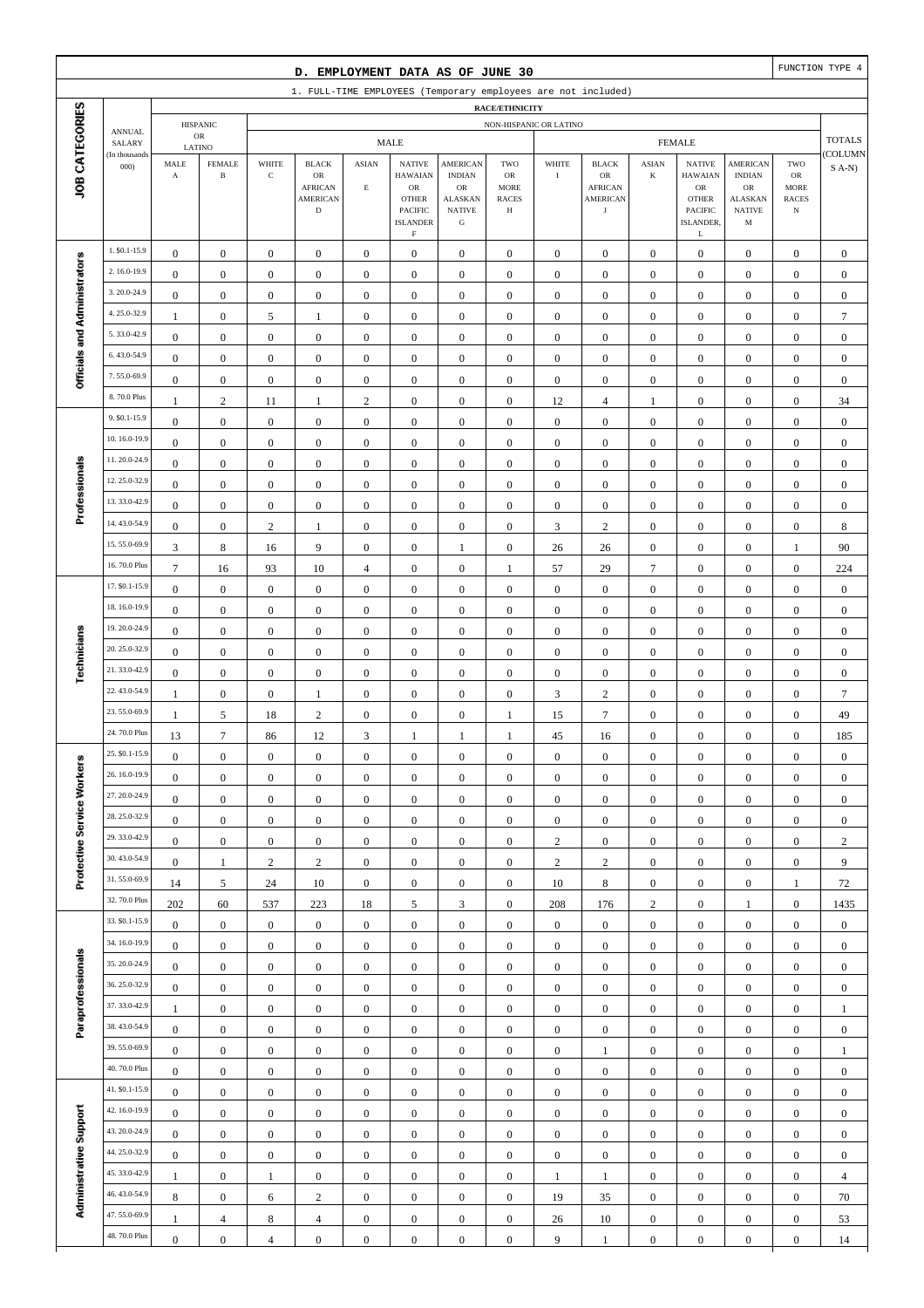|                                      |                              |                       |                  |                  | D. EMPLOYMENT DATA AS OF JUNE 30                                          |                         |                                                                                   |                                                                     |                                                        |                  |                                                       |                  |                                                                                  |                                                      |                                                  | FUNCTION TYPE 4  |
|--------------------------------------|------------------------------|-----------------------|------------------|------------------|---------------------------------------------------------------------------|-------------------------|-----------------------------------------------------------------------------------|---------------------------------------------------------------------|--------------------------------------------------------|------------------|-------------------------------------------------------|------------------|----------------------------------------------------------------------------------|------------------------------------------------------|--------------------------------------------------|------------------|
|                                      |                              |                       |                  |                  | 1. FULL-TIME EMPLOYEES (Temporary employees are not included)             |                         |                                                                                   |                                                                     |                                                        |                  |                                                       |                  |                                                                                  |                                                      |                                                  |                  |
|                                      |                              |                       | <b>HISPANIC</b>  |                  |                                                                           |                         |                                                                                   |                                                                     | <b>RACE/ETHNICITY</b><br>NON-HISPANIC OR LATINO        |                  |                                                       |                  |                                                                                  |                                                      |                                                  |                  |
|                                      | <b>ANNUAL</b><br>SALARY      |                       | ${\sf OR}$       |                  |                                                                           |                         | <b>MALE</b>                                                                       |                                                                     |                                                        |                  |                                                       |                  | <b>FEMALE</b>                                                                    |                                                      |                                                  | <b>TOTALS</b>    |
|                                      | (In thousands                | LATINO<br>MALE        | <b>FEMALE</b>    | WHITE            | <b>BLACK</b>                                                              | <b>ASIAN</b>            | <b>NATIVE</b>                                                                     | <b>AMERICAN</b>                                                     | TWO                                                    | WHITE            | <b>BLACK</b>                                          | <b>ASIAN</b>     | <b>NATIVE</b>                                                                    | <b>AMERICAN</b>                                      | TWO                                              | COLUMN           |
| JOB CATEGORIES                       | 000                          | $\boldsymbol{\rm{A}}$ | $\, {\bf B}$     | $\mathbf C$      | $_{\rm OR}$<br><b>AFRICAN</b><br><b>AMERICAN</b><br>$\mathbf D$           | $\mathop{\hbox{\bf E}}$ | <b>HAWAIAN</b><br>OR<br><b>OTHER</b><br>PACIFIC<br><b>ISLANDER</b><br>$\mathbf F$ | <b>INDIAN</b><br>OR<br><b>ALASKAN</b><br><b>NATIVE</b><br>${\bf G}$ | <b>OR</b><br><b>MORE</b><br><b>RACES</b><br>$_{\rm H}$ | $\rm I$          | OR<br><b>AFRICAN</b><br><b>AMERICAN</b><br>$_{\rm J}$ | $\bf K$          | <b>HAWAIAN</b><br>${\rm OR}$<br><b>OTHER</b><br><b>PACIFIC</b><br>ISLANDER.<br>L | <b>INDIAN</b><br>OR<br>ALASKAN<br><b>NATIVE</b><br>M | ${\rm OR}$<br>MORE<br><b>RACES</b><br>$_{\rm N}$ | $S$ A-N)         |
|                                      | 49. \$0.1-15.9               | $\boldsymbol{0}$      | $\mathbf{0}$     | $\boldsymbol{0}$ | $\boldsymbol{0}$                                                          | $\boldsymbol{0}$        | $\boldsymbol{0}$                                                                  | $\boldsymbol{0}$                                                    | $\boldsymbol{0}$                                       | $\boldsymbol{0}$ | $\boldsymbol{0}$                                      | $\mathbf{0}$     | $\mathbf{0}$                                                                     | $\boldsymbol{0}$                                     | $\boldsymbol{0}$                                 | $\boldsymbol{0}$ |
|                                      | 50.16.0-19.9                 | $\mathbf{0}$          | $\boldsymbol{0}$ | $\boldsymbol{0}$ | $\boldsymbol{0}$                                                          | $\boldsymbol{0}$        | $\boldsymbol{0}$                                                                  | $\boldsymbol{0}$                                                    | $\boldsymbol{0}$                                       | $\boldsymbol{0}$ | $\boldsymbol{0}$                                      | $\boldsymbol{0}$ | $\boldsymbol{0}$                                                                 | $\boldsymbol{0}$                                     | $\boldsymbol{0}$                                 | $\mathbf{0}$     |
| Skilled Craft Workers                | 51.20.0-24.9                 | $\mathbf{0}$          | $\boldsymbol{0}$ | $\boldsymbol{0}$ | $\boldsymbol{0}$                                                          | $\mathbf{0}$            | $\boldsymbol{0}$                                                                  | $\mathbf{0}$                                                        | $\mathbf{0}$                                           | $\boldsymbol{0}$ | $\boldsymbol{0}$                                      | $\boldsymbol{0}$ | $\boldsymbol{0}$                                                                 | $\boldsymbol{0}$                                     | $\boldsymbol{0}$                                 | $\mathbf{0}$     |
|                                      | 52.25.0-32.9                 | $\boldsymbol{0}$      | $\boldsymbol{0}$ | $\boldsymbol{0}$ | $\boldsymbol{0}$                                                          | $\boldsymbol{0}$        | $\boldsymbol{0}$                                                                  | $\boldsymbol{0}$                                                    | $\boldsymbol{0}$                                       | $\boldsymbol{0}$ | $\boldsymbol{0}$                                      | $\boldsymbol{0}$ | $\boldsymbol{0}$                                                                 | $\boldsymbol{0}$                                     | $\boldsymbol{0}$                                 | $\boldsymbol{0}$ |
|                                      | 53.33.0-42.9                 | $\boldsymbol{0}$      | $\boldsymbol{0}$ | $\boldsymbol{0}$ | $\boldsymbol{0}$                                                          | $\boldsymbol{0}$        | $\boldsymbol{0}$                                                                  | $\boldsymbol{0}$                                                    | $\boldsymbol{0}$                                       | $\boldsymbol{0}$ | $\boldsymbol{0}$                                      | $\boldsymbol{0}$ | $\boldsymbol{0}$                                                                 | $\boldsymbol{0}$                                     | $\boldsymbol{0}$                                 | $\boldsymbol{0}$ |
|                                      | 54.43.0-54.9                 | $\boldsymbol{0}$      | $\boldsymbol{0}$ | $\boldsymbol{0}$ | $\boldsymbol{0}$                                                          | $\boldsymbol{0}$        | $\boldsymbol{0}$                                                                  | $\boldsymbol{0}$                                                    | $\boldsymbol{0}$                                       | $\boldsymbol{0}$ | $\boldsymbol{0}$                                      | $\boldsymbol{0}$ | $\boldsymbol{0}$                                                                 | $\boldsymbol{0}$                                     | $\boldsymbol{0}$                                 | $\mathbf{0}$     |
|                                      | 55.55.0-69.9                 | $\mathbf{0}$          | $\boldsymbol{0}$ | $\boldsymbol{0}$ | $\boldsymbol{0}$                                                          | $\mathbf{0}$            | $\boldsymbol{0}$                                                                  | $\mathbf{0}$                                                        | $\boldsymbol{0}$                                       | $\boldsymbol{0}$ | $\boldsymbol{0}$                                      | $\boldsymbol{0}$ | $\boldsymbol{0}$                                                                 | $\boldsymbol{0}$                                     | $\boldsymbol{0}$                                 | $\boldsymbol{0}$ |
|                                      | 56.70.0 Plus                 | $\boldsymbol{0}$      | $\boldsymbol{0}$ | $\sqrt{2}$       | $\boldsymbol{0}$                                                          | $\boldsymbol{0}$        | $\boldsymbol{0}$                                                                  | $\boldsymbol{0}$                                                    | $\boldsymbol{0}$                                       | $\boldsymbol{0}$ | $\boldsymbol{0}$                                      | $\boldsymbol{0}$ | $\boldsymbol{0}$                                                                 | $\boldsymbol{0}$                                     | $\boldsymbol{0}$                                 | $\sqrt{2}$       |
|                                      | 57. \$0.1-15.9               | $\boldsymbol{0}$      | $\boldsymbol{0}$ | $\boldsymbol{0}$ | $\boldsymbol{0}$                                                          | $\boldsymbol{0}$        | $\mathbf{0}$                                                                      | $\boldsymbol{0}$                                                    | $\boldsymbol{0}$                                       | $\boldsymbol{0}$ | $\boldsymbol{0}$                                      | $\boldsymbol{0}$ | $\boldsymbol{0}$                                                                 | $\boldsymbol{0}$                                     | $\boldsymbol{0}$                                 | $\boldsymbol{0}$ |
|                                      | 58.16.0-19.9                 | $\boldsymbol{0}$      | $\boldsymbol{0}$ | $\boldsymbol{0}$ | $\boldsymbol{0}$                                                          | $\boldsymbol{0}$        | $\boldsymbol{0}$                                                                  | $\boldsymbol{0}$                                                    | $\boldsymbol{0}$                                       | $\boldsymbol{0}$ | $\boldsymbol{0}$                                      | $\boldsymbol{0}$ | $\boldsymbol{0}$                                                                 | $\boldsymbol{0}$                                     | $\boldsymbol{0}$                                 | $\boldsymbol{0}$ |
| Service-Maintenance                  | 59.20.0-24.9                 | $\mathbf{0}$          | $\boldsymbol{0}$ | $\boldsymbol{0}$ | $\boldsymbol{0}$                                                          | $\mathbf{0}$            | $\boldsymbol{0}$                                                                  | $\mathbf{0}$                                                        | $\mathbf{0}$                                           | $\boldsymbol{0}$ | $\boldsymbol{0}$                                      | $\boldsymbol{0}$ | $\boldsymbol{0}$                                                                 | $\boldsymbol{0}$                                     | $\boldsymbol{0}$                                 | $\mathbf{0}$     |
|                                      | 60.25.0-32.9                 | $\boldsymbol{0}$      | $\boldsymbol{0}$ | $\boldsymbol{0}$ | $\boldsymbol{0}$                                                          | $\boldsymbol{0}$        | $\boldsymbol{0}$                                                                  | $\boldsymbol{0}$                                                    | $\boldsymbol{0}$                                       | $\boldsymbol{0}$ | $\boldsymbol{0}$                                      | $\boldsymbol{0}$ | $\boldsymbol{0}$                                                                 | $\boldsymbol{0}$                                     | $\boldsymbol{0}$                                 | $\mathbf{0}$     |
|                                      | 61.33.0-42.9                 | $\boldsymbol{0}$      | $\boldsymbol{0}$ | $\boldsymbol{0}$ | $\boldsymbol{0}$                                                          | $\boldsymbol{0}$        | $\boldsymbol{0}$                                                                  | $\boldsymbol{0}$                                                    | $\boldsymbol{0}$                                       | $\boldsymbol{0}$ | $\boldsymbol{0}$                                      | $\boldsymbol{0}$ | $\boldsymbol{0}$                                                                 | $\boldsymbol{0}$                                     | $\boldsymbol{0}$                                 | $\boldsymbol{0}$ |
|                                      | 62.43.0-54.9                 | $\boldsymbol{0}$      | $\boldsymbol{0}$ | $\mathbf{1}$     | 3                                                                         | $\boldsymbol{0}$        | $\boldsymbol{0}$                                                                  | $\boldsymbol{0}$                                                    | $\boldsymbol{0}$                                       | $\boldsymbol{0}$ | $\,$ 8 $\,$                                           | $\boldsymbol{0}$ | $\boldsymbol{0}$                                                                 | $\boldsymbol{0}$                                     | $\boldsymbol{0}$                                 | 12               |
|                                      | 63.55.0-69.9                 | 6                     | $\mathbf{1}$     | $\tau$           | 3                                                                         | $\boldsymbol{0}$        | $\boldsymbol{0}$                                                                  | $\mathbf{0}$                                                        | $\boldsymbol{0}$                                       | $\boldsymbol{0}$ | $\boldsymbol{0}$                                      | $\boldsymbol{0}$ | $\boldsymbol{0}$                                                                 | $\boldsymbol{0}$                                     | $\boldsymbol{0}$                                 | 17               |
|                                      | 64.70.0 Plus                 | $\mathbf{1}$          | $\boldsymbol{0}$ | 4                | $\mathbf{1}$                                                              | $\boldsymbol{0}$        | $\boldsymbol{0}$                                                                  | $\boldsymbol{0}$                                                    | $\boldsymbol{0}$                                       | $\boldsymbol{0}$ | $\boldsymbol{0}$                                      | $\boldsymbol{0}$ | $\boldsymbol{0}$                                                                 | $\boldsymbol{0}$                                     | $\boldsymbol{0}$                                 | 6                |
| 65. TOTAL FULL TIME<br>(Lines 1-64)  |                              | 261                   | 109              | 827              | 285                                                                       | 27                      | 6                                                                                 | 5                                                                   | 3                                                      | 438              | 328                                                   | 10               | $\boldsymbol{0}$                                                                 | $\mathbf{1}$                                         | $\overline{c}$                                   | 2302             |
|                                      |                              |                       | $2$ .            |                  | OTHER THAN FULLTIME                                                       |                         | EMPLOYEES                                                                         |                                                                     |                                                        |                  | (Including temporary                                  |                  | employees)                                                                       |                                                      |                                                  |                  |
| 66.OFFICIALS/ADMIN                   |                              | $\mathbf{0}$          | $\boldsymbol{0}$ | $\boldsymbol{0}$ | $\boldsymbol{0}$                                                          | $\boldsymbol{0}$        | $\boldsymbol{0}$                                                                  | $\boldsymbol{0}$                                                    | $\boldsymbol{0}$                                       | $\mathbf{1}$     | $\boldsymbol{0}$                                      | $\boldsymbol{0}$ | $\boldsymbol{0}$                                                                 | $\boldsymbol{0}$                                     | $\boldsymbol{0}$                                 | $\mathbf{1}$     |
| 67.PROFESSIONALS                     |                              | $\boldsymbol{0}$      | $\boldsymbol{0}$ | $\mathbf{1}$     | $\boldsymbol{0}$                                                          | $\boldsymbol{0}$        | $\boldsymbol{0}$                                                                  | $\boldsymbol{0}$                                                    | $\boldsymbol{0}$                                       | $\boldsymbol{0}$ | $\boldsymbol{0}$                                      | $\mathbf{0}$     | $\boldsymbol{0}$                                                                 | $\boldsymbol{0}$                                     | $\boldsymbol{0}$                                 | $\mathbf{1}$     |
| 68.TECHNICIANS                       |                              | $\boldsymbol{0}$      | $\mathbf{1}$     | 1                | $\boldsymbol{0}$                                                          | $\boldsymbol{0}$        | $\boldsymbol{0}$                                                                  | $\boldsymbol{0}$                                                    | $\boldsymbol{0}$                                       | $\mathbf{1}$     | $\boldsymbol{0}$                                      | $\boldsymbol{0}$ | $\boldsymbol{0}$                                                                 | $\boldsymbol{0}$                                     | $\boldsymbol{0}$                                 | 3                |
|                                      | <b>69.PROTECTIVE SERVICE</b> | $\boldsymbol{0}$      | $\boldsymbol{0}$ | $\boldsymbol{0}$ | $\boldsymbol{0}$                                                          | $\boldsymbol{0}$        | $\boldsymbol{0}$                                                                  | $\boldsymbol{0}$                                                    | $\mathbf{0}$                                           | 12               | 1                                                     | $\mathbf{0}$     | $\mathbf{0}$                                                                     | $\boldsymbol{0}$                                     | $\boldsymbol{0}$                                 | 13               |
|                                      | 70.PARA-PROFESSIONAL         | $\boldsymbol{0}$      | $\boldsymbol{0}$ | $\boldsymbol{0}$ | $\boldsymbol{0}$                                                          | $\boldsymbol{0}$        | $\boldsymbol{0}$                                                                  | $\boldsymbol{0}$                                                    | $\mathbf{0}$                                           | $\boldsymbol{0}$ | $\boldsymbol{0}$                                      | $\boldsymbol{0}$ | $\boldsymbol{0}$                                                                 | $\boldsymbol{0}$                                     | $\boldsymbol{0}$                                 | $\mathbf{0}$     |
| 71.ADMIN. SUPPORT                    |                              | $\boldsymbol{0}$      | $\boldsymbol{0}$ | $\Omega$         | $\Omega$                                                                  | $\mathbf{0}$            | $\boldsymbol{0}$                                                                  | $\boldsymbol{0}$                                                    | $\mathbf{0}$                                           | $\boldsymbol{0}$ | 1                                                     | $\boldsymbol{0}$ | $\boldsymbol{0}$                                                                 | $\theta$                                             | $\boldsymbol{0}$                                 | $\mathbf{1}$     |
| 72.SKILLED CRAFT                     |                              | $\mathbf{0}$          | $\boldsymbol{0}$ | $\boldsymbol{0}$ | $\mathbf{0}$                                                              | $\boldsymbol{0}$        | $\boldsymbol{0}$                                                                  | $\boldsymbol{0}$                                                    | $\boldsymbol{0}$                                       | $\mathbf{0}$     | $\mathbf{0}$                                          | $\mathbf{0}$     | $\mathbf{0}$                                                                     | $\mathbf{0}$                                         | $\overline{0}$                                   | $\mathbf{0}$     |
| CE                                   | 73.SERVICE/MAINTENAN         | $\overline{0}$        | $\mathbf{0}$     | $\boldsymbol{0}$ | $\boldsymbol{0}$                                                          | $\boldsymbol{0}$        | $\overline{0}$                                                                    | $\boldsymbol{0}$                                                    | $\boldsymbol{0}$                                       | $\boldsymbol{0}$ | $\boldsymbol{0}$                                      | $\mathbf{0}$     | $\mathbf{0}$                                                                     | $\overline{0}$                                       | $\mathbf{0}$                                     | $\mathbf{0}$     |
| <b>FULL TIME</b><br>(Lines 66-73)    | 74. TOTAL OTHER THAN         | $\overline{0}$        | $\mathbf{1}$     | 2                | $\mathbf{0}$                                                              | $\mathbf{0}$            | $\mathbf{0}$                                                                      | $\boldsymbol{0}$                                                    | $\overline{0}$                                         | 14               | $\overline{2}$                                        | $\mathbf{0}$     | $\mathbf{0}$                                                                     | $\overline{0}$                                       | $\mathbf{0}$                                     | 19               |
|                                      |                              |                       |                  |                  | 3. NEW HIRES DURING FISCAL YEAR Permanent full time only JULY 1 - JUNE 30 |                         |                                                                                   |                                                                     |                                                        |                  |                                                       |                  |                                                                                  |                                                      |                                                  |                  |
| 75.OFFICIALS/ADMIN                   |                              | $\boldsymbol{0}$      | $\mathbf{0}$     | 1                | $\mathbf{0}$                                                              | $\mathbf{0}$            | $\mathbf{0}$                                                                      | $\mathbf{0}$                                                        | $\overline{0}$                                         | $\overline{2}$   | $\boldsymbol{0}$                                      | $\mathbf{0}$     | $\mathbf{0}$                                                                     | $\overline{0}$                                       | $\mathbf{0}$                                     | 3                |
| 76.PROFESSIONALS                     |                              | $\mathbf{0}$          | $\boldsymbol{0}$ | 13               | $\mathbf{0}$                                                              | $\mathbf{0}$            | $\mathbf{0}$                                                                      | $\boldsymbol{0}$                                                    | $\boldsymbol{0}$                                       | 8                | $\overline{c}$                                        | $\mathbf{1}$     | $\mathbf{0}$                                                                     | $\mathbf{0}$                                         | $\mathbf{0}$                                     | 24               |
| 77.TECHNICIANS                       |                              | $\boldsymbol{0}$      | $\boldsymbol{0}$ | 5                | $\boldsymbol{0}$                                                          | $\boldsymbol{0}$        | $\boldsymbol{0}$                                                                  | $\boldsymbol{0}$                                                    | $\boldsymbol{0}$                                       | $\overline{4}$   | $\boldsymbol{0}$                                      | $\overline{0}$   | $\mathbf{0}$                                                                     | $\boldsymbol{0}$                                     | $\boldsymbol{0}$                                 | 9                |
|                                      | 78. PROTECTIVE SERVICE       | $\mathbf{0}$          | $\mathbf{0}$     | $\overline{c}$   | $\mathbf{0}$                                                              | $\boldsymbol{0}$        | $\mathbf{0}$                                                                      | $\mathbf{0}$                                                        | $\overline{0}$                                         | $\overline{c}$   | $\boldsymbol{0}$                                      | $\overline{0}$   | $\mathbf{0}$                                                                     | $\overline{0}$                                       | $\overline{0}$                                   | $\overline{4}$   |
|                                      | 79.PARA-PROFESSIONAL         | $\overline{0}$        | $\mathbf{0}$     | $\mathbf{0}$     | $\mathbf{0}$                                                              | $\mathbf{0}$            | $\boldsymbol{0}$                                                                  | $\mathbf{0}$                                                        | $\overline{0}$                                         | $\mathbf{0}$     | $\boldsymbol{0}$                                      | $\overline{0}$   | $\overline{0}$                                                                   | $\overline{0}$                                       | $\mathbf{0}$                                     | $\mathbf{0}$     |
| 80.ADMIN. SUPPORT                    |                              | $\mathbf{0}$          | $\bf{0}$         | 3                | $\mathbf{1}$                                                              | $\boldsymbol{0}$        | $\boldsymbol{0}$                                                                  | $\boldsymbol{0}$                                                    | $\boldsymbol{0}$                                       | $\mathbf{0}$     | $\boldsymbol{0}$                                      | $\mathbf{0}$     | $\mathbf{0}$                                                                     | $\boldsymbol{0}$                                     | $\boldsymbol{0}$                                 | 4                |
| 81.SKILLED CRAFT                     |                              | $\mathbf{0}$          | $\mathbf{0}$     | $\boldsymbol{0}$ | $\boldsymbol{0}$                                                          | $\boldsymbol{0}$        | $\boldsymbol{0}$                                                                  | $\boldsymbol{0}$                                                    | $\boldsymbol{0}$                                       | $\mathbf{0}$     | $\boldsymbol{0}$                                      | $\mathbf{0}$     | $\mathbf{0}$                                                                     | $\boldsymbol{0}$                                     | $\boldsymbol{0}$                                 | $\boldsymbol{0}$ |
| CE                                   | 82.SERVICE/MAINTENAN         | $\overline{2}$        | $\boldsymbol{0}$ | $\mathbf{1}$     | $\boldsymbol{0}$                                                          | $\boldsymbol{0}$        | $\boldsymbol{0}$                                                                  | $\boldsymbol{0}$                                                    | $\mathbf{0}$                                           | $\boldsymbol{0}$ | $\boldsymbol{0}$                                      | $\boldsymbol{0}$ | $\mathbf{0}$                                                                     | $\overline{0}$                                       | $\mathbf{0}$                                     | 3                |
| 83. TOTAL NEW HIRES<br>(Lines 75-82) |                              | $\overline{c}$        | $\boldsymbol{0}$ | 25               | $\mathbf{1}$                                                              | $\boldsymbol{0}$        | $\boldsymbol{0}$                                                                  | $\boldsymbol{0}$                                                    | $\boldsymbol{0}$                                       | 16               | $\overline{c}$                                        | $\mathbf{1}$     | $\boldsymbol{0}$                                                                 | $\boldsymbol{0}$                                     | $\boldsymbol{0}$                                 | 47               |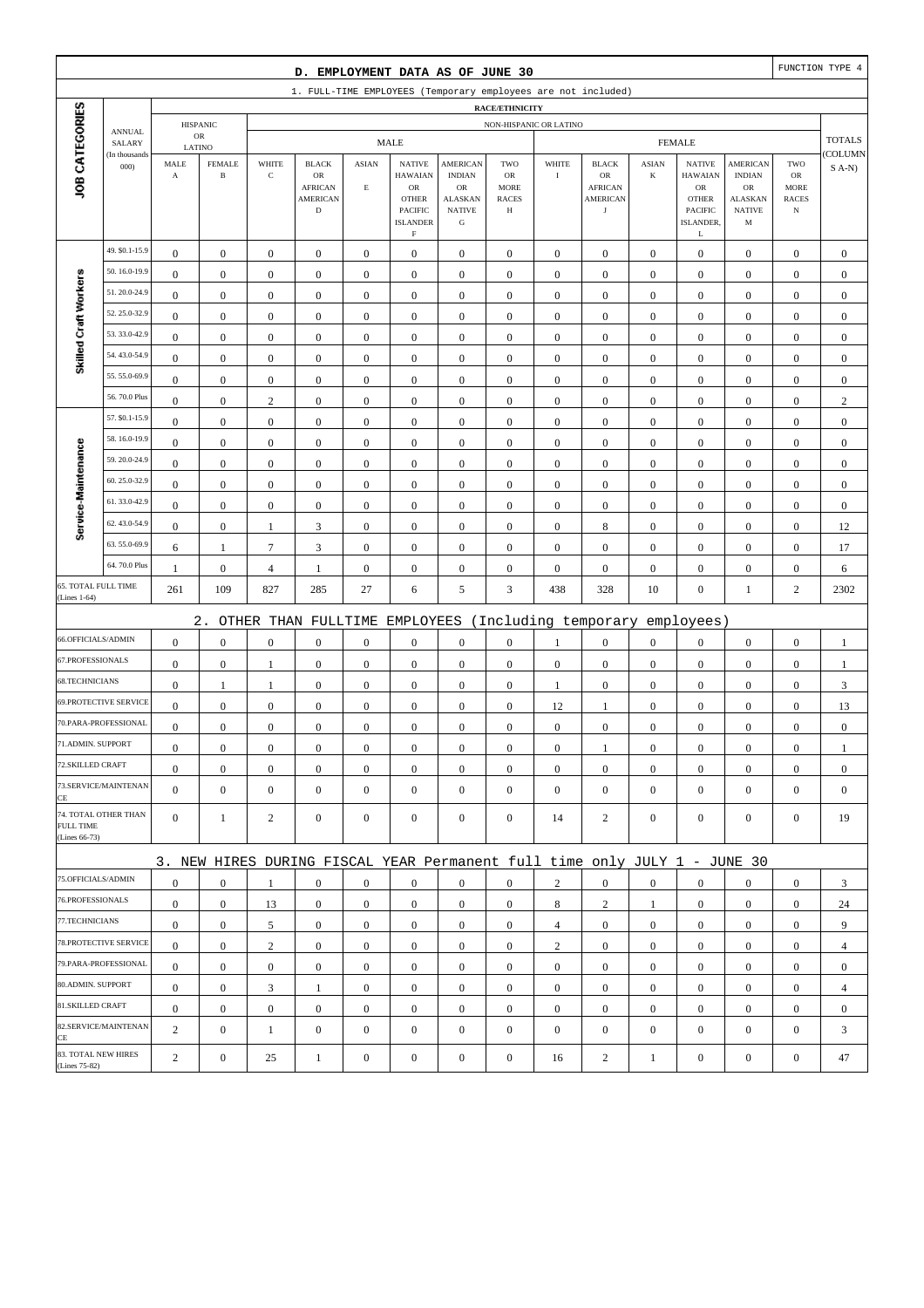| FUNCTION TYPE 4                                                                                                                                 |  |
|-------------------------------------------------------------------------------------------------------------------------------------------------|--|
| REMARKS (List National Crime Information Center (NCIC) number assigned to any Criminal Justice Agencies whose data are included in this report) |  |

Г

|             | NAME OF PERSON TO CONTACT REGARDING THIS FORM      | <b>TITLE</b>                                         |     |                  |                   |  |  |  |
|-------------|----------------------------------------------------|------------------------------------------------------|-----|------------------|-------------------|--|--|--|
|             | Piemengie Hamisu                                   | Special Assistant for Legal Affairs                  |     |                  |                   |  |  |  |
|             | ADDRESS (Number and Street, City, State, Zip Code) | <b>TELEPHONE NUMBER</b>                              | Ext |                  | <b>FAX NUMBER</b> |  |  |  |
|             | 118 N. Clark Street, Room 840, Chicago, IL 60602,  | 312-603-1314                                         |     |                  |                   |  |  |  |
| <b>DATE</b> | EMAIL                                              | TYPED NAME/TITLE OF AUTHORIZED OFFICIAL              |     | <b>SIGNATURE</b> |                   |  |  |  |
| 2019-09-30  | Piemengie.Hamisu@cookcount<br>yil.gov              | Piemengie Hamisu Special Assistant for Legal Affairs |     |                  |                   |  |  |  |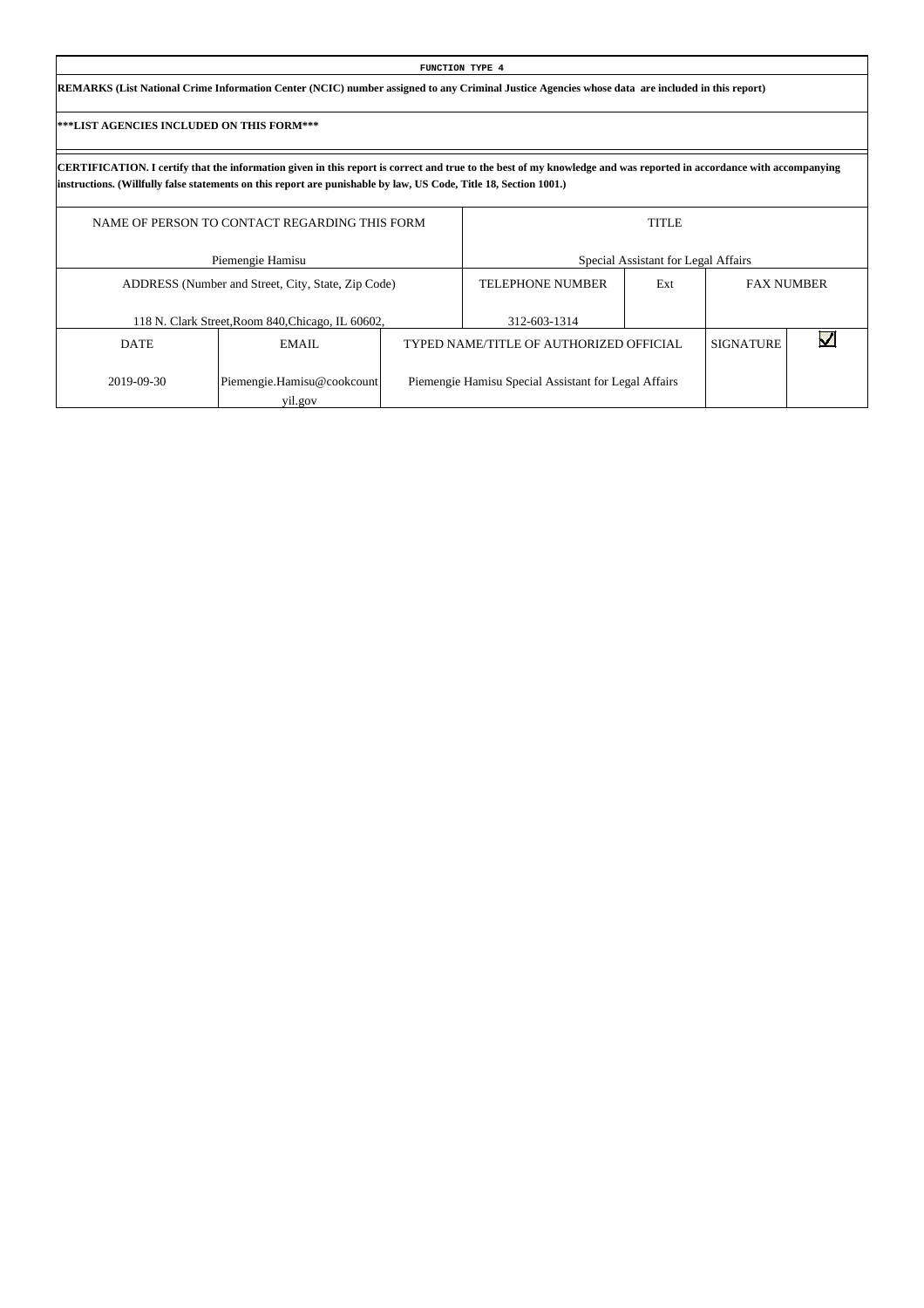|                                                                                                                              |                                |                                      |                               |                              | D. EMPLOYMENT DATA AS OF JUNE 30     |                                      |                                                           |                                                 |                                      |                           |                                      |                                      |                                                  |                                               |                                      | FUNCTION TYPE 6    |
|------------------------------------------------------------------------------------------------------------------------------|--------------------------------|--------------------------------------|-------------------------------|------------------------------|--------------------------------------|--------------------------------------|-----------------------------------------------------------|-------------------------------------------------|--------------------------------------|---------------------------|--------------------------------------|--------------------------------------|--------------------------------------------------|-----------------------------------------------|--------------------------------------|--------------------|
| 1. FULL-TIME EMPLOYEES (Temporary employees are not included)<br>RACE/ETHNICITY<br><b>HISPANIC</b><br>NON-HISPANIC OR LATINO |                                |                                      |                               |                              |                                      |                                      |                                                           |                                                 |                                      |                           |                                      |                                      |                                                  |                                               |                                      |                    |
|                                                                                                                              |                                |                                      |                               |                              |                                      |                                      |                                                           |                                                 |                                      |                           |                                      |                                      |                                                  |                                               |                                      |                    |
|                                                                                                                              | <b>ANNUAL</b><br>SALARY        |                                      | $_{\rm OR}$                   |                              |                                      |                                      | <b>MALE</b>                                               |                                                 |                                      |                           |                                      |                                      | <b>FEMALE</b>                                    |                                               |                                      | <b>TOTALS</b>      |
| JOB CATEGORIES                                                                                                               | (In thousands<br>000           | LATINO<br>MALE<br>$\mathbf A$        | <b>FEMALE</b><br>$\, {\bf B}$ | WHITE<br>$\mathbf C$         | <b>BLACK</b><br>OR<br><b>AFRICAN</b> | <b>ASIAN</b><br>$\mathbf E$          | <b>NATIVE</b><br><b>HAWAIAN</b><br>$_{\rm OR}$            | <b>AMERICAN</b><br><b>INDIAN</b><br>$_{\rm OR}$ | TWO<br>OR<br><b>MORE</b>             | WHITE<br>$\mathbf I$      | <b>BLACK</b><br>OR<br><b>AFRICAN</b> | <b>ASIAN</b><br>K                    | <b>NATIVE</b><br><b>HAWAIAN</b><br>${\rm OR}$    | <b>AMERICAN</b><br><b>INDIAN</b><br><b>OR</b> | TWO<br>${\sf OR}$<br><b>MORE</b>     | COLUMN<br>$S(A-N)$ |
|                                                                                                                              |                                |                                      |                               |                              | <b>AMERICAN</b><br>$\mathbf D$       |                                      | <b>OTHER</b><br>PACIFIC<br><b>ISLANDER</b><br>$\mathbf F$ | <b>ALASKAN</b><br><b>NATIVE</b><br>${\bf G}$    | <b>RACES</b><br>Н                    |                           | <b>AMERICAN</b><br>J                 |                                      | <b>OTHER</b><br><b>PACIFIC</b><br>ISLANDER,<br>L | <b>ALASKAN</b><br><b>NATIVE</b><br>M          | <b>RACES</b><br>$_{\rm N}$           |                    |
|                                                                                                                              | 1. \$0.1-15.9                  | $\boldsymbol{0}$                     | $\boldsymbol{0}$              | $\boldsymbol{0}$             | $\boldsymbol{0}$                     | $\boldsymbol{0}$                     | $\boldsymbol{0}$                                          | $\mathbf{0}$                                    | $\boldsymbol{0}$                     | $\boldsymbol{0}$          | $\boldsymbol{0}$                     | $\boldsymbol{0}$                     | $\boldsymbol{0}$                                 | $\boldsymbol{0}$                              | $\boldsymbol{0}$                     | $\mathbf{0}$       |
|                                                                                                                              | 2.16.0-19.9                    | $\boldsymbol{0}$                     | $\boldsymbol{0}$              | $\boldsymbol{0}$             | $\boldsymbol{0}$                     | $\boldsymbol{0}$                     | $\mathbf{0}$                                              | $\boldsymbol{0}$                                | $\boldsymbol{0}$                     | $\boldsymbol{0}$          | $\boldsymbol{0}$                     | $\boldsymbol{0}$                     | $\boldsymbol{0}$                                 | $\boldsymbol{0}$                              | $\boldsymbol{0}$                     | $\boldsymbol{0}$   |
|                                                                                                                              | 3.20.0-24.9                    | $\boldsymbol{0}$                     | $\mathbf{0}$                  | $\boldsymbol{0}$             | $\boldsymbol{0}$                     | $\boldsymbol{0}$                     | $\mathbf{0}$                                              | $\boldsymbol{0}$                                | $\boldsymbol{0}$                     | $\boldsymbol{0}$          | $\boldsymbol{0}$                     | $\boldsymbol{0}$                     | $\boldsymbol{0}$                                 | $\boldsymbol{0}$                              | $\boldsymbol{0}$                     | $\boldsymbol{0}$   |
| Officials and Administrators                                                                                                 | 4.25.0-32.9                    | $\boldsymbol{0}$                     | $\mathbf{0}$                  | $\boldsymbol{0}$             | $\boldsymbol{0}$                     | $\boldsymbol{0}$                     | $\mathbf{0}$                                              | $\boldsymbol{0}$                                | $\mathbf{0}$                         | $\boldsymbol{0}$          | $\boldsymbol{0}$                     | $\boldsymbol{0}$                     | $\boldsymbol{0}$                                 | $\boldsymbol{0}$                              | $\boldsymbol{0}$                     | $\boldsymbol{0}$   |
|                                                                                                                              | 5.33.0-42.9                    | $\boldsymbol{0}$                     | $\mathbf{0}$                  | $\boldsymbol{0}$             | $\boldsymbol{0}$                     | $\boldsymbol{0}$                     | $\mathbf{0}$                                              | $\boldsymbol{0}$                                | $\boldsymbol{0}$                     | $\boldsymbol{0}$          | $\boldsymbol{0}$                     | $\boldsymbol{0}$                     | $\boldsymbol{0}$                                 | $\boldsymbol{0}$                              | $\boldsymbol{0}$                     | $\boldsymbol{0}$   |
|                                                                                                                              | 6.43.0-54.9                    | $\boldsymbol{0}$                     | $\boldsymbol{0}$              | $\boldsymbol{0}$             | $\boldsymbol{0}$                     | $\boldsymbol{0}$                     | $\boldsymbol{0}$                                          | $\boldsymbol{0}$                                | $\boldsymbol{0}$                     | $\boldsymbol{0}$          | $\boldsymbol{0}$                     | $\boldsymbol{0}$                     | $\boldsymbol{0}$                                 | $\boldsymbol{0}$                              | $\boldsymbol{0}$                     | $\boldsymbol{0}$   |
|                                                                                                                              | 7.55.0-69.9                    | $\overline{c}$                       | $\boldsymbol{0}$              | 6                            | $\sqrt{2}$                           | 1                                    | $\boldsymbol{0}$                                          | $\boldsymbol{0}$                                | $\boldsymbol{0}$                     | $\boldsymbol{0}$          | $\sqrt{2}$                           | $\boldsymbol{0}$                     | $\boldsymbol{0}$                                 | $\boldsymbol{0}$                              | $\boldsymbol{0}$                     | 13                 |
|                                                                                                                              | 8.70.0 Plus                    | $\mathbf{1}$                         | $\boldsymbol{0}$              | $\,8\,$                      | $\overline{4}$                       | $\boldsymbol{0}$                     | $\mathbf{0}$                                              | $\boldsymbol{0}$                                | $\mathbf{0}$                         | 8                         | $\mathbf{2}$                         | $\boldsymbol{0}$                     | $\boldsymbol{0}$                                 | $\overline{0}$                                | $\boldsymbol{0}$                     | 23                 |
|                                                                                                                              | 9. \$0.1-15.9                  | $\boldsymbol{0}$                     | $\mathbf{0}$                  | $\boldsymbol{0}$             | $\boldsymbol{0}$                     | $\boldsymbol{0}$                     | $\mathbf{0}$                                              | $\boldsymbol{0}$                                | $\boldsymbol{0}$                     | $\boldsymbol{0}$          | $\boldsymbol{0}$                     | $\boldsymbol{0}$                     | $\boldsymbol{0}$                                 | $\boldsymbol{0}$                              | $\boldsymbol{0}$                     | $\boldsymbol{0}$   |
|                                                                                                                              | 10.16.0-19.9<br>11.20.0-24.9   | $\boldsymbol{0}$                     | $\mathbf{0}$                  | $\boldsymbol{0}$             | $\boldsymbol{0}$                     | $\boldsymbol{0}$                     | $\mathbf{0}$                                              | $\boldsymbol{0}$                                | $\boldsymbol{0}$                     | $\mathbf{0}$              | $\boldsymbol{0}$                     | $\boldsymbol{0}$                     | $\boldsymbol{0}$                                 | $\boldsymbol{0}$                              | $\boldsymbol{0}$                     | $\boldsymbol{0}$   |
|                                                                                                                              | 12.25.0-32.9                   | $\boldsymbol{0}$                     | $\mathbf{0}$                  | $\boldsymbol{0}$             | $\boldsymbol{0}$                     | $\boldsymbol{0}$                     | $\boldsymbol{0}$                                          | $\boldsymbol{0}$                                | $\boldsymbol{0}$                     | $\mathbf{0}$              | $\boldsymbol{0}$                     | $\boldsymbol{0}$                     | $\boldsymbol{0}$                                 | $\boldsymbol{0}$                              | $\boldsymbol{0}$                     | $\boldsymbol{0}$   |
| Professionals                                                                                                                | 13.33.0-42.9                   | $\boldsymbol{0}$                     | $\mathbf{0}$                  | $\boldsymbol{0}$             | $\boldsymbol{0}$                     | $\boldsymbol{0}$                     | $\boldsymbol{0}$                                          | $\boldsymbol{0}$                                | $\mathbf{0}$                         | $\boldsymbol{0}$          | $\boldsymbol{0}$                     | $\boldsymbol{0}$                     | $\boldsymbol{0}$                                 | $\boldsymbol{0}$                              | $\boldsymbol{0}$                     | $\boldsymbol{0}$   |
|                                                                                                                              | 14.43.0-54.9                   | $\boldsymbol{0}$                     | $\mathbf{0}$                  | $\boldsymbol{0}$             | $\boldsymbol{0}$                     | $\boldsymbol{0}$                     | $\boldsymbol{0}$                                          | $\boldsymbol{0}$                                | $\boldsymbol{0}$                     | $\boldsymbol{0}$          | $\boldsymbol{0}$                     | $\boldsymbol{0}$                     | $\boldsymbol{0}$                                 | $\boldsymbol{0}$                              | $\boldsymbol{0}$                     | $\boldsymbol{0}$   |
|                                                                                                                              | 15.55.0-69.9                   | $\boldsymbol{0}$<br>$\boldsymbol{0}$ | $\boldsymbol{0}$              | $\boldsymbol{0}$             | $\boldsymbol{0}$                     | $\boldsymbol{0}$<br>$\boldsymbol{0}$ | $\boldsymbol{0}$<br>$\boldsymbol{0}$                      | $\boldsymbol{0}$<br>$\boldsymbol{0}$            | $\boldsymbol{0}$                     | $\mathbf{1}$              | $\boldsymbol{0}$                     | $\boldsymbol{0}$<br>$\boldsymbol{0}$ | $\boldsymbol{0}$                                 | $\boldsymbol{0}$                              | $\boldsymbol{0}$                     | 1                  |
|                                                                                                                              | 16.70.0 Plus                   | 3                                    | $\sqrt{2}$<br>$\overline{2}$  | 10<br>36                     | $\sqrt{2}$<br>$\tau$                 | $\boldsymbol{0}$                     | $\boldsymbol{0}$                                          | $\boldsymbol{0}$                                | $\boldsymbol{0}$<br>$\mathbf{0}$     | 12<br>26                  | 1<br>10                              | 1                                    | $\boldsymbol{0}$<br>$\boldsymbol{0}$             | $\boldsymbol{0}$<br>$\overline{0}$            | $\boldsymbol{0}$<br>$\mathbf{1}$     | 27<br>86           |
|                                                                                                                              | 17. \$0.1-15.9                 | $\boldsymbol{0}$                     | $\mathbf{0}$                  | $\boldsymbol{0}$             | $\boldsymbol{0}$                     | $\boldsymbol{0}$                     | $\mathbf{0}$                                              | $\boldsymbol{0}$                                | $\boldsymbol{0}$                     | $\boldsymbol{0}$          | $\boldsymbol{0}$                     | $\boldsymbol{0}$                     | $\boldsymbol{0}$                                 | $\boldsymbol{0}$                              | $\boldsymbol{0}$                     | $\boldsymbol{0}$   |
|                                                                                                                              | 18.16.0-19.9                   | $\boldsymbol{0}$                     | $\boldsymbol{0}$              | $\boldsymbol{0}$             | $\boldsymbol{0}$                     | $\boldsymbol{0}$                     | $\mathbf{0}$                                              | $\boldsymbol{0}$                                | $\boldsymbol{0}$                     | $\mathbf{0}$              | $\boldsymbol{0}$                     | $\boldsymbol{0}$                     | $\boldsymbol{0}$                                 | $\boldsymbol{0}$                              | $\boldsymbol{0}$                     | $\boldsymbol{0}$   |
|                                                                                                                              | 19.20.0-24.9                   | $\boldsymbol{0}$                     | $\mathbf{0}$                  | $\boldsymbol{0}$             | $\boldsymbol{0}$                     | $\boldsymbol{0}$                     | $\mathbf{0}$                                              | $\boldsymbol{0}$                                | $\boldsymbol{0}$                     | $\mathbf{0}$              | $\boldsymbol{0}$                     | $\boldsymbol{0}$                     | $\boldsymbol{0}$                                 | $\boldsymbol{0}$                              | $\boldsymbol{0}$                     | $\boldsymbol{0}$   |
|                                                                                                                              | 20.25.0-32.9                   | $\mathbf{0}$                         | $\boldsymbol{0}$              | $\boldsymbol{0}$             | $\boldsymbol{0}$                     | $\mathbf{0}$                         | $\mathbf{0}$                                              | $\boldsymbol{0}$                                | $\mathbf{0}$                         | $\boldsymbol{0}$          | $\boldsymbol{0}$                     | $\boldsymbol{0}$                     | $\boldsymbol{0}$                                 | $\boldsymbol{0}$                              | $\boldsymbol{0}$                     | $\boldsymbol{0}$   |
| Technicians                                                                                                                  | 21.33.0-42.9                   | $\boldsymbol{0}$                     | $\mathbf{0}$                  | $\boldsymbol{0}$             | $\boldsymbol{0}$                     | $\boldsymbol{0}$                     | $\mathbf{0}$                                              | $\boldsymbol{0}$                                | $\boldsymbol{0}$                     | $\boldsymbol{0}$          | $\boldsymbol{0}$                     | $\boldsymbol{0}$                     | $\boldsymbol{0}$                                 | $\boldsymbol{0}$                              | $\boldsymbol{0}$                     | $\boldsymbol{0}$   |
|                                                                                                                              | 22.43.0-54.9                   | $\boldsymbol{0}$                     | $\boldsymbol{0}$              | 18                           | $\mathfrak{Z}$                       | $\boldsymbol{0}$                     | $\mathbf{0}$                                              | $\boldsymbol{0}$                                | $\boldsymbol{0}$                     | $\mathbf{1}$              | $\boldsymbol{0}$                     | $\boldsymbol{0}$                     | $\boldsymbol{0}$                                 | $\boldsymbol{0}$                              | $\boldsymbol{0}$                     | $22\,$             |
|                                                                                                                              | 23.55.0-69.9                   | $\boldsymbol{0}$                     | $\mathbf{0}$                  | 5                            | $\boldsymbol{0}$                     | 1                                    | $\mathbf{0}$                                              | $\boldsymbol{0}$                                | $\boldsymbol{0}$                     | $\overline{4}$            | $\boldsymbol{0}$                     | $\boldsymbol{0}$                     | $\boldsymbol{0}$                                 | $\boldsymbol{0}$                              | $\boldsymbol{0}$                     | 10                 |
|                                                                                                                              | 24.70.0 Plus                   | $\mathbf{1}$                         | $\mathbf{0}$                  | $\,8\,$                      | $\boldsymbol{0}$                     | 1                                    | $\boldsymbol{0}$                                          | $\boldsymbol{0}$                                | $\mathbf{0}$                         | $\overline{c}$            | 1                                    | $\boldsymbol{0}$                     | $\boldsymbol{0}$                                 | $\overline{0}$                                | $\boldsymbol{0}$                     | 13                 |
|                                                                                                                              | 25. \$0.1-15.9                 | $\boldsymbol{0}$                     | $\boldsymbol{0}$              | $\boldsymbol{0}$             | $\boldsymbol{0}$                     | $\boldsymbol{0}$                     | $\boldsymbol{0}$                                          | $\bf{0}$                                        | $\boldsymbol{0}$                     | $\boldsymbol{0}$          | $\boldsymbol{0}$                     | $\boldsymbol{0}$                     | $\boldsymbol{0}$                                 | 0                                             | $\boldsymbol{0}$                     | $\boldsymbol{0}$   |
|                                                                                                                              | 26.16.0-19.9                   | $\boldsymbol{0}$                     | $\boldsymbol{0}$              | $\boldsymbol{0}$             | $\mathbf{0}$                         | $\boldsymbol{0}$                     | $\boldsymbol{0}$                                          | $\boldsymbol{0}$                                | $\boldsymbol{0}$                     | $\boldsymbol{0}$          | $\boldsymbol{0}$                     | $\mathbf{0}$                         | $\boldsymbol{0}$                                 | $\boldsymbol{0}$                              | $\boldsymbol{0}$                     | $\boldsymbol{0}$   |
|                                                                                                                              | 27.20.0-24.9                   | $\boldsymbol{0}$                     | $\boldsymbol{0}$              | $\boldsymbol{0}$             | $\boldsymbol{0}$                     | $\boldsymbol{0}$                     | $\boldsymbol{0}$                                          | $\boldsymbol{0}$                                | $\boldsymbol{0}$                     | $\boldsymbol{0}$          | $\boldsymbol{0}$                     | $\mathbf{0}$                         | $\boldsymbol{0}$                                 | $\boldsymbol{0}$                              | $\boldsymbol{0}$                     | $\boldsymbol{0}$   |
|                                                                                                                              | 28.25.0-32.9                   | $\boldsymbol{0}$                     | $\boldsymbol{0}$              | $\boldsymbol{0}$             | $\overline{0}$                       | $\mathbf{0}$                         | $\boldsymbol{0}$                                          | $\mathbf{0}$                                    | $\boldsymbol{0}$                     | $\overline{0}$            | $\boldsymbol{0}$                     | $\boldsymbol{0}$                     | $\boldsymbol{0}$                                 | $\boldsymbol{0}$                              | $\boldsymbol{0}$                     | $\boldsymbol{0}$   |
| Protective Service Workers                                                                                                   | 29.33.0-42.9                   | $\boldsymbol{0}$                     | $\boldsymbol{0}$              | $\boldsymbol{0}$             | $\boldsymbol{0}$                     | $\mathbf{0}$                         | $\boldsymbol{0}$                                          | $\boldsymbol{0}$                                | $\boldsymbol{0}$                     | $\boldsymbol{0}$          | $\boldsymbol{0}$                     | $\boldsymbol{0}$                     | $\boldsymbol{0}$                                 | $\boldsymbol{0}$                              | $\boldsymbol{0}$                     | $\boldsymbol{0}$   |
|                                                                                                                              | 30.43.0-54.9                   | $\mathbf{1}$                         | $\boldsymbol{0}$              | $\mathfrak{Z}$               | $\boldsymbol{0}$                     | $\boldsymbol{0}$                     | $\boldsymbol{0}$                                          | $\boldsymbol{0}$                                | $\boldsymbol{0}$                     | $\boldsymbol{0}$          | $\boldsymbol{0}$                     | $\boldsymbol{0}$                     | $\boldsymbol{0}$                                 | $\boldsymbol{0}$                              | $\boldsymbol{0}$                     | $\overline{4}$     |
|                                                                                                                              | 31.55.0-69.9                   | 13                                   | 3                             | 17                           | 17                                   | $\overline{0}$                       | $\boldsymbol{0}$                                          | $\boldsymbol{0}$                                | $\boldsymbol{0}$                     | $\sqrt{5}$                | $\mathfrak{Z}$                       | $\boldsymbol{0}$                     | $\mathbf{1}$                                     | $\boldsymbol{0}$                              | $\boldsymbol{0}$                     | 59                 |
|                                                                                                                              | 32.70.0 Plus                   | 2                                    | $\mathbf{1}$                  | 6                            | $\,8\,$                              | $\mathbf{1}$                         | $\boldsymbol{0}$                                          | $\boldsymbol{0}$                                | $\boldsymbol{0}$                     | $\,1$                     | $\mathbf{1}$                         | $\boldsymbol{0}$                     | $\boldsymbol{0}$                                 | $\boldsymbol{0}$                              | $\boldsymbol{0}$                     | 20                 |
|                                                                                                                              | 33. \$0.1-15.9                 | $\boldsymbol{0}$                     | $\boldsymbol{0}$              | $\boldsymbol{0}$             | $\boldsymbol{0}$                     | $\boldsymbol{0}$                     | $\boldsymbol{0}$                                          | $\boldsymbol{0}$                                | $\boldsymbol{0}$                     | $\boldsymbol{0}$          | $\boldsymbol{0}$                     | $\boldsymbol{0}$                     | $\boldsymbol{0}$                                 | $\boldsymbol{0}$                              | $\boldsymbol{0}$                     | $\boldsymbol{0}$   |
|                                                                                                                              | 34.16.0-19.9                   | $\boldsymbol{0}$                     | $\boldsymbol{0}$              | $\boldsymbol{0}$             | $\boldsymbol{0}$                     | $\boldsymbol{0}$                     | $\boldsymbol{0}$                                          | $\boldsymbol{0}$                                | $\boldsymbol{0}$                     | $\boldsymbol{0}$          | $\boldsymbol{0}$                     | $\boldsymbol{0}$                     | $\boldsymbol{0}$                                 | $\boldsymbol{0}$                              | $\boldsymbol{0}$                     | $\boldsymbol{0}$   |
|                                                                                                                              | 35.20.0-24.9                   | $\boldsymbol{0}$                     | $\boldsymbol{0}$              | $\boldsymbol{0}$             | $\boldsymbol{0}$                     | $\boldsymbol{0}$                     | $\boldsymbol{0}$                                          | $\boldsymbol{0}$                                | $\boldsymbol{0}$                     | $\boldsymbol{0}$          | $\boldsymbol{0}$                     | $\boldsymbol{0}$                     | $\boldsymbol{0}$                                 | $\boldsymbol{0}$                              | $\boldsymbol{0}$                     | $\boldsymbol{0}$   |
| Paraprofessionals                                                                                                            | 36.25.0-32.9                   | $\boldsymbol{0}$                     | $\boldsymbol{0}$              | $\boldsymbol{0}$             | $\overline{0}$                       | $\mathbf{0}$                         | $\boldsymbol{0}$                                          | $\boldsymbol{0}$                                | $\boldsymbol{0}$                     | $\overline{0}$            | $\boldsymbol{0}$                     | $\boldsymbol{0}$                     | $\boldsymbol{0}$                                 | $\boldsymbol{0}$                              | $\boldsymbol{0}$                     | $\boldsymbol{0}$   |
|                                                                                                                              | 37.33.0-42.9                   | $\boldsymbol{0}$                     | $\boldsymbol{0}$              | $\boldsymbol{0}$             | $\boldsymbol{0}$                     | $\mathbf{0}$                         | $\boldsymbol{0}$                                          | $\boldsymbol{0}$                                | $\boldsymbol{0}$                     | $\boldsymbol{0}$          | $\boldsymbol{0}$                     | $\boldsymbol{0}$                     | $\boldsymbol{0}$                                 | $\boldsymbol{0}$                              | $\boldsymbol{0}$                     | $\boldsymbol{0}$   |
|                                                                                                                              | 38.43.0-54.9                   | $\boldsymbol{0}$                     | $\boldsymbol{0}$              | $\boldsymbol{0}$             | $\boldsymbol{0}$                     | $\boldsymbol{0}$                     | $\boldsymbol{0}$                                          | $\boldsymbol{0}$                                | $\boldsymbol{0}$                     | $\boldsymbol{0}$          | $\boldsymbol{0}$                     | $\boldsymbol{0}$                     | $\boldsymbol{0}$                                 | $\boldsymbol{0}$                              | $\boldsymbol{0}$                     | $\boldsymbol{0}$   |
|                                                                                                                              | 39.55.0-69.9                   | $\boldsymbol{0}$                     | $\boldsymbol{0}$              | $\overline{4}$               | $\boldsymbol{0}$                     | $\boldsymbol{0}$                     | $\boldsymbol{0}$                                          | $\boldsymbol{0}$                                | $\boldsymbol{0}$                     | $\boldsymbol{0}$          | $\boldsymbol{0}$                     | $\boldsymbol{0}$                     | $\boldsymbol{0}$                                 | $\boldsymbol{0}$                              | $\boldsymbol{0}$                     | 4                  |
|                                                                                                                              | 40.70.0 Plus<br>41. \$0.1-15.9 | $\boldsymbol{0}$                     | $\boldsymbol{0}$              | $\boldsymbol{0}$             | $\boldsymbol{0}$                     | $\mathbf{0}$                         | $\boldsymbol{0}$                                          | $\boldsymbol{0}$                                | $\boldsymbol{0}$                     | $\mathbf{0}$              | $\boldsymbol{0}$                     | $\boldsymbol{0}$                     | $\boldsymbol{0}$                                 | $\boldsymbol{0}$                              | $\boldsymbol{0}$                     | $\boldsymbol{0}$   |
|                                                                                                                              | 42.16.0-19.9                   | $\boldsymbol{0}$                     | $\boldsymbol{0}$              | $\boldsymbol{0}$             | $\boldsymbol{0}$                     | $\boldsymbol{0}$                     | $\boldsymbol{0}$                                          | $\boldsymbol{0}$                                | $\boldsymbol{0}$                     | $\boldsymbol{0}$          | $\boldsymbol{0}$                     | $\boldsymbol{0}$                     | $\boldsymbol{0}$                                 | $\boldsymbol{0}$                              | $\boldsymbol{0}$                     | $\boldsymbol{0}$   |
| Administrative Support                                                                                                       | 43.20.0-24.9                   | $\boldsymbol{0}$                     | $\boldsymbol{0}$              | $\boldsymbol{0}$             | $\boldsymbol{0}$                     | $\boldsymbol{0}$                     | $\boldsymbol{0}$                                          | $\boldsymbol{0}$                                | $\boldsymbol{0}$                     | $\boldsymbol{0}$          | $\boldsymbol{0}$                     | $\boldsymbol{0}$                     | $\boldsymbol{0}$                                 | $\boldsymbol{0}$                              | $\boldsymbol{0}$                     | $\boldsymbol{0}$   |
|                                                                                                                              | 44.25.0-32.9                   | $\boldsymbol{0}$                     | $\boldsymbol{0}$              | $\boldsymbol{0}$             | $\boldsymbol{0}$                     | $\boldsymbol{0}$                     | $\boldsymbol{0}$                                          | $\boldsymbol{0}$                                | $\boldsymbol{0}$                     | $\boldsymbol{0}$          | $\boldsymbol{0}$                     | $\boldsymbol{0}$                     | $\boldsymbol{0}$                                 | $\boldsymbol{0}$                              | $\boldsymbol{0}$                     | $\boldsymbol{0}$   |
|                                                                                                                              | 45.33.0-42.9                   | $\boldsymbol{0}$                     | $\boldsymbol{0}$              | $\boldsymbol{0}$             | $\boldsymbol{0}$                     | $\mathbf{0}$                         | $\boldsymbol{0}$                                          | $\boldsymbol{0}$                                | $\boldsymbol{0}$                     | $\mathbf{0}$              | $\boldsymbol{0}$                     | $\boldsymbol{0}$                     | $\boldsymbol{0}$                                 | $\boldsymbol{0}$                              | $\boldsymbol{0}$                     | $\boldsymbol{0}$   |
|                                                                                                                              | 46.43.0-54.9                   | $\boldsymbol{0}$                     | $\boldsymbol{0}$              | 1                            | $\boldsymbol{0}$                     | $\boldsymbol{0}$                     | $\boldsymbol{0}$                                          | $\boldsymbol{0}$                                | $\boldsymbol{0}$                     | 4                         | $\mathbf{1}$                         | $\boldsymbol{0}$                     | $\boldsymbol{0}$                                 | $\boldsymbol{0}$                              | $\boldsymbol{0}$                     | 6                  |
|                                                                                                                              | 47.55.0-69.9                   | $\mathbf{1}$<br>$\boldsymbol{0}$     | 3<br>$\boldsymbol{0}$         | $\boldsymbol{0}$             | 3<br>$\boldsymbol{0}$                | $\boldsymbol{0}$<br>$\mathbf{1}$     | $\boldsymbol{0}$<br>$\boldsymbol{0}$                      | $\boldsymbol{0}$<br>$\boldsymbol{0}$            | $\boldsymbol{0}$                     | $\,8\,$<br>$\mathfrak{Z}$ | 9                                    | $\boldsymbol{0}$<br>$\boldsymbol{0}$ | $\boldsymbol{0}$<br>$\boldsymbol{0}$             | $\boldsymbol{0}$                              | $\boldsymbol{0}$                     | 24                 |
|                                                                                                                              | 48.70.0 Plus                   | $\boldsymbol{0}$                     | $\mathbf{1}$                  | $\mathbf{1}$<br>$\mathbf{1}$ | $\boldsymbol{0}$                     | $\boldsymbol{0}$                     | $\boldsymbol{0}$                                          | $\boldsymbol{0}$                                | $\boldsymbol{0}$<br>$\boldsymbol{0}$ | $\sqrt{2}$                | 3<br>$\overline{4}$                  | $\boldsymbol{0}$                     | $\boldsymbol{0}$                                 | $\boldsymbol{0}$<br>$\boldsymbol{0}$          | $\boldsymbol{0}$<br>$\boldsymbol{0}$ | 8<br>$\,$ 8 $\,$   |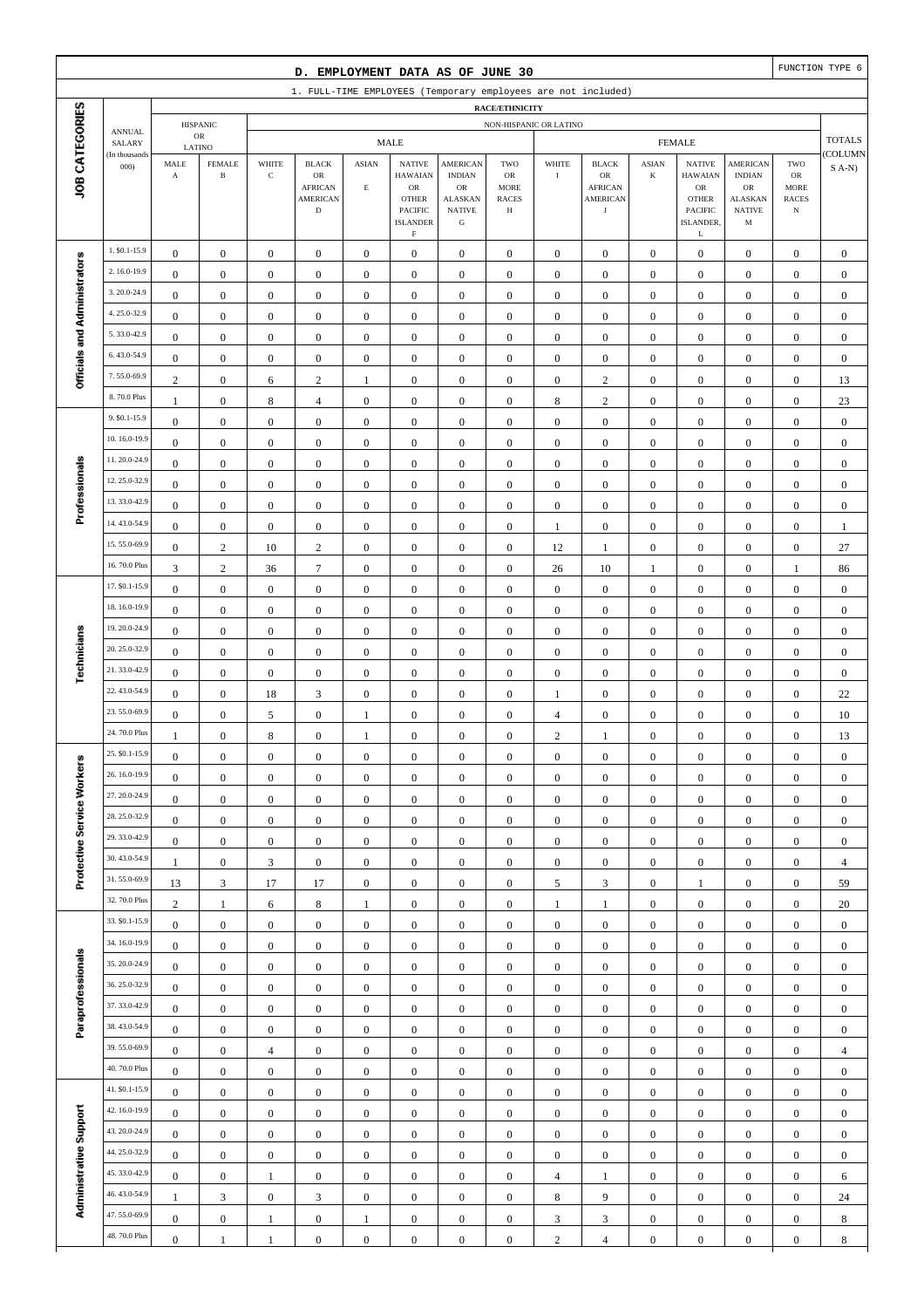| D. EMPLOYMENT DATA AS OF JUNE 30     |                              |                       |                  |                  |                                                                           |                  |                                                                                   |                                                                     |                                                        |                  |                                                       |                  | FUNCTION TYPE 6                                                                  |                                                      |                                                  |                  |
|--------------------------------------|------------------------------|-----------------------|------------------|------------------|---------------------------------------------------------------------------|------------------|-----------------------------------------------------------------------------------|---------------------------------------------------------------------|--------------------------------------------------------|------------------|-------------------------------------------------------|------------------|----------------------------------------------------------------------------------|------------------------------------------------------|--------------------------------------------------|------------------|
|                                      |                              |                       |                  |                  | 1. FULL-TIME EMPLOYEES (Temporary employees are not included)             |                  |                                                                                   |                                                                     |                                                        |                  |                                                       |                  |                                                                                  |                                                      |                                                  |                  |
|                                      |                              |                       | <b>HISPANIC</b>  |                  |                                                                           |                  |                                                                                   |                                                                     | <b>RACE/ETHNICITY</b><br>NON-HISPANIC OR LATINO        |                  |                                                       |                  |                                                                                  |                                                      |                                                  |                  |
|                                      | <b>ANNUAL</b><br>SALARY      |                       | ${\sf OR}$       |                  |                                                                           |                  | <b>MALE</b>                                                                       |                                                                     |                                                        |                  |                                                       |                  | <b>FEMALE</b>                                                                    |                                                      |                                                  | <b>TOTALS</b>    |
|                                      | (In thousands                | LATINO<br>MALE        | <b>FEMALE</b>    | WHITE            | <b>BLACK</b>                                                              | <b>ASIAN</b>     | <b>NATIVE</b>                                                                     | <b>AMERICAN</b>                                                     | TWO                                                    | WHITE            | <b>BLACK</b>                                          | <b>ASIAN</b>     | <b>NATIVE</b>                                                                    | <b>AMERICAN</b>                                      | TWO                                              | COLUMN           |
| JOB CATEGORIES                       | 000                          | $\boldsymbol{\rm{A}}$ | $\, {\bf B}$     | $\mathbf C$      | $_{\rm OR}$<br><b>AFRICAN</b><br><b>AMERICAN</b><br>$\mathbf D$           | $\mathbf E$      | <b>HAWAIAN</b><br>OR<br><b>OTHER</b><br>PACIFIC<br><b>ISLANDER</b><br>$\mathbf F$ | <b>INDIAN</b><br>OR<br><b>ALASKAN</b><br><b>NATIVE</b><br>${\bf G}$ | <b>OR</b><br><b>MORE</b><br><b>RACES</b><br>$_{\rm H}$ | $\rm I$          | OR<br><b>AFRICAN</b><br><b>AMERICAN</b><br>$_{\rm J}$ | $\bf K$          | <b>HAWAIAN</b><br>${\rm OR}$<br><b>OTHER</b><br><b>PACIFIC</b><br>ISLANDER.<br>L | <b>INDIAN</b><br>OR<br>ALASKAN<br><b>NATIVE</b><br>M | ${\rm OR}$<br>MORE<br><b>RACES</b><br>$_{\rm N}$ | $S$ A-N)         |
|                                      | 49. \$0.1-15.9               | $\boldsymbol{0}$      | $\mathbf{0}$     | $\boldsymbol{0}$ | $\boldsymbol{0}$                                                          | $\boldsymbol{0}$ | $\boldsymbol{0}$                                                                  | $\boldsymbol{0}$                                                    | $\boldsymbol{0}$                                       | $\boldsymbol{0}$ | $\boldsymbol{0}$                                      | $\mathbf{0}$     | $\boldsymbol{0}$                                                                 | $\boldsymbol{0}$                                     | $\boldsymbol{0}$                                 | $\boldsymbol{0}$ |
|                                      | 50.16.0-19.9                 | $\mathbf{0}$          | $\boldsymbol{0}$ | $\boldsymbol{0}$ | $\boldsymbol{0}$                                                          | $\boldsymbol{0}$ | $\boldsymbol{0}$                                                                  | $\boldsymbol{0}$                                                    | $\boldsymbol{0}$                                       | $\boldsymbol{0}$ | $\boldsymbol{0}$                                      | $\boldsymbol{0}$ | $\boldsymbol{0}$                                                                 | $\boldsymbol{0}$                                     | $\boldsymbol{0}$                                 | $\mathbf{0}$     |
| Skilled Craft Workers                | 51.20.0-24.9                 | $\mathbf{0}$          | $\boldsymbol{0}$ | $\boldsymbol{0}$ | $\boldsymbol{0}$                                                          | $\mathbf{0}$     | $\boldsymbol{0}$                                                                  | $\mathbf{0}$                                                        | $\mathbf{0}$                                           | $\boldsymbol{0}$ | $\boldsymbol{0}$                                      | $\boldsymbol{0}$ | $\boldsymbol{0}$                                                                 | $\boldsymbol{0}$                                     | $\boldsymbol{0}$                                 | $\mathbf{0}$     |
|                                      | 52.25.0-32.9                 | $\boldsymbol{0}$      | $\boldsymbol{0}$ | $\boldsymbol{0}$ | $\boldsymbol{0}$                                                          | $\boldsymbol{0}$ | $\boldsymbol{0}$                                                                  | $\boldsymbol{0}$                                                    | $\boldsymbol{0}$                                       | $\boldsymbol{0}$ | $\boldsymbol{0}$                                      | $\boldsymbol{0}$ | $\boldsymbol{0}$                                                                 | $\boldsymbol{0}$                                     | $\boldsymbol{0}$                                 | $\boldsymbol{0}$ |
|                                      | 53.33.0-42.9                 | $\boldsymbol{0}$      | $\boldsymbol{0}$ | $\boldsymbol{0}$ | $\boldsymbol{0}$                                                          | $\boldsymbol{0}$ | $\boldsymbol{0}$                                                                  | $\boldsymbol{0}$                                                    | $\boldsymbol{0}$                                       | $\boldsymbol{0}$ | $\boldsymbol{0}$                                      | $\boldsymbol{0}$ | $\boldsymbol{0}$                                                                 | $\boldsymbol{0}$                                     | $\boldsymbol{0}$                                 | $\boldsymbol{0}$ |
|                                      | 54.43.0-54.9                 | 10                    | $\mathbf{1}$     | 33               | 23                                                                        | $\boldsymbol{0}$ | $\boldsymbol{0}$                                                                  | $\boldsymbol{0}$                                                    | $\boldsymbol{0}$                                       | $\overline{4}$   | 6                                                     | 1                | $\boldsymbol{0}$                                                                 | $\boldsymbol{0}$                                     | $\boldsymbol{0}$                                 | 78               |
|                                      | 55.55.0-69.9                 | $\boldsymbol{0}$      | $\boldsymbol{0}$ | $\mathbf{2}$     | $\boldsymbol{0}$                                                          | $\mathbf{0}$     | $\boldsymbol{0}$                                                                  | $\mathbf{0}$                                                        | $\boldsymbol{0}$                                       | $\boldsymbol{0}$ | $\boldsymbol{0}$                                      | $\boldsymbol{0}$ | $\boldsymbol{0}$                                                                 | $\boldsymbol{0}$                                     | $\boldsymbol{0}$                                 | $\sqrt{2}$       |
|                                      | 56.70.0 Plus                 | -1                    | $\boldsymbol{0}$ | 11               | $\mathbf{1}$                                                              | $\boldsymbol{0}$ | $\boldsymbol{0}$                                                                  | $\boldsymbol{0}$                                                    | $\boldsymbol{0}$                                       | $\boldsymbol{0}$ | $\boldsymbol{0}$                                      | $\boldsymbol{0}$ | $\boldsymbol{0}$                                                                 | $\boldsymbol{0}$                                     | $\boldsymbol{0}$                                 | 13               |
|                                      | 57. \$0.1-15.9               | $\boldsymbol{0}$      | $\boldsymbol{0}$ | $\boldsymbol{0}$ | $\boldsymbol{0}$                                                          | $\boldsymbol{0}$ | $\mathbf{0}$                                                                      | $\boldsymbol{0}$                                                    | $\boldsymbol{0}$                                       | $\boldsymbol{0}$ | $\boldsymbol{0}$                                      | $\boldsymbol{0}$ | $\boldsymbol{0}$                                                                 | $\boldsymbol{0}$                                     | $\boldsymbol{0}$                                 | $\boldsymbol{0}$ |
|                                      | 58.16.0-19.9                 | $\boldsymbol{0}$      | $\boldsymbol{0}$ | $\boldsymbol{0}$ | $\boldsymbol{0}$                                                          | $\boldsymbol{0}$ | $\boldsymbol{0}$                                                                  | $\boldsymbol{0}$                                                    | $\boldsymbol{0}$                                       | $\boldsymbol{0}$ | $\boldsymbol{0}$                                      | $\boldsymbol{0}$ | $\boldsymbol{0}$                                                                 | $\boldsymbol{0}$                                     | $\boldsymbol{0}$                                 | $\boldsymbol{0}$ |
| Service-Maintenance                  | 59.20.0-24.9                 | $\mathbf{0}$          | $\boldsymbol{0}$ | $\boldsymbol{0}$ | $\boldsymbol{0}$                                                          | $\mathbf{0}$     | $\boldsymbol{0}$                                                                  | $\mathbf{0}$                                                        | $\mathbf{0}$                                           | $\boldsymbol{0}$ | $\boldsymbol{0}$                                      | $\boldsymbol{0}$ | $\boldsymbol{0}$                                                                 | $\boldsymbol{0}$                                     | $\boldsymbol{0}$                                 | $\boldsymbol{0}$ |
|                                      | 60.25.0-32.9                 | $\boldsymbol{0}$      | $\boldsymbol{0}$ | $\boldsymbol{0}$ | $\boldsymbol{0}$                                                          | $\boldsymbol{0}$ | $\boldsymbol{0}$                                                                  | $\boldsymbol{0}$                                                    | $\boldsymbol{0}$                                       | $\mathbf{1}$     | $\boldsymbol{0}$                                      | $\boldsymbol{0}$ | $\boldsymbol{0}$                                                                 | $\boldsymbol{0}$                                     | $\boldsymbol{0}$                                 | $\mathbf{1}$     |
|                                      | 61.33.0-42.9                 | $\boldsymbol{0}$      | $\boldsymbol{0}$ | $\boldsymbol{0}$ | $\boldsymbol{0}$                                                          | $\boldsymbol{0}$ | $\boldsymbol{0}$                                                                  | $\boldsymbol{0}$                                                    | $\boldsymbol{0}$                                       | $\boldsymbol{0}$ | $\boldsymbol{0}$                                      | $\mathbf{0}$     | $\boldsymbol{0}$                                                                 | $\boldsymbol{0}$                                     | $\boldsymbol{0}$                                 | $\boldsymbol{0}$ |
|                                      | 62.43.0-54.9                 | 5                     | $\boldsymbol{0}$ | 14               | 10                                                                        | $\boldsymbol{0}$ | $\boldsymbol{0}$                                                                  | $\boldsymbol{0}$                                                    | $\boldsymbol{0}$                                       | $\mathbf{1}$     | 1                                                     | $\boldsymbol{0}$ | $\boldsymbol{0}$                                                                 | $\boldsymbol{0}$                                     | $\boldsymbol{0}$                                 | 31               |
|                                      | 63.55.0-69.9                 | 1                     | $\mathbf{1}$     | 6                | $\sqrt{2}$                                                                | $\mathbf{0}$     | $\boldsymbol{0}$                                                                  | $\mathbf{0}$                                                        | $\boldsymbol{0}$                                       | $\sqrt{3}$       | $\boldsymbol{0}$                                      | $\boldsymbol{0}$ | $\boldsymbol{0}$                                                                 | $\boldsymbol{0}$                                     | $\boldsymbol{0}$                                 | 13               |
|                                      | 64.70.0 Plus                 | 3                     | $\boldsymbol{0}$ | 9                | $\boldsymbol{0}$                                                          | $\boldsymbol{0}$ | $\boldsymbol{0}$                                                                  | $\boldsymbol{0}$                                                    | $\boldsymbol{0}$                                       | 3                | $\boldsymbol{0}$                                      | $\boldsymbol{0}$ | $\boldsymbol{0}$                                                                 | $\boldsymbol{0}$                                     | $\boldsymbol{0}$                                 | 15               |
| 65. TOTAL FULL TIME<br>(Lines 1-64)  |                              | 44                    | 14               | 199              | 82                                                                        | $\mathfrak{S}$   | $\boldsymbol{0}$                                                                  | $\boldsymbol{0}$                                                    | $\boldsymbol{0}$                                       | 89               | 44                                                    | $\sqrt{2}$       | $\mathbf{1}$                                                                     | $\boldsymbol{0}$                                     | $\mathbf{1}$                                     | 481              |
|                                      |                              |                       | $2$ .            |                  | OTHER THAN FULLTIME                                                       |                  | EMPLOYEES                                                                         |                                                                     |                                                        |                  | (Including temporary                                  |                  | employees)                                                                       |                                                      |                                                  |                  |
| 66.OFFICIALS/ADMIN                   |                              | $\mathbf{0}$          | $\boldsymbol{0}$ | $\boldsymbol{0}$ | $\boldsymbol{0}$                                                          | $\boldsymbol{0}$ | $\boldsymbol{0}$                                                                  | $\boldsymbol{0}$                                                    | $\boldsymbol{0}$                                       | $\boldsymbol{0}$ | $\boldsymbol{0}$                                      | $\boldsymbol{0}$ | $\boldsymbol{0}$                                                                 | $\boldsymbol{0}$                                     | $\boldsymbol{0}$                                 | $\boldsymbol{0}$ |
| 67.PROFESSIONALS                     |                              | $\boldsymbol{0}$      | $\boldsymbol{0}$ | $\boldsymbol{0}$ | $\boldsymbol{0}$                                                          | $\boldsymbol{0}$ | $\boldsymbol{0}$                                                                  | $\boldsymbol{0}$                                                    | $\boldsymbol{0}$                                       | $\mathbf{1}$     | 1                                                     | $\mathbf{0}$     | $\boldsymbol{0}$                                                                 | $\boldsymbol{0}$                                     | $\boldsymbol{0}$                                 | $\sqrt{2}$       |
| 68.TECHNICIANS                       |                              | $\boldsymbol{0}$      | $\boldsymbol{0}$ | $\sqrt{2}$       | $\boldsymbol{0}$                                                          | $\mathbf{1}$     | $\boldsymbol{0}$                                                                  | $\boldsymbol{0}$                                                    | $\boldsymbol{0}$                                       | $\sqrt{2}$       | $\boldsymbol{0}$                                      | $\boldsymbol{0}$ | $\boldsymbol{0}$                                                                 | $\boldsymbol{0}$                                     | $\boldsymbol{0}$                                 | 5                |
|                                      | <b>69.PROTECTIVE SERVICE</b> | $\boldsymbol{0}$      | $\boldsymbol{0}$ | $\boldsymbol{0}$ | $\boldsymbol{0}$                                                          | $\mathbf{0}$     | $\boldsymbol{0}$                                                                  | $\mathbf{0}$                                                        | $\mathbf{0}$                                           | $\boldsymbol{0}$ | $\boldsymbol{0}$                                      | $\mathbf{0}$     | $\mathbf{0}$                                                                     | $\boldsymbol{0}$                                     | $\boldsymbol{0}$                                 | $\mathbf{0}$     |
|                                      | 70.PARA-PROFESSIONAL         | $\boldsymbol{0}$      | $\boldsymbol{0}$ | 5                | 3                                                                         | $\boldsymbol{0}$ | $\boldsymbol{0}$                                                                  | $\mathbf{0}$                                                        | 1                                                      | 14               | 1                                                     | $\boldsymbol{0}$ | $\boldsymbol{0}$                                                                 | $\boldsymbol{0}$                                     | $\boldsymbol{0}$                                 | 24               |
| 71.ADMIN. SUPPORT                    |                              | $\mathbf{1}$          | 4                | 9                | $\,$ 8 $\,$                                                               | $\theta$         | $\boldsymbol{0}$                                                                  | $\boldsymbol{0}$                                                    | $\mathbf{0}$                                           | 8                | 11                                                    | 1                | $\boldsymbol{0}$                                                                 | $\theta$                                             | $\boldsymbol{0}$                                 | 42               |
| 72.SKILLED CRAFT                     |                              | 1                     | $\boldsymbol{0}$ | 1                | $\mathbf{1}$                                                              | $\boldsymbol{0}$ | $\boldsymbol{0}$                                                                  | $\boldsymbol{0}$                                                    | $\boldsymbol{0}$                                       | $\mathbf{0}$     | $\mathbf{0}$                                          | $\mathbf{0}$     | $\mathbf{0}$                                                                     | $\mathbf{0}$                                         | $\overline{0}$                                   | 3                |
| CE                                   | 73.SERVICE/MAINTENAN         | 9                     | 6                | 21               | 37                                                                        | $\mathbf{0}$     | $\overline{0}$                                                                    | $\mathbf{0}$                                                        | $\boldsymbol{0}$                                       | 6                | 17                                                    | $\mathbf{1}$     | $\mathbf{0}$                                                                     | $\overline{0}$                                       | $\mathbf{0}$                                     | 97               |
| <b>FULL TIME</b><br>(Lines 66-73)    | 74. TOTAL OTHER THAN         | 11                    | 10               | 38               | 49                                                                        | $\mathbf{1}$     | $\mathbf{0}$                                                                      | $\boldsymbol{0}$                                                    | 1                                                      | 31               | 30                                                    | 2                | $\mathbf{0}$                                                                     | $\overline{0}$                                       | $\boldsymbol{0}$                                 | 173              |
|                                      |                              |                       |                  |                  | 3. NEW HIRES DURING FISCAL YEAR Permanent full time only JULY 1 - JUNE 30 |                  |                                                                                   |                                                                     |                                                        |                  |                                                       |                  |                                                                                  |                                                      |                                                  |                  |
| 75.OFFICIALS/ADMIN                   |                              | $\boldsymbol{0}$      | $\mathbf{0}$     | $\boldsymbol{0}$ | $\mathbf{0}$                                                              | $\mathbf{0}$     | $\mathbf{0}$                                                                      | $\mathbf{0}$                                                        | $\overline{0}$                                         | $\overline{0}$   | $\overline{2}$                                        | $\mathbf{0}$     | $\mathbf{0}$                                                                     | $\overline{0}$                                       | $\mathbf{0}$                                     | 2                |
| 76.PROFESSIONALS                     |                              | $\mathbf{0}$          | $\mathbf{1}$     | 3                | $\boldsymbol{0}$                                                          | $\mathbf{0}$     | $\mathbf{0}$                                                                      | $\boldsymbol{0}$                                                    | $\boldsymbol{0}$                                       | $\overline{c}$   | $\boldsymbol{0}$                                      | $\mathbf{0}$     | $\mathbf{0}$                                                                     | $\mathbf{0}$                                         | $\mathbf{0}$                                     | 6                |
| 77.TECHNICIANS                       |                              | $\boldsymbol{0}$      | $\boldsymbol{0}$ | $\mathbf{1}$     | $\boldsymbol{0}$                                                          | $\boldsymbol{0}$ | $\boldsymbol{0}$                                                                  | $\boldsymbol{0}$                                                    | $\boldsymbol{0}$                                       | $\boldsymbol{0}$ | $\boldsymbol{0}$                                      | $\overline{0}$   | $\mathbf{0}$                                                                     | $\boldsymbol{0}$                                     | $\boldsymbol{0}$                                 | 1                |
|                                      | 78. PROTECTIVE SERVICE       | $\mathbf{0}$          | $\mathbf{0}$     | $\boldsymbol{0}$ | $\mathbf{0}$                                                              | $\boldsymbol{0}$ | $\mathbf{0}$                                                                      | $\boldsymbol{0}$                                                    | $\overline{0}$                                         | $\overline{0}$   | $\boldsymbol{0}$                                      | $\overline{0}$   | $\mathbf{0}$                                                                     | $\overline{0}$                                       | $\overline{0}$                                   | $\mathbf{0}$     |
|                                      | 79.PARA-PROFESSIONAL         | $\overline{0}$        | $\mathbf{0}$     | $\mathbf{0}$     | $\mathbf{0}$                                                              | $\mathbf{0}$     | $\boldsymbol{0}$                                                                  | $\mathbf{0}$                                                        | $\overline{0}$                                         | $\mathbf{0}$     | $\boldsymbol{0}$                                      | $\overline{0}$   | $\overline{0}$                                                                   | $\overline{0}$                                       | $\mathbf{0}$                                     | $\mathbf{0}$     |
| 80.ADMIN. SUPPORT                    |                              | $\mathbf{0}$          | $\boldsymbol{0}$ | $\boldsymbol{0}$ | $\boldsymbol{0}$                                                          | $\boldsymbol{0}$ | $\boldsymbol{0}$                                                                  | $\boldsymbol{0}$                                                    | $\boldsymbol{0}$                                       | 1                | $\mathbf{0}$                                          | $\mathbf{0}$     | $\mathbf{0}$                                                                     | $\boldsymbol{0}$                                     | $\boldsymbol{0}$                                 | $\mathbf{1}$     |
| 81.SKILLED CRAFT                     |                              | $\mathbf{0}$          | $\mathbf{0}$     | $\overline{c}$   | $\boldsymbol{0}$                                                          | $\boldsymbol{0}$ | $\boldsymbol{0}$                                                                  | $\boldsymbol{0}$                                                    | $\boldsymbol{0}$                                       | $\boldsymbol{0}$ | $\boldsymbol{0}$                                      | $\overline{0}$   | $\mathbf{0}$                                                                     | $\boldsymbol{0}$                                     | $\boldsymbol{0}$                                 | $\overline{c}$   |
| CE                                   | 82.SERVICE/MAINTENAN         | $\overline{0}$        | $\boldsymbol{0}$ | $\sqrt{2}$       | $\boldsymbol{0}$                                                          | $\mathbf{0}$     | $\boldsymbol{0}$                                                                  | $\mathbf{0}$                                                        | $\mathbf{0}$                                           | $\boldsymbol{0}$ | $\boldsymbol{0}$                                      | $\mathbf{0}$     | $\mathbf{0}$                                                                     | $\overline{0}$                                       | $\mathbf{0}$                                     | $\mathbf{2}$     |
| 83. TOTAL NEW HIRES<br>(Lines 75-82) |                              | $\mathbf{0}$          | $\mathbf{1}$     | 8                | $\boldsymbol{0}$                                                          | $\boldsymbol{0}$ | $\boldsymbol{0}$                                                                  | $\boldsymbol{0}$                                                    | $\boldsymbol{0}$                                       | $\mathfrak{Z}$   | $\sqrt{2}$                                            | $\boldsymbol{0}$ | $\boldsymbol{0}$                                                                 | $\boldsymbol{0}$                                     | $\boldsymbol{0}$                                 | 14               |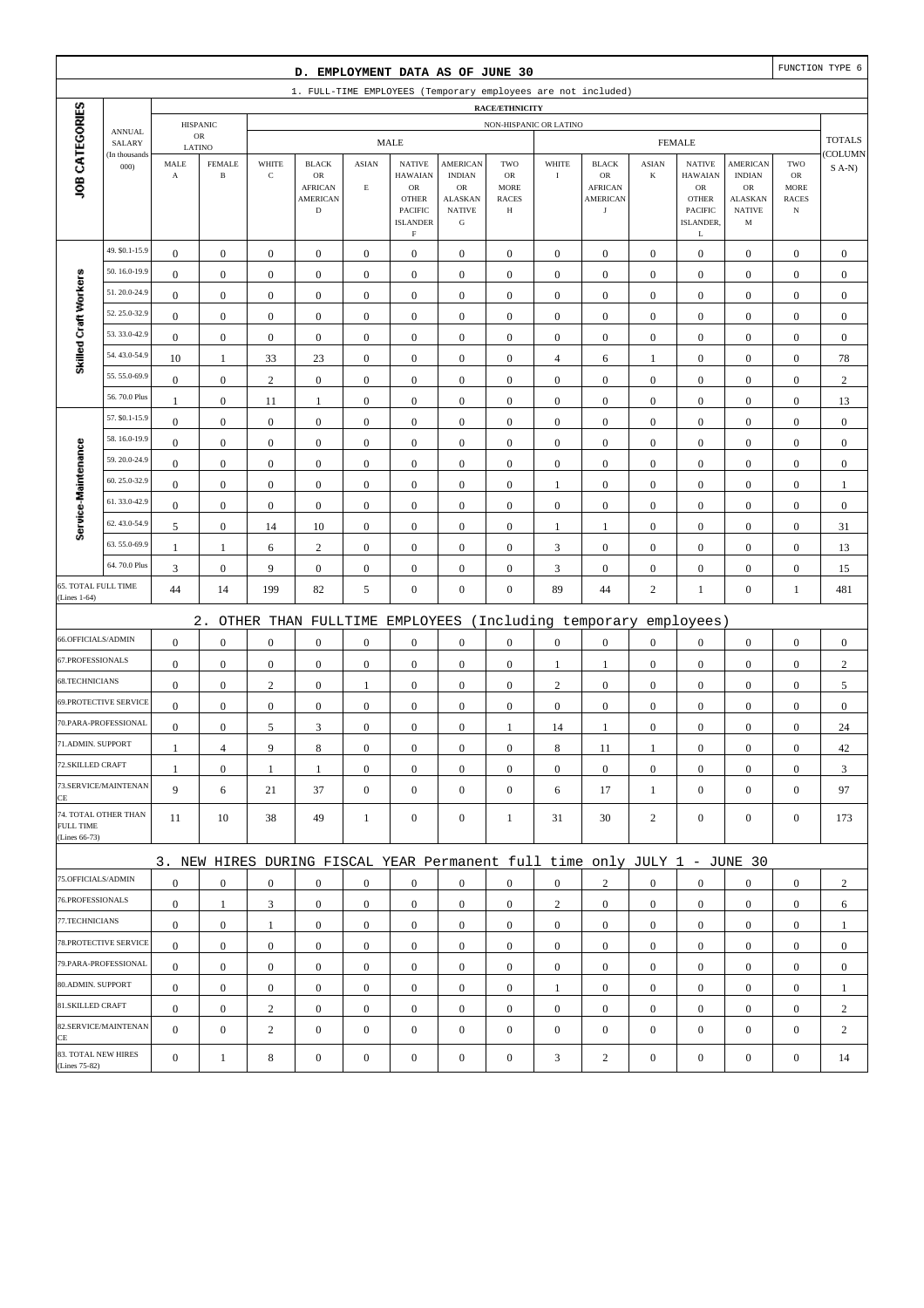| FUNCTION TYPE 6                                                                                                                                 |
|-------------------------------------------------------------------------------------------------------------------------------------------------|
| REMARKS (List National Crime Information Center (NCIC) number assigned to any Criminal Justice Agencies whose data are included in this report) |
|                                                                                                                                                 |

 $\mathsf{L}$ 

|             | NAME OF PERSON TO CONTACT REGARDING THIS FORM      | <b>TITLE</b>                                         |     |                  |                   |  |  |  |
|-------------|----------------------------------------------------|------------------------------------------------------|-----|------------------|-------------------|--|--|--|
|             | Piemengie Hamisu                                   | Special Assistant for Legal Affairs                  |     |                  |                   |  |  |  |
|             | ADDRESS (Number and Street, City, State, Zip Code) | <b>TELEPHONE NUMBER</b>                              | Ext |                  | <b>FAX NUMBER</b> |  |  |  |
|             | 118 N. Clark Street, Room 840, Chicago, IL 60602,  | 312-603-1314                                         |     |                  |                   |  |  |  |
| <b>DATE</b> | EMAIL                                              | TYPED NAME/TITLE OF AUTHORIZED OFFICIAL              |     | <b>SIGNATURE</b> |                   |  |  |  |
| 2019-09-30  | Piemengie.Hamisu@cookcount<br>yil.gov              | Piemengie Hamisu Special Assistant for Legal Affairs |     |                  |                   |  |  |  |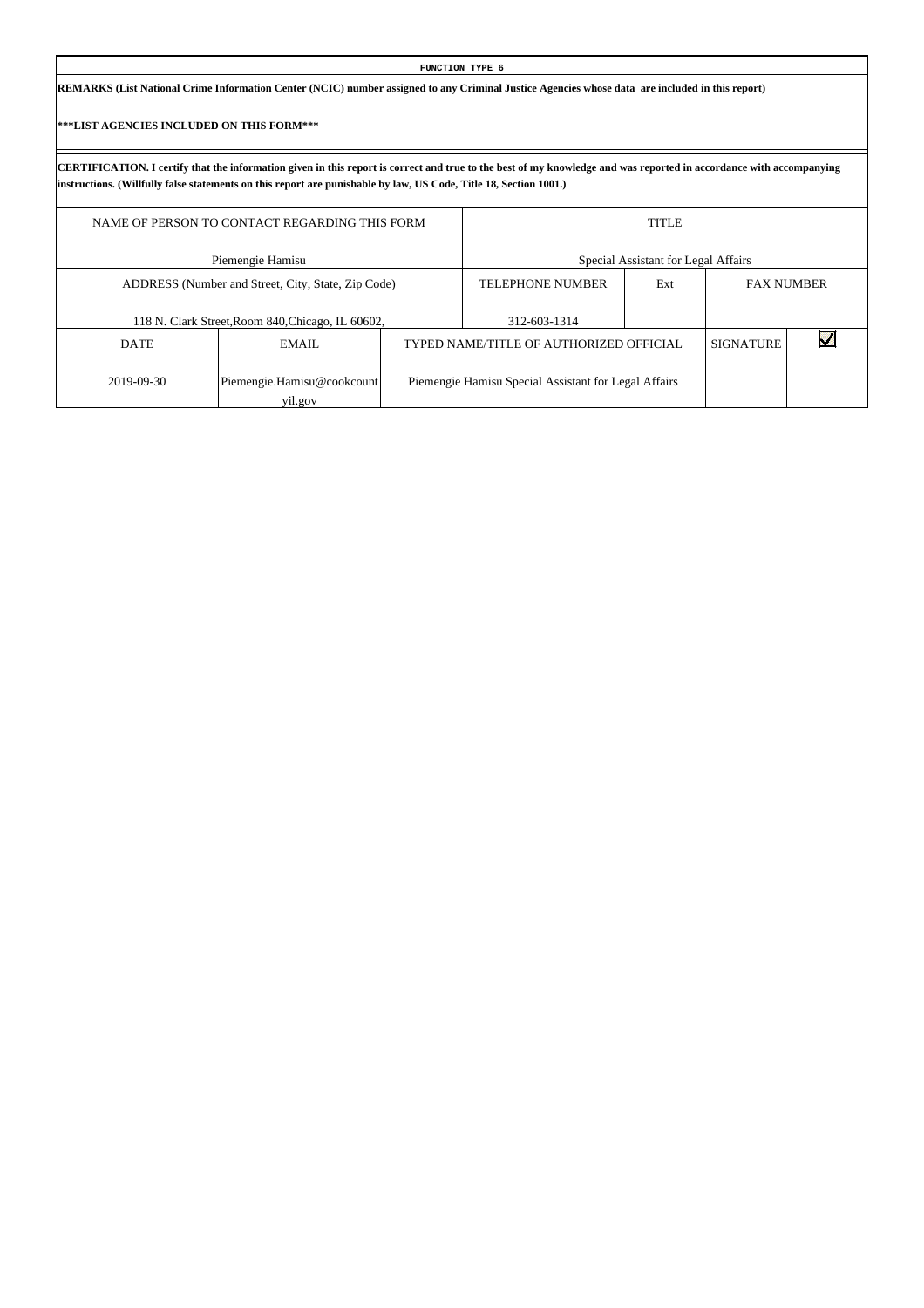|                              |                                |                                               |                                         |                            | D. EMPLOYMENT DATA AS OF JUNE 30                                               |                                |                                                                                                                   |                                                                                                 |                                                                 |                                      |                                                                               |                                      |                                                                                                      |                                                                                                  |                                                                 | FUNCTION TYPE 7    |
|------------------------------|--------------------------------|-----------------------------------------------|-----------------------------------------|----------------------------|--------------------------------------------------------------------------------|--------------------------------|-------------------------------------------------------------------------------------------------------------------|-------------------------------------------------------------------------------------------------|-----------------------------------------------------------------|--------------------------------------|-------------------------------------------------------------------------------|--------------------------------------|------------------------------------------------------------------------------------------------------|--------------------------------------------------------------------------------------------------|-----------------------------------------------------------------|--------------------|
|                              |                                |                                               |                                         |                            |                                                                                |                                |                                                                                                                   |                                                                                                 |                                                                 |                                      | 1. FULL-TIME EMPLOYEES (Temporary employees are not included)                 |                                      |                                                                                                      |                                                                                                  |                                                                 |                    |
|                              |                                |                                               | <b>HISPANIC</b>                         |                            |                                                                                |                                |                                                                                                                   |                                                                                                 | RACE/ETHNICITY<br>NON-HISPANIC OR LATINO                        |                                      |                                                                               |                                      |                                                                                                      |                                                                                                  |                                                                 |                    |
|                              | <b>ANNUAL</b><br>SALARY        |                                               | ${\sf OR}$                              |                            |                                                                                |                                | <b>MALE</b>                                                                                                       |                                                                                                 |                                                                 |                                      |                                                                               |                                      | <b>FEMALE</b>                                                                                        |                                                                                                  |                                                                 | <b>TOTALS</b>      |
| JOB CATEGORIES               | (In thousands<br>000           | $\operatorname{\mathsf{MALE}}$<br>$\mathbf A$ | LATINO<br><b>FEMALE</b><br>$\, {\bf B}$ | WHITE<br>$\mathbf C$       | <b>BLACK</b><br>${\sf OR}$<br><b>AFRICAN</b><br><b>AMERICAN</b><br>$\mathbf D$ | <b>ASIAN</b><br>$\mathbf E$    | <b>NATIVE</b><br><b>HAWAIAN</b><br>${\sf OR}$<br><b>OTHER</b><br><b>PACIFIC</b><br><b>ISLANDER</b><br>$\mathbf F$ | <b>AMERICAN</b><br><b>INDIAN</b><br>$_{\rm OR}$<br><b>ALASKAN</b><br><b>NATIVE</b><br>${\bf G}$ | TWO<br>$_{\rm OR}$<br><b>MORE</b><br><b>RACES</b><br>$_{\rm H}$ | WHITE<br>$\rm I$                     | <b>BLACK</b><br>${\sf OR}$<br><b>AFRICAN</b><br><b>AMERICAN</b><br>$_{\rm J}$ | <b>ASIAN</b><br>K                    | <b>NATIVE</b><br><b>HAWAIAN</b><br>${\sf OR}$<br><b>OTHER</b><br>PACIFIC<br>ISLANDER,<br>$\mathbf L$ | <b>AMERICAN</b><br><b>INDIAN</b><br>${\rm OR}$<br><b>ALASKAN</b><br><b>NATIVE</b><br>$\mathbf M$ | TWO<br>$_{\rm OR}$<br><b>MORE</b><br><b>RACES</b><br>$_{\rm N}$ | COLUMN<br>$S$ A-N) |
|                              | 1. \$0.1-15.9                  | $\boldsymbol{0}$                              | $\boldsymbol{0}$                        | $\boldsymbol{0}$           | $\boldsymbol{0}$                                                               | $\boldsymbol{0}$               | $\mathbf{0}$                                                                                                      | $\boldsymbol{0}$                                                                                | $\boldsymbol{0}$                                                | $\boldsymbol{0}$                     | $\boldsymbol{0}$                                                              | $\boldsymbol{0}$                     | $\boldsymbol{0}$                                                                                     | $\boldsymbol{0}$                                                                                 | $\boldsymbol{0}$                                                | $\boldsymbol{0}$   |
|                              | 2.16.0-19.9                    | $\boldsymbol{0}$                              | $\boldsymbol{0}$                        | $\boldsymbol{0}$           | $\boldsymbol{0}$                                                               | $\boldsymbol{0}$               | $\boldsymbol{0}$                                                                                                  | $\boldsymbol{0}$                                                                                | $\boldsymbol{0}$                                                | $\boldsymbol{0}$                     | $\boldsymbol{0}$                                                              | $\boldsymbol{0}$                     | $\boldsymbol{0}$                                                                                     | $\boldsymbol{0}$                                                                                 | $\boldsymbol{0}$                                                | $\boldsymbol{0}$   |
|                              | 3.20.0-24.9                    | $\boldsymbol{0}$                              | $\boldsymbol{0}$                        | $\boldsymbol{0}$           | $\boldsymbol{0}$                                                               | $\boldsymbol{0}$               | $\mathbf{0}$                                                                                                      | $\boldsymbol{0}$                                                                                | $\boldsymbol{0}$                                                | $\boldsymbol{0}$                     | $\boldsymbol{0}$                                                              | $\boldsymbol{0}$                     | $\boldsymbol{0}$                                                                                     | $\boldsymbol{0}$                                                                                 | $\boldsymbol{0}$                                                | $\boldsymbol{0}$   |
|                              | 4.25.0-32.9                    | $\boldsymbol{0}$                              | $\boldsymbol{0}$                        | $\boldsymbol{0}$           | $\boldsymbol{0}$                                                               | $\boldsymbol{0}$               | $\mathbf{0}$                                                                                                      | $\boldsymbol{0}$                                                                                | $\boldsymbol{0}$                                                | $\boldsymbol{0}$                     | $\boldsymbol{0}$                                                              | $\boldsymbol{0}$                     | $\boldsymbol{0}$                                                                                     | $\boldsymbol{0}$                                                                                 | $\boldsymbol{0}$                                                | $\boldsymbol{0}$   |
| Officials and Administrators | 5.33.0-42.9                    | $\boldsymbol{0}$                              | $\boldsymbol{0}$                        | $\boldsymbol{0}$           | $\boldsymbol{0}$                                                               | $\boldsymbol{0}$               | $\boldsymbol{0}$                                                                                                  | $\boldsymbol{0}$                                                                                | $\boldsymbol{0}$                                                | $\boldsymbol{0}$                     | $\boldsymbol{0}$                                                              | $\boldsymbol{0}$                     | $\boldsymbol{0}$                                                                                     | $\boldsymbol{0}$                                                                                 | $\boldsymbol{0}$                                                | $\boldsymbol{0}$   |
|                              | 6.43.0-54.9                    | $\boldsymbol{0}$                              | $\boldsymbol{0}$                        | $\boldsymbol{0}$           | $\boldsymbol{0}$                                                               | $\boldsymbol{0}$               | $\boldsymbol{0}$                                                                                                  | $\boldsymbol{0}$                                                                                | $\boldsymbol{0}$                                                | $\boldsymbol{0}$                     | $\boldsymbol{0}$                                                              | $\boldsymbol{0}$                     | $\boldsymbol{0}$                                                                                     | $\boldsymbol{0}$                                                                                 | $\boldsymbol{0}$                                                | $\boldsymbol{0}$   |
|                              | 7.55.0-69.9                    | $\boldsymbol{0}$                              | 1                                       | $\boldsymbol{0}$           | $\sqrt{2}$                                                                     | $\mathbf{0}$                   | $\boldsymbol{0}$                                                                                                  | $\boldsymbol{0}$                                                                                | $\boldsymbol{0}$                                                | $\mathbf{1}$                         | 6                                                                             | $\boldsymbol{0}$                     | $\boldsymbol{0}$                                                                                     | $\boldsymbol{0}$                                                                                 | $\boldsymbol{0}$                                                | 10                 |
|                              | 8.70.0 Plus                    | 13                                            | 14                                      | 85                         | 27                                                                             | 55                             | $\boldsymbol{0}$                                                                                                  | $\boldsymbol{0}$                                                                                | $\mathbf{1}$                                                    | 66                                   | 58                                                                            | 46                                   | $\boldsymbol{0}$                                                                                     | 1                                                                                                | $\mathbf{1}$                                                    | 367                |
|                              | 9. \$0.1-15.9                  | $\boldsymbol{0}$                              | $\boldsymbol{0}$                        | $\boldsymbol{0}$           | $\boldsymbol{0}$                                                               | $\boldsymbol{0}$               | $\boldsymbol{0}$                                                                                                  | $\boldsymbol{0}$                                                                                | $\boldsymbol{0}$                                                | $\boldsymbol{0}$                     | $\boldsymbol{0}$                                                              | $\boldsymbol{0}$                     | $\boldsymbol{0}$                                                                                     | $\boldsymbol{0}$                                                                                 | $\boldsymbol{0}$                                                | $\boldsymbol{0}$   |
|                              | 10.16.0-19.9                   | $\boldsymbol{0}$                              | $\boldsymbol{0}$                        | $\boldsymbol{0}$           | $\boldsymbol{0}$                                                               | $\boldsymbol{0}$               | $\boldsymbol{0}$                                                                                                  | $\boldsymbol{0}$                                                                                | $\boldsymbol{0}$                                                | $\boldsymbol{0}$                     | $\boldsymbol{0}$                                                              | $\boldsymbol{0}$                     | $\boldsymbol{0}$                                                                                     | $\boldsymbol{0}$                                                                                 | $\boldsymbol{0}$                                                | $\boldsymbol{0}$   |
|                              | 11.20.0-24.9                   | $\boldsymbol{0}$                              | $\boldsymbol{0}$                        | $\boldsymbol{0}$           | $\boldsymbol{0}$                                                               | $\mathbf{0}$                   | $\boldsymbol{0}$                                                                                                  | $\boldsymbol{0}$                                                                                | $\boldsymbol{0}$                                                | $\boldsymbol{0}$                     | $\boldsymbol{0}$                                                              | $\boldsymbol{0}$                     | $\boldsymbol{0}$                                                                                     | $\boldsymbol{0}$                                                                                 | $\boldsymbol{0}$                                                | $\boldsymbol{0}$   |
| Professionals                | 12.25.0-32.9                   | $\boldsymbol{0}$                              | 1                                       | $\boldsymbol{2}$           | $\mathbf{1}$                                                                   | $\boldsymbol{0}$               | $\boldsymbol{0}$                                                                                                  | $\boldsymbol{0}$                                                                                | $\boldsymbol{0}$                                                | $\mathbf{1}$                         | 1                                                                             | 1                                    | $\boldsymbol{0}$                                                                                     | $\boldsymbol{0}$                                                                                 | $\boldsymbol{0}$                                                | $\tau$             |
|                              | 13.33.0-42.9                   | 22                                            | 19                                      | 63                         | 30                                                                             | 53                             | $\mathbf{0}$                                                                                                      | $\sqrt{2}$                                                                                      | 6                                                               | 39                                   | 22                                                                            | 50                                   | $\boldsymbol{0}$                                                                                     | $\boldsymbol{0}$                                                                                 | $\mathbf{1}$                                                    | 307                |
|                              | 14.43.0-54.9                   | 6                                             | 12                                      | 26                         | $\mathbf{1}$                                                                   | 28                             | $\boldsymbol{0}$                                                                                                  | $\mathbf{1}$                                                                                    | $\overline{c}$                                                  | 16                                   | 25                                                                            | 9                                    | $\mathbf{1}$                                                                                         | $\boldsymbol{0}$                                                                                 | $\boldsymbol{0}$                                                | 127                |
|                              | 15.55.0-69.9                   | 14                                            | 30                                      | 21                         | $22\,$                                                                         | 12                             | $\boldsymbol{0}$                                                                                                  | $\boldsymbol{0}$                                                                                | 1                                                               | 48                                   | 154                                                                           | 40                                   | $\boldsymbol{0}$                                                                                     | $\boldsymbol{0}$                                                                                 | $\overline{4}$                                                  | 346                |
|                              | 16.70.0 Plus                   | 27                                            | 93                                      | 159                        | 117                                                                            | 138                            | $\mathbf{1}$                                                                                                      | $\,8\,$                                                                                         | $\overline{c}$                                                  | 310                                  | 702                                                                           | 484                                  | $\sqrt{5}$                                                                                           | $\overline{c}$                                                                                   | 13                                                              | 2061               |
|                              | 17. \$0.1-15.9                 | $\boldsymbol{0}$                              | $\boldsymbol{0}$                        | $\boldsymbol{0}$           | $\boldsymbol{0}$                                                               | $\boldsymbol{0}$               | $\mathbf{0}$                                                                                                      | $\boldsymbol{0}$                                                                                | $\boldsymbol{0}$                                                | $\boldsymbol{0}$                     | $\boldsymbol{0}$                                                              | $\boldsymbol{0}$                     | $\boldsymbol{0}$                                                                                     | $\boldsymbol{0}$                                                                                 | $\boldsymbol{0}$                                                | $\boldsymbol{0}$   |
|                              | 18.16.0-19.9                   | $\boldsymbol{0}$                              | $\boldsymbol{0}$                        | $\boldsymbol{0}$           | $\boldsymbol{0}$                                                               | $\boldsymbol{0}$               | $\boldsymbol{0}$                                                                                                  | $\boldsymbol{0}$                                                                                | $\boldsymbol{0}$                                                | $\boldsymbol{0}$                     | $\boldsymbol{0}$                                                              | $\boldsymbol{0}$                     | $\boldsymbol{0}$                                                                                     | $\boldsymbol{0}$                                                                                 | $\boldsymbol{0}$                                                | $\boldsymbol{0}$   |
|                              | 19.20.0-24.9                   | $\boldsymbol{0}$                              | $\boldsymbol{0}$                        | $\boldsymbol{0}$           | $\boldsymbol{0}$                                                               | $\boldsymbol{0}$               | $\boldsymbol{0}$                                                                                                  | $\boldsymbol{0}$                                                                                | $\boldsymbol{0}$                                                | $\boldsymbol{0}$                     | $\boldsymbol{0}$                                                              | $\boldsymbol{0}$                     | $\boldsymbol{0}$                                                                                     | $\boldsymbol{0}$                                                                                 | $\boldsymbol{0}$                                                | $\boldsymbol{0}$   |
| Technicians                  | 20.25.0-32.9                   | $\boldsymbol{0}$                              | $\boldsymbol{0}$                        | $\boldsymbol{0}$           | $\boldsymbol{0}$                                                               | $\mathbf{0}$                   | $\mathbf{0}$                                                                                                      | $\boldsymbol{0}$                                                                                | $\boldsymbol{0}$                                                | $\boldsymbol{0}$                     | $\boldsymbol{0}$                                                              | $\boldsymbol{0}$                     | $\boldsymbol{0}$                                                                                     | $\boldsymbol{0}$                                                                                 | $\boldsymbol{0}$                                                | $\boldsymbol{0}$   |
|                              | 21.33.0-42.9                   | $\overline{4}$                                | $\mathbf{1}$                            | 3                          | 3                                                                              | 3                              | $\mathbf{0}$                                                                                                      | $\boldsymbol{0}$                                                                                | $\boldsymbol{0}$                                                | $\mathbf{1}$                         | 24                                                                            | 1                                    | $\boldsymbol{0}$                                                                                     | $\boldsymbol{0}$                                                                                 | $\boldsymbol{0}$                                                | 40                 |
|                              | 22.43.0-54.9                   | $\boldsymbol{7}$                              | 17                                      | $\tau$                     | 21                                                                             | $\,8\,$                        | $\boldsymbol{0}$                                                                                                  | $\boldsymbol{0}$                                                                                | $\boldsymbol{0}$                                                | $\boldsymbol{7}$                     | 103                                                                           | 6                                    | $\boldsymbol{0}$                                                                                     | $\boldsymbol{0}$                                                                                 | $\mathbf{1}$                                                    | 177                |
|                              | 23.55.0-69.9                   | 13                                            | 23                                      | 14                         | 39                                                                             | 30                             | $\boldsymbol{0}$                                                                                                  | $\mathbf{1}$                                                                                    | $\boldsymbol{0}$                                                | 30                                   | 144                                                                           | 36                                   | $\mathbf{1}$                                                                                         | 1                                                                                                | 3                                                               | 335                |
|                              | 24.70.0 Plus                   | 6                                             | $\tau$                                  | $\,$ 8 $\,$                | 26                                                                             | 33                             | $\boldsymbol{0}$                                                                                                  | $\boldsymbol{0}$                                                                                | 1                                                               | 6                                    | 26                                                                            | 21                                   | $\boldsymbol{0}$                                                                                     | $\boldsymbol{0}$                                                                                 | $\mathbf{1}$                                                    | 135                |
|                              | 25. \$0.1-15.9<br>26.16.0-19.9 | $\boldsymbol{0}$                              | $\bf{0}$                                | $\boldsymbol{0}$           | $\boldsymbol{0}$                                                               | $\boldsymbol{0}$               | $\boldsymbol{0}$                                                                                                  | $\boldsymbol{0}$                                                                                | $\boldsymbol{0}$                                                | 0                                    | $\boldsymbol{0}$                                                              | $\boldsymbol{0}$                     | $\boldsymbol{0}$                                                                                     | $\boldsymbol{0}$                                                                                 | $\boldsymbol{0}$                                                | $\boldsymbol{0}$   |
|                              | 27.20.0-24.9                   | $\boldsymbol{0}$                              | $\boldsymbol{0}$                        | $\boldsymbol{0}$           | $\boldsymbol{0}$                                                               | $\boldsymbol{0}$               | $\boldsymbol{0}$                                                                                                  | $\boldsymbol{0}$                                                                                | $\boldsymbol{0}$                                                | $\boldsymbol{0}$                     | $\boldsymbol{0}$                                                              | $\boldsymbol{0}$                     | $\boldsymbol{0}$                                                                                     | $\boldsymbol{0}$                                                                                 | $\boldsymbol{0}$                                                | $\boldsymbol{0}$   |
|                              | 28.25.0-32.9                   | $\boldsymbol{0}$                              | $\boldsymbol{0}$                        | $\boldsymbol{0}$           | $\boldsymbol{0}$                                                               | $\overline{0}$                 | $\boldsymbol{0}$                                                                                                  | $\boldsymbol{0}$                                                                                | $\boldsymbol{0}$                                                | $\boldsymbol{0}$                     | $\boldsymbol{0}$                                                              | $\boldsymbol{0}$                     | $\boldsymbol{0}$                                                                                     | $\boldsymbol{0}$                                                                                 | $\boldsymbol{0}$                                                | $\boldsymbol{0}$   |
|                              | 29.33.0-42.9                   | $\boldsymbol{0}$                              | $\boldsymbol{0}$                        | $\boldsymbol{0}$           | $\boldsymbol{0}$                                                               | $\mathbf{0}$                   | $\boldsymbol{0}$                                                                                                  | $\boldsymbol{0}$                                                                                | $\boldsymbol{0}$                                                | $\boldsymbol{0}$                     | $\boldsymbol{0}$                                                              | $\boldsymbol{0}$                     | $\boldsymbol{0}$                                                                                     | $\boldsymbol{0}$                                                                                 | $\boldsymbol{0}$                                                | $\boldsymbol{0}$   |
|                              | 30.43.0-54.9                   | $\overline{c}$                                | $\boldsymbol{0}$                        | $\boldsymbol{0}$           | $\sqrt{5}$                                                                     | $\boldsymbol{0}$               | $\boldsymbol{0}$                                                                                                  | $\boldsymbol{0}$                                                                                | $\boldsymbol{0}$                                                | $\boldsymbol{0}$                     | $\boldsymbol{0}$                                                              | $\boldsymbol{0}$                     | $\boldsymbol{0}$                                                                                     | $\boldsymbol{0}$                                                                                 | $\boldsymbol{0}$                                                | $\tau$             |
| Protective Service Workers   | 31.55.0-69.9                   | $\mathbf{1}$                                  | $\boldsymbol{0}$<br>$\boldsymbol{0}$    | 3                          | 3                                                                              | $\mathbf{1}$<br>$\overline{0}$ | $\boldsymbol{0}$<br>$\boldsymbol{0}$                                                                              | $\boldsymbol{0}$<br>$\boldsymbol{0}$                                                            | $\boldsymbol{0}$<br>$\boldsymbol{0}$                            | $\boldsymbol{0}$<br>$\boldsymbol{0}$ | $\boldsymbol{0}$<br>$\overline{c}$                                            | $\boldsymbol{0}$<br>$\boldsymbol{0}$ | $\boldsymbol{0}$<br>$\boldsymbol{0}$                                                                 | $\boldsymbol{0}$<br>$\boldsymbol{0}$                                                             | $\boldsymbol{0}$                                                | $\,8\,$            |
|                              | 32.70.0 Plus                   | $\mathbf{1}$<br>$\boldsymbol{0}$              | 3                                       | $\sqrt{2}$<br>$\mathbf{1}$ | 26<br>$\mathfrak{Z}$                                                           | $\boldsymbol{0}$               | $\boldsymbol{0}$                                                                                                  | $\boldsymbol{0}$                                                                                | $\boldsymbol{0}$                                                | $\overline{4}$                       | $\mathbf{1}$                                                                  | $\boldsymbol{0}$                     | $\boldsymbol{0}$                                                                                     | $\boldsymbol{0}$                                                                                 | $\boldsymbol{0}$<br>$\boldsymbol{0}$                            | 31<br>12           |
|                              | 33. \$0.1-15.9                 | $\boldsymbol{0}$                              | $\boldsymbol{0}$                        | $\boldsymbol{0}$           | $\boldsymbol{0}$                                                               | $\boldsymbol{0}$               | $\boldsymbol{0}$                                                                                                  | $\boldsymbol{0}$                                                                                | $\boldsymbol{0}$                                                | $\boldsymbol{0}$                     | $\boldsymbol{0}$                                                              | $\boldsymbol{0}$                     | $\boldsymbol{0}$                                                                                     | $\boldsymbol{0}$                                                                                 | $\boldsymbol{0}$                                                | $\boldsymbol{0}$   |
|                              | 34.16.0-19.9                   | $\boldsymbol{0}$                              | $\boldsymbol{0}$                        | $\boldsymbol{0}$           | $\boldsymbol{0}$                                                               | $\boldsymbol{0}$               | $\boldsymbol{0}$                                                                                                  | $\boldsymbol{0}$                                                                                | $\boldsymbol{0}$                                                | $\boldsymbol{0}$                     | $\boldsymbol{0}$                                                              | $\boldsymbol{0}$                     | $\boldsymbol{0}$                                                                                     | $\boldsymbol{0}$                                                                                 | $\boldsymbol{0}$                                                | $\boldsymbol{0}$   |
| Paraprofessionals            | 35.20.0-24.9                   | $\boldsymbol{0}$                              | $\boldsymbol{0}$                        | $\boldsymbol{0}$           | $\boldsymbol{0}$                                                               | $\boldsymbol{0}$               | $\boldsymbol{0}$                                                                                                  | $\boldsymbol{0}$                                                                                | $\boldsymbol{0}$                                                | $\boldsymbol{0}$                     | $\boldsymbol{0}$                                                              | $\boldsymbol{0}$                     | $\boldsymbol{0}$                                                                                     | $\boldsymbol{0}$                                                                                 | $\boldsymbol{0}$                                                | $\boldsymbol{0}$   |
|                              | 36.25.0-32.9                   | $\boldsymbol{0}$                              | $\boldsymbol{0}$                        | $\boldsymbol{0}$           | $\mathbf{1}$                                                                   | $\boldsymbol{0}$               | $\boldsymbol{0}$                                                                                                  | $\boldsymbol{0}$                                                                                | $\boldsymbol{0}$                                                | $\boldsymbol{0}$                     | $\mathbf{1}$                                                                  | $\boldsymbol{0}$                     | $\boldsymbol{0}$                                                                                     | $\boldsymbol{0}$                                                                                 | $\boldsymbol{0}$                                                | $\sqrt{2}$         |
|                              | 37.33.0-42.9                   | $\boldsymbol{7}$                              | 11                                      | $\boldsymbol{0}$           | 23                                                                             | 5                              | $\mathbf{0}$                                                                                                      | $\boldsymbol{0}$                                                                                | $\boldsymbol{0}$                                                | $\sqrt{2}$                           | 96                                                                            | 5                                    | $\boldsymbol{0}$                                                                                     | 1                                                                                                | $\boldsymbol{0}$                                                | 150                |
|                              | 38.43.0-54.9                   | $\boldsymbol{0}$                              | 13                                      | $\mathbf{1}$               | 6                                                                              | $\boldsymbol{0}$               | $\boldsymbol{0}$                                                                                                  | $\boldsymbol{0}$                                                                                | $\boldsymbol{0}$                                                | $\mathbf{1}$                         | 67                                                                            | $\tau$                               | $\boldsymbol{0}$                                                                                     | $\boldsymbol{0}$                                                                                 | 1                                                               | 96                 |
|                              | 39.55.0-69.9                   | $\mathbf{1}$                                  | 3                                       | $\boldsymbol{0}$           | $\boldsymbol{0}$                                                               | $\mathbf{1}$                   | $\boldsymbol{0}$                                                                                                  | $\boldsymbol{0}$                                                                                | $\boldsymbol{0}$                                                | $\sqrt{2}$                           | 13                                                                            | $\mathbf{1}$                         | $\boldsymbol{0}$                                                                                     | $\boldsymbol{0}$                                                                                 | $\boldsymbol{0}$                                                | 21                 |
|                              | 40.70.0 Plus                   | $\boldsymbol{0}$                              | $\boldsymbol{0}$                        | $\boldsymbol{0}$           | $\boldsymbol{0}$                                                               | $\boldsymbol{0}$               | $\boldsymbol{0}$                                                                                                  | $\boldsymbol{0}$                                                                                | $\boldsymbol{0}$                                                | $\boldsymbol{0}$                     | $\overline{c}$                                                                | $\boldsymbol{0}$                     | $\boldsymbol{0}$                                                                                     | $\boldsymbol{0}$                                                                                 | $\boldsymbol{0}$                                                | $\overline{c}$     |
|                              | 41. \$0.1-15.9                 | $\boldsymbol{0}$                              | $\boldsymbol{0}$                        | $\boldsymbol{0}$           | $\boldsymbol{0}$                                                               | $\boldsymbol{0}$               | $\boldsymbol{0}$                                                                                                  | $\boldsymbol{0}$                                                                                | $\boldsymbol{0}$                                                | $\boldsymbol{0}$                     | $\boldsymbol{0}$                                                              | $\boldsymbol{0}$                     | $\boldsymbol{0}$                                                                                     | $\boldsymbol{0}$                                                                                 | $\boldsymbol{0}$                                                | $\boldsymbol{0}$   |
|                              | 42.16.0-19.9                   | $\boldsymbol{0}$                              | $\boldsymbol{0}$                        | $\boldsymbol{0}$           | $\boldsymbol{0}$                                                               | $\boldsymbol{0}$               | $\boldsymbol{0}$                                                                                                  | $\boldsymbol{0}$                                                                                | $\boldsymbol{0}$                                                | $\boldsymbol{0}$                     | $\boldsymbol{0}$                                                              | $\boldsymbol{0}$                     | $\boldsymbol{0}$                                                                                     | $\boldsymbol{0}$                                                                                 | $\boldsymbol{0}$                                                | $\boldsymbol{0}$   |
| Administrative Support       | 43.20.0-24.9                   | $\boldsymbol{0}$                              | $\boldsymbol{0}$                        | $\boldsymbol{0}$           | $\boldsymbol{0}$                                                               | $\boldsymbol{0}$               | $\boldsymbol{0}$                                                                                                  | $\boldsymbol{0}$                                                                                | $\boldsymbol{0}$                                                | $\boldsymbol{0}$                     | $\boldsymbol{0}$                                                              | $\boldsymbol{0}$                     | $\boldsymbol{0}$                                                                                     | $\boldsymbol{0}$                                                                                 | $\boldsymbol{0}$                                                | $\boldsymbol{0}$   |
|                              | 44.25.0-32.9                   | $\boldsymbol{0}$                              | $\boldsymbol{0}$                        | $\boldsymbol{0}$           | $\boldsymbol{0}$                                                               | $\mathbf{0}$                   | $\boldsymbol{0}$                                                                                                  | $\boldsymbol{0}$                                                                                | $\boldsymbol{0}$                                                | $\boldsymbol{0}$                     | $\mathbf{0}$                                                                  | $\boldsymbol{0}$                     | $\boldsymbol{0}$                                                                                     | $\boldsymbol{0}$                                                                                 | $\boldsymbol{0}$                                                | $\boldsymbol{0}$   |
|                              | 45.33.0-42.9                   | $\overline{4}$                                | 15                                      | $\mathbf{1}$               | 13                                                                             | 3                              | $\boldsymbol{0}$                                                                                                  | $\boldsymbol{0}$                                                                                | $\boldsymbol{0}$                                                | $\sqrt{5}$                           | 94                                                                            | $\sqrt{2}$                           | $\boldsymbol{0}$                                                                                     | $\boldsymbol{0}$                                                                                 | $\boldsymbol{0}$                                                | 137                |
|                              | 46.43.0-54.9                   | 11                                            | 43                                      | $\sqrt{3}$                 | 22                                                                             | $5\overline{)}$                | $\boldsymbol{0}$                                                                                                  | $\boldsymbol{0}$                                                                                | $\mathbf{1}$                                                    | 8                                    | 182                                                                           | 12                                   | $\mathbf{1}$                                                                                         | $\boldsymbol{0}$                                                                                 | $\sqrt{2}$                                                      | 290                |
|                              | 47.55.0-69.9                   | $\sqrt{5}$                                    | 18                                      | $\sqrt{2}$                 | $\,8\,$                                                                        | $\overline{4}$                 | $\boldsymbol{0}$                                                                                                  | $\boldsymbol{0}$                                                                                | 1                                                               | $\boldsymbol{7}$                     | 67                                                                            | 3                                    | $\boldsymbol{0}$                                                                                     | 1                                                                                                | $\boldsymbol{0}$                                                | 116                |
|                              | 48.70.0 Plus                   | $\boldsymbol{0}$                              | $\boldsymbol{0}$                        | $\boldsymbol{0}$           | $\boldsymbol{0}$                                                               | $\boldsymbol{0}$               | $\boldsymbol{0}$                                                                                                  | $\boldsymbol{0}$                                                                                | $\boldsymbol{0}$                                                | $\boldsymbol{0}$                     | $\overline{4}$                                                                | $\mathbf{1}$                         | $\boldsymbol{0}$                                                                                     | $\boldsymbol{0}$                                                                                 | $\boldsymbol{0}$                                                | 5                  |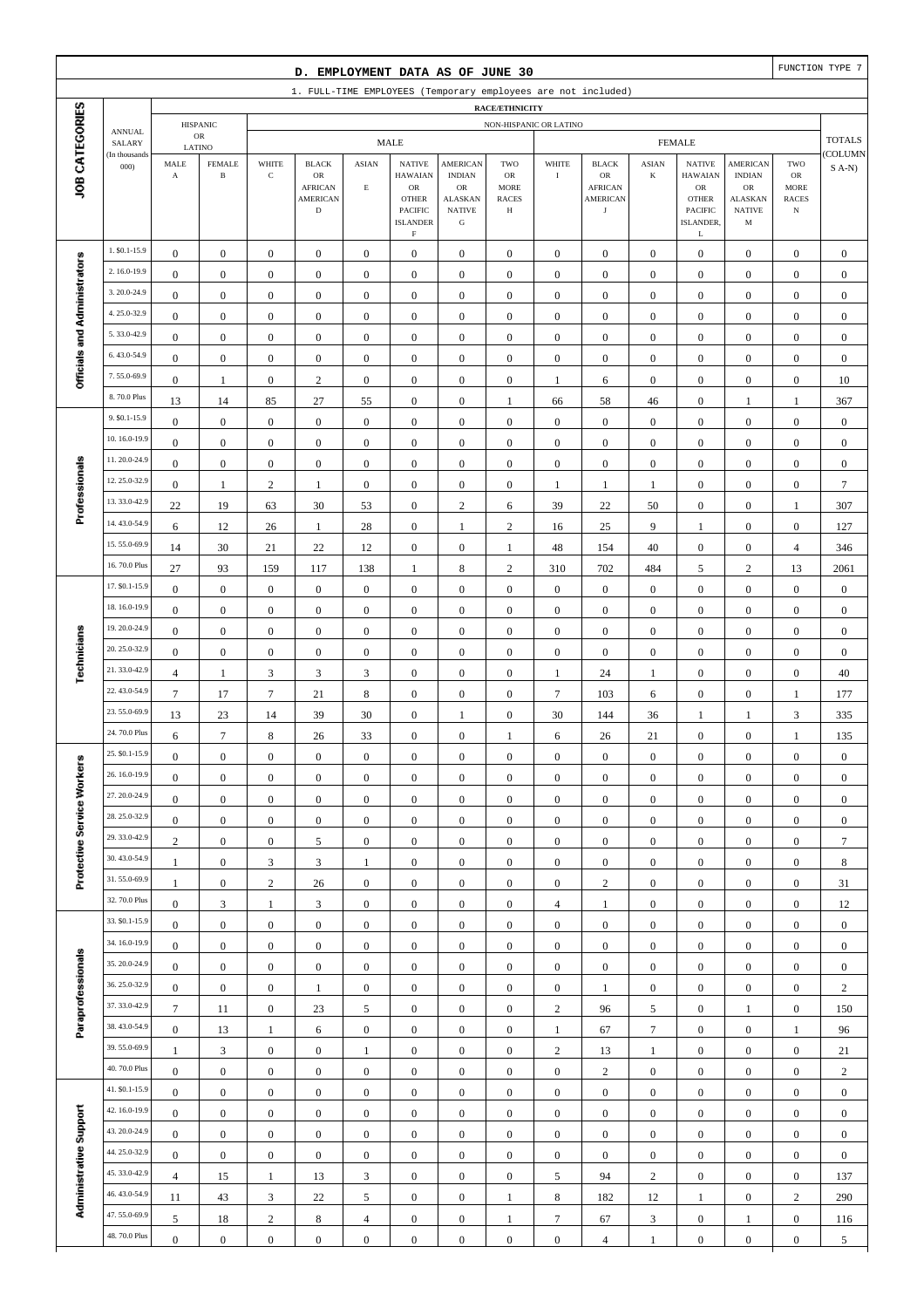| D. EMPLOYMENT DATA AS OF JUNE 30 |                              |                       |                               |                  |                                                                           |                  |                                                                    |                                                                     |                                                        |                  |                                                       |                  | FUNCTION TYPE 7                                                             |                                                      |                                                  |                  |
|----------------------------------|------------------------------|-----------------------|-------------------------------|------------------|---------------------------------------------------------------------------|------------------|--------------------------------------------------------------------|---------------------------------------------------------------------|--------------------------------------------------------|------------------|-------------------------------------------------------|------------------|-----------------------------------------------------------------------------|------------------------------------------------------|--------------------------------------------------|------------------|
|                                  |                              |                       |                               |                  | 1. FULL-TIME EMPLOYEES (Temporary employees are not included)             |                  |                                                                    |                                                                     |                                                        |                  |                                                       |                  |                                                                             |                                                      |                                                  |                  |
|                                  |                              |                       |                               |                  |                                                                           |                  |                                                                    |                                                                     | <b>RACE/ETHNICITY</b>                                  |                  |                                                       |                  |                                                                             |                                                      |                                                  |                  |
|                                  | <b>ANNUAL</b><br>SALARY      |                       | <b>HISPANIC</b><br>${\sf OR}$ |                  |                                                                           |                  | <b>MALE</b>                                                        |                                                                     | NON-HISPANIC OR LATINO                                 |                  |                                                       |                  | <b>FEMALE</b>                                                               |                                                      |                                                  | <b>TOTALS</b>    |
|                                  | (In thousands                | LATINO<br>MALE        | <b>FEMALE</b>                 | WHITE            | <b>BLACK</b>                                                              | <b>ASIAN</b>     | <b>NATIVE</b>                                                      | <b>AMERICAN</b>                                                     | TWO                                                    | WHITE            | <b>BLACK</b>                                          | <b>ASIAN</b>     | <b>NATIVE</b>                                                               | <b>AMERICAN</b>                                      | TWO                                              | COLUMN           |
| JOB CATEGORIES                   | 000                          | $\boldsymbol{\rm{A}}$ | $\, {\bf B}$                  | $\mathbf C$      | $_{\rm OR}$<br><b>AFRICAN</b><br><b>AMERICAN</b><br>$\mathbf D$           | $\mathbf E$      | <b>HAWAIAN</b><br>OR<br><b>OTHER</b><br>PACIFIC<br><b>ISLANDER</b> | <b>INDIAN</b><br>OR<br><b>ALASKAN</b><br><b>NATIVE</b><br>${\bf G}$ | <b>OR</b><br><b>MORE</b><br><b>RACES</b><br>$_{\rm H}$ | $\rm I$          | OR<br><b>AFRICAN</b><br><b>AMERICAN</b><br>$_{\rm J}$ | $\bf K$          | <b>HAWAIAN</b><br>${\rm OR}$<br><b>OTHER</b><br><b>PACIFIC</b><br>ISLANDER. | <b>INDIAN</b><br>OR<br>ALASKAN<br><b>NATIVE</b><br>M | ${\rm OR}$<br>MORE<br><b>RACES</b><br>$_{\rm N}$ | $S$ A-N)         |
|                                  | 49. \$0.1-15.9               |                       |                               |                  |                                                                           |                  | $\rm F$                                                            |                                                                     |                                                        |                  |                                                       |                  | L                                                                           |                                                      |                                                  |                  |
|                                  | 50.16.0-19.9                 | $\boldsymbol{0}$      | $\mathbf{0}$                  | $\boldsymbol{0}$ | $\boldsymbol{0}$                                                          | $\boldsymbol{0}$ | $\boldsymbol{0}$                                                   | $\boldsymbol{0}$                                                    | $\boldsymbol{0}$                                       | $\boldsymbol{0}$ | $\boldsymbol{0}$                                      | $\mathbf{0}$     | $\mathbf{0}$                                                                | $\boldsymbol{0}$                                     | $\boldsymbol{0}$                                 | $\boldsymbol{0}$ |
| Skilled Craft Workers            | 51.20.0-24.9                 | $\mathbf{0}$          | $\boldsymbol{0}$              | $\boldsymbol{0}$ | $\boldsymbol{0}$                                                          | $\boldsymbol{0}$ | $\boldsymbol{0}$                                                   | $\boldsymbol{0}$                                                    | $\boldsymbol{0}$                                       | $\boldsymbol{0}$ | $\boldsymbol{0}$                                      | $\boldsymbol{0}$ | $\boldsymbol{0}$                                                            | $\boldsymbol{0}$                                     | $\boldsymbol{0}$                                 | $\mathbf{0}$     |
|                                  | 52.25.0-32.9                 | $\mathbf{0}$          | $\boldsymbol{0}$              | $\boldsymbol{0}$ | $\boldsymbol{0}$                                                          | $\mathbf{0}$     | $\boldsymbol{0}$                                                   | $\mathbf{0}$                                                        | $\mathbf{0}$                                           | $\boldsymbol{0}$ | $\boldsymbol{0}$                                      | $\boldsymbol{0}$ | $\boldsymbol{0}$                                                            | $\boldsymbol{0}$                                     | $\boldsymbol{0}$                                 | $\mathbf{0}$     |
|                                  | 53.33.0-42.9                 | $\boldsymbol{0}$      | $\boldsymbol{0}$              | $\boldsymbol{0}$ | $\boldsymbol{0}$                                                          | $\boldsymbol{0}$ | $\boldsymbol{0}$                                                   | $\boldsymbol{0}$                                                    | $\boldsymbol{0}$                                       | $\boldsymbol{0}$ | $\boldsymbol{0}$                                      | $\boldsymbol{0}$ | $\boldsymbol{0}$                                                            | $\boldsymbol{0}$                                     | $\boldsymbol{0}$                                 | $\boldsymbol{0}$ |
|                                  | 54.43.0-54.9                 | $\boldsymbol{0}$      | $\boldsymbol{0}$              | $\boldsymbol{0}$ | $\boldsymbol{0}$                                                          | $\boldsymbol{0}$ | $\mathbf{0}$                                                       | $\boldsymbol{0}$                                                    | $\boldsymbol{0}$                                       | $\boldsymbol{0}$ | $\boldsymbol{0}$                                      | $\boldsymbol{0}$ | $\boldsymbol{0}$                                                            | $\boldsymbol{0}$                                     | $\boldsymbol{0}$                                 | $\boldsymbol{0}$ |
|                                  | 55.55.0-69.9                 | $\boldsymbol{0}$      | $\boldsymbol{0}$              | $\boldsymbol{0}$ | $\boldsymbol{0}$                                                          | $\boldsymbol{0}$ | $\boldsymbol{0}$                                                   | $\boldsymbol{0}$                                                    | $\boldsymbol{0}$                                       | $\boldsymbol{0}$ | $\boldsymbol{0}$                                      | $\boldsymbol{0}$ | $\boldsymbol{0}$                                                            | $\boldsymbol{0}$                                     | $\boldsymbol{0}$                                 | $\mathbf{0}$     |
|                                  | 56.70.0 Plus                 | $\mathbf{0}$          | $\boldsymbol{0}$              | $\boldsymbol{0}$ | $\mathbf{2}$                                                              | $\mathbf{0}$     | $\boldsymbol{0}$                                                   | $\mathbf{0}$                                                        | $\boldsymbol{0}$                                       | $\boldsymbol{0}$ | $\boldsymbol{0}$                                      | $\boldsymbol{0}$ | $\boldsymbol{0}$                                                            | $\boldsymbol{0}$                                     | $\boldsymbol{0}$                                 | $\sqrt{2}$       |
|                                  | 57. \$0.1-15.9               | $\overline{4}$        | $\boldsymbol{0}$              | 46               | 15                                                                        | $\overline{4}$   | $\mathbf{0}$                                                       | $\boldsymbol{0}$                                                    | $\boldsymbol{0}$                                       | $\mathbf{1}$     | $\mathbf{1}$                                          | $\boldsymbol{0}$ | $\boldsymbol{0}$                                                            | $\boldsymbol{0}$                                     | $\boldsymbol{0}$                                 | 71               |
|                                  | 58.16.0-19.9                 | $\boldsymbol{0}$      | $\boldsymbol{0}$              | $\boldsymbol{0}$ | $\boldsymbol{0}$                                                          | $\boldsymbol{0}$ | $\mathbf{0}$                                                       | $\boldsymbol{0}$                                                    | $\boldsymbol{0}$                                       | $\boldsymbol{0}$ | $\boldsymbol{0}$                                      | $\boldsymbol{0}$ | $\boldsymbol{0}$                                                            | $\boldsymbol{0}$                                     | $\boldsymbol{0}$                                 | $\boldsymbol{0}$ |
| Service-Maintenance              | 59.20.0-24.9                 | $\boldsymbol{0}$      | $\boldsymbol{0}$              | $\boldsymbol{0}$ | $\boldsymbol{0}$                                                          | $\boldsymbol{0}$ | $\boldsymbol{0}$                                                   | $\boldsymbol{0}$                                                    | $\boldsymbol{0}$                                       | $\boldsymbol{0}$ | $\boldsymbol{0}$                                      | $\boldsymbol{0}$ | $\boldsymbol{0}$                                                            | $\boldsymbol{0}$                                     | $\boldsymbol{0}$                                 | $\boldsymbol{0}$ |
|                                  | 60.25.0-32.9                 | $\mathbf{0}$          | $\mathbf{0}$                  | $\boldsymbol{0}$ | $\boldsymbol{0}$                                                          | $\mathbf{0}$     | $\boldsymbol{0}$                                                   | $\boldsymbol{0}$                                                    | $\mathbf{0}$                                           | $\boldsymbol{0}$ | $\boldsymbol{0}$                                      | $\boldsymbol{0}$ | $\boldsymbol{0}$                                                            | $\boldsymbol{0}$                                     | $\boldsymbol{0}$                                 | $\mathbf{0}$     |
|                                  | 61.33.0-42.9                 | $\bf{0}$              | $\boldsymbol{0}$              | $\boldsymbol{0}$ | $\boldsymbol{0}$                                                          | $\boldsymbol{0}$ | $\boldsymbol{0}$                                                   | $\boldsymbol{0}$                                                    | $\boldsymbol{0}$                                       | $\boldsymbol{0}$ | $\boldsymbol{0}$                                      | $\boldsymbol{0}$ | $\boldsymbol{0}$                                                            | $\boldsymbol{0}$                                     | $\boldsymbol{0}$                                 | $\mathbf{0}$     |
|                                  | 62.43.0-54.9                 | 5                     | $\tau$                        | $\sqrt{2}$       | 81                                                                        | 3                | $\boldsymbol{0}$                                                   | $\boldsymbol{0}$                                                    | $\boldsymbol{0}$                                       | 5                | 107                                                   | 3                | $\boldsymbol{0}$                                                            | $\boldsymbol{0}$                                     | $\boldsymbol{0}$                                 | 213              |
|                                  | 63.55.0-69.9                 | 12                    | $\sqrt{2}$                    | $\mathfrak{Z}$   | 39                                                                        | 5                | $\mathbf{0}$                                                       | $\boldsymbol{0}$                                                    | $\boldsymbol{0}$                                       | $\mathfrak{Z}$   | 27                                                    | $\boldsymbol{0}$ | $\boldsymbol{0}$                                                            | $\boldsymbol{0}$                                     | $\boldsymbol{0}$                                 | 91               |
|                                  | 64.70.0 Plus                 | $\boldsymbol{0}$      | $\boldsymbol{0}$              | $\boldsymbol{0}$ | $\mathbf{2}$                                                              | $\boldsymbol{0}$ | $\boldsymbol{0}$                                                   | $\mathbf{0}$                                                        | 1                                                      | $\boldsymbol{0}$ | $\overline{4}$                                        | $\boldsymbol{0}$ | $\boldsymbol{0}$                                                            | $\boldsymbol{0}$                                     | $\boldsymbol{0}$                                 | $\overline{7}$   |
|                                  | 65. TOTAL FULL TIME          | $\boldsymbol{0}$      | $\boldsymbol{0}$              | $\mathfrak{Z}$   | 6                                                                         | $\boldsymbol{0}$ | $\boldsymbol{0}$                                                   | $\mathbf{0}$                                                        | $\boldsymbol{0}$                                       | $\boldsymbol{0}$ | $\sqrt{2}$                                            | $\boldsymbol{0}$ | $\boldsymbol{0}$                                                            | $\boldsymbol{0}$                                     | $\boldsymbol{0}$                                 | 11               |
| (Lines 1-64)                     |                              | 165                   | 333                           | 455              | 544                                                                       | 391              | 1                                                                  | 12                                                                  | 16                                                     | 563              | 1935                                                  | 728              | 8                                                                           | 6                                                    | 27                                               | 5184             |
|                                  |                              |                       | $2$ .                         |                  | OTHER THAN FULLTIME                                                       |                  | EMPLOYEES                                                          |                                                                     |                                                        |                  | (Including temporary                                  |                  | employees)                                                                  |                                                      |                                                  |                  |
| 66.OFFICIALS/ADMIN               |                              | $\mathbf{0}$          | $\boldsymbol{0}$              | $\mathfrak{Z}$   | $\boldsymbol{0}$                                                          | 1                | $\boldsymbol{0}$                                                   | $\boldsymbol{0}$                                                    | $\boldsymbol{0}$                                       | 1                | 1                                                     | $\sqrt{2}$       | $\boldsymbol{0}$                                                            | $\boldsymbol{0}$                                     | $\boldsymbol{0}$                                 | 8                |
| 67.PROFESSIONALS                 |                              | $\mathbf{2}$          | $\overline{7}$                | 29               | 15                                                                        | 15               | $\boldsymbol{0}$                                                   | $\mathbf{0}$                                                        | 1                                                      | 21               | 51                                                    | 14               | $\boldsymbol{0}$                                                            | $\boldsymbol{0}$                                     | $\mathbf{1}$                                     | 156              |
| 68.TECHNICIANS                   |                              | $\mathbf{1}$          | $\boldsymbol{0}$              | $\boldsymbol{0}$ | 3                                                                         | $\boldsymbol{0}$ | $\boldsymbol{0}$                                                   | $\boldsymbol{0}$                                                    | $\boldsymbol{0}$                                       | $\mathbf{1}$     | 15                                                    | $\mathbf{1}$     | $\boldsymbol{0}$                                                            | $\boldsymbol{0}$                                     | $\boldsymbol{0}$                                 | 21               |
|                                  | <b>69.PROTECTIVE SERVICE</b> | $\boldsymbol{0}$      | $\boldsymbol{0}$              | $\boldsymbol{0}$ | $\boldsymbol{0}$                                                          | $\mathbf{0}$     | $\boldsymbol{0}$                                                   | $\mathbf{0}$                                                        | $\mathbf{0}$                                           | $\boldsymbol{0}$ | $\boldsymbol{0}$                                      | $\boldsymbol{0}$ | $\mathbf{0}$                                                                | $\boldsymbol{0}$                                     | $\boldsymbol{0}$                                 | $\mathbf{0}$     |
|                                  | 70.PARA-PROFESSIONAL         | $\boldsymbol{0}$      | $\boldsymbol{0}$              | $\boldsymbol{0}$ | $\boldsymbol{0}$                                                          | $\boldsymbol{0}$ | $\boldsymbol{0}$                                                   | $\mathbf{0}$                                                        | $\mathbf{0}$                                           | $\boldsymbol{0}$ | $\boldsymbol{0}$                                      | $\boldsymbol{0}$ | $\boldsymbol{0}$                                                            | $\boldsymbol{0}$                                     | $\boldsymbol{0}$                                 | $\mathbf{0}$     |
| 71.ADMIN. SUPPORT                |                              | $\overline{0}$        | $\boldsymbol{0}$              | $\Omega$         | 1                                                                         | $\mathbf{0}$     | $\boldsymbol{0}$                                                   | $\boldsymbol{0}$                                                    | $\mathbf{0}$                                           | 1                | 1                                                     | $\overline{0}$   | $\boldsymbol{0}$                                                            | $\theta$                                             | $\boldsymbol{0}$                                 | 3                |
| 72.SKILLED CRAFT                 |                              | $\mathbf{0}$          | $\boldsymbol{0}$              | $\boldsymbol{0}$ | $\mathbf{0}$                                                              | $\boldsymbol{0}$ | $\boldsymbol{0}$                                                   | $\boldsymbol{0}$                                                    | $\boldsymbol{0}$                                       | $\mathbf{0}$     | $\mathbf{0}$                                          | $\mathbf{0}$     | $\mathbf{0}$                                                                | $\mathbf{0}$                                         | $\mathbf{0}$                                     | $\mathbf{0}$     |
| CE                               | 73.SERVICE/MAINTENAN         | $\overline{0}$        | $\mathbf{0}$                  | $\boldsymbol{0}$ | $\boldsymbol{0}$                                                          | $\mathbf{0}$     | $\mathbf{0}$                                                       | $\mathbf{0}$                                                        | $\mathbf{0}$                                           | $\boldsymbol{0}$ | $\boldsymbol{0}$                                      | $\mathbf{0}$     | $\mathbf{0}$                                                                | $\overline{0}$                                       | $\mathbf{0}$                                     | $\mathbf{0}$     |
| FULL TIME<br>(Lines 66-73)       | 74. TOTAL OTHER THAN         | 3                     | $\tau$                        | 32               | 19                                                                        | 16               | $\mathbf{0}$                                                       | $\boldsymbol{0}$                                                    | 1                                                      | 24               | 68                                                    | 17               | $\mathbf{0}$                                                                | $\overline{0}$                                       | 1                                                | 188              |
|                                  |                              |                       |                               |                  | 3. NEW HIRES DURING FISCAL YEAR Permanent full time only JULY 1 - JUNE 30 |                  |                                                                    |                                                                     |                                                        |                  |                                                       |                  |                                                                             |                                                      |                                                  |                  |
| 75.OFFICIALS/ADMIN               |                              | $\boldsymbol{0}$      | $\mathbf{0}$                  | 6                | $\mathbf{0}$                                                              | 1                | $\mathbf{0}$                                                       | $\mathbf{0}$                                                        | $\overline{0}$                                         | 10               | $\boldsymbol{0}$                                      | $\mathbf{0}$     | $\mathbf{0}$                                                                | $\boldsymbol{0}$                                     | $\mathbf{0}$                                     | 17               |
| 76.PROFESSIONALS                 |                              | $\overline{c}$        | $\mathbf{1}$                  | 49               | $\sqrt{2}$                                                                | 1                | $\boldsymbol{0}$                                                   | 1                                                                   | $\boldsymbol{0}$                                       | 76               | 12                                                    | $\mathbf{1}$     | $\mathbf{0}$                                                                | $\mathbf{1}$                                         | $\boldsymbol{0}$                                 | 146              |
| 77.TECHNICIANS                   |                              | $\boldsymbol{0}$      | $\boldsymbol{0}$              | 5                | $\boldsymbol{0}$                                                          | $\boldsymbol{0}$ | $\boldsymbol{0}$                                                   | $\boldsymbol{0}$                                                    | $\boldsymbol{0}$                                       | $\mathbf{1}$     | $\mathbf{0}$                                          | $\mathbf{1}$     | $\mathbf{0}$                                                                | $\boldsymbol{0}$                                     | $\boldsymbol{0}$                                 | $7\phantom{.0}$  |
|                                  | 78.PROTECTIVE SERVICE        | $\mathbf{0}$          | $\mathbf{0}$                  | $\boldsymbol{0}$ | $\mathbf{0}$                                                              | $\boldsymbol{0}$ | $\mathbf{0}$                                                       | $\boldsymbol{0}$                                                    | $\overline{0}$                                         | $\overline{0}$   | $\boldsymbol{0}$                                      | $\mathbf{0}$     | $\boldsymbol{0}$                                                            | $\overline{0}$                                       | $\overline{0}$                                   | $\mathbf{0}$     |
|                                  | 79.PARA-PROFESSIONAL         | $\mathbf{0}$          | $\mathbf{0}$                  | $\mathbf{0}$     | $\mathbf{0}$                                                              | $\boldsymbol{0}$ | $\boldsymbol{0}$                                                   | $\mathbf{0}$                                                        | $\overline{0}$                                         | 1                | $\boldsymbol{0}$                                      | $\overline{0}$   | $\overline{0}$                                                              | $\overline{0}$                                       | $\mathbf{0}$                                     | 1                |
| 80.ADMIN. SUPPORT                |                              | $\mathbf{0}$          | $\boldsymbol{2}$              | $\boldsymbol{0}$ | $\boldsymbol{0}$                                                          | $\mathbf{0}$     | $\boldsymbol{0}$                                                   | $\boldsymbol{0}$                                                    | $\boldsymbol{0}$                                       | $\mathbf{1}$     | $\mathbf{0}$                                          | $\mathbf{0}$     | $\mathbf{0}$                                                                | $\boldsymbol{0}$                                     | $\boldsymbol{0}$                                 | 3                |
| 81.SKILLED CRAFT                 |                              | $\mathbf{0}$          | $\boldsymbol{0}$              | $\boldsymbol{0}$ | $\boldsymbol{0}$                                                          | $\boldsymbol{0}$ | $\boldsymbol{0}$                                                   | $\boldsymbol{0}$                                                    | $\boldsymbol{0}$                                       | $\boldsymbol{0}$ | $\boldsymbol{0}$                                      | $\mathbf{0}$     | $\mathbf{0}$                                                                | $\boldsymbol{0}$                                     | $\boldsymbol{0}$                                 | $\boldsymbol{0}$ |
| CE                               | 82.SERVICE/MAINTENAN         | $\overline{0}$        | $\boldsymbol{0}$              | $\boldsymbol{0}$ | $\boldsymbol{0}$                                                          | $\mathbf{0}$     | $\boldsymbol{0}$                                                   | $\mathbf{0}$                                                        | $\mathbf{0}$                                           | $\boldsymbol{0}$ | $\boldsymbol{0}$                                      | $\mathbf{0}$     | $\boldsymbol{0}$                                                            | $\overline{0}$                                       | $\mathbf{0}$                                     | $\boldsymbol{0}$ |
| (Lines 75-82)                    | 83. TOTAL NEW HIRES          | $\overline{c}$        | 3                             | 60               | $\overline{c}$                                                            | $\overline{2}$   | $\boldsymbol{0}$                                                   | $\mathbf{1}$                                                        | $\boldsymbol{0}$                                       | 89               | 12                                                    | $\sqrt{2}$       | $\boldsymbol{0}$                                                            | $\mathbf{1}$                                         | $\boldsymbol{0}$                                 | 174              |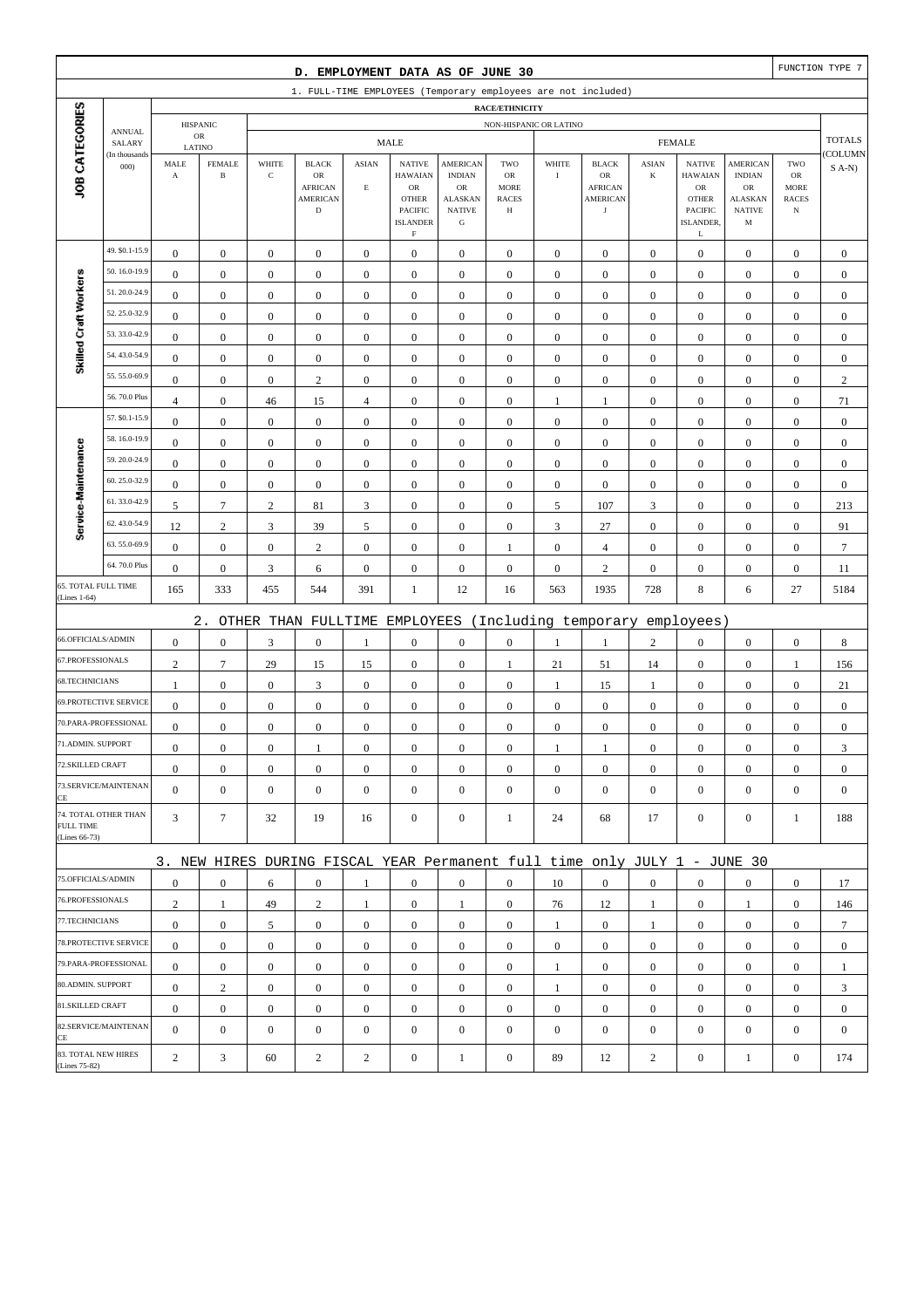| FUNCTION TYPE 7                                                                                                                                 |  |
|-------------------------------------------------------------------------------------------------------------------------------------------------|--|
| REMARKS (List National Crime Information Center (NCIC) number assigned to any Criminal Justice Agencies whose data are included in this report) |  |

|             | NAME OF PERSON TO CONTACT REGARDING THIS FORM      | <b>TITLE</b>                                         |     |                  |                   |  |  |  |
|-------------|----------------------------------------------------|------------------------------------------------------|-----|------------------|-------------------|--|--|--|
|             | Piemengie Hamisu                                   | Special Assistant for Legal Affairs                  |     |                  |                   |  |  |  |
|             | ADDRESS (Number and Street, City, State, Zip Code) | <b>TELEPHONE NUMBER</b>                              | Ext |                  | <b>FAX NUMBER</b> |  |  |  |
|             | 118 N. Clark Street, Room 840, Chicago, IL 60602,  | 312-603-1314                                         |     |                  |                   |  |  |  |
| <b>DATE</b> | EMAIL                                              | TYPED NAME/TITLE OF AUTHORIZED OFFICIAL              |     | <b>SIGNATURE</b> |                   |  |  |  |
| 2019-09-30  | Piemengie.Hamisu@cookcount<br>yil.gov              | Piemengie Hamisu Special Assistant for Legal Affairs |     |                  |                   |  |  |  |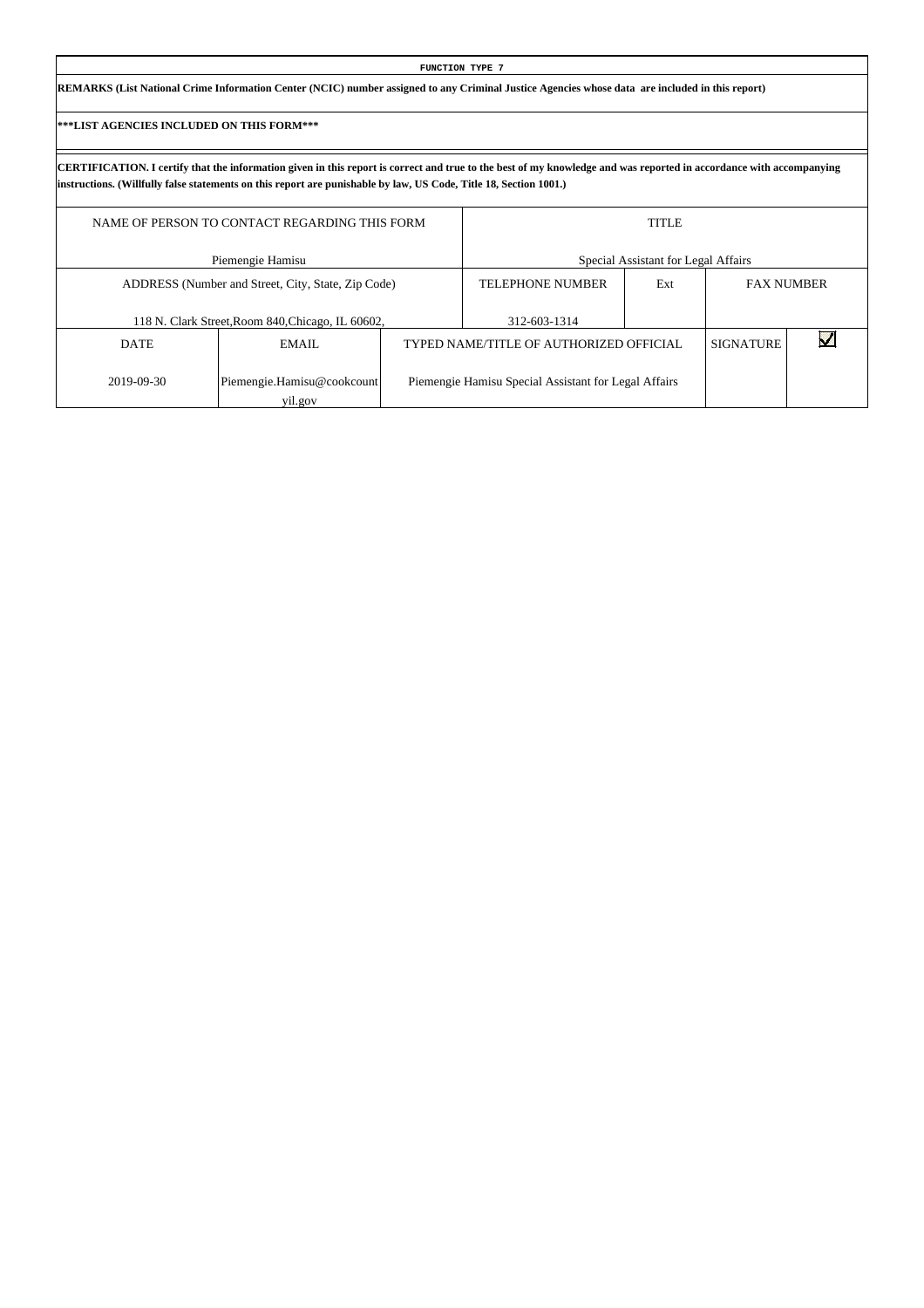|                              |                                |                                      |                                         |                                      | D. EMPLOYMENT DATA AS OF JUNE 30                                               |                                  |                                                                                                                   |                                                                                                 |                                                                 |                                      |                                                                               |                                      |                                                                                                             |                                                                                                  |                                                          | FUNCTION TYPE 8                      |
|------------------------------|--------------------------------|--------------------------------------|-----------------------------------------|--------------------------------------|--------------------------------------------------------------------------------|----------------------------------|-------------------------------------------------------------------------------------------------------------------|-------------------------------------------------------------------------------------------------|-----------------------------------------------------------------|--------------------------------------|-------------------------------------------------------------------------------|--------------------------------------|-------------------------------------------------------------------------------------------------------------|--------------------------------------------------------------------------------------------------|----------------------------------------------------------|--------------------------------------|
|                              |                                |                                      |                                         |                                      |                                                                                |                                  |                                                                                                                   |                                                                                                 |                                                                 |                                      | 1. FULL-TIME EMPLOYEES (Temporary employees are not included)                 |                                      |                                                                                                             |                                                                                                  |                                                          |                                      |
|                              |                                |                                      | <b>HISPANIC</b>                         |                                      |                                                                                |                                  |                                                                                                                   |                                                                                                 | RACE/ETHNICITY<br>NON-HISPANIC OR LATINO                        |                                      |                                                                               |                                      |                                                                                                             |                                                                                                  |                                                          |                                      |
|                              | <b>ANNUAL</b><br>SALARY        |                                      | ${\sf OR}$                              |                                      |                                                                                |                                  | <b>MALE</b>                                                                                                       |                                                                                                 |                                                                 |                                      |                                                                               |                                      | <b>FEMALE</b>                                                                                               |                                                                                                  |                                                          | <b>TOTALS</b>                        |
| JOB CATEGORIES               | (In thousands<br>000           | MALE<br>$\mathbf A$                  | LATINO<br><b>FEMALE</b><br>$\, {\bf B}$ | WHITE<br>$\mathbf C$                 | <b>BLACK</b><br>${\sf OR}$<br><b>AFRICAN</b><br><b>AMERICAN</b><br>$\mathbf D$ | <b>ASIAN</b><br>$\mathbf E$      | <b>NATIVE</b><br><b>HAWAIAN</b><br>${\sf OR}$<br><b>OTHER</b><br><b>PACIFIC</b><br><b>ISLANDER</b><br>$\mathbf F$ | <b>AMERICAN</b><br><b>INDIAN</b><br>$_{\rm OR}$<br><b>ALASKAN</b><br><b>NATIVE</b><br>${\bf G}$ | TWO<br>$_{\rm OR}$<br><b>MORE</b><br><b>RACES</b><br>$_{\rm H}$ | WHITE<br>$\rm I$                     | <b>BLACK</b><br>${\sf OR}$<br><b>AFRICAN</b><br><b>AMERICAN</b><br>$_{\rm J}$ | <b>ASIAN</b><br>$\bf K$              | <b>NATIVE</b><br><b>HAWAIAN</b><br>${\sf OR}$<br><b>OTHER</b><br><b>PACIFIC</b><br>ISLANDER,<br>$\mathbf L$ | <b>AMERICAN</b><br><b>INDIAN</b><br>${\rm OR}$<br><b>ALASKAN</b><br><b>NATIVE</b><br>$\mathbf M$ | TWO<br>$_{\rm OR}$<br>MORE<br><b>RACES</b><br>$_{\rm N}$ | <b>COLUMN</b><br>$S$ A-N)            |
|                              | 1. \$0.1-15.9                  | $\boldsymbol{0}$                     | $\boldsymbol{0}$                        | $\boldsymbol{0}$                     | $\boldsymbol{0}$                                                               | $\boldsymbol{0}$                 | $\mathbf{0}$                                                                                                      | $\boldsymbol{0}$                                                                                | $\boldsymbol{0}$                                                | $\boldsymbol{0}$                     | $\boldsymbol{0}$                                                              | $\boldsymbol{0}$                     | $\boldsymbol{0}$                                                                                            | $\boldsymbol{0}$                                                                                 | $\boldsymbol{0}$                                         | $\boldsymbol{0}$                     |
|                              | 2.16.0-19.9                    | $\boldsymbol{0}$                     | $\boldsymbol{0}$                        | $\boldsymbol{0}$                     | $\boldsymbol{0}$                                                               | $\boldsymbol{0}$                 | $\boldsymbol{0}$                                                                                                  | $\boldsymbol{0}$                                                                                | $\boldsymbol{0}$                                                | $\boldsymbol{0}$                     | $\boldsymbol{0}$                                                              | $\boldsymbol{0}$                     | $\boldsymbol{0}$                                                                                            | $\boldsymbol{0}$                                                                                 | $\boldsymbol{0}$                                         | $\boldsymbol{0}$                     |
|                              | 3.20.0-24.9                    | $\boldsymbol{0}$                     | $\boldsymbol{0}$                        | $\boldsymbol{0}$                     | $\boldsymbol{0}$                                                               | $\boldsymbol{0}$                 | $\boldsymbol{0}$                                                                                                  | $\boldsymbol{0}$                                                                                | $\boldsymbol{0}$                                                | $\boldsymbol{0}$                     | $\boldsymbol{0}$                                                              | $\boldsymbol{0}$                     | $\boldsymbol{0}$                                                                                            | $\boldsymbol{0}$                                                                                 | $\boldsymbol{0}$                                         | $\boldsymbol{0}$                     |
|                              | 4.25.0-32.9                    | $\boldsymbol{0}$                     | $\boldsymbol{0}$                        | $\boldsymbol{0}$                     | $\boldsymbol{0}$                                                               | $\boldsymbol{0}$                 | $\boldsymbol{0}$                                                                                                  | $\boldsymbol{0}$                                                                                | $\boldsymbol{0}$                                                | $\boldsymbol{0}$                     | $\boldsymbol{0}$                                                              | $\boldsymbol{0}$                     | $\boldsymbol{0}$                                                                                            | $\boldsymbol{0}$                                                                                 | $\boldsymbol{0}$                                         | $\boldsymbol{0}$                     |
| Officials and Administrators | 5.33.0-42.9                    | $\boldsymbol{0}$                     | $\boldsymbol{0}$                        | $\boldsymbol{0}$                     | $\boldsymbol{0}$                                                               | $\boldsymbol{0}$                 | $\boldsymbol{0}$                                                                                                  | $\boldsymbol{0}$                                                                                | $\boldsymbol{0}$                                                | $\boldsymbol{0}$                     | $\boldsymbol{0}$                                                              | $\boldsymbol{0}$                     | $\boldsymbol{0}$                                                                                            | $\boldsymbol{0}$                                                                                 | $\boldsymbol{0}$                                         | $\boldsymbol{0}$                     |
|                              | 6.43.0-54.9                    | $\boldsymbol{0}$                     | $\boldsymbol{0}$                        | $\boldsymbol{0}$                     | $\boldsymbol{0}$                                                               | $\boldsymbol{0}$                 | $\boldsymbol{0}$                                                                                                  | $\boldsymbol{0}$                                                                                | $\boldsymbol{0}$                                                | $\boldsymbol{0}$                     | $\boldsymbol{0}$                                                              | $\boldsymbol{0}$                     | $\boldsymbol{0}$                                                                                            | $\boldsymbol{0}$                                                                                 | $\boldsymbol{0}$                                         | $\boldsymbol{0}$                     |
|                              | 7.55.0-69.9                    | $\boldsymbol{0}$                     | $\boldsymbol{0}$                        | $\boldsymbol{0}$                     | $\boldsymbol{0}$                                                               | $\boldsymbol{0}$                 | $\boldsymbol{0}$                                                                                                  | $\boldsymbol{0}$                                                                                | $\boldsymbol{0}$                                                | $\boldsymbol{0}$                     | $\boldsymbol{0}$                                                              | $\boldsymbol{0}$                     | $\boldsymbol{0}$                                                                                            | $\boldsymbol{0}$                                                                                 | $\boldsymbol{0}$                                         | $\boldsymbol{0}$                     |
|                              | 8.70.0 Plus                    | $\boldsymbol{0}$                     | $\sqrt{5}$                              | $\mathfrak{Z}$                       | $\mathfrak{Z}$                                                                 | $\boldsymbol{0}$                 | $\mathbf{0}$                                                                                                      | $\boldsymbol{0}$                                                                                | $\boldsymbol{0}$                                                | $\overline{\mathcal{L}}$             | 6                                                                             | 1                                    | $\boldsymbol{0}$                                                                                            | $\boldsymbol{0}$                                                                                 | $\mathbf{1}$                                             | 23                                   |
|                              | 9. \$0.1-15.9                  | $\boldsymbol{0}$                     | $\boldsymbol{0}$                        | $\boldsymbol{0}$                     | $\boldsymbol{0}$                                                               | $\boldsymbol{0}$                 | $\mathbf{0}$                                                                                                      | $\boldsymbol{0}$                                                                                | $\boldsymbol{0}$                                                | $\boldsymbol{0}$                     | $\boldsymbol{0}$                                                              | $\boldsymbol{0}$                     | $\boldsymbol{0}$                                                                                            | $\boldsymbol{0}$                                                                                 | $\boldsymbol{0}$                                         | $\boldsymbol{0}$                     |
|                              | 10.16.0-19.9                   | $\boldsymbol{0}$                     | $\boldsymbol{0}$                        | $\boldsymbol{0}$                     | $\boldsymbol{0}$                                                               | $\boldsymbol{0}$                 | $\boldsymbol{0}$                                                                                                  | $\boldsymbol{0}$                                                                                | $\boldsymbol{0}$                                                | $\boldsymbol{0}$                     | $\boldsymbol{0}$                                                              | $\boldsymbol{0}$                     | $\boldsymbol{0}$                                                                                            | $\boldsymbol{0}$                                                                                 | $\boldsymbol{0}$                                         | $\boldsymbol{0}$                     |
|                              | 11.20.0-24.9                   | $\boldsymbol{0}$                     | $\boldsymbol{0}$                        | $\boldsymbol{0}$                     | $\boldsymbol{0}$                                                               | $\boldsymbol{0}$                 | $\boldsymbol{0}$                                                                                                  | $\boldsymbol{0}$                                                                                | $\boldsymbol{0}$                                                | $\boldsymbol{0}$                     | $\boldsymbol{0}$                                                              | $\boldsymbol{0}$                     | $\boldsymbol{0}$                                                                                            | $\boldsymbol{0}$                                                                                 | $\boldsymbol{0}$                                         | $\boldsymbol{0}$                     |
| Professionals                | 12.25.0-32.9                   | $\boldsymbol{0}$                     | $\boldsymbol{0}$                        | $\boldsymbol{0}$                     | $\boldsymbol{0}$                                                               | $\boldsymbol{0}$                 | $\mathbf{0}$                                                                                                      | $\boldsymbol{0}$                                                                                | $\boldsymbol{0}$                                                | $\boldsymbol{0}$                     | $\boldsymbol{0}$                                                              | $\boldsymbol{0}$                     | $\boldsymbol{0}$                                                                                            | $\boldsymbol{0}$                                                                                 | $\boldsymbol{0}$                                         | $\boldsymbol{0}$                     |
|                              | 13.33.0-42.9                   | $\boldsymbol{0}$                     | 19                                      | $\mathbf{1}$                         | 1                                                                              | $\boldsymbol{0}$                 | $\mathbf{0}$                                                                                                      | $\boldsymbol{0}$                                                                                | $\boldsymbol{0}$                                                | $\mathbf{1}$                         | 28                                                                            | $\sqrt{2}$                           | $\boldsymbol{0}$                                                                                            | $\boldsymbol{0}$                                                                                 | $\boldsymbol{0}$                                         | 52                                   |
|                              | 14.43.0-54.9                   | $\mathbf{2}$                         | 48                                      | $\sqrt{2}$                           | $\mathbf{1}$                                                                   | $\boldsymbol{0}$                 | $\boldsymbol{0}$                                                                                                  | $\boldsymbol{0}$                                                                                | $\boldsymbol{0}$                                                | 6                                    | 93                                                                            | $\sqrt{2}$                           | $\boldsymbol{0}$                                                                                            | $\boldsymbol{0}$                                                                                 | $\sqrt{2}$                                               | 156                                  |
|                              | 15.55.0-69.9                   | $\mathbf{1}$                         | 11                                      | $\boldsymbol{0}$                     | $\sqrt{2}$                                                                     | $\sqrt{2}$                       | $\boldsymbol{0}$                                                                                                  | $\boldsymbol{0}$                                                                                | $\boldsymbol{0}$                                                | $\boldsymbol{7}$                     | 25                                                                            | 6                                    | $\boldsymbol{0}$                                                                                            | $\boldsymbol{0}$                                                                                 | $\boldsymbol{0}$                                         | 54                                   |
|                              | 16.70.0 Plus                   | $\tau$                               | 49                                      | 28                                   | 17                                                                             | 12                               | $\mathbf{1}$                                                                                                      | $\boldsymbol{0}$                                                                                | $\boldsymbol{0}$                                                | 43                                   | 140                                                                           | 61                                   | $\mathbf{1}$                                                                                                | 1                                                                                                | $\boldsymbol{7}$                                         | 367                                  |
|                              | 17. \$0.1-15.9                 | $\boldsymbol{0}$                     | $\boldsymbol{0}$                        | $\boldsymbol{0}$                     | $\boldsymbol{0}$                                                               | $\boldsymbol{0}$                 | $\mathbf{0}$                                                                                                      | $\boldsymbol{0}$                                                                                | $\boldsymbol{0}$                                                | $\boldsymbol{0}$                     | $\boldsymbol{0}$                                                              | $\boldsymbol{0}$                     | $\boldsymbol{0}$                                                                                            | $\boldsymbol{0}$                                                                                 | $\boldsymbol{0}$                                         | $\boldsymbol{0}$                     |
|                              | 18.16.0-19.9                   | $\boldsymbol{0}$                     | $\boldsymbol{0}$                        | $\boldsymbol{0}$                     | $\boldsymbol{0}$                                                               | $\boldsymbol{0}$                 | $\boldsymbol{0}$                                                                                                  | $\boldsymbol{0}$                                                                                | $\boldsymbol{0}$                                                | $\boldsymbol{0}$                     | $\boldsymbol{0}$                                                              | $\boldsymbol{0}$                     | $\boldsymbol{0}$                                                                                            | $\boldsymbol{0}$                                                                                 | $\boldsymbol{0}$                                         | $\boldsymbol{0}$                     |
|                              | 19.20.0-24.9                   | $\boldsymbol{0}$                     | $\boldsymbol{0}$                        | $\boldsymbol{0}$                     | $\boldsymbol{0}$                                                               | $\boldsymbol{0}$                 | $\boldsymbol{0}$                                                                                                  | $\boldsymbol{0}$                                                                                | $\boldsymbol{0}$                                                | $\boldsymbol{0}$                     | $\boldsymbol{0}$                                                              | $\boldsymbol{0}$                     | $\boldsymbol{0}$                                                                                            | $\boldsymbol{0}$                                                                                 | $\boldsymbol{0}$                                         | $\boldsymbol{0}$                     |
| Technicians                  | 20.25.0-32.9                   | $\boldsymbol{0}$                     | $\boldsymbol{0}$                        | $\boldsymbol{0}$                     | $\boldsymbol{0}$                                                               | $\mathbf{0}$                     | $\boldsymbol{0}$                                                                                                  | $\boldsymbol{0}$                                                                                | $\boldsymbol{0}$                                                | $\boldsymbol{0}$                     | $\boldsymbol{0}$                                                              | $\boldsymbol{0}$                     | $\boldsymbol{0}$                                                                                            | $\boldsymbol{0}$                                                                                 | $\boldsymbol{0}$                                         | $\boldsymbol{0}$                     |
|                              | 21.33.0-42.9                   | $\boldsymbol{0}$                     | 1                                       | $\boldsymbol{0}$                     | $\boldsymbol{0}$                                                               | $\boldsymbol{0}$                 | $\boldsymbol{0}$                                                                                                  | $\boldsymbol{0}$                                                                                | $\boldsymbol{0}$                                                | $\boldsymbol{0}$                     | $\boldsymbol{0}$                                                              | $\boldsymbol{0}$                     | $\boldsymbol{0}$                                                                                            | $\boldsymbol{0}$                                                                                 | $\boldsymbol{0}$                                         | 1                                    |
|                              | 22.43.0-54.9                   | $\mathbf{1}$                         | 6                                       | $\boldsymbol{0}$                     | $\sqrt{2}$                                                                     | $\boldsymbol{0}$                 | $\boldsymbol{0}$                                                                                                  | $\boldsymbol{0}$                                                                                | 1                                                               | $\sqrt{3}$                           | $\,$ 8 $\,$                                                                   | $\mathbf{1}$                         | $\boldsymbol{0}$                                                                                            | $\boldsymbol{0}$                                                                                 | $\mathbf{1}$                                             | 23                                   |
|                              | 23.55.0-69.9                   | $\mathbf{2}$                         | $\,$ 8 $\,$                             | $\mathbf{1}$                         | $\sqrt{2}$                                                                     | $\boldsymbol{0}$                 | $\boldsymbol{0}$                                                                                                  | $\boldsymbol{0}$                                                                                | $\boldsymbol{0}$                                                | $\mathbf{1}$                         | 9                                                                             | $\sqrt{2}$                           | $\boldsymbol{0}$                                                                                            | $\boldsymbol{0}$                                                                                 | $\boldsymbol{0}$                                         | 25                                   |
|                              | 24.70.0 Plus<br>25. \$0.1-15.9 | $\boldsymbol{0}$                     | 1                                       | $\boldsymbol{0}$                     | $\boldsymbol{0}$                                                               | $\boldsymbol{0}$                 | $\boldsymbol{0}$                                                                                                  | $\boldsymbol{0}$                                                                                | $\boldsymbol{0}$                                                | $\mathbf{1}$                         | $\boldsymbol{0}$                                                              | $\boldsymbol{0}$                     | $\boldsymbol{0}$                                                                                            | $\boldsymbol{0}$                                                                                 | $\boldsymbol{0}$                                         | $\sqrt{2}$                           |
|                              | 26.16.0-19.9                   | $\boldsymbol{0}$                     | $\bf{0}$                                | $\boldsymbol{0}$                     | $\boldsymbol{0}$                                                               | $\boldsymbol{0}$                 | $\boldsymbol{0}$                                                                                                  | $\bf{0}$                                                                                        | $\boldsymbol{0}$                                                | 0                                    | $\boldsymbol{0}$                                                              | $\boldsymbol{0}$                     | $\boldsymbol{0}$                                                                                            | 0                                                                                                | $\boldsymbol{0}$                                         | $\boldsymbol{0}$                     |
|                              | 27.20.0-24.9                   | $\boldsymbol{0}$                     | $\boldsymbol{0}$                        | $\boldsymbol{0}$                     | $\boldsymbol{0}$                                                               | $\boldsymbol{0}$                 | $\boldsymbol{0}$                                                                                                  | $\boldsymbol{0}$                                                                                | $\boldsymbol{0}$                                                | $\boldsymbol{0}$                     | $\boldsymbol{0}$                                                              | $\boldsymbol{0}$                     | $\boldsymbol{0}$                                                                                            | $\boldsymbol{0}$                                                                                 | $\boldsymbol{0}$                                         | $\boldsymbol{0}$                     |
|                              | 28.25.0-32.9                   | $\boldsymbol{0}$                     | $\boldsymbol{0}$                        | $\boldsymbol{0}$                     | $\boldsymbol{0}$                                                               | $\overline{0}$                   | $\boldsymbol{0}$                                                                                                  | $\boldsymbol{0}$                                                                                | $\boldsymbol{0}$                                                | $\boldsymbol{0}$                     | $\boldsymbol{0}$                                                              | $\boldsymbol{0}$                     | $\boldsymbol{0}$                                                                                            | $\boldsymbol{0}$                                                                                 | $\boldsymbol{0}$                                         | $\boldsymbol{0}$                     |
| Protective Service Workers   | 29.33.0-42.9                   | $\boldsymbol{0}$<br>$\boldsymbol{0}$ | $\boldsymbol{0}$<br>$\boldsymbol{0}$    | $\boldsymbol{0}$                     | $\boldsymbol{0}$<br>$\boldsymbol{0}$                                           | $\mathbf{0}$<br>$\boldsymbol{0}$ | $\boldsymbol{0}$<br>$\boldsymbol{0}$                                                                              | $\boldsymbol{0}$                                                                                | $\boldsymbol{0}$<br>$\boldsymbol{0}$                            | $\boldsymbol{0}$<br>$\boldsymbol{0}$ | $\boldsymbol{0}$<br>$\boldsymbol{0}$                                          | $\boldsymbol{0}$<br>$\boldsymbol{0}$ | $\boldsymbol{0}$                                                                                            | $\boldsymbol{0}$<br>$\boldsymbol{0}$                                                             | $\boldsymbol{0}$                                         | $\boldsymbol{0}$                     |
|                              | 30.43.0-54.9                   | $\boldsymbol{0}$                     | $\boldsymbol{0}$                        | $\boldsymbol{0}$<br>$\boldsymbol{0}$ | $\boldsymbol{0}$                                                               | $\boldsymbol{0}$                 | $\boldsymbol{0}$                                                                                                  | $\boldsymbol{0}$<br>$\boldsymbol{0}$                                                            | $\boldsymbol{0}$                                                | $\boldsymbol{0}$                     | $\boldsymbol{0}$                                                              | $\boldsymbol{0}$                     | $\boldsymbol{0}$<br>$\boldsymbol{0}$                                                                        | $\boldsymbol{0}$                                                                                 | $\boldsymbol{0}$<br>$\boldsymbol{0}$                     | $\boldsymbol{0}$<br>$\boldsymbol{0}$ |
|                              | 31.55.0-69.9                   | $\boldsymbol{0}$                     | $\boldsymbol{0}$                        | $\boldsymbol{0}$                     | $\boldsymbol{0}$                                                               | $\boldsymbol{0}$                 | $\boldsymbol{0}$                                                                                                  | $\boldsymbol{0}$                                                                                | $\boldsymbol{0}$                                                | $\boldsymbol{0}$                     | $\boldsymbol{0}$                                                              | $\boldsymbol{0}$                     | $\boldsymbol{0}$                                                                                            | $\boldsymbol{0}$                                                                                 | $\boldsymbol{0}$                                         | $\boldsymbol{0}$                     |
|                              | 32.70.0 Plus                   | $\boldsymbol{0}$                     | $\boldsymbol{0}$                        | $\boldsymbol{0}$                     | $\boldsymbol{0}$                                                               | $\boldsymbol{0}$                 | $\boldsymbol{0}$                                                                                                  | $\boldsymbol{0}$                                                                                | $\boldsymbol{0}$                                                | $\boldsymbol{0}$                     | $\boldsymbol{0}$                                                              | $\boldsymbol{0}$                     | $\boldsymbol{0}$                                                                                            | $\boldsymbol{0}$                                                                                 | $\boldsymbol{0}$                                         | $\boldsymbol{0}$                     |
|                              | 33. \$0.1-15.9                 | $\boldsymbol{0}$                     | $\boldsymbol{0}$                        | $\boldsymbol{0}$                     | $\boldsymbol{0}$                                                               | $\boldsymbol{0}$                 | $\boldsymbol{0}$                                                                                                  | $\boldsymbol{0}$                                                                                | $\boldsymbol{0}$                                                | $\boldsymbol{0}$                     | $\boldsymbol{0}$                                                              | $\boldsymbol{0}$                     | $\boldsymbol{0}$                                                                                            | $\boldsymbol{0}$                                                                                 | $\boldsymbol{0}$                                         | $\boldsymbol{0}$                     |
|                              | 34.16.0-19.9                   | $\boldsymbol{0}$                     | $\boldsymbol{0}$                        | $\boldsymbol{0}$                     | $\boldsymbol{0}$                                                               | $\boldsymbol{0}$                 | $\boldsymbol{0}$                                                                                                  | $\boldsymbol{0}$                                                                                | $\boldsymbol{0}$                                                | $\boldsymbol{0}$                     | $\boldsymbol{0}$                                                              | $\boldsymbol{0}$                     | $\boldsymbol{0}$                                                                                            | $\boldsymbol{0}$                                                                                 | $\boldsymbol{0}$                                         | $\boldsymbol{0}$                     |
| Paraprofessionals            | 35.20.0-24.9                   | $\boldsymbol{0}$                     | $\boldsymbol{0}$                        | $\boldsymbol{0}$                     | $\boldsymbol{0}$                                                               | $\boldsymbol{0}$                 | $\boldsymbol{0}$                                                                                                  | $\boldsymbol{0}$                                                                                | $\boldsymbol{0}$                                                | $\boldsymbol{0}$                     | $\boldsymbol{0}$                                                              | $\boldsymbol{0}$                     | $\boldsymbol{0}$                                                                                            | $\boldsymbol{0}$                                                                                 | $\boldsymbol{0}$                                         | $\boldsymbol{0}$                     |
|                              | 36.25.0-32.9                   | $\boldsymbol{0}$                     | $\boldsymbol{0}$                        | $\boldsymbol{0}$                     | $\boldsymbol{0}$                                                               | $\mathbf{0}$                     | $\boldsymbol{0}$                                                                                                  | $\boldsymbol{0}$                                                                                | $\boldsymbol{0}$                                                | $\boldsymbol{0}$                     | $\boldsymbol{0}$                                                              | $\boldsymbol{0}$                     | $\boldsymbol{0}$                                                                                            | $\boldsymbol{0}$                                                                                 | $\boldsymbol{0}$                                         | $\boldsymbol{0}$                     |
|                              | 37.33.0-42.9                   | $\boldsymbol{0}$                     | $\boldsymbol{0}$                        | $\boldsymbol{0}$                     | $\boldsymbol{0}$                                                               | $\boldsymbol{0}$                 | $\mathbf{0}$                                                                                                      | $\boldsymbol{0}$                                                                                | $\boldsymbol{0}$                                                | $\boldsymbol{0}$                     | $\mathbf{1}$                                                                  | $\mathbf{1}$                         | $\boldsymbol{0}$                                                                                            | $\boldsymbol{0}$                                                                                 | $\boldsymbol{0}$                                         | $\overline{c}$                       |
|                              | 38.43.0-54.9                   | $\boldsymbol{0}$                     | $\boldsymbol{0}$                        | $\boldsymbol{0}$                     | $\boldsymbol{0}$                                                               | $\boldsymbol{0}$                 | $\boldsymbol{0}$                                                                                                  | $\boldsymbol{0}$                                                                                | $\boldsymbol{0}$                                                | $\mathbf{1}$                         | $\mathbf{1}$                                                                  | $\boldsymbol{0}$                     | $\boldsymbol{0}$                                                                                            | $\boldsymbol{0}$                                                                                 | $\boldsymbol{0}$                                         | $\mathbf{2}$                         |
|                              | 39.55.0-69.9                   | $\boldsymbol{0}$                     | $\boldsymbol{0}$                        | $\boldsymbol{0}$                     | $\boldsymbol{0}$                                                               | $\boldsymbol{0}$                 | $\boldsymbol{0}$                                                                                                  | $\boldsymbol{0}$                                                                                | $\boldsymbol{0}$                                                | $\boldsymbol{0}$                     | $\boldsymbol{0}$                                                              | $\boldsymbol{0}$                     | $\boldsymbol{0}$                                                                                            | $\boldsymbol{0}$                                                                                 | $\boldsymbol{0}$                                         | $\boldsymbol{0}$                     |
|                              | 40.70.0 Plus                   | $\boldsymbol{0}$                     | $\boldsymbol{0}$                        | $\boldsymbol{0}$                     | $\boldsymbol{0}$                                                               | $\boldsymbol{0}$                 | $\boldsymbol{0}$                                                                                                  | $\boldsymbol{0}$                                                                                | $\boldsymbol{0}$                                                | $\boldsymbol{0}$                     | $\boldsymbol{0}$                                                              | $\boldsymbol{0}$                     | $\boldsymbol{0}$                                                                                            | $\boldsymbol{0}$                                                                                 | $\boldsymbol{0}$                                         | $\boldsymbol{0}$                     |
|                              | 41. \$0.1-15.9                 | $\boldsymbol{0}$                     | $\boldsymbol{0}$                        | $\boldsymbol{0}$                     | $\boldsymbol{0}$                                                               | $\boldsymbol{0}$                 | $\boldsymbol{0}$                                                                                                  | $\boldsymbol{0}$                                                                                | $\boldsymbol{0}$                                                | $\boldsymbol{0}$                     | $\boldsymbol{0}$                                                              | $\boldsymbol{0}$                     | $\boldsymbol{0}$                                                                                            | $\boldsymbol{0}$                                                                                 | $\boldsymbol{0}$                                         | $\boldsymbol{0}$                     |
|                              | 42.16.0-19.9                   | $\boldsymbol{0}$                     | $\boldsymbol{0}$                        | $\boldsymbol{0}$                     | $\boldsymbol{0}$                                                               | $\boldsymbol{0}$                 | $\boldsymbol{0}$                                                                                                  | $\boldsymbol{0}$                                                                                | $\boldsymbol{0}$                                                | $\boldsymbol{0}$                     | $\boldsymbol{0}$                                                              | $\boldsymbol{0}$                     | $\boldsymbol{0}$                                                                                            | $\boldsymbol{0}$                                                                                 | $\boldsymbol{0}$                                         | $\boldsymbol{0}$                     |
| Administrative Support       | 43.20.0-24.9                   | $\boldsymbol{0}$                     | $\boldsymbol{0}$                        | $\boldsymbol{0}$                     | $\boldsymbol{0}$                                                               | $\mathbf{0}$                     | $\boldsymbol{0}$                                                                                                  | $\boldsymbol{0}$                                                                                | $\boldsymbol{0}$                                                | $\boldsymbol{0}$                     | $\boldsymbol{0}$                                                              | $\boldsymbol{0}$                     | $\boldsymbol{0}$                                                                                            | $\boldsymbol{0}$                                                                                 | $\boldsymbol{0}$                                         | $\boldsymbol{0}$                     |
|                              | 44.25.0-32.9                   | $\boldsymbol{0}$                     | $\boldsymbol{0}$                        | $\boldsymbol{0}$                     | $\boldsymbol{0}$                                                               | $\mathbf{0}$                     | $\boldsymbol{0}$                                                                                                  | $\boldsymbol{0}$                                                                                | $\boldsymbol{0}$                                                | $\boldsymbol{0}$                     | $\mathbf{1}$                                                                  | $\boldsymbol{0}$                     | $\boldsymbol{0}$                                                                                            | $\boldsymbol{0}$                                                                                 | $\boldsymbol{0}$                                         | $\mathbf{1}$                         |
|                              | 45.33.0-42.9                   | $\boldsymbol{0}$                     | 6                                       | $\boldsymbol{0}$                     | $\mathbf{1}$                                                                   | $\boldsymbol{0}$                 | $\boldsymbol{0}$                                                                                                  | $\boldsymbol{0}$                                                                                | $\boldsymbol{0}$                                                | $\mathbf{1}$                         | 13                                                                            | $\boldsymbol{0}$                     | $\boldsymbol{0}$                                                                                            | $\boldsymbol{0}$                                                                                 | $\boldsymbol{0}$                                         | 21                                   |
|                              | 46.43.0-54.9                   | 3                                    | 59                                      | $\boldsymbol{0}$                     | 6                                                                              | $\mathbf{1}$                     | $\boldsymbol{0}$                                                                                                  | $\boldsymbol{0}$                                                                                | $\boldsymbol{0}$                                                | 14                                   | 107                                                                           | $\tau$                               | $\boldsymbol{0}$                                                                                            | $\mathbf{1}$                                                                                     | $\boldsymbol{0}$                                         | 198                                  |
|                              | 47.55.0-69.9                   | $\boldsymbol{0}$                     | 3                                       | $\boldsymbol{0}$                     | $\boldsymbol{0}$                                                               | $\boldsymbol{0}$                 | $\boldsymbol{0}$                                                                                                  | $\boldsymbol{0}$                                                                                | $\boldsymbol{0}$                                                | $\boldsymbol{0}$                     | $\overline{4}$                                                                | $\boldsymbol{0}$                     | $\boldsymbol{0}$                                                                                            | $\boldsymbol{0}$                                                                                 | $\boldsymbol{0}$                                         | $\tau$                               |
|                              | 48.70.0 Plus                   | $\boldsymbol{0}$                     | $\boldsymbol{0}$                        | $\boldsymbol{0}$                     | $\boldsymbol{0}$                                                               | $\boldsymbol{0}$                 | $\boldsymbol{0}$                                                                                                  | $\boldsymbol{0}$                                                                                | $\boldsymbol{0}$                                                | $\boldsymbol{0}$                     | $\boldsymbol{0}$                                                              | $\boldsymbol{0}$                     | $\boldsymbol{0}$                                                                                            | $\boldsymbol{0}$                                                                                 | $\boldsymbol{0}$                                         | $\boldsymbol{0}$                     |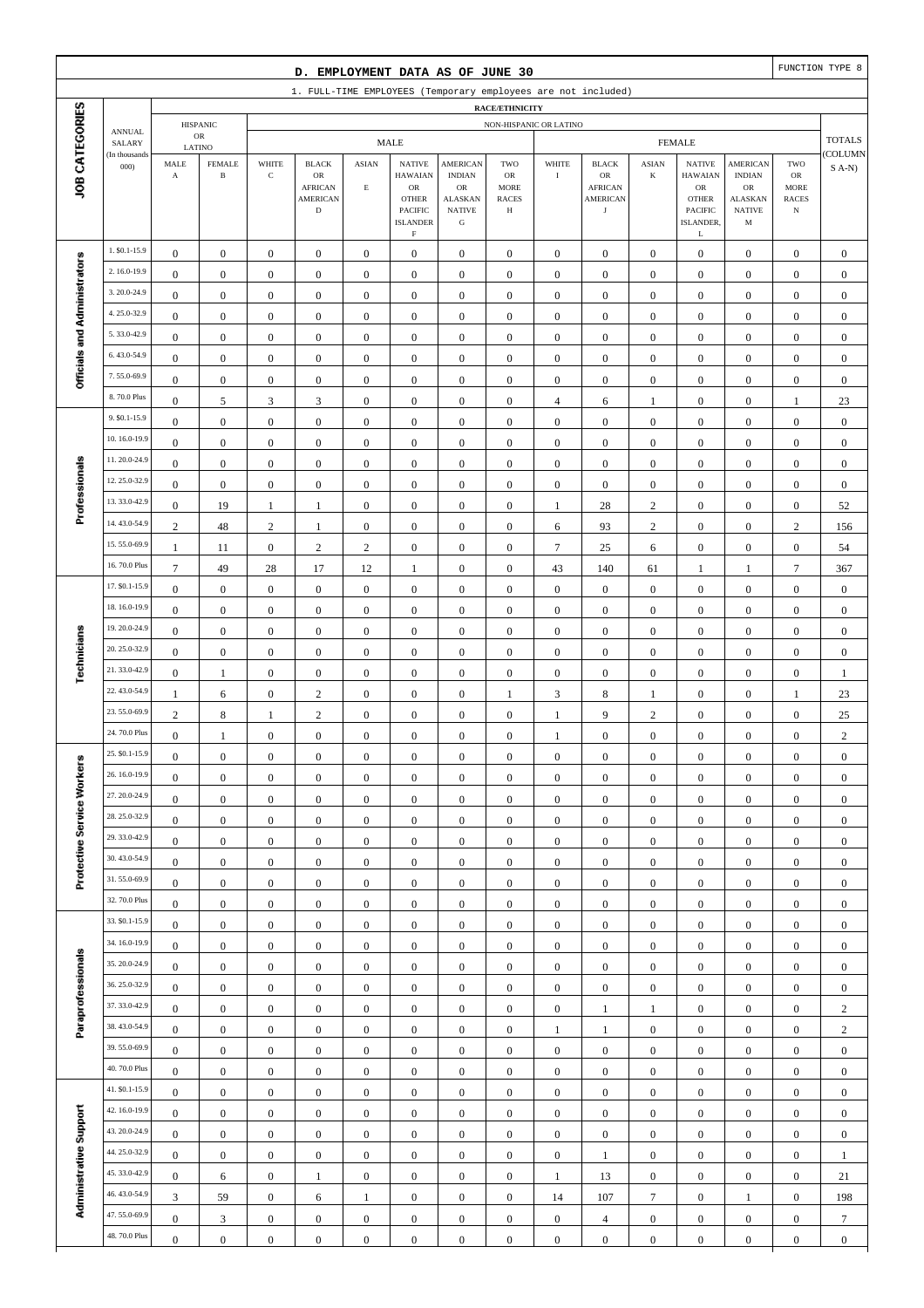| D. EMPLOYMENT DATA AS OF JUNE 30        |                         |                       |                               |                       |                                                                           |                                      |                                                                                           |                                                                     |                                        |                                      |                                                | FUNCTION TYPE 8  |                                                                           |                                                      |                                                         |                       |
|-----------------------------------------|-------------------------|-----------------------|-------------------------------|-----------------------|---------------------------------------------------------------------------|--------------------------------------|-------------------------------------------------------------------------------------------|---------------------------------------------------------------------|----------------------------------------|--------------------------------------|------------------------------------------------|------------------|---------------------------------------------------------------------------|------------------------------------------------------|---------------------------------------------------------|-----------------------|
|                                         |                         |                       |                               |                       | 1. FULL-TIME EMPLOYEES (Temporary employees are not included)             |                                      |                                                                                           |                                                                     |                                        |                                      |                                                |                  |                                                                           |                                                      |                                                         |                       |
|                                         |                         |                       |                               |                       |                                                                           |                                      |                                                                                           |                                                                     | RACE/ETHNICITY                         |                                      |                                                |                  |                                                                           |                                                      |                                                         |                       |
|                                         | <b>ANNUAL</b><br>SALARY |                       | <b>HISPANIC</b><br>${\sf OR}$ |                       |                                                                           |                                      | <b>MALE</b>                                                                               |                                                                     | NON-HISPANIC OR LATINO                 |                                      |                                                |                  | <b>FEMALE</b>                                                             |                                                      |                                                         | <b>TOTALS</b>         |
|                                         | (In thousands           | LATINO<br>MALE        | <b>FEMALE</b>                 | WHITE                 | <b>BLACK</b>                                                              | <b>ASIAN</b>                         | <b>NATIVE</b>                                                                             | <b>AMERICAN</b>                                                     | TWO                                    | WHITE                                | <b>BLACK</b>                                   | <b>ASIAN</b>     | <b>NATIVE</b>                                                             | AMERICAN                                             | TWO                                                     | COLUMN                |
| JOB CATEGORIES                          | 000                     | $\boldsymbol{\rm{A}}$ | $\, {\bf B}$                  | $\mathbf C$           | OR<br><b>AFRICAN</b><br><b>AMERICAN</b><br>$\mathbf D$                    | $\mathbf E$                          | <b>HAWAIAN</b><br>${\sf OR}$<br><b>OTHER</b><br>PACIFIC<br><b>ISLANDER</b><br>$\mathbf F$ | <b>INDIAN</b><br>OR<br><b>ALASKAN</b><br><b>NATIVE</b><br>${\bf G}$ | OR<br><b>MORE</b><br><b>RACES</b><br>Н | $\bf I$                              | OR<br><b>AFRICAN</b><br>AMERICAN<br>$_{\rm J}$ | $\bf K$          | <b>HAWAIAN</b><br>${\sf OR}$<br><b>OTHER</b><br>PACIFIC<br>ISLANDER,<br>L | <b>INDIAN</b><br>OR<br>ALASKAN<br><b>NATIVE</b><br>M | ${\rm OR}$<br><b>MORE</b><br><b>RACES</b><br>$_{\rm N}$ | $S(A-N)$              |
|                                         | 49. \$0.1-15.9          | $\boldsymbol{0}$      | $\boldsymbol{0}$              | $\boldsymbol{0}$      | $\boldsymbol{0}$                                                          | $\boldsymbol{0}$                     | $\boldsymbol{0}$                                                                          | $\boldsymbol{0}$                                                    | $\boldsymbol{0}$                       | $\boldsymbol{0}$                     | $\boldsymbol{0}$                               | $\mathbf{0}$     | $\boldsymbol{0}$                                                          | $\boldsymbol{0}$                                     | $\boldsymbol{0}$                                        | $\boldsymbol{0}$      |
|                                         | 50.16.0-19.9            | $\boldsymbol{0}$      | $\boldsymbol{0}$              | $\boldsymbol{0}$      | $\boldsymbol{0}$                                                          | $\boldsymbol{0}$                     | $\boldsymbol{0}$                                                                          | $\boldsymbol{0}$                                                    | $\boldsymbol{0}$                       | $\boldsymbol{0}$                     | $\boldsymbol{0}$                               | $\boldsymbol{0}$ | $\boldsymbol{0}$                                                          | $\boldsymbol{0}$                                     | $\boldsymbol{0}$                                        | $\boldsymbol{0}$      |
| Skilled Craft Workers                   | 51.20.0-24.9            | $\mathbf{0}$          | $\boldsymbol{0}$              | $\boldsymbol{0}$      | $\boldsymbol{0}$                                                          | $\boldsymbol{0}$                     | $\mathbf{0}$                                                                              | $\boldsymbol{0}$                                                    | $\boldsymbol{0}$                       | $\boldsymbol{0}$                     | $\boldsymbol{0}$                               | $\boldsymbol{0}$ | $\boldsymbol{0}$                                                          | $\boldsymbol{0}$                                     | $\boldsymbol{0}$                                        | $\boldsymbol{0}$      |
|                                         | 52.25.0-32.9            | $\boldsymbol{0}$      | $\boldsymbol{0}$              | $\boldsymbol{0}$      | $\boldsymbol{0}$                                                          | $\mathbf{0}$                         | $\mathbf{0}$                                                                              | $\boldsymbol{0}$                                                    | $\boldsymbol{0}$                       | $\boldsymbol{0}$                     | $\mathbf{0}$                                   | $\boldsymbol{0}$ | $\boldsymbol{0}$                                                          | $\boldsymbol{0}$                                     | $\boldsymbol{0}$                                        | $\boldsymbol{0}$      |
|                                         | 53.33.0-42.9            | $\boldsymbol{0}$      | $\tau$                        | $\boldsymbol{0}$      | $\boldsymbol{0}$                                                          | $\boldsymbol{0}$                     | $\boldsymbol{0}$                                                                          | $\boldsymbol{0}$                                                    | $\boldsymbol{0}$                       | $\boldsymbol{0}$                     | $\boldsymbol{0}$                               | $\boldsymbol{0}$ | $\boldsymbol{0}$                                                          | $\boldsymbol{0}$                                     | $\boldsymbol{0}$                                        | $\overline{7}$        |
|                                         | 54.43.0-54.9            | $\boldsymbol{0}$      | $\mathbf{1}$                  | $\boldsymbol{0}$      | $\boldsymbol{0}$                                                          | $\boldsymbol{0}$                     | $\boldsymbol{0}$                                                                          | $\boldsymbol{0}$                                                    | $\boldsymbol{0}$                       | $\boldsymbol{0}$                     | $\boldsymbol{0}$                               | $\boldsymbol{0}$ | $\boldsymbol{0}$                                                          | $\boldsymbol{0}$                                     | $\boldsymbol{0}$                                        | $\mathbf{1}$          |
|                                         | 55.55.0-69.9            | $\boldsymbol{0}$      | $\boldsymbol{0}$              | $\boldsymbol{0}$      | $\boldsymbol{0}$                                                          | $\mathbf{0}$                         | $\mathbf{0}$                                                                              | $\boldsymbol{0}$                                                    | $\boldsymbol{0}$                       | $\mathbf{0}$                         | $\mathbf{0}$                                   | $\boldsymbol{0}$ | $\boldsymbol{0}$                                                          | $\boldsymbol{0}$                                     | $\boldsymbol{0}$                                        | $\boldsymbol{0}$      |
|                                         | 56.70.0 Plus            | $\mathbf{1}$          | $\boldsymbol{0}$              | 24                    | $\sqrt{2}$                                                                | $\mathbf{0}$                         | $\mathbf{0}$                                                                              | $\boldsymbol{0}$                                                    | $\boldsymbol{0}$                       | $\mathbf{0}$                         | $\mathbf{0}$                                   | $\boldsymbol{0}$ | $\boldsymbol{0}$                                                          | $\boldsymbol{0}$                                     | $\boldsymbol{0}$                                        | 27                    |
|                                         | 57. \$0.1-15.9          | $\boldsymbol{0}$      | $\boldsymbol{0}$              | $\boldsymbol{0}$      | $\boldsymbol{0}$                                                          | $\boldsymbol{0}$                     | $\mathbf{0}$                                                                              | $\boldsymbol{0}$                                                    | $\boldsymbol{0}$                       | $\boldsymbol{0}$                     | $\boldsymbol{0}$                               | $\boldsymbol{0}$ | $\boldsymbol{0}$                                                          | $\boldsymbol{0}$                                     | $\boldsymbol{0}$                                        | $\boldsymbol{0}$      |
|                                         | 58.16.0-19.9            | $\boldsymbol{0}$      | $\boldsymbol{0}$              | $\boldsymbol{0}$      | $\boldsymbol{0}$                                                          | $\boldsymbol{0}$                     | $\mathbf{0}$                                                                              | $\boldsymbol{0}$                                                    | $\boldsymbol{0}$                       | $\mathbf{0}$                         | $\boldsymbol{0}$                               | $\boldsymbol{0}$ | $\boldsymbol{0}$                                                          | $\boldsymbol{0}$                                     | $\boldsymbol{0}$                                        | $\boldsymbol{0}$      |
|                                         | 59.20.0-24.9            | $\boldsymbol{0}$      | $\boldsymbol{0}$              | $\boldsymbol{0}$      | $\boldsymbol{0}$                                                          | $\boldsymbol{0}$                     | $\mathbf{0}$                                                                              | $\boldsymbol{0}$                                                    | $\boldsymbol{0}$                       | $\boldsymbol{0}$                     | $\boldsymbol{0}$                               | $\boldsymbol{0}$ | $\boldsymbol{0}$                                                          | $\boldsymbol{0}$                                     | $\boldsymbol{0}$                                        | $\boldsymbol{0}$      |
|                                         | 60.25.0-32.9            | $\boldsymbol{0}$      | $\boldsymbol{0}$              | $\boldsymbol{0}$      | $\boldsymbol{0}$                                                          | $\boldsymbol{0}$                     | $\mathbf{0}$                                                                              | $\boldsymbol{0}$                                                    | $\boldsymbol{0}$                       | $\boldsymbol{0}$                     | $\boldsymbol{0}$                               | $\boldsymbol{0}$ | $\boldsymbol{0}$                                                          | $\boldsymbol{0}$                                     | $\boldsymbol{0}$                                        | $\boldsymbol{0}$      |
|                                         | 61.33.0-42.9            | $\boldsymbol{0}$      | $\boldsymbol{0}$              | $\boldsymbol{0}$      | 1                                                                         | $\boldsymbol{0}$                     | $\boldsymbol{0}$                                                                          | $\boldsymbol{0}$                                                    | $\boldsymbol{0}$                       | $\mathbf{1}$                         | $\overline{c}$                                 | $\boldsymbol{0}$ | $\boldsymbol{0}$                                                          | $\boldsymbol{0}$                                     | $\boldsymbol{0}$                                        | $\overline{4}$        |
| Service-Maintenance                     | 62.43.0-54.9            | $\boldsymbol{0}$      | $\boldsymbol{0}$              | $\mathbf{1}$          | 1                                                                         | $\boldsymbol{0}$                     | $\mathbf{0}$                                                                              | $\boldsymbol{0}$                                                    | $\boldsymbol{0}$                       | 4                                    | $\overline{7}$                                 | $\boldsymbol{0}$ | $\boldsymbol{0}$                                                          | $\boldsymbol{0}$                                     | $\boldsymbol{0}$                                        | 13                    |
|                                         | 63.55.0-69.9            | $\boldsymbol{0}$      | $\boldsymbol{0}$              | 1                     | $\boldsymbol{0}$                                                          | $\boldsymbol{0}$                     | $\mathbf{0}$                                                                              | $\boldsymbol{0}$                                                    | $\boldsymbol{0}$                       | $\boldsymbol{0}$                     | $\boldsymbol{0}$                               | $\boldsymbol{0}$ | $\boldsymbol{0}$                                                          | $\boldsymbol{0}$                                     | $\boldsymbol{0}$                                        | 1                     |
|                                         | 64.70.0 Plus            | $\boldsymbol{0}$      | $\boldsymbol{0}$              | 1                     | $\sqrt{2}$                                                                | $\boldsymbol{0}$                     | $\mathbf{0}$                                                                              | $\boldsymbol{0}$                                                    | $\boldsymbol{0}$                       | $\boldsymbol{0}$                     | $\boldsymbol{0}$                               | $\boldsymbol{0}$ | $\boldsymbol{0}$                                                          | $\boldsymbol{0}$                                     | $\boldsymbol{0}$                                        | 3                     |
| 65. TOTAL FULL TIME<br>(Lines 1-64)     |                         | 17                    | 224                           | 62                    | 41                                                                        | 15                                   | $\mathbf{1}$                                                                              | $\boldsymbol{0}$                                                    | $\mathbf{1}$                           | 87                                   | 445                                            | 83               | $\mathbf{1}$                                                              | $\overline{c}$                                       | 11                                                      | 990                   |
|                                         |                         |                       | $2$ .                         |                       |                                                                           |                                      |                                                                                           |                                                                     |                                        |                                      |                                                |                  |                                                                           |                                                      |                                                         |                       |
| 66.OFFICIALS/ADMIN                      |                         | $\boldsymbol{0}$      | $\boldsymbol{0}$              |                       | OTHER THAN FULLTIME                                                       |                                      | EMPLOYEES<br>$\mathbf{0}$                                                                 |                                                                     |                                        |                                      | (Including temporary                           | $\boldsymbol{0}$ | employees)                                                                |                                                      |                                                         |                       |
| 67.PROFESSIONALS                        |                         | $\boldsymbol{0}$      | $\boldsymbol{0}$              | $\boldsymbol{0}$<br>1 | $\boldsymbol{0}$<br>$\boldsymbol{0}$                                      | $\boldsymbol{0}$<br>$\boldsymbol{0}$ | $\boldsymbol{0}$                                                                          | $\boldsymbol{0}$<br>$\boldsymbol{0}$                                | $\boldsymbol{0}$<br>$\boldsymbol{0}$   | $\boldsymbol{0}$<br>$\boldsymbol{0}$ | $\boldsymbol{0}$<br>1                          | 3                | $\boldsymbol{0}$<br>$\boldsymbol{0}$                                      | $\boldsymbol{0}$<br>$\boldsymbol{0}$                 | $\boldsymbol{0}$<br>$\boldsymbol{0}$                    | $\boldsymbol{0}$<br>5 |
| 68.TECHNICIANS                          |                         | $\boldsymbol{0}$      | $\boldsymbol{0}$              | $\boldsymbol{0}$      | $\boldsymbol{0}$                                                          | $\boldsymbol{0}$                     | $\mathbf{0}$                                                                              | $\boldsymbol{0}$                                                    | $\boldsymbol{0}$                       | $\mathbf{0}$                         | $\boldsymbol{0}$                               | $\boldsymbol{0}$ | $\boldsymbol{0}$                                                          | $\boldsymbol{0}$                                     | $\boldsymbol{0}$                                        | $\boldsymbol{0}$      |
|                                         | 69.PROTECTIVE SERVICE   | $\boldsymbol{0}$      | $\boldsymbol{0}$              | $\boldsymbol{0}$      | $\boldsymbol{0}$                                                          | $\mathbf{0}$                         | $\boldsymbol{0}$                                                                          | $\boldsymbol{0}$                                                    | $\boldsymbol{0}$                       | $\boldsymbol{0}$                     | $\mathbf{0}$                                   | $\boldsymbol{0}$ | $\boldsymbol{0}$                                                          | $\boldsymbol{0}$                                     | $\boldsymbol{0}$                                        | $\boldsymbol{0}$      |
|                                         | 70.PARA-PROFESSIONAL    | $\boldsymbol{0}$      | $\boldsymbol{0}$              | $\boldsymbol{0}$      | $\boldsymbol{0}$                                                          | $\boldsymbol{0}$                     | $\mathbf{0}$                                                                              | $\boldsymbol{0}$                                                    | $\boldsymbol{0}$                       | $\boldsymbol{0}$                     | $\boldsymbol{0}$                               | $\boldsymbol{0}$ | $\boldsymbol{0}$                                                          | $\boldsymbol{0}$                                     | $\boldsymbol{0}$                                        | $\boldsymbol{0}$      |
| 71.ADMIN. SUPPORT                       |                         | $\boldsymbol{0}$      | $\boldsymbol{0}$              | $\boldsymbol{0}$      | $\boldsymbol{0}$                                                          | $\boldsymbol{0}$                     | $\boldsymbol{0}$                                                                          | $\boldsymbol{0}$                                                    | $\Omega$                               | $\Omega$                             | $\boldsymbol{0}$                               | $\overline{0}$   | $\boldsymbol{0}$                                                          | $\Omega$                                             | $\boldsymbol{0}$                                        | $\boldsymbol{0}$      |
| 72.SKILLED CRAFT                        |                         | $\boldsymbol{0}$      | $\boldsymbol{0}$              | $\boldsymbol{0}$      | $\mathbf{0}$                                                              | $\boldsymbol{0}$                     | $\boldsymbol{0}$                                                                          | $\mathbf{0}$                                                        | $\mathbf{0}$                           | $\mathbf{0}$                         | $\mathbf{0}$                                   | $\mathbf{0}$     | $\boldsymbol{0}$                                                          | $\boldsymbol{0}$                                     | $\mathbf{0}$                                            | $\mathbf{0}$          |
|                                         | 73.SERVICE/MAINTENAN    | $\mathbf{0}$          | $\boldsymbol{0}$              | $\boldsymbol{0}$      | $\mathbf{0}$                                                              | $\mathbf{0}$                         | $\overline{0}$                                                                            | $\boldsymbol{0}$                                                    | $\mathbf{0}$                           | $\mathbf{0}$                         | $\mathbf{0}$                                   | $\mathbf{0}$     | $\boldsymbol{0}$                                                          | $\boldsymbol{0}$                                     | $\mathbf{0}$                                            | $\mathbf{0}$          |
| CE<br><b>FULL TIME</b><br>(Lines 66-73) | 74. TOTAL OTHER THAN    | $\mathbf{0}$          | $\boldsymbol{0}$              | $\mathbf{1}$          | $\boldsymbol{0}$                                                          | $\mathbf{0}$                         | $\mathbf{0}$                                                                              | $\boldsymbol{0}$                                                    | $\boldsymbol{0}$                       | $\boldsymbol{0}$                     | 1                                              | 3                | $\mathbf{0}$                                                              | $\mathbf{0}$                                         | $\boldsymbol{0}$                                        | 5                     |
|                                         |                         |                       |                               |                       | 3. NEW HIRES DURING FISCAL YEAR Permanent full time only JULY 1 - JUNE 30 |                                      |                                                                                           |                                                                     |                                        |                                      |                                                |                  |                                                                           |                                                      |                                                         |                       |
| 75.OFFICIALS/ADMIN                      |                         | $\boldsymbol{0}$      | $\boldsymbol{0}$              | $\boldsymbol{0}$      | $\mathbf{0}$                                                              | $\boldsymbol{0}$                     | $\mathbf{0}$                                                                              | $\boldsymbol{0}$                                                    | $\mathbf{0}$                           | $\mathbf{1}$                         | $\mathbf{0}$                                   | $\overline{0}$   | $\boldsymbol{0}$                                                          | $\mathbf{0}$                                         | $\mathbf{0}$                                            | 1                     |
| 76.PROFESSIONALS                        |                         | $\boldsymbol{0}$      | $\mathbf{1}$                  | $\boldsymbol{0}$      | $\mathbf{0}$                                                              | $\boldsymbol{0}$                     | $\overline{0}$                                                                            | $\mathbf{0}$                                                        | $\boldsymbol{0}$                       | $\tau$                               | 3                                              | $\mathbf{0}$     | $\mathbf{0}$                                                              | $\boldsymbol{0}$                                     | $\boldsymbol{0}$                                        | 11                    |
| 77.TECHNICIANS                          |                         | $\boldsymbol{0}$      | $\boldsymbol{0}$              | $\boldsymbol{0}$      | $\mathbf{0}$                                                              | $\boldsymbol{0}$                     | $\overline{0}$                                                                            | $\boldsymbol{0}$                                                    | $\boldsymbol{0}$                       | $\mathbf{1}$                         | $\boldsymbol{0}$                               | $\overline{0}$   | $\mathbf{0}$                                                              | $\boldsymbol{0}$                                     | $\boldsymbol{0}$                                        | 1                     |
|                                         | 78.PROTECTIVE SERVICE   | $\overline{0}$        | $\boldsymbol{0}$              | $\boldsymbol{0}$      | $\mathbf{0}$                                                              | $\boldsymbol{0}$                     | $\overline{0}$                                                                            | $\boldsymbol{0}$                                                    | $\boldsymbol{0}$                       | $\overline{0}$                       | $\boldsymbol{0}$                               | $\overline{0}$   | $\boldsymbol{0}$                                                          | $\mathbf{0}$                                         | $\mathbf{0}$                                            | $\mathbf{0}$          |
|                                         | 79.PARA-PROFESSIONAL    | $\boldsymbol{0}$      | $\boldsymbol{0}$              | $\mathbf{0}$          | $\mathbf{0}$                                                              | $\overline{0}$                       | $\boldsymbol{0}$                                                                          | $\mathbf{0}$                                                        | $\mathbf{0}$                           | $\mathbf{0}$                         | $\mathbf{0}$                                   | $\overline{0}$   | $\mathbf{0}$                                                              | $\overline{0}$                                       | $\mathbf{0}$                                            | $\mathbf{0}$          |
| 80.ADMIN. SUPPORT                       |                         | $\boldsymbol{0}$      | $\boldsymbol{0}$              | $\boldsymbol{0}$      | $\mathbf{0}$                                                              | $\mathbf{0}$                         | $\boldsymbol{0}$                                                                          | $\mathbf{0}$                                                        | $\mathbf{0}$                           | 1                                    | $\mathbf{0}$                                   | $\mathbf{0}$     | $\mathbf{0}$                                                              | $\boldsymbol{0}$                                     | $\mathbf{0}$                                            | $\mathbf{1}$          |
| 81.SKILLED CRAFT                        |                         | $\boldsymbol{0}$      | $\boldsymbol{0}$              | $\boldsymbol{0}$      | $\boldsymbol{0}$                                                          | $\boldsymbol{0}$                     | $\overline{0}$                                                                            | $\boldsymbol{0}$                                                    | $\boldsymbol{0}$                       | $\boldsymbol{0}$                     | $\boldsymbol{0}$                               | $\mathbf{0}$     | $\mathbf{0}$                                                              | $\boldsymbol{0}$                                     | $\boldsymbol{0}$                                        | $\boldsymbol{0}$      |
|                                         | 82.SERVICE/MAINTENAN    | $\overline{0}$        | $\boldsymbol{0}$              | $\boldsymbol{0}$      | $\boldsymbol{0}$                                                          | $\mathbf{0}$                         | $\overline{0}$                                                                            | $\boldsymbol{0}$                                                    | $\mathbf{0}$                           | $\mathbf{0}$                         | $\mathbf{0}$                                   | $\mathbf{0}$     | $\boldsymbol{0}$                                                          | $\overline{0}$                                       | $\mathbf{0}$                                            | $\mathbf{0}$          |
| CE<br>83. TOTAL NEW HIRES               |                         |                       |                               |                       |                                                                           |                                      |                                                                                           |                                                                     |                                        |                                      |                                                |                  |                                                                           |                                                      |                                                         |                       |
| (Lines 75-82)                           |                         | $\boldsymbol{0}$      | $\mathbf{1}$                  | $\boldsymbol{0}$      | $\boldsymbol{0}$                                                          | $\boldsymbol{0}$                     | $\boldsymbol{0}$                                                                          | $\boldsymbol{0}$                                                    | $\boldsymbol{0}$                       | 10                                   | 3                                              | $\boldsymbol{0}$ | $\boldsymbol{0}$                                                          | $\boldsymbol{0}$                                     | $\boldsymbol{0}$                                        | 14                    |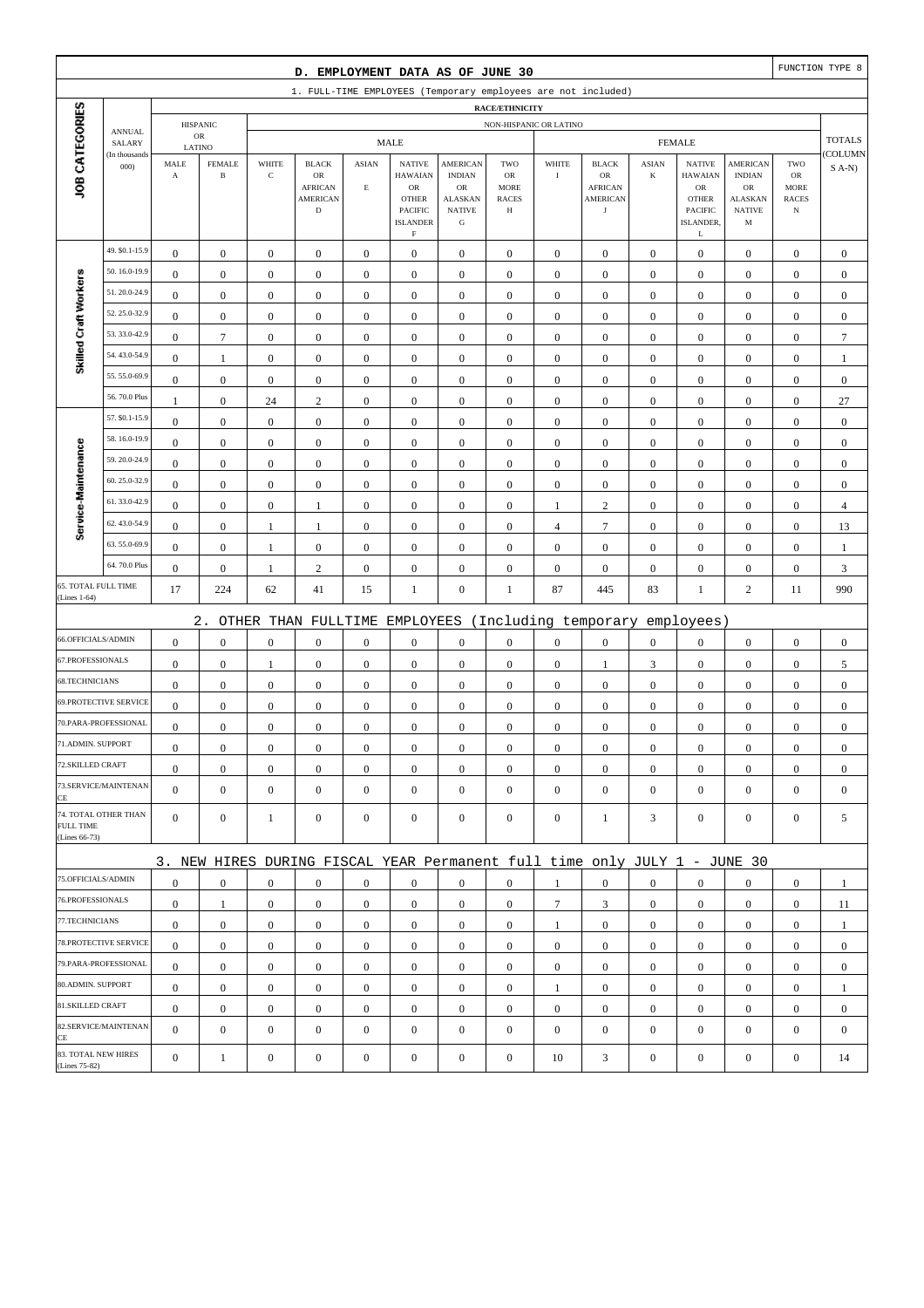| <b>FUNCTION TYPE 8</b>                                                                                                                          |  |
|-------------------------------------------------------------------------------------------------------------------------------------------------|--|
| REMARKS (List National Crime Information Center (NCIC) number assigned to any Criminal Justice Agencies whose data are included in this report) |  |

Г

|             | NAME OF PERSON TO CONTACT REGARDING THIS FORM      |                                                      | <b>TITLE</b>                        |                  |                   |
|-------------|----------------------------------------------------|------------------------------------------------------|-------------------------------------|------------------|-------------------|
|             | Piemengie Hamisu                                   |                                                      | Special Assistant for Legal Affairs |                  |                   |
|             | ADDRESS (Number and Street, City, State, Zip Code) | <b>TELEPHONE NUMBER</b>                              | Ext                                 |                  | <b>FAX NUMBER</b> |
|             | 118 N. Clark Street, Room 840, Chicago, IL 60602,  | 312-603-1314                                         |                                     |                  |                   |
| <b>DATE</b> | EMAIL                                              | TYPED NAME/TITLE OF AUTHORIZED OFFICIAL              |                                     | <b>SIGNATURE</b> |                   |
| 2019-09-30  | Piemengie.Hamisu@cookcount<br>yil.gov              | Piemengie Hamisu Special Assistant for Legal Affairs |                                     |                  |                   |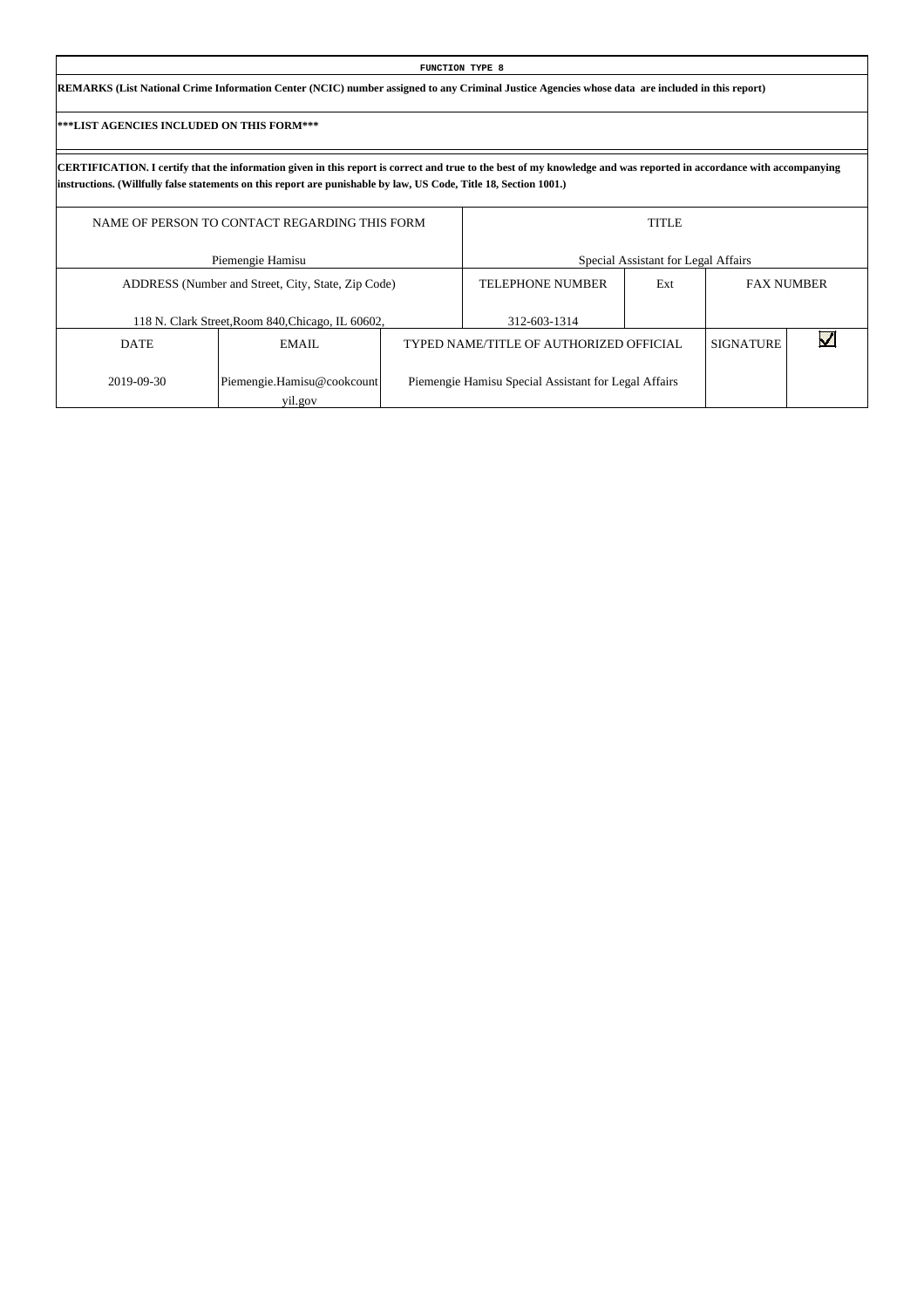| FUNCTION TYPE 10<br>D. EMPLOYMENT DATA AS OF JUNE 30<br>1. FULL-TIME EMPLOYEES (Temporary employees are not included) |                              |                                             |                                      |                                      |                                                                        |                             |                                                                                                                    |                                                                                |                                               |                                  |                                                                               |                                   |                                                                                                      |                                                                                        |                                        |                                |
|-----------------------------------------------------------------------------------------------------------------------|------------------------------|---------------------------------------------|--------------------------------------|--------------------------------------|------------------------------------------------------------------------|-----------------------------|--------------------------------------------------------------------------------------------------------------------|--------------------------------------------------------------------------------|-----------------------------------------------|----------------------------------|-------------------------------------------------------------------------------|-----------------------------------|------------------------------------------------------------------------------------------------------|----------------------------------------------------------------------------------------|----------------------------------------|--------------------------------|
|                                                                                                                       |                              |                                             |                                      |                                      |                                                                        |                             |                                                                                                                    |                                                                                |                                               |                                  |                                                                               |                                   |                                                                                                      |                                                                                        |                                        |                                |
|                                                                                                                       |                              |                                             | <b>HISPANIC</b>                      |                                      |                                                                        |                             |                                                                                                                    |                                                                                | RACE/ETHNICITY                                | NON-HISPANIC OR LATINO           |                                                                               |                                   |                                                                                                      |                                                                                        |                                        |                                |
|                                                                                                                       | <b>ANNUAL</b><br>SALARY      |                                             | OR                                   |                                      |                                                                        |                             | MALE                                                                                                               |                                                                                |                                               |                                  |                                                                               |                                   | <b>FEMALE</b>                                                                                        |                                                                                        |                                        | <b>TOTALS</b>                  |
| JOB CATEGORIES                                                                                                        | (In thousands<br>000)        | LATINO<br>MALE<br>$\boldsymbol{\mathrm{A}}$ | <b>FEMALE</b><br>$\, {\bf B}$        | WHITE<br>$\mathbf C$                 | <b>BLACK</b><br>OR<br><b>AFRICAN</b><br><b>AMERICAN</b><br>$\mathbf D$ | <b>ASIAN</b><br>$\mathbf E$ | <b>NATIVE</b><br><b>HAWAIAN</b><br>$_{\rm OR}$<br><b>OTHER</b><br><b>PACIFIC</b><br><b>ISLANDER</b><br>$\mathbf F$ | <b>AMERICAN</b><br><b>INDIAN</b><br>OR<br><b>ALASKAN</b><br><b>NATIVE</b><br>G | TWO<br>OR<br><b>MORE</b><br><b>RACES</b><br>Н | WHITE<br>$\;$ I                  | <b>BLACK</b><br>${\sf OR}$<br><b>AFRICAN</b><br><b>AMERICAN</b><br>$_{\rm J}$ | $\operatorname{ASIAN}$<br>$\bf K$ | <b>NATIVE</b><br><b>HAWAIAN</b><br>${\sf OR}$<br><b>OTHER</b><br>PACIFIC<br>ISLANDER,<br>$\mathbf L$ | <b>AMERICAN</b><br><b>INDIAN</b><br>${\rm OR}$<br><b>ALASKAN</b><br><b>NATIVE</b><br>M | TWO<br>OR<br>MORE<br><b>RACES</b><br>N | <b>COLUMN</b><br>$S(A-N)$      |
|                                                                                                                       | 1. \$0.1-15.9                | $\boldsymbol{0}$                            | $\overline{0}$                       | $\boldsymbol{0}$                     | $\mathbf{0}$                                                           | $\boldsymbol{0}$            | $\mathbf{0}$                                                                                                       | $\mathbf{0}$                                                                   | $\mathbf{0}$                                  | $\boldsymbol{0}$                 | $\boldsymbol{0}$                                                              | $\boldsymbol{0}$                  | $\boldsymbol{0}$                                                                                     | $\boldsymbol{0}$                                                                       | $\mathbf{0}$                           | $\boldsymbol{0}$               |
|                                                                                                                       | 2.16.0-19.9                  | $\boldsymbol{0}$                            | $\boldsymbol{0}$                     | $\boldsymbol{0}$                     | $\boldsymbol{0}$                                                       | $\boldsymbol{0}$            | $\boldsymbol{0}$                                                                                                   | $\boldsymbol{0}$                                                               | $\boldsymbol{0}$                              | $\boldsymbol{0}$                 | $\boldsymbol{0}$                                                              | $\boldsymbol{0}$                  | $\boldsymbol{0}$                                                                                     | $\boldsymbol{0}$                                                                       | $\mathbf{0}$                           | $\boldsymbol{0}$               |
|                                                                                                                       | 3.20.0-24.9                  | $\boldsymbol{0}$                            | $\boldsymbol{0}$                     | $\mathbf{0}$                         | $\mathbf{0}$                                                           | $\boldsymbol{0}$            | $\boldsymbol{0}$                                                                                                   | $\mathbf{0}$                                                                   | $\mathbf{0}$                                  | $\boldsymbol{0}$                 | $\boldsymbol{0}$                                                              | $\boldsymbol{0}$                  | $\mathbf{0}$                                                                                         | $\boldsymbol{0}$                                                                       | $\overline{0}$                         | $\mathbf{0}$                   |
|                                                                                                                       | 4.25.0-32.9                  | $\mathbf{0}$                                | $\boldsymbol{0}$                     | $\mathbf{0}$                         | $\boldsymbol{0}$                                                       | $\boldsymbol{0}$            | $\boldsymbol{0}$                                                                                                   | $\overline{0}$                                                                 | $\boldsymbol{0}$                              | $\boldsymbol{0}$                 | $\boldsymbol{0}$                                                              | $\boldsymbol{0}$                  | $\mathbf{0}$                                                                                         | $\boldsymbol{0}$                                                                       | $\overline{0}$                         | $\mathbf{0}$                   |
|                                                                                                                       | 5.33.0-42.9                  | $\boldsymbol{0}$                            | $\boldsymbol{0}$                     | $\mathbf{0}$                         | $\mathbf{0}$                                                           | $\boldsymbol{0}$            | $\boldsymbol{0}$                                                                                                   | $\boldsymbol{0}$                                                               | $\boldsymbol{0}$                              | $\boldsymbol{0}$                 | $\boldsymbol{0}$                                                              | $\mathbf{0}$                      | $\boldsymbol{0}$                                                                                     | $\boldsymbol{0}$                                                                       | $\mathbf{0}$                           | $\mathbf{0}$                   |
| Officials and Administrators                                                                                          | 6.43.0-54.9                  | $\boldsymbol{0}$                            | $\boldsymbol{0}$                     | $\boldsymbol{0}$                     | $\boldsymbol{0}$                                                       | $\boldsymbol{0}$            | $\boldsymbol{0}$                                                                                                   | $\boldsymbol{0}$                                                               | $\boldsymbol{0}$                              | $\boldsymbol{0}$                 | $\boldsymbol{0}$                                                              | $\boldsymbol{0}$                  | $\boldsymbol{0}$                                                                                     | $\boldsymbol{0}$                                                                       | $\mathbf{0}$                           | $\boldsymbol{0}$               |
|                                                                                                                       | 7.55.0-69.9                  | 1                                           | $\boldsymbol{0}$                     | $\boldsymbol{0}$                     | $\boldsymbol{0}$                                                       | $\boldsymbol{0}$            | $\mathbf{0}$                                                                                                       | $\boldsymbol{0}$                                                               | $\mathbf{0}$                                  | $\boldsymbol{0}$                 | $\boldsymbol{0}$                                                              | $\boldsymbol{0}$                  | $\boldsymbol{0}$                                                                                     | $\boldsymbol{0}$                                                                       | $\overline{0}$                         | $\mathbf{1}$                   |
|                                                                                                                       | 8.70.0 Plus                  | $\mathbf{0}$                                | $\boldsymbol{0}$                     | $\,$ 8 $\,$                          | $\overline{c}$                                                         | 1                           | $\mathbf{0}$                                                                                                       | $\mathbf{0}$                                                                   | $\boldsymbol{0}$                              | $\mathfrak{2}$                   | 6                                                                             | $\mathbf{1}$                      | $\mathbf{0}$                                                                                         | $\boldsymbol{0}$                                                                       | $\mathbf{0}$                           | 20                             |
|                                                                                                                       | 9. \$0.1-15.9                | $\boldsymbol{0}$                            | $\boldsymbol{0}$                     | $\boldsymbol{0}$                     | $\mathbf{0}$                                                           | $\boldsymbol{0}$            | $\boldsymbol{0}$                                                                                                   | $\boldsymbol{0}$                                                               | $\mathbf{0}$                                  | $\boldsymbol{0}$                 | $\boldsymbol{0}$                                                              | $\boldsymbol{0}$                  | $\boldsymbol{0}$                                                                                     | $\boldsymbol{0}$                                                                       | $\mathbf{0}$                           | $\mathbf{0}$                   |
|                                                                                                                       | 10.16.0-19.9                 | $\boldsymbol{0}$                            | $\mathbf{0}$                         | $\boldsymbol{0}$                     | $\boldsymbol{0}$                                                       | $\boldsymbol{0}$            | $\boldsymbol{0}$                                                                                                   | $\boldsymbol{0}$                                                               | $\boldsymbol{0}$                              | $\boldsymbol{0}$                 | $\boldsymbol{0}$                                                              | $\boldsymbol{0}$                  | $\boldsymbol{0}$                                                                                     | $\boldsymbol{0}$                                                                       | $\mathbf{0}$                           | $\boldsymbol{0}$               |
|                                                                                                                       | 11.20.0-24.9                 | $\overline{0}$                              | $\boldsymbol{0}$                     | $\boldsymbol{0}$                     | $\mathbf{0}$                                                           | $\boldsymbol{0}$            | $\boldsymbol{0}$                                                                                                   | $\boldsymbol{0}$                                                               | $\mathbf{0}$                                  | $\boldsymbol{0}$                 | $\boldsymbol{0}$                                                              | $\boldsymbol{0}$                  | $\mathbf{0}$                                                                                         | $\boldsymbol{0}$                                                                       | $\mathbf{0}$                           | $\mathbf{0}$                   |
| Professionals                                                                                                         | 12.25.0-32.9                 | $\mathbf{0}$                                | $\boldsymbol{0}$                     | $\boldsymbol{0}$                     | $\boldsymbol{0}$                                                       | $\boldsymbol{0}$            | $\boldsymbol{0}$                                                                                                   | $\mathbf{0}$                                                                   | $\boldsymbol{0}$                              | $\boldsymbol{0}$                 | $\boldsymbol{0}$                                                              | $\boldsymbol{0}$                  | $\mathbf{0}$                                                                                         | $\boldsymbol{0}$                                                                       | $\mathbf{0}$                           | $\boldsymbol{0}$               |
|                                                                                                                       | 13.33.0-42.9                 | $\boldsymbol{0}$                            | $\boldsymbol{0}$                     | $\boldsymbol{0}$                     | $\mathbf{0}$                                                           | $\boldsymbol{0}$            | $\boldsymbol{0}$                                                                                                   | $\boldsymbol{0}$                                                               | $\boldsymbol{0}$                              | $\boldsymbol{0}$                 | $\boldsymbol{0}$                                                              | $\boldsymbol{0}$                  | $\boldsymbol{0}$                                                                                     | $\boldsymbol{0}$                                                                       | $\mathbf{0}$                           | $\boldsymbol{0}$               |
|                                                                                                                       | 14.43.0-54.9                 | $\boldsymbol{0}$                            | -1                                   | $\boldsymbol{0}$                     | $\boldsymbol{0}$                                                       | $\boldsymbol{0}$            | $\boldsymbol{0}$                                                                                                   | $\boldsymbol{0}$                                                               | $\boldsymbol{0}$                              | $\boldsymbol{0}$                 | $\sqrt{2}$                                                                    | $\boldsymbol{0}$                  | $\boldsymbol{0}$                                                                                     | $\boldsymbol{0}$                                                                       | $\boldsymbol{0}$                       | 3                              |
|                                                                                                                       | 15.55.0-69.9                 | $\mathbf{2}$                                | $\mathbf{1}$                         | $\boldsymbol{0}$                     | $\overline{4}$                                                         | $\boldsymbol{0}$            | $\boldsymbol{0}$                                                                                                   | $\mathbf{0}$                                                                   | $\mathbf{0}$                                  | $\overline{4}$                   | $\sqrt{2}$                                                                    | $\boldsymbol{0}$                  | $\mathbf{0}$                                                                                         | $\boldsymbol{0}$                                                                       | $\overline{0}$                         | 13                             |
|                                                                                                                       | 16.70.0 Plus                 | $\boldsymbol{0}$                            | $\mathbf{1}$                         | 9                                    | $\overline{4}$                                                         | 4                           | $\boldsymbol{0}$                                                                                                   | $\overline{0}$                                                                 | $\boldsymbol{0}$                              | 3                                | 12                                                                            | 1                                 | $\mathbf{0}$                                                                                         | $\boldsymbol{0}$                                                                       | $\overline{0}$                         | 34                             |
|                                                                                                                       | 17. \$0.1-15.9               | $\boldsymbol{0}$                            | $\boldsymbol{0}$                     | $\mathbf{0}$                         | $\mathbf{0}$                                                           | $\boldsymbol{0}$            | $\mathbf{0}$                                                                                                       | $\boldsymbol{0}$                                                               | $\boldsymbol{0}$                              | $\boldsymbol{0}$                 | $\boldsymbol{0}$                                                              | $\boldsymbol{0}$                  | $\boldsymbol{0}$                                                                                     | $\boldsymbol{0}$                                                                       | $\mathbf{0}$                           | $\mathbf{0}$                   |
|                                                                                                                       | 18.16.0-19.9                 | $\boldsymbol{0}$                            | $\boldsymbol{0}$                     | $\boldsymbol{0}$                     | $\boldsymbol{0}$                                                       | $\boldsymbol{0}$            | $\boldsymbol{0}$                                                                                                   | $\boldsymbol{0}$                                                               | $\boldsymbol{0}$                              | $\boldsymbol{0}$                 | $\boldsymbol{0}$                                                              | $\boldsymbol{0}$                  | $\boldsymbol{0}$                                                                                     | $\boldsymbol{0}$                                                                       | $\boldsymbol{0}$                       | $\boldsymbol{0}$               |
|                                                                                                                       | 19.20.0-24.9<br>20.25.0-32.9 | $\overline{0}$                              | $\boldsymbol{0}$                     | $\boldsymbol{0}$                     | $\mathbf{0}$                                                           | $\boldsymbol{0}$            | $\boldsymbol{0}$                                                                                                   | $\boldsymbol{0}$                                                               | $\mathbf{0}$                                  | $\boldsymbol{0}$                 | $\boldsymbol{0}$                                                              | $\boldsymbol{0}$                  | $\mathbf{0}$                                                                                         | $\boldsymbol{0}$                                                                       | $\mathbf{0}$                           | $\mathbf{0}$                   |
| Technicians                                                                                                           | 21.33.0-42.9                 | $\boldsymbol{0}$                            | $\boldsymbol{0}$                     | $\mathbf{0}$                         | $\boldsymbol{0}$                                                       | $\boldsymbol{0}$            | $\boldsymbol{0}$                                                                                                   | $\boldsymbol{0}$                                                               | $\boldsymbol{0}$                              | $\boldsymbol{0}$                 | $\boldsymbol{0}$                                                              | $\boldsymbol{0}$                  | $\boldsymbol{0}$                                                                                     | $\boldsymbol{0}$                                                                       | $\mathbf{0}$                           | $\boldsymbol{0}$               |
|                                                                                                                       | 22.43.0-54.9                 | $\boldsymbol{0}$                            | $\boldsymbol{0}$                     | $\mathbf{0}$                         | $\mathbf{0}$                                                           | $\boldsymbol{0}$            | $\boldsymbol{0}$                                                                                                   | $\boldsymbol{0}$                                                               | $\boldsymbol{0}$                              | $\boldsymbol{0}$                 | $\boldsymbol{0}$                                                              | $\boldsymbol{0}$                  | $\boldsymbol{0}$                                                                                     | $\boldsymbol{0}$                                                                       | $\mathbf{0}$                           | $\mathbf{0}$                   |
|                                                                                                                       | 23.55.0-69.9                 | -1                                          | $\boldsymbol{0}$                     | $\boldsymbol{0}$                     | $\boldsymbol{0}$                                                       | $\boldsymbol{0}$            | $\boldsymbol{0}$                                                                                                   | $\boldsymbol{0}$                                                               | $\boldsymbol{0}$                              | $\boldsymbol{0}$                 | $\boldsymbol{0}$                                                              | $\boldsymbol{0}$                  | $\boldsymbol{0}$                                                                                     | $\boldsymbol{0}$                                                                       | $\boldsymbol{0}$                       | $\mathbf{1}$                   |
|                                                                                                                       | 24.70.0 Plus                 | $\boldsymbol{0}$<br>$\boldsymbol{0}$        | $\boldsymbol{0}$<br>$\boldsymbol{0}$ | $\boldsymbol{0}$                     | $\boldsymbol{0}$                                                       | $\boldsymbol{0}$            | $\boldsymbol{0}$                                                                                                   | $\boldsymbol{0}$                                                               | $\boldsymbol{0}$                              | $\boldsymbol{0}$<br>$\mathbf{0}$ | $\mathbf{0}$                                                                  | $\boldsymbol{0}$                  | $\boldsymbol{0}$<br>$\boldsymbol{0}$                                                                 | $\boldsymbol{0}$                                                                       | $\mathbf{0}$                           | $\boldsymbol{0}$<br>$\sqrt{2}$ |
|                                                                                                                       | 25. \$0.1-15.9               | $\boldsymbol{0}$                            | $\boldsymbol{0}$                     | $\boldsymbol{0}$<br>$\boldsymbol{0}$ | $\boldsymbol{0}$<br>$\boldsymbol{0}$                                   | 1<br>$\boldsymbol{0}$       | $\boldsymbol{0}$<br>$\boldsymbol{0}$                                                                               | $\mathbf{0}$<br>0                                                              | $\boldsymbol{0}$<br>$\boldsymbol{0}$          | $\boldsymbol{0}$                 | 1<br>$\boldsymbol{0}$                                                         | $\boldsymbol{0}$<br>0             | $\boldsymbol{0}$                                                                                     | $\boldsymbol{0}$<br>$\boldsymbol{0}$                                                   | $\boldsymbol{0}$<br>0                  | $\boldsymbol{0}$               |
|                                                                                                                       | 26.16.0-19.9                 | $\boldsymbol{0}$                            | $\boldsymbol{0}$                     | $\boldsymbol{0}$                     | $\boldsymbol{0}$                                                       | $\boldsymbol{0}$            | $\boldsymbol{0}$                                                                                                   | $\boldsymbol{0}$                                                               | $\boldsymbol{0}$                              | $\boldsymbol{0}$                 | $\boldsymbol{0}$                                                              | $\boldsymbol{0}$                  | $\boldsymbol{0}$                                                                                     | $\boldsymbol{0}$                                                                       | $\boldsymbol{0}$                       | $\boldsymbol{0}$               |
|                                                                                                                       | 27.20.0-24.9                 | $\overline{0}$                              | $\boldsymbol{0}$                     | $\boldsymbol{0}$                     | $\boldsymbol{0}$                                                       | $\boldsymbol{0}$            | $\boldsymbol{0}$                                                                                                   | $\boldsymbol{0}$                                                               | $\boldsymbol{0}$                              | $\boldsymbol{0}$                 | $\boldsymbol{0}$                                                              | $\boldsymbol{0}$                  | $\boldsymbol{0}$                                                                                     | $\boldsymbol{0}$                                                                       | $\boldsymbol{0}$                       | $\boldsymbol{0}$               |
|                                                                                                                       | 28.25.0-32.9                 | $\mathbf{0}$                                | $\boldsymbol{0}$                     | $\boldsymbol{0}$                     | $\boldsymbol{0}$                                                       | $\boldsymbol{0}$            | $\boldsymbol{0}$                                                                                                   | $\overline{0}$                                                                 | $\boldsymbol{0}$                              | $\boldsymbol{0}$                 | $\boldsymbol{0}$                                                              | $\boldsymbol{0}$                  | $\boldsymbol{0}$                                                                                     | $\boldsymbol{0}$                                                                       | $\overline{0}$                         | $\boldsymbol{0}$               |
| Protective Service Workers                                                                                            | 29.33.0-42.9                 | $\boldsymbol{0}$                            | $\boldsymbol{0}$                     | $\boldsymbol{0}$                     | $\boldsymbol{0}$                                                       | $\boldsymbol{0}$            | $\boldsymbol{0}$                                                                                                   | $\overline{0}$                                                                 | $\boldsymbol{0}$                              | $\boldsymbol{0}$                 | $\boldsymbol{0}$                                                              | $\boldsymbol{0}$                  | $\boldsymbol{0}$                                                                                     | $\boldsymbol{0}$                                                                       | $\overline{0}$                         | $\boldsymbol{0}$               |
|                                                                                                                       | 30.43.0-54.9                 | $\boldsymbol{0}$                            | $\boldsymbol{0}$                     | $\boldsymbol{0}$                     | $\boldsymbol{0}$                                                       | $\boldsymbol{0}$            | $\boldsymbol{0}$                                                                                                   | $\boldsymbol{0}$                                                               | $\boldsymbol{0}$                              | $\boldsymbol{0}$                 | $\boldsymbol{0}$                                                              | $\boldsymbol{0}$                  | $\boldsymbol{0}$                                                                                     | $\boldsymbol{0}$                                                                       | $\boldsymbol{0}$                       | $\boldsymbol{0}$               |
|                                                                                                                       | 31.55.0-69.9                 | $\mathbf{0}$                                | $\boldsymbol{0}$                     | $\boldsymbol{0}$                     | $\boldsymbol{0}$                                                       | $\boldsymbol{0}$            | $\boldsymbol{0}$                                                                                                   | $\boldsymbol{0}$                                                               | $\boldsymbol{0}$                              | $\boldsymbol{0}$                 | $\boldsymbol{0}$                                                              | $\boldsymbol{0}$                  | $\boldsymbol{0}$                                                                                     | $\boldsymbol{0}$                                                                       | $\boldsymbol{0}$                       | $\boldsymbol{0}$               |
|                                                                                                                       | 32.70.0 Plus                 | $\mathbf{0}$                                | $\mathbf{0}$                         | $\boldsymbol{0}$                     | $\boldsymbol{0}$                                                       | $\boldsymbol{0}$            | $\boldsymbol{0}$                                                                                                   | $\overline{0}$                                                                 | $\boldsymbol{0}$                              | $\boldsymbol{0}$                 | $\boldsymbol{0}$                                                              | $\boldsymbol{0}$                  | $\boldsymbol{0}$                                                                                     | $\boldsymbol{0}$                                                                       | $\overline{0}$                         | $\boldsymbol{0}$               |
|                                                                                                                       | 33. \$0.1-15.9               | $\boldsymbol{0}$                            | $\boldsymbol{0}$                     | $\boldsymbol{0}$                     | $\boldsymbol{0}$                                                       | $\boldsymbol{0}$            | $\boldsymbol{0}$                                                                                                   | $\boldsymbol{0}$                                                               | $\boldsymbol{0}$                              | $\boldsymbol{0}$                 | $\boldsymbol{0}$                                                              | $\boldsymbol{0}$                  | $\boldsymbol{0}$                                                                                     | $\boldsymbol{0}$                                                                       | $\overline{0}$                         | $\boldsymbol{0}$               |
|                                                                                                                       | 34. 16.0-19.9                | $\boldsymbol{0}$                            | $\boldsymbol{0}$                     | $\boldsymbol{0}$                     | $\boldsymbol{0}$                                                       | $\boldsymbol{0}$            | $\boldsymbol{0}$                                                                                                   | $\boldsymbol{0}$                                                               | $\boldsymbol{0}$                              | $\boldsymbol{0}$                 | $\boldsymbol{0}$                                                              | $\boldsymbol{0}$                  | $\boldsymbol{0}$                                                                                     | $\boldsymbol{0}$                                                                       | $\boldsymbol{0}$                       | $\boldsymbol{0}$               |
| Paraprofessionals                                                                                                     | 35.20.0-24.9                 | $\overline{0}$                              | $\boldsymbol{0}$                     | $\boldsymbol{0}$                     | $\boldsymbol{0}$                                                       | $\boldsymbol{0}$            | $\boldsymbol{0}$                                                                                                   | $\boldsymbol{0}$                                                               | $\boldsymbol{0}$                              | $\boldsymbol{0}$                 | $\boldsymbol{0}$                                                              | $\boldsymbol{0}$                  | $\boldsymbol{0}$                                                                                     | $\boldsymbol{0}$                                                                       | $\mathbf{0}$                           | $\boldsymbol{0}$               |
|                                                                                                                       | 36.25.0-32.9                 | $\mathbf{0}$                                | $\boldsymbol{0}$                     | $\boldsymbol{0}$                     | $\boldsymbol{0}$                                                       | $\boldsymbol{0}$            | $\boldsymbol{0}$                                                                                                   | $\overline{0}$                                                                 | $\boldsymbol{0}$                              | $\boldsymbol{0}$                 | $\boldsymbol{0}$                                                              | $\boldsymbol{0}$                  | $\boldsymbol{0}$                                                                                     | $\boldsymbol{0}$                                                                       | $\overline{0}$                         | $\boldsymbol{0}$               |
|                                                                                                                       | 37.33.0-42.9                 | $\boldsymbol{0}$                            | $\boldsymbol{0}$                     | $\boldsymbol{0}$                     | $\boldsymbol{0}$                                                       | $\boldsymbol{0}$            | $\boldsymbol{0}$                                                                                                   | $\mathbf{0}$                                                                   | $\boldsymbol{0}$                              | $\boldsymbol{0}$                 | $\boldsymbol{0}$                                                              | $\boldsymbol{0}$                  | $\boldsymbol{0}$                                                                                     | $\boldsymbol{0}$                                                                       | $\overline{0}$                         | $\boldsymbol{0}$               |
|                                                                                                                       | 38.43.0-54.9                 | $\boldsymbol{0}$                            | $\boldsymbol{0}$                     | $\boldsymbol{0}$                     | $\boldsymbol{0}$                                                       | $\boldsymbol{0}$            | $\boldsymbol{0}$                                                                                                   | $\boldsymbol{0}$                                                               | $\boldsymbol{0}$                              | $\boldsymbol{0}$                 | $\boldsymbol{0}$                                                              | $\boldsymbol{0}$                  | $\boldsymbol{0}$                                                                                     | $\boldsymbol{0}$                                                                       | $\boldsymbol{0}$                       | $\boldsymbol{0}$               |
|                                                                                                                       | 39.55.0-69.9                 | $\mathbf{0}$                                | $\mathbf{0}$                         | $\boldsymbol{0}$                     | $\boldsymbol{0}$                                                       | $\boldsymbol{0}$            | $\boldsymbol{0}$                                                                                                   | $\mathbf{0}$                                                                   | $\boldsymbol{0}$                              | $\boldsymbol{0}$                 | $\boldsymbol{0}$                                                              | $\boldsymbol{0}$                  | $\boldsymbol{0}$                                                                                     | $\boldsymbol{0}$                                                                       | $\boldsymbol{0}$                       | $\boldsymbol{0}$               |
|                                                                                                                       | 40.70.0 Plus                 | $\mathbf{0}$                                | $\boldsymbol{0}$                     | $\boldsymbol{0}$                     | $\boldsymbol{0}$                                                       | $\boldsymbol{0}$            | $\boldsymbol{0}$                                                                                                   | $\overline{0}$                                                                 | $\boldsymbol{0}$                              | $\boldsymbol{0}$                 | $\boldsymbol{0}$                                                              | $\boldsymbol{0}$                  | $\boldsymbol{0}$                                                                                     | $\boldsymbol{0}$                                                                       | $\overline{0}$                         | $\boldsymbol{0}$               |
|                                                                                                                       | 41. \$0.1-15.9               | $\boldsymbol{0}$                            | $\boldsymbol{0}$                     | $\boldsymbol{0}$                     | $\boldsymbol{0}$                                                       | $\boldsymbol{0}$            | $\boldsymbol{0}$                                                                                                   | $\boldsymbol{0}$                                                               | $\boldsymbol{0}$                              | $\boldsymbol{0}$                 | $\boldsymbol{0}$                                                              | $\boldsymbol{0}$                  | $\boldsymbol{0}$                                                                                     | $\boldsymbol{0}$                                                                       | $\mathbf{0}$                           | $\boldsymbol{0}$               |
|                                                                                                                       | 42. 16.0-19.9                | $\boldsymbol{0}$                            | $\boldsymbol{0}$                     | $\boldsymbol{0}$                     | $\boldsymbol{0}$                                                       | $\boldsymbol{0}$            | $\boldsymbol{0}$                                                                                                   | $\boldsymbol{0}$                                                               | $\boldsymbol{0}$                              | $\boldsymbol{0}$                 | $\boldsymbol{0}$                                                              | $\boldsymbol{0}$                  | $\boldsymbol{0}$                                                                                     | $\boldsymbol{0}$                                                                       | $\boldsymbol{0}$                       | $\boldsymbol{0}$               |
|                                                                                                                       | 43.20.0-24.9                 | $\overline{0}$                              | $\mathbf{0}$                         | $\boldsymbol{0}$                     | $\boldsymbol{0}$                                                       | $\boldsymbol{0}$            | $\boldsymbol{0}$                                                                                                   | $\overline{0}$                                                                 | $\boldsymbol{0}$                              | $\boldsymbol{0}$                 | $\boldsymbol{0}$                                                              | $\boldsymbol{0}$                  | $\boldsymbol{0}$                                                                                     | $\boldsymbol{0}$                                                                       | $\overline{0}$                         | $\mathbf{0}$                   |
|                                                                                                                       | 44.25.0-32.9                 | $\mathbf{0}$                                | $\boldsymbol{0}$                     | $\boldsymbol{0}$                     | $\boldsymbol{0}$                                                       | $\boldsymbol{0}$            | $\boldsymbol{0}$                                                                                                   | $\overline{0}$                                                                 | $\boldsymbol{0}$                              | $\boldsymbol{0}$                 | $\boldsymbol{0}$                                                              | $\boldsymbol{0}$                  | $\boldsymbol{0}$                                                                                     | $\boldsymbol{0}$                                                                       | $\overline{0}$                         | $\boldsymbol{0}$               |
|                                                                                                                       | 45.33.0-42.9                 | $\boldsymbol{0}$                            | $\boldsymbol{0}$                     | $\boldsymbol{0}$                     | $\boldsymbol{0}$                                                       | $\boldsymbol{0}$            | $\boldsymbol{0}$                                                                                                   | $\boldsymbol{0}$                                                               | $\boldsymbol{0}$                              | $\boldsymbol{0}$                 | $\boldsymbol{0}$                                                              | $\boldsymbol{0}$                  | $\boldsymbol{0}$                                                                                     | $\boldsymbol{0}$                                                                       | $\overline{0}$                         | $\boldsymbol{0}$               |
| Administrative Support                                                                                                | 46.43.0-54.9                 | $\boldsymbol{0}$                            | $\mathbf{1}$                         | $\boldsymbol{2}$                     | 1                                                                      | $\boldsymbol{0}$            | $\boldsymbol{0}$                                                                                                   | $\boldsymbol{0}$                                                               | $\boldsymbol{0}$                              | $\overline{c}$                   | $\overline{4}$                                                                | $\boldsymbol{0}$                  | $\boldsymbol{0}$                                                                                     | $\boldsymbol{0}$                                                                       | $\mathbf{0}$                           | 10                             |
|                                                                                                                       | 47.55.0-69.9                 | $\boldsymbol{0}$                            | $\boldsymbol{0}$                     | $\boldsymbol{0}$                     | $\boldsymbol{0}$                                                       | $\boldsymbol{0}$            | $\boldsymbol{0}$                                                                                                   | $\boldsymbol{0}$                                                               | $\boldsymbol{0}$                              | $\boldsymbol{0}$                 | $\boldsymbol{0}$                                                              | $\boldsymbol{0}$                  | $\boldsymbol{0}$                                                                                     | $\boldsymbol{0}$                                                                       | 1                                      | 1                              |
|                                                                                                                       | 48.70.0 Plus                 | $\boldsymbol{0}$                            | $\boldsymbol{0}$                     | $\boldsymbol{0}$                     | $\boldsymbol{0}$                                                       | $\boldsymbol{0}$            | $\boldsymbol{0}$                                                                                                   | $\mathbf{0}$                                                                   | $\boldsymbol{0}$                              | $\boldsymbol{0}$                 | $\boldsymbol{0}$                                                              | $\boldsymbol{0}$                  | $\mathbf{0}$                                                                                         | $\boldsymbol{0}$                                                                       | $\boldsymbol{0}$                       | $\boldsymbol{0}$               |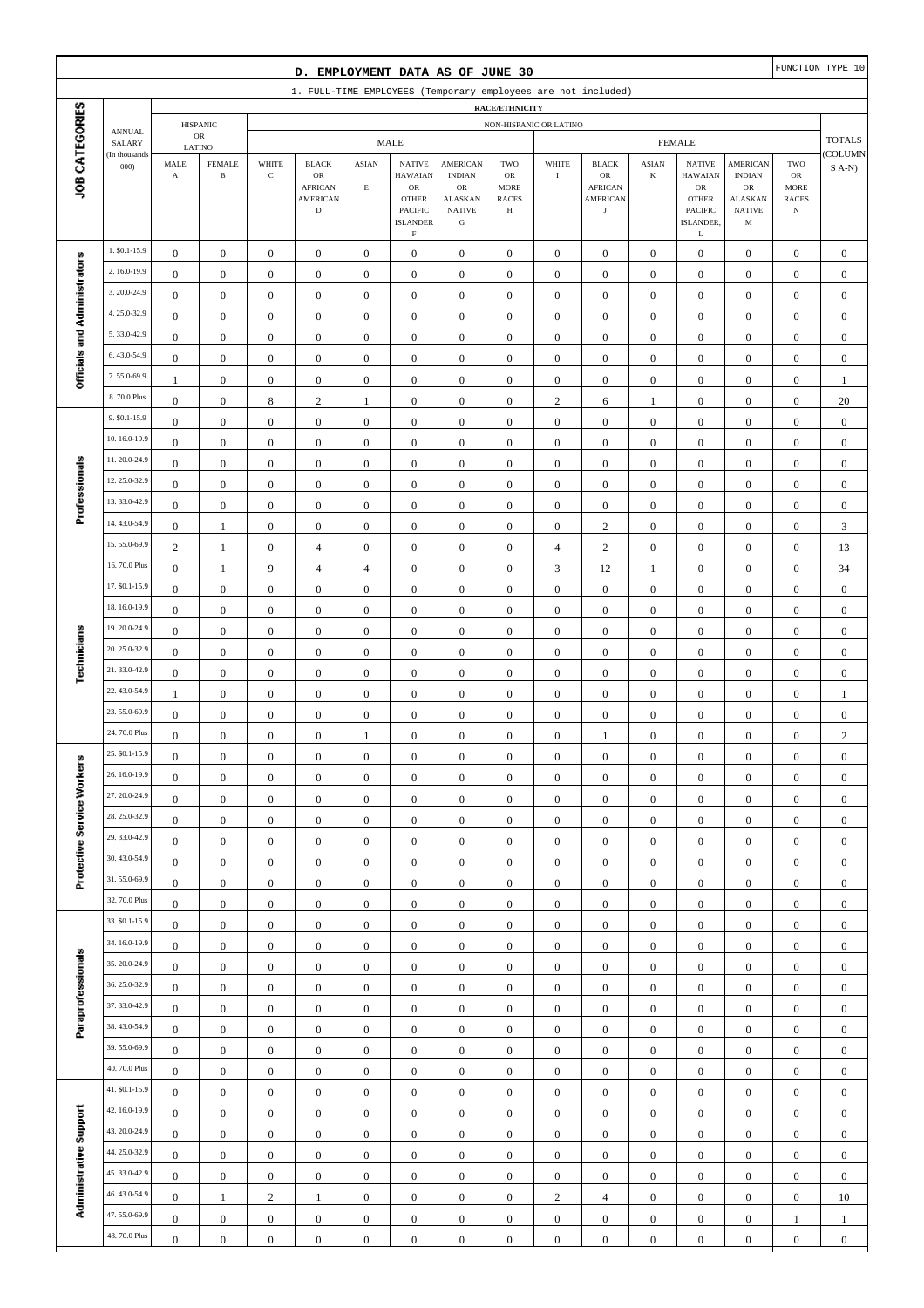|                                      |                                |                       |                               |                  | D. EMPLOYMENT DATA AS OF JUNE 30                                          |                         |                                                                    |                                                                     |                                                        |                  |                                                       |                  |                                                                             |                                                      |                                                  | FUNCTION TYPE 10 |
|--------------------------------------|--------------------------------|-----------------------|-------------------------------|------------------|---------------------------------------------------------------------------|-------------------------|--------------------------------------------------------------------|---------------------------------------------------------------------|--------------------------------------------------------|------------------|-------------------------------------------------------|------------------|-----------------------------------------------------------------------------|------------------------------------------------------|--------------------------------------------------|------------------|
|                                      |                                |                       |                               |                  | 1. FULL-TIME EMPLOYEES (Temporary employees are not included)             |                         |                                                                    |                                                                     |                                                        |                  |                                                       |                  |                                                                             |                                                      |                                                  |                  |
|                                      |                                |                       |                               |                  |                                                                           |                         |                                                                    |                                                                     | <b>RACE/ETHNICITY</b>                                  |                  |                                                       |                  |                                                                             |                                                      |                                                  |                  |
|                                      | <b>ANNUAL</b><br>SALARY        |                       | <b>HISPANIC</b><br>${\sf OR}$ |                  |                                                                           |                         | <b>MALE</b>                                                        |                                                                     | NON-HISPANIC OR LATINO                                 |                  |                                                       |                  | <b>FEMALE</b>                                                               |                                                      |                                                  | <b>TOTALS</b>    |
|                                      | (In thousands                  | LATINO<br>MALE        | <b>FEMALE</b>                 | WHITE            | <b>BLACK</b>                                                              | <b>ASIAN</b>            | <b>NATIVE</b>                                                      | <b>AMERICAN</b>                                                     | TWO                                                    | WHITE            | <b>BLACK</b>                                          | <b>ASIAN</b>     | <b>NATIVE</b>                                                               | <b>AMERICAN</b>                                      | TWO                                              | COLUMN           |
| JOB CATEGORIES                       | 000                            | $\boldsymbol{\rm{A}}$ | $\, {\bf B}$                  | $\mathbf C$      | $_{\rm OR}$<br><b>AFRICAN</b><br><b>AMERICAN</b><br>$\mathbf D$           | $\mathop{\hbox{\bf E}}$ | <b>HAWAIAN</b><br>OR<br><b>OTHER</b><br>PACIFIC<br><b>ISLANDER</b> | <b>INDIAN</b><br>OR<br><b>ALASKAN</b><br><b>NATIVE</b><br>${\bf G}$ | <b>OR</b><br><b>MORE</b><br><b>RACES</b><br>$_{\rm H}$ | $\rm I$          | OR<br><b>AFRICAN</b><br><b>AMERICAN</b><br>$_{\rm J}$ | $\bf K$          | <b>HAWAIAN</b><br>${\rm OR}$<br><b>OTHER</b><br><b>PACIFIC</b><br>ISLANDER, | <b>INDIAN</b><br>OR<br>ALASKAN<br><b>NATIVE</b><br>M | ${\rm OR}$<br>MORE<br><b>RACES</b><br>$_{\rm N}$ | $S$ A-N)         |
|                                      |                                |                       |                               |                  |                                                                           |                         | $\mathbf F$                                                        |                                                                     |                                                        |                  |                                                       |                  | L                                                                           |                                                      |                                                  |                  |
|                                      | 49. \$0.1-15.9<br>50.16.0-19.9 | $\boldsymbol{0}$      | $\boldsymbol{0}$              | $\boldsymbol{0}$ | $\boldsymbol{0}$                                                          | $\boldsymbol{0}$        | $\boldsymbol{0}$                                                   | $\boldsymbol{0}$                                                    | $\boldsymbol{0}$                                       | $\boldsymbol{0}$ | $\boldsymbol{0}$                                      | $\mathbf{0}$     | $\boldsymbol{0}$                                                            | $\boldsymbol{0}$                                     | $\boldsymbol{0}$                                 | $\boldsymbol{0}$ |
| Skilled Craft Workers                | 51.20.0-24.9                   | $\mathbf{0}$          | $\boldsymbol{0}$              | $\boldsymbol{0}$ | $\boldsymbol{0}$                                                          | $\boldsymbol{0}$        | $\boldsymbol{0}$                                                   | $\boldsymbol{0}$                                                    | $\boldsymbol{0}$                                       | $\boldsymbol{0}$ | $\boldsymbol{0}$                                      | $\boldsymbol{0}$ | $\boldsymbol{0}$                                                            | $\boldsymbol{0}$                                     | $\boldsymbol{0}$                                 | $\mathbf{0}$     |
|                                      | 52.25.0-32.9                   | $\mathbf{0}$          | $\boldsymbol{0}$              | $\boldsymbol{0}$ | $\boldsymbol{0}$                                                          | $\mathbf{0}$            | $\boldsymbol{0}$                                                   | $\boldsymbol{0}$                                                    | $\mathbf{0}$                                           | $\boldsymbol{0}$ | $\boldsymbol{0}$                                      | $\boldsymbol{0}$ | $\boldsymbol{0}$                                                            | $\boldsymbol{0}$                                     | $\boldsymbol{0}$                                 | $\mathbf{0}$     |
|                                      | 53.33.0-42.9                   | $\bf{0}$              | $\boldsymbol{0}$              | $\boldsymbol{0}$ | $\boldsymbol{0}$                                                          | $\boldsymbol{0}$        | $\boldsymbol{0}$                                                   | $\boldsymbol{0}$                                                    | $\boldsymbol{0}$                                       | $\boldsymbol{0}$ | $\boldsymbol{0}$                                      | $\boldsymbol{0}$ | $\boldsymbol{0}$                                                            | $\boldsymbol{0}$                                     | $\boldsymbol{0}$                                 | $\boldsymbol{0}$ |
|                                      | 54.43.0-54.9                   | $\boldsymbol{0}$      | $\boldsymbol{0}$              | $\boldsymbol{0}$ | $\boldsymbol{0}$                                                          | $\boldsymbol{0}$        | $\boldsymbol{0}$                                                   | $\boldsymbol{0}$                                                    | $\boldsymbol{0}$                                       | $\boldsymbol{0}$ | $\boldsymbol{0}$                                      | $\mathbf{0}$     | $\boldsymbol{0}$                                                            | $\boldsymbol{0}$                                     | $\boldsymbol{0}$                                 | $\boldsymbol{0}$ |
|                                      | 55.55.0-69.9                   | $\boldsymbol{0}$      | $\boldsymbol{0}$              | $\boldsymbol{0}$ | $\boldsymbol{0}$                                                          | $\boldsymbol{0}$        | $\boldsymbol{0}$                                                   | $\boldsymbol{0}$                                                    | $\boldsymbol{0}$                                       | $\boldsymbol{0}$ | $\boldsymbol{0}$                                      | $\boldsymbol{0}$ | $\boldsymbol{0}$                                                            | $\boldsymbol{0}$                                     | $\boldsymbol{0}$                                 | $\mathbf{0}$     |
|                                      | 56.70.0 Plus                   | $\mathbf{0}$          | $\boldsymbol{0}$              | $\boldsymbol{0}$ | $\boldsymbol{0}$                                                          | $\boldsymbol{0}$        | $\boldsymbol{0}$                                                   | $\boldsymbol{0}$                                                    | $\boldsymbol{0}$                                       | $\boldsymbol{0}$ | $\boldsymbol{0}$                                      | $\boldsymbol{0}$ | $\boldsymbol{0}$                                                            | $\boldsymbol{0}$                                     | $\boldsymbol{0}$                                 | $\boldsymbol{0}$ |
|                                      | 57. \$0.1-15.9                 | $\boldsymbol{0}$      | $\boldsymbol{0}$              | 12               | $\mathbf{1}$                                                              | $\boldsymbol{0}$        | $\boldsymbol{0}$                                                   | $\boldsymbol{0}$                                                    | $\boldsymbol{0}$                                       | $\boldsymbol{0}$ | $\boldsymbol{0}$                                      | $\boldsymbol{0}$ | $\boldsymbol{0}$                                                            | $\boldsymbol{0}$                                     | $\boldsymbol{0}$                                 | 13               |
|                                      | 58.16.0-19.9                   | $\boldsymbol{0}$      | $\boldsymbol{0}$              | $\boldsymbol{0}$ | $\boldsymbol{0}$                                                          | $\boldsymbol{0}$        | $\mathbf{0}$                                                       | $\boldsymbol{0}$                                                    | $\boldsymbol{0}$                                       | $\boldsymbol{0}$ | $\boldsymbol{0}$                                      | $\mathbf{0}$     | $\boldsymbol{0}$                                                            | $\boldsymbol{0}$                                     | $\boldsymbol{0}$                                 | $\boldsymbol{0}$ |
| Service-Maintenance                  | 59.20.0-24.9                   | $\boldsymbol{0}$      | $\boldsymbol{0}$              | $\boldsymbol{0}$ | $\boldsymbol{0}$                                                          | $\boldsymbol{0}$        | $\boldsymbol{0}$                                                   | $\boldsymbol{0}$                                                    | $\boldsymbol{0}$                                       | $\boldsymbol{0}$ | $\boldsymbol{0}$                                      | $\boldsymbol{0}$ | $\boldsymbol{0}$                                                            | $\boldsymbol{0}$                                     | $\boldsymbol{0}$                                 | $\boldsymbol{0}$ |
|                                      | 60.25.0-32.9                   | $\mathbf{0}$          | $\boldsymbol{0}$              | $\boldsymbol{0}$ | $\boldsymbol{0}$                                                          | $\mathbf{0}$            | $\boldsymbol{0}$                                                   | $\boldsymbol{0}$                                                    | $\mathbf{0}$                                           | $\boldsymbol{0}$ | $\boldsymbol{0}$                                      | $\boldsymbol{0}$ | $\boldsymbol{0}$                                                            | $\boldsymbol{0}$                                     | $\boldsymbol{0}$                                 | $\mathbf{0}$     |
|                                      | 61.33.0-42.9                   | $\boldsymbol{0}$      | $\boldsymbol{0}$              | $\boldsymbol{0}$ | $\boldsymbol{0}$                                                          | $\boldsymbol{0}$        | $\boldsymbol{0}$                                                   | $\boldsymbol{0}$                                                    | $\boldsymbol{0}$                                       | $\boldsymbol{0}$ | $\boldsymbol{0}$                                      | $\boldsymbol{0}$ | $\boldsymbol{0}$                                                            | $\boldsymbol{0}$                                     | $\boldsymbol{0}$                                 | $\mathbf{0}$     |
|                                      | 62.43.0-54.9                   | $\boldsymbol{0}$      | $\boldsymbol{0}$              | $\boldsymbol{0}$ | $\boldsymbol{0}$                                                          | $\boldsymbol{0}$        | $\boldsymbol{0}$                                                   | $\boldsymbol{0}$                                                    | $\boldsymbol{0}$                                       | $\boldsymbol{0}$ | $\boldsymbol{0}$                                      | $\mathbf{0}$     | $\boldsymbol{0}$                                                            | $\boldsymbol{0}$                                     | $\boldsymbol{0}$                                 | $\boldsymbol{0}$ |
|                                      | 63.55.0-69.9                   | $\bf{0}$              | $\boldsymbol{0}$              | $\boldsymbol{0}$ | $\boldsymbol{0}$                                                          | $\boldsymbol{0}$        | $\boldsymbol{0}$                                                   | $\boldsymbol{0}$                                                    | $\boldsymbol{0}$                                       | $\boldsymbol{0}$ | $\boldsymbol{0}$                                      | $\boldsymbol{0}$ | $\boldsymbol{0}$                                                            | $\boldsymbol{0}$                                     | $\boldsymbol{0}$                                 | $\boldsymbol{0}$ |
|                                      | 64.70.0 Plus                   | $\boldsymbol{0}$      | $\boldsymbol{0}$              | $\boldsymbol{0}$ | $\boldsymbol{0}$                                                          | $\boldsymbol{0}$        | $\boldsymbol{0}$                                                   | $\boldsymbol{0}$                                                    | $\boldsymbol{0}$                                       | $\boldsymbol{0}$ | $\boldsymbol{0}$                                      | $\boldsymbol{0}$ | $\boldsymbol{0}$                                                            | $\boldsymbol{0}$                                     | $\boldsymbol{0}$                                 | $\mathbf{0}$     |
| 65. TOTAL FULL TIME                  |                                | $\boldsymbol{0}$      | $\boldsymbol{0}$              | $\boldsymbol{0}$ | $\boldsymbol{0}$                                                          | $\boldsymbol{0}$        | $\boldsymbol{0}$                                                   | $\boldsymbol{0}$                                                    | $\boldsymbol{0}$                                       | $\boldsymbol{0}$ | $\boldsymbol{0}$                                      | $\boldsymbol{0}$ | $\boldsymbol{0}$                                                            | $\boldsymbol{0}$                                     | $\boldsymbol{0}$                                 | $\mathbf{0}$     |
| (Lines 1-64)                         |                                | $\overline{4}$        | $\overline{4}$                | 31               | 12                                                                        | 6                       | $\boldsymbol{0}$                                                   | $\boldsymbol{0}$                                                    | $\boldsymbol{0}$                                       | 11               | 27                                                    | $\sqrt{2}$       | $\boldsymbol{0}$                                                            | $\boldsymbol{0}$                                     | $\mathbf{1}$                                     | 98               |
|                                      |                                |                       | $2$ .                         |                  | OTHER THAN FULLTIME                                                       |                         | EMPLOYEES                                                          |                                                                     |                                                        |                  | (Including temporary                                  |                  | employees)                                                                  |                                                      |                                                  |                  |
| 66.OFFICIALS/ADMIN                   |                                | $\mathbf{0}$          | $\boldsymbol{0}$              | $\boldsymbol{0}$ | $\boldsymbol{0}$                                                          | $\boldsymbol{0}$        | $\boldsymbol{0}$                                                   | $\boldsymbol{0}$                                                    | $\boldsymbol{0}$                                       | $\boldsymbol{0}$ | $\boldsymbol{0}$                                      | $\boldsymbol{0}$ | $\boldsymbol{0}$                                                            | $\boldsymbol{0}$                                     | $\boldsymbol{0}$                                 | $\boldsymbol{0}$ |
| 67.PROFESSIONALS                     |                                | $\boldsymbol{0}$      | $\boldsymbol{0}$              | $\boldsymbol{0}$ | $\boldsymbol{0}$                                                          | $\boldsymbol{0}$        | $\boldsymbol{0}$                                                   | $\boldsymbol{0}$                                                    | $\boldsymbol{0}$                                       | $\boldsymbol{0}$ | $\boldsymbol{0}$                                      | $\mathbf{0}$     | $\boldsymbol{0}$                                                            | $\boldsymbol{0}$                                     | $\boldsymbol{0}$                                 | $\boldsymbol{0}$ |
| 68.TECHNICIANS                       |                                | $\boldsymbol{0}$      | $\boldsymbol{0}$              | $\boldsymbol{0}$ | $\boldsymbol{0}$                                                          | $\boldsymbol{0}$        | $\boldsymbol{0}$                                                   | $\boldsymbol{0}$                                                    | $\boldsymbol{0}$                                       | $\boldsymbol{0}$ | $\boldsymbol{0}$                                      | $\boldsymbol{0}$ | $\boldsymbol{0}$                                                            | $\boldsymbol{0}$                                     | $\boldsymbol{0}$                                 | $\mathbf{0}$     |
|                                      | <b>69.PROTECTIVE SERVICE</b>   | $\boldsymbol{0}$      | $\boldsymbol{0}$              | $\boldsymbol{0}$ | $\boldsymbol{0}$                                                          | $\boldsymbol{0}$        | $\boldsymbol{0}$                                                   | $\boldsymbol{0}$                                                    | $\boldsymbol{0}$                                       | $\boldsymbol{0}$ | $\boldsymbol{0}$                                      | $\mathbf{0}$     | $\mathbf{0}$                                                                | $\boldsymbol{0}$                                     | $\boldsymbol{0}$                                 | $\mathbf{0}$     |
|                                      | 70.PARA-PROFESSIONAL           | $\boldsymbol{0}$      | $\boldsymbol{0}$              | $\boldsymbol{0}$ | $\boldsymbol{0}$                                                          | $\boldsymbol{0}$        | $\boldsymbol{0}$                                                   | $\mathbf{0}$                                                        | $\mathbf{0}$                                           | $\boldsymbol{0}$ | $\boldsymbol{0}$                                      | $\boldsymbol{0}$ | $\boldsymbol{0}$                                                            | $\boldsymbol{0}$                                     | $\boldsymbol{0}$                                 | $\boldsymbol{0}$ |
| 71.ADMIN. SUPPORT                    |                                | $\overline{0}$        | $\boldsymbol{0}$              | $\boldsymbol{0}$ | $\Omega$                                                                  | $\mathbf{0}$            | $\boldsymbol{0}$                                                   | $\boldsymbol{0}$                                                    | $\Omega$                                               | $\boldsymbol{0}$ | $\boldsymbol{0}$                                      | $\boldsymbol{0}$ | $\boldsymbol{0}$                                                            | $\theta$                                             | $\boldsymbol{0}$                                 | $\theta$         |
| 72.SKILLED CRAFT                     |                                | $\mathbf{0}$          | $\boldsymbol{0}$              | $\boldsymbol{0}$ | $\mathbf{0}$                                                              | $\boldsymbol{0}$        | $\boldsymbol{0}$                                                   | $\boldsymbol{0}$                                                    | $\boldsymbol{0}$                                       | $\mathbf{0}$     | $\mathbf{0}$                                          | $\mathbf{0}$     | $\mathbf{0}$                                                                | $\overline{0}$                                       | $\mathbf{0}$                                     | $\mathbf{0}$     |
| CE                                   | 73.SERVICE/MAINTENAN           | $\overline{0}$        | $\mathbf{0}$                  | $\boldsymbol{0}$ | $\boldsymbol{0}$                                                          | $\mathbf{0}$            | $\mathbf{0}$                                                       | $\mathbf{0}$                                                        | $\mathbf{0}$                                           | $\boldsymbol{0}$ | $\boldsymbol{0}$                                      | $\mathbf{0}$     | $\mathbf{0}$                                                                | $\overline{0}$                                       | $\mathbf{0}$                                     | $\mathbf{0}$     |
| FULL TIME<br>(Lines 66-73)           | 74. TOTAL OTHER THAN           | $\overline{0}$        | $\mathbf{0}$                  | $\boldsymbol{0}$ | $\mathbf{0}$                                                              | $\mathbf{0}$            | $\mathbf{0}$                                                       | $\boldsymbol{0}$                                                    | $\boldsymbol{0}$                                       | $\mathbf{0}$     | $\boldsymbol{0}$                                      | $\mathbf{0}$     | $\mathbf{0}$                                                                | $\overline{0}$                                       | $\mathbf{0}$                                     | $\mathbf{0}$     |
|                                      |                                |                       |                               |                  | 3. NEW HIRES DURING FISCAL YEAR Permanent full time only JULY 1 - JUNE 30 |                         |                                                                    |                                                                     |                                                        |                  |                                                       |                  |                                                                             |                                                      |                                                  |                  |
| 75.OFFICIALS/ADMIN                   |                                | $\boldsymbol{0}$      | $\mathbf{0}$                  | $\boldsymbol{0}$ | $\mathbf{0}$                                                              | $\mathbf{0}$            | $\mathbf{0}$                                                       | $\mathbf{0}$                                                        | $\overline{0}$                                         | $\overline{0}$   | $\boldsymbol{0}$                                      | $\mathbf{0}$     | $\mathbf{0}$                                                                | $\overline{0}$                                       | $\mathbf{0}$                                     | $\mathbf{0}$     |
| 76.PROFESSIONALS                     |                                | $\mathbf{0}$          | $\boldsymbol{0}$              | $\boldsymbol{0}$ | $\mathbf{0}$                                                              | $\mathbf{0}$            | $\mathbf{0}$                                                       | $\boldsymbol{0}$                                                    | $\boldsymbol{0}$                                       | 1                | $\mathbf{0}$                                          | $\mathbf{0}$     | $\mathbf{0}$                                                                | $\mathbf{0}$                                         | $\boldsymbol{0}$                                 | $\mathbf{1}$     |
| 77.TECHNICIANS                       |                                | $\boldsymbol{0}$      | $\boldsymbol{0}$              | $\boldsymbol{0}$ | $\boldsymbol{0}$                                                          | $\boldsymbol{0}$        | $\boldsymbol{0}$                                                   | $\boldsymbol{0}$                                                    | $\boldsymbol{0}$                                       | $\boldsymbol{0}$ | $\boldsymbol{0}$                                      | $\overline{0}$   | $\mathbf{0}$                                                                | $\boldsymbol{0}$                                     | $\boldsymbol{0}$                                 | $\boldsymbol{0}$ |
|                                      | 78.PROTECTIVE SERVICE          | $\mathbf{0}$          | $\mathbf{0}$                  | $\boldsymbol{0}$ | $\mathbf{0}$                                                              | $\boldsymbol{0}$        | $\mathbf{0}$                                                       | $\mathbf{0}$                                                        | $\overline{0}$                                         | $\overline{0}$   | $\boldsymbol{0}$                                      | $\mathbf{0}$     | $\mathbf{0}$                                                                | $\overline{0}$                                       | $\overline{0}$                                   | $\boldsymbol{0}$ |
|                                      | 79.PARA-PROFESSIONAL           | $\mathbf{0}$          | $\mathbf{0}$                  | $\mathbf{0}$     | $\mathbf{0}$                                                              | $\mathbf{0}$            | $\mathbf{0}$                                                       | $\mathbf{0}$                                                        | $\overline{0}$                                         | $\mathbf{0}$     | $\boldsymbol{0}$                                      | $\overline{0}$   | $\overline{0}$                                                              | $\overline{0}$                                       | $\mathbf{0}$                                     | $\mathbf{0}$     |
| 80.ADMIN. SUPPORT                    |                                | $\mathbf{0}$          | $\boldsymbol{0}$              | $\boldsymbol{0}$ | $\mathbf{0}$                                                              | $\mathbf{0}$            | $\boldsymbol{0}$                                                   | $\boldsymbol{0}$                                                    | $\boldsymbol{0}$                                       | $\mathbf{0}$     | $\boldsymbol{0}$                                      | $\mathbf{0}$     | $\mathbf{0}$                                                                | $\boldsymbol{0}$                                     | $\boldsymbol{0}$                                 | $\mathbf{0}$     |
| 81.SKILLED CRAFT                     |                                | $\mathbf{0}$          | $\mathbf{0}$                  | $\boldsymbol{0}$ | $\boldsymbol{0}$                                                          | $\boldsymbol{0}$        | $\mathbf{0}$                                                       | $\boldsymbol{0}$                                                    | $\boldsymbol{0}$                                       | $\boldsymbol{0}$ | $\boldsymbol{0}$                                      | $\mathbf{0}$     | $\mathbf{0}$                                                                | $\boldsymbol{0}$                                     | $\boldsymbol{0}$                                 | $\boldsymbol{0}$ |
| CE                                   | 82.SERVICE/MAINTENAN           | $\overline{0}$        | $\boldsymbol{0}$              | $\boldsymbol{0}$ | $\boldsymbol{0}$                                                          | $\mathbf{0}$            | $\boldsymbol{0}$                                                   | $\mathbf{0}$                                                        | $\mathbf{0}$                                           | $\boldsymbol{0}$ | $\boldsymbol{0}$                                      | $\mathbf{0}$     | $\boldsymbol{0}$                                                            | $\overline{0}$                                       | $\mathbf{0}$                                     | $\boldsymbol{0}$ |
| 83. TOTAL NEW HIRES<br>(Lines 75-82) |                                | $\mathbf{0}$          | $\boldsymbol{0}$              | $\boldsymbol{0}$ | $\boldsymbol{0}$                                                          | $\boldsymbol{0}$        | $\boldsymbol{0}$                                                   | $\boldsymbol{0}$                                                    | $\boldsymbol{0}$                                       | $\mathbf{1}$     | $\boldsymbol{0}$                                      | $\boldsymbol{0}$ | $\boldsymbol{0}$                                                            | $\boldsymbol{0}$                                     | $\boldsymbol{0}$                                 | 1                |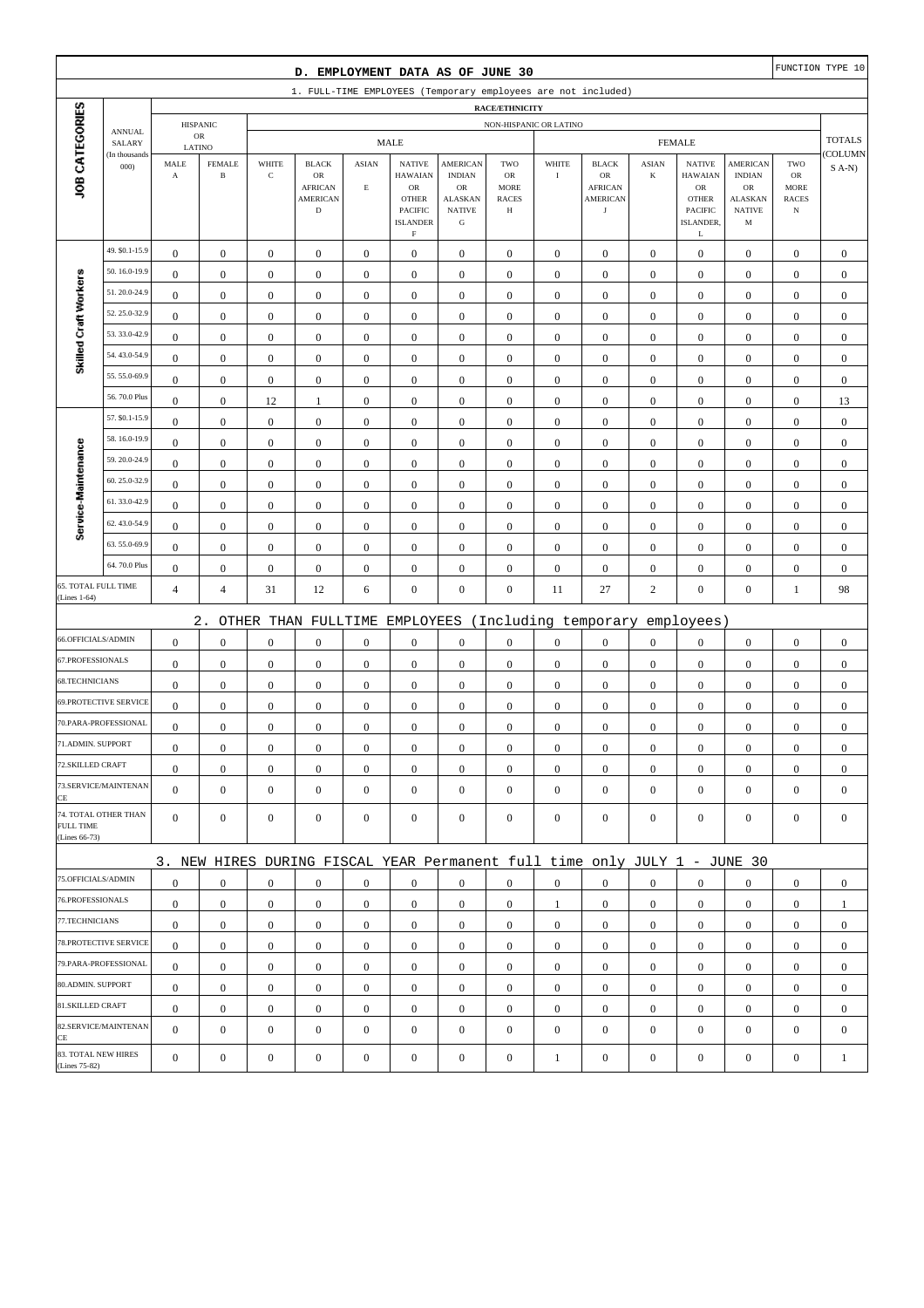| FUNCTION TYPE 10                                                                                                                                |  |
|-------------------------------------------------------------------------------------------------------------------------------------------------|--|
| REMARKS (List National Crime Information Center (NCIC) number assigned to any Criminal Justice Agencies whose data are included in this report) |  |

|             | NAME OF PERSON TO CONTACT REGARDING THIS FORM      |                                                      | <b>TITLE</b>                        |                  |                   |
|-------------|----------------------------------------------------|------------------------------------------------------|-------------------------------------|------------------|-------------------|
|             | Piemengie Hamisu                                   |                                                      | Special Assistant for Legal Affairs |                  |                   |
|             | ADDRESS (Number and Street, City, State, Zip Code) | <b>TELEPHONE NUMBER</b>                              | Ext                                 |                  | <b>FAX NUMBER</b> |
|             | 118 N. Clark Street, Room 840, Chicago, IL 60602,  | 312-603-1314                                         |                                     |                  |                   |
| <b>DATE</b> | EMAIL                                              | TYPED NAME/TITLE OF AUTHORIZED OFFICIAL              |                                     | <b>SIGNATURE</b> |                   |
| 2019-09-30  | Piemengie.Hamisu@cookcount<br>yil.gov              | Piemengie Hamisu Special Assistant for Legal Affairs |                                     |                  |                   |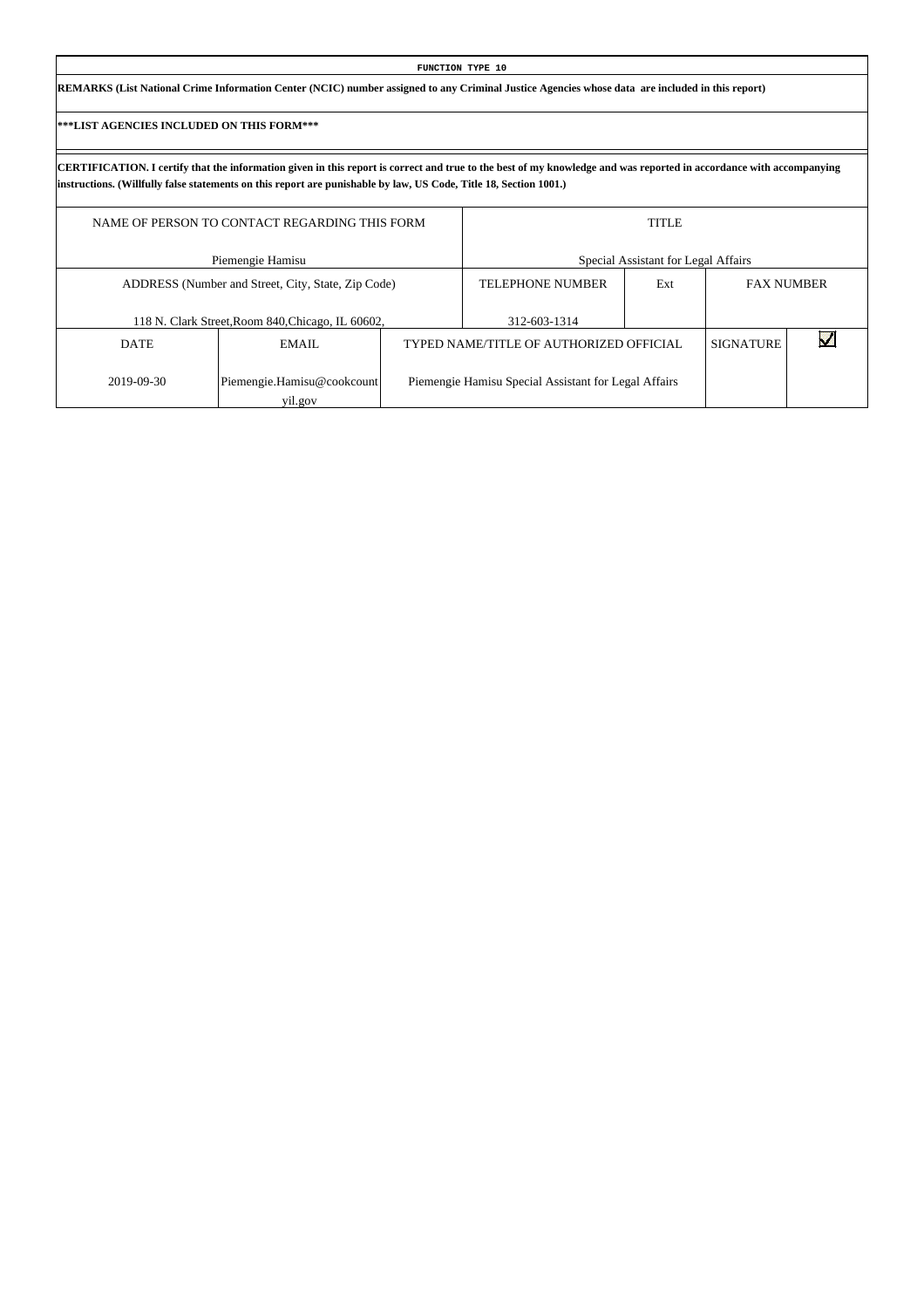|                                                                                                                     |                              |                                      |                                         |                                      |                                                                        |                                      |                                                                                              |                                                                                                 |                                               |                                  |                                                                       |                                      |                                                                                              |                                                                                       |                                                                | FUNCTION TYPE 11                     |
|---------------------------------------------------------------------------------------------------------------------|------------------------------|--------------------------------------|-----------------------------------------|--------------------------------------|------------------------------------------------------------------------|--------------------------------------|----------------------------------------------------------------------------------------------|-------------------------------------------------------------------------------------------------|-----------------------------------------------|----------------------------------|-----------------------------------------------------------------------|--------------------------------------|----------------------------------------------------------------------------------------------|---------------------------------------------------------------------------------------|----------------------------------------------------------------|--------------------------------------|
| D. EMPLOYMENT DATA AS OF JUNE 30<br>1. FULL-TIME EMPLOYEES (Temporary employees are not included)<br>RACE/ETHNICITY |                              |                                      |                                         |                                      |                                                                        |                                      |                                                                                              |                                                                                                 |                                               |                                  |                                                                       |                                      |                                                                                              |                                                                                       |                                                                |                                      |
|                                                                                                                     |                              |                                      |                                         |                                      |                                                                        |                                      |                                                                                              |                                                                                                 |                                               |                                  |                                                                       |                                      |                                                                                              |                                                                                       |                                                                |                                      |
|                                                                                                                     | <b>ANNUAL</b><br>SALARY      |                                      | <b>HISPANIC</b><br>$_{\rm OR}$          |                                      |                                                                        |                                      | <b>MALE</b>                                                                                  |                                                                                                 | NON-HISPANIC OR LATINO                        |                                  |                                                                       |                                      | <b>FEMALE</b>                                                                                |                                                                                       |                                                                | <b>TOTALS</b>                        |
| JOB CATEGORIES                                                                                                      | (In thousands<br>000         | MALE<br>$\mathbf A$                  | LATINO<br><b>FEMALE</b><br>$\, {\bf B}$ | WHITE<br>$\mathbf C$                 | <b>BLACK</b><br>OR<br><b>AFRICAN</b><br><b>AMERICAN</b><br>$\mathbf D$ | <b>ASIAN</b><br>$\mathbf E$          | <b>NATIVE</b><br><b>HAWAIAN</b><br>$_{\rm OR}$<br><b>OTHER</b><br>PACIFIC<br><b>ISLANDER</b> | <b>AMERICAN</b><br><b>INDIAN</b><br>$_{\rm OR}$<br><b>ALASKAN</b><br><b>NATIVE</b><br>${\bf G}$ | TWO<br>OR<br><b>MORE</b><br><b>RACES</b><br>Н | WHITE<br>$\mathbf I$             | <b>BLACK</b><br>OR<br><b>AFRICAN</b><br><b>AMERICAN</b><br>$_{\rm J}$ | <b>ASIAN</b><br>K                    | <b>NATIVE</b><br><b>HAWAIAN</b><br>${\rm OR}$<br><b>OTHER</b><br><b>PACIFIC</b><br>ISLANDER, | <b>AMERICAN</b><br><b>INDIAN</b><br><b>OR</b><br><b>ALASKAN</b><br><b>NATIVE</b><br>M | TWO<br>${\sf OR}$<br><b>MORE</b><br><b>RACES</b><br>$_{\rm N}$ | COLUMN<br>$S(A-N)$                   |
|                                                                                                                     |                              |                                      |                                         |                                      |                                                                        |                                      | $\mathbf F$                                                                                  |                                                                                                 |                                               |                                  |                                                                       |                                      | L                                                                                            |                                                                                       |                                                                |                                      |
|                                                                                                                     | 1. \$0.1-15.9<br>2.16.0-19.9 | $\boldsymbol{0}$                     | $\boldsymbol{0}$                        | $\boldsymbol{0}$                     | $\boldsymbol{0}$                                                       | $\boldsymbol{0}$                     | $\boldsymbol{0}$                                                                             | $\mathbf{0}$                                                                                    | $\boldsymbol{0}$                              | $\boldsymbol{0}$                 | $\boldsymbol{0}$                                                      | $\boldsymbol{0}$                     | $\boldsymbol{0}$                                                                             | $\boldsymbol{0}$                                                                      | $\boldsymbol{0}$                                               | $\mathbf{0}$                         |
|                                                                                                                     | 3.20.0-24.9                  | $\boldsymbol{0}$                     | $\boldsymbol{0}$                        | $\boldsymbol{0}$                     | $\boldsymbol{0}$                                                       | $\boldsymbol{0}$                     | $\mathbf{0}$                                                                                 | $\boldsymbol{0}$                                                                                | $\boldsymbol{0}$                              | $\boldsymbol{0}$                 | $\boldsymbol{0}$                                                      | $\boldsymbol{0}$                     | $\boldsymbol{0}$                                                                             | $\boldsymbol{0}$                                                                      | $\boldsymbol{0}$                                               | $\boldsymbol{0}$                     |
|                                                                                                                     | 4.25.0-32.9                  | $\boldsymbol{0}$                     | $\mathbf{0}$                            | $\boldsymbol{0}$                     | $\boldsymbol{0}$                                                       | $\boldsymbol{0}$                     | $\mathbf{0}$                                                                                 | $\boldsymbol{0}$                                                                                | $\boldsymbol{0}$                              | $\boldsymbol{0}$                 | $\boldsymbol{0}$                                                      | $\boldsymbol{0}$                     | $\boldsymbol{0}$                                                                             | $\boldsymbol{0}$                                                                      | $\boldsymbol{0}$                                               | $\boldsymbol{0}$                     |
|                                                                                                                     | 5.33.0-42.9                  | $\boldsymbol{0}$                     | $\mathbf{0}$                            | $\boldsymbol{0}$                     | $\boldsymbol{0}$                                                       | $\boldsymbol{0}$                     | $\mathbf{0}$                                                                                 | $\boldsymbol{0}$                                                                                | $\mathbf{0}$                                  | $\boldsymbol{0}$                 | $\boldsymbol{0}$                                                      | $\boldsymbol{0}$                     | $\boldsymbol{0}$                                                                             | $\boldsymbol{0}$                                                                      | $\boldsymbol{0}$                                               | $\boldsymbol{0}$                     |
|                                                                                                                     | 6.43.0-54.9                  | $\boldsymbol{0}$                     | $\mathbf{0}$                            | $\boldsymbol{0}$                     | $\boldsymbol{0}$                                                       | $\boldsymbol{0}$                     | $\mathbf{0}$                                                                                 | $\boldsymbol{0}$                                                                                | $\boldsymbol{0}$                              | $\boldsymbol{0}$                 | $\boldsymbol{0}$                                                      | $\boldsymbol{0}$                     | $\boldsymbol{0}$                                                                             | $\boldsymbol{0}$                                                                      | $\boldsymbol{0}$                                               | $\boldsymbol{0}$                     |
| Officials and Administrators                                                                                        | 7.55.0-69.9                  | $\boldsymbol{0}$<br>$\boldsymbol{0}$ | $\boldsymbol{0}$                        | $\boldsymbol{0}$                     | $\boldsymbol{0}$                                                       | $\boldsymbol{0}$<br>$\boldsymbol{0}$ | $\mathbf{0}$<br>$\mathbf{0}$                                                                 | $\boldsymbol{0}$                                                                                | $\boldsymbol{0}$                              | $\boldsymbol{0}$<br>$\mathbf{0}$ | $\boldsymbol{0}$                                                      | $\boldsymbol{0}$<br>$\boldsymbol{0}$ | $\boldsymbol{0}$                                                                             | $\boldsymbol{0}$                                                                      | $\boldsymbol{0}$                                               | $\boldsymbol{0}$<br>$\boldsymbol{0}$ |
|                                                                                                                     | 8.70.0 Plus                  | 3                                    | $\boldsymbol{0}$<br>1                   | $\boldsymbol{0}$<br>5                | $\boldsymbol{0}$<br>3                                                  | $\boldsymbol{0}$                     | $\mathbf{0}$                                                                                 | $\boldsymbol{0}$<br>$\boldsymbol{0}$                                                            | $\boldsymbol{0}$<br>$\mathbf{0}$              | $\mathbf{1}$                     | $\boldsymbol{0}$<br>1                                                 | $\boldsymbol{0}$                     | $\boldsymbol{0}$<br>$\boldsymbol{0}$                                                         | $\boldsymbol{0}$<br>$\overline{0}$                                                    | $\boldsymbol{0}$<br>$\boldsymbol{0}$                           | 14                                   |
|                                                                                                                     | 9. \$0.1-15.9                | $\boldsymbol{0}$                     | $\mathbf{0}$                            | $\boldsymbol{0}$                     | $\boldsymbol{0}$                                                       | $\boldsymbol{0}$                     | $\mathbf{0}$                                                                                 | $\boldsymbol{0}$                                                                                | $\boldsymbol{0}$                              | $\boldsymbol{0}$                 | $\boldsymbol{0}$                                                      | $\boldsymbol{0}$                     | $\boldsymbol{0}$                                                                             | $\boldsymbol{0}$                                                                      | $\boldsymbol{0}$                                               | $\boldsymbol{0}$                     |
|                                                                                                                     | 10.16.0-19.9                 | $\boldsymbol{0}$                     | $\mathbf{0}$                            | $\boldsymbol{0}$                     | $\boldsymbol{0}$                                                       | $\boldsymbol{0}$                     | $\mathbf{0}$                                                                                 | $\boldsymbol{0}$                                                                                | $\boldsymbol{0}$                              | $\mathbf{0}$                     | $\boldsymbol{0}$                                                      | $\boldsymbol{0}$                     | $\boldsymbol{0}$                                                                             | $\boldsymbol{0}$                                                                      | $\boldsymbol{0}$                                               | $\boldsymbol{0}$                     |
|                                                                                                                     | 11.20.0-24.9                 | $\boldsymbol{0}$                     | $\mathbf{0}$                            | $\boldsymbol{0}$                     | $\boldsymbol{0}$                                                       | $\boldsymbol{0}$                     | $\mathbf{0}$                                                                                 | $\boldsymbol{0}$                                                                                | $\boldsymbol{0}$                              | $\boldsymbol{0}$                 | $\boldsymbol{0}$                                                      | $\boldsymbol{0}$                     | $\boldsymbol{0}$                                                                             | $\boldsymbol{0}$                                                                      | $\boldsymbol{0}$                                               | $\boldsymbol{0}$                     |
| Professionals                                                                                                       | 12.25.0-32.9                 | $\boldsymbol{0}$                     | $\boldsymbol{0}$                        | $\boldsymbol{0}$                     | $\boldsymbol{0}$                                                       | $\mathbf{0}$                         | $\mathbf{0}$                                                                                 | $\boldsymbol{0}$                                                                                | $\mathbf{0}$                                  | $\boldsymbol{0}$                 | $\boldsymbol{0}$                                                      | $\boldsymbol{0}$                     | $\boldsymbol{0}$                                                                             | $\boldsymbol{0}$                                                                      | $\boldsymbol{0}$                                               | $\boldsymbol{0}$                     |
|                                                                                                                     | 13.33.0-42.9                 | $\boldsymbol{0}$                     | $\mathbf{0}$                            | $\boldsymbol{0}$                     | $\mathbf{1}$                                                           | $\boldsymbol{0}$                     | $\mathbf{0}$                                                                                 | $\boldsymbol{0}$                                                                                | $\boldsymbol{0}$                              | $\boldsymbol{0}$                 | $\mathbf{1}$                                                          | $\boldsymbol{0}$                     | $\boldsymbol{0}$                                                                             | $\boldsymbol{0}$                                                                      | $\boldsymbol{0}$                                               | $\sqrt{2}$                           |
|                                                                                                                     | 14.43.0-54.9                 | $\mathfrak{Z}$                       | $\boldsymbol{0}$                        | 6                                    | 8                                                                      | $\boldsymbol{0}$                     | $\mathbf{0}$                                                                                 | $\boldsymbol{0}$                                                                                | $\boldsymbol{0}$                              | 6                                | 14                                                                    | $\boldsymbol{0}$                     | $\boldsymbol{0}$                                                                             | 1                                                                                     | $\boldsymbol{0}$                                               | 38                                   |
|                                                                                                                     | 15.55.0-69.9                 | 11                                   | 24                                      | 27                                   | 105                                                                    | $\sqrt{2}$                           | 1                                                                                            | $\boldsymbol{0}$                                                                                | $\boldsymbol{0}$                              | 32                               | 100                                                                   | $\boldsymbol{0}$                     | $\boldsymbol{0}$                                                                             | $\boldsymbol{0}$                                                                      | $\overline{4}$                                                 | 306                                  |
|                                                                                                                     | 16.70.0 Plus                 | 52                                   | 32                                      | 114                                  | 174                                                                    | 1                                    | $\mathbf{0}$                                                                                 | $\mathbf{1}$                                                                                    | $\mathbf{0}$                                  | 100                              | 177                                                                   | $\overline{4}$                       | $\boldsymbol{0}$                                                                             | $\overline{0}$                                                                        | 3                                                              | 658                                  |
|                                                                                                                     | 17. \$0.1-15.9               | $\boldsymbol{0}$                     | $\boldsymbol{0}$                        | $\boldsymbol{0}$                     | $\boldsymbol{0}$                                                       | $\boldsymbol{0}$                     | $\mathbf{0}$                                                                                 | $\boldsymbol{0}$                                                                                | $\boldsymbol{0}$                              | $\boldsymbol{0}$                 | $\boldsymbol{0}$                                                      | $\boldsymbol{0}$                     | $\boldsymbol{0}$                                                                             | $\boldsymbol{0}$                                                                      | $\boldsymbol{0}$                                               | $\boldsymbol{0}$                     |
|                                                                                                                     | 18.16.0-19.9                 | $\boldsymbol{0}$                     | $\boldsymbol{0}$                        | $\boldsymbol{0}$                     | $\boldsymbol{0}$                                                       | $\boldsymbol{0}$                     | $\mathbf{0}$                                                                                 | $\boldsymbol{0}$                                                                                | $\boldsymbol{0}$                              | $\boldsymbol{0}$                 | $\boldsymbol{0}$                                                      | $\boldsymbol{0}$                     | $\boldsymbol{0}$                                                                             | $\boldsymbol{0}$                                                                      | $\boldsymbol{0}$                                               | $\boldsymbol{0}$                     |
|                                                                                                                     | 19.20.0-24.9                 | $\boldsymbol{0}$                     | $\mathbf{0}$                            | $\boldsymbol{0}$                     | $\boldsymbol{0}$                                                       | $\boldsymbol{0}$                     | $\mathbf{0}$                                                                                 | $\boldsymbol{0}$                                                                                | $\boldsymbol{0}$                              | $\mathbf{0}$                     | $\boldsymbol{0}$                                                      | $\boldsymbol{0}$                     | $\boldsymbol{0}$                                                                             | $\boldsymbol{0}$                                                                      | $\boldsymbol{0}$                                               | $\boldsymbol{0}$                     |
| Technicians                                                                                                         | 20.25.0-32.9                 | $\mathbf{0}$                         | $\boldsymbol{0}$                        | $\boldsymbol{0}$                     | $\boldsymbol{0}$                                                       | $\mathbf{0}$                         | $\mathbf{0}$                                                                                 | $\boldsymbol{0}$                                                                                | $\mathbf{0}$                                  | $\mathbf{0}$                     | $\boldsymbol{0}$                                                      | $\boldsymbol{0}$                     | $\boldsymbol{0}$                                                                             | $\boldsymbol{0}$                                                                      | $\boldsymbol{0}$                                               | $\boldsymbol{0}$                     |
|                                                                                                                     | 21.33.0-42.9                 | $\boldsymbol{0}$                     | 1                                       | $\boldsymbol{0}$                     | $\mathbf{1}$                                                           | $\boldsymbol{0}$                     | $\mathbf{0}$                                                                                 | $\boldsymbol{0}$                                                                                | $\boldsymbol{0}$                              | $\boldsymbol{0}$                 | 1                                                                     | $\boldsymbol{0}$                     | $\boldsymbol{0}$                                                                             | $\boldsymbol{0}$                                                                      | $\boldsymbol{0}$                                               | $\mathfrak{Z}$                       |
|                                                                                                                     | 22.43.0-54.9                 | $\boldsymbol{0}$                     | $\boldsymbol{0}$                        | $\sqrt{2}$                           | $\mathbf{1}$                                                           | $\boldsymbol{0}$                     | $\mathbf{0}$                                                                                 | $\boldsymbol{0}$                                                                                | $\boldsymbol{0}$                              | $\sqrt{2}$                       | 1                                                                     | $\boldsymbol{0}$                     | $\boldsymbol{0}$                                                                             | $\boldsymbol{0}$                                                                      | $\boldsymbol{0}$                                               | 6                                    |
|                                                                                                                     | 23.55.0-69.9                 | 1                                    | $\mathbf{0}$                            | $\mathbf{1}$                         | $\boldsymbol{0}$                                                       | $\boldsymbol{0}$                     | $\mathbf{0}$                                                                                 | $\boldsymbol{0}$                                                                                | $\boldsymbol{0}$                              | $\boldsymbol{0}$                 | 1                                                                     | $\boldsymbol{0}$                     | $\boldsymbol{0}$                                                                             | $\boldsymbol{0}$                                                                      | $\boldsymbol{0}$                                               | $\mathfrak{Z}$                       |
|                                                                                                                     | 24.70.0 Plus                 | 25                                   | $\overline{4}$                          | 71                                   | 38                                                                     | 1                                    | 1                                                                                            | $\boldsymbol{0}$                                                                                | $\mathbf{0}$                                  | 8                                | 30                                                                    | $\boldsymbol{0}$                     | $\boldsymbol{0}$                                                                             | $\overline{0}$                                                                        | $\boldsymbol{0}$                                               | 178                                  |
|                                                                                                                     | 25. \$0.1-15.9               | $\boldsymbol{0}$                     | $\boldsymbol{0}$                        | $\boldsymbol{0}$                     | $\boldsymbol{0}$                                                       | $\boldsymbol{0}$                     | $\boldsymbol{0}$                                                                             | $\bf{0}$                                                                                        | $\boldsymbol{0}$                              | $\boldsymbol{0}$                 | $\boldsymbol{0}$                                                      | $\boldsymbol{0}$                     | $\boldsymbol{0}$                                                                             | 0                                                                                     | $\boldsymbol{0}$                                               | $\boldsymbol{0}$                     |
|                                                                                                                     | 26.16.0-19.9                 | $\boldsymbol{0}$                     | $\boldsymbol{0}$                        | $\boldsymbol{0}$                     | $\mathbf{0}$                                                           | $\boldsymbol{0}$                     | $\boldsymbol{0}$                                                                             | $\boldsymbol{0}$                                                                                | $\boldsymbol{0}$                              | $\boldsymbol{0}$                 | $\boldsymbol{0}$                                                      | $\mathbf{0}$                         | $\boldsymbol{0}$                                                                             | $\boldsymbol{0}$                                                                      | $\boldsymbol{0}$                                               | $\boldsymbol{0}$                     |
|                                                                                                                     | 27.20.0-24.9                 | $\boldsymbol{0}$                     | $\boldsymbol{0}$                        | $\boldsymbol{0}$                     | $\boldsymbol{0}$                                                       | $\boldsymbol{0}$                     | $\boldsymbol{0}$                                                                             | $\boldsymbol{0}$                                                                                | $\boldsymbol{0}$                              | $\boldsymbol{0}$                 | $\boldsymbol{0}$                                                      | $\boldsymbol{0}$                     | $\boldsymbol{0}$                                                                             | $\boldsymbol{0}$                                                                      | $\boldsymbol{0}$                                               | $\boldsymbol{0}$                     |
|                                                                                                                     | 28.25.0-32.9                 | $\boldsymbol{0}$                     | $\boldsymbol{0}$                        | $\boldsymbol{0}$                     | $\overline{0}$                                                         | $\mathbf{0}$                         | $\boldsymbol{0}$                                                                             | $\boldsymbol{0}$                                                                                | $\boldsymbol{0}$                              | $\overline{0}$                   | $\boldsymbol{0}$                                                      | $\boldsymbol{0}$                     | $\boldsymbol{0}$                                                                             | $\boldsymbol{0}$                                                                      | $\boldsymbol{0}$                                               | $\boldsymbol{0}$                     |
| Protective Service Workers                                                                                          | 29.33.0-42.9<br>30.43.0-54.9 | $\mathbf{1}$                         | $\boldsymbol{0}$                        | $\boldsymbol{0}$                     | $\boldsymbol{0}$                                                       | $\boldsymbol{0}$                     | $\boldsymbol{0}$                                                                             | $\boldsymbol{0}$                                                                                | $\boldsymbol{0}$                              | $\boldsymbol{0}$                 | $\boldsymbol{0}$                                                      | $\boldsymbol{0}$                     | $\boldsymbol{0}$                                                                             | $\boldsymbol{0}$                                                                      | $\boldsymbol{0}$                                               | $\mathbf{1}$                         |
|                                                                                                                     | 31.55.0-69.9                 | 36                                   | 22                                      | 36                                   | 35                                                                     | $\mathbf{1}$                         | $\boldsymbol{0}$                                                                             | $\boldsymbol{0}$                                                                                | $\boldsymbol{0}$                              | 12                               | $31\,$                                                                | $\boldsymbol{0}$                     | $\boldsymbol{0}$                                                                             | $\boldsymbol{0}$                                                                      | $\boldsymbol{0}$                                               | 173                                  |
|                                                                                                                     | 32.70.0 Plus                 | 320                                  | 69                                      | 379                                  | 270                                                                    | 17                                   | 3                                                                                            | $\mathbf{1}$                                                                                    | $\overline{4}$                                | 85                               | 123                                                                   | $\mathbf{1}$                         | $\mathbf{1}$                                                                                 | $\boldsymbol{0}$                                                                      | $\overline{4}$                                                 | 1277                                 |
|                                                                                                                     | 33. \$0.1-15.9               | 305<br>$\boldsymbol{0}$              | 95<br>$\boldsymbol{0}$                  | 490                                  | 541<br>$\boldsymbol{0}$                                                | 6<br>$\boldsymbol{0}$                | $\mathbf{1}$<br>$\boldsymbol{0}$                                                             | 6<br>$\boldsymbol{0}$                                                                           | $\mathbf{1}$<br>$\boldsymbol{0}$              | 149<br>$\boldsymbol{0}$          | 459<br>$\boldsymbol{0}$                                               | $\boldsymbol{0}$<br>$\boldsymbol{0}$ | $\boldsymbol{0}$<br>$\boldsymbol{0}$                                                         | $\boldsymbol{0}$                                                                      | $\mathbf{1}$<br>$\boldsymbol{0}$                               | 2054                                 |
|                                                                                                                     | 34.16.0-19.9                 | $\boldsymbol{0}$                     | $\boldsymbol{0}$                        | $\boldsymbol{0}$<br>$\boldsymbol{0}$ | $\mathbf{0}$                                                           | $\boldsymbol{0}$                     | $\boldsymbol{0}$                                                                             | $\boldsymbol{0}$                                                                                | $\boldsymbol{0}$                              | $\boldsymbol{0}$                 | $\boldsymbol{0}$                                                      | $\boldsymbol{0}$                     | $\boldsymbol{0}$                                                                             | $\boldsymbol{0}$<br>$\boldsymbol{0}$                                                  | $\boldsymbol{0}$                                               | $\boldsymbol{0}$<br>$\boldsymbol{0}$ |
|                                                                                                                     | 35.20.0-24.9                 | $\boldsymbol{0}$                     | $\boldsymbol{0}$                        | $\boldsymbol{0}$                     | $\boldsymbol{0}$                                                       | $\boldsymbol{0}$                     | $\boldsymbol{0}$                                                                             | $\boldsymbol{0}$                                                                                | $\boldsymbol{0}$                              | $\mathbf{0}$                     | $\boldsymbol{0}$                                                      | $\boldsymbol{0}$                     | $\boldsymbol{0}$                                                                             | $\boldsymbol{0}$                                                                      | $\boldsymbol{0}$                                               | $\boldsymbol{0}$                     |
| Paraprofessionals                                                                                                   | 36.25.0-32.9                 | $\boldsymbol{0}$                     | $\boldsymbol{0}$                        | $\boldsymbol{0}$                     | $\boldsymbol{0}$                                                       | $\mathbf{0}$                         | $\boldsymbol{0}$                                                                             | $\boldsymbol{0}$                                                                                | $\boldsymbol{0}$                              | $\mathbf{0}$                     | $\boldsymbol{0}$                                                      | $\boldsymbol{0}$                     | $\boldsymbol{0}$                                                                             | $\boldsymbol{0}$                                                                      | $\boldsymbol{0}$                                               | $\boldsymbol{0}$                     |
|                                                                                                                     | 37.33.0-42.9                 | $\boldsymbol{0}$                     | $\boldsymbol{0}$                        | $\boldsymbol{0}$                     | $\boldsymbol{0}$                                                       | $\boldsymbol{0}$                     | $\boldsymbol{0}$                                                                             | $\boldsymbol{0}$                                                                                | $\boldsymbol{0}$                              | $\boldsymbol{0}$                 | $\boldsymbol{0}$                                                      | $\boldsymbol{0}$                     | $\boldsymbol{0}$                                                                             | $\boldsymbol{0}$                                                                      | $\boldsymbol{0}$                                               | $\boldsymbol{0}$                     |
|                                                                                                                     | 38.43.0-54.9                 | $\mathbf{1}$                         | $\sqrt{2}$                              | $\sqrt{2}$                           | $\mathbf{1}$                                                           | $\boldsymbol{0}$                     | $\boldsymbol{0}$                                                                             | $\boldsymbol{0}$                                                                                | $\boldsymbol{0}$                              | $\mathbf{1}$                     | 9                                                                     | $\boldsymbol{0}$                     | $\boldsymbol{0}$                                                                             | $\mathbf{1}$                                                                          | $\boldsymbol{0}$                                               | 17                                   |
|                                                                                                                     | 39.55.0-69.9                 | $\boldsymbol{0}$                     | $\boldsymbol{0}$                        | $\boldsymbol{0}$                     | $\boldsymbol{0}$                                                       | $\boldsymbol{0}$                     | $\boldsymbol{0}$                                                                             | $\boldsymbol{0}$                                                                                | $\boldsymbol{0}$                              | $\boldsymbol{0}$                 | $\sqrt{2}$                                                            | $\mathbf{1}$                         | $\boldsymbol{0}$                                                                             | $\boldsymbol{0}$                                                                      | $\boldsymbol{0}$                                               | 3                                    |
|                                                                                                                     | 40.70.0 Plus                 | $\boldsymbol{0}$                     | $\boldsymbol{0}$                        | $\boldsymbol{0}$                     | $\boldsymbol{0}$                                                       | $\mathbf{0}$                         | $\boldsymbol{0}$                                                                             | $\boldsymbol{0}$                                                                                | $\boldsymbol{0}$                              | $\mathbf{0}$                     | $\boldsymbol{0}$                                                      | $\boldsymbol{0}$                     | $\boldsymbol{0}$                                                                             | $\boldsymbol{0}$                                                                      | $\boldsymbol{0}$                                               | $\boldsymbol{0}$                     |
|                                                                                                                     | 41. \$0.1-15.9               | $\boldsymbol{0}$                     | $\boldsymbol{0}$                        | $\boldsymbol{0}$                     | $\boldsymbol{0}$                                                       | $\boldsymbol{0}$                     | $\boldsymbol{0}$                                                                             | $\boldsymbol{0}$                                                                                | $\boldsymbol{0}$                              | $\boldsymbol{0}$                 | $\boldsymbol{0}$                                                      | $\boldsymbol{0}$                     | $\boldsymbol{0}$                                                                             | $\boldsymbol{0}$                                                                      | $\boldsymbol{0}$                                               | $\boldsymbol{0}$                     |
|                                                                                                                     | 42.16.0-19.9                 | $\boldsymbol{0}$                     | $\boldsymbol{0}$                        | $\boldsymbol{0}$                     | $\boldsymbol{0}$                                                       | $\boldsymbol{0}$                     | $\boldsymbol{0}$                                                                             | $\boldsymbol{0}$                                                                                | $\boldsymbol{0}$                              | $\boldsymbol{0}$                 | $\boldsymbol{0}$                                                      | $\boldsymbol{0}$                     | $\boldsymbol{0}$                                                                             | $\boldsymbol{0}$                                                                      | $\boldsymbol{0}$                                               | $\boldsymbol{0}$                     |
|                                                                                                                     | 43.20.0-24.9                 | $\boldsymbol{0}$                     | $\boldsymbol{0}$                        | $\boldsymbol{0}$                     | $\boldsymbol{0}$                                                       | $\boldsymbol{0}$                     | $\boldsymbol{0}$                                                                             | $\boldsymbol{0}$                                                                                | $\boldsymbol{0}$                              | $\boldsymbol{0}$                 | $\boldsymbol{0}$                                                      | $\boldsymbol{0}$                     | $\boldsymbol{0}$                                                                             | $\boldsymbol{0}$                                                                      | $\boldsymbol{0}$                                               | $\boldsymbol{0}$                     |
|                                                                                                                     | 44.25.0-32.9                 | $\boldsymbol{0}$                     | $\boldsymbol{0}$                        | $\boldsymbol{0}$                     | $\boldsymbol{0}$                                                       | $\mathbf{0}$                         | $\boldsymbol{0}$                                                                             | $\boldsymbol{0}$                                                                                | $\boldsymbol{0}$                              | $\boldsymbol{0}$                 | $\boldsymbol{0}$                                                      | $\boldsymbol{0}$                     | $\boldsymbol{0}$                                                                             | $\boldsymbol{0}$                                                                      | $\boldsymbol{0}$                                               | $\boldsymbol{0}$                     |
|                                                                                                                     | 45.33.0-42.9                 | $\boldsymbol{0}$                     | 3                                       | $\boldsymbol{0}$                     | $\sqrt{2}$                                                             | $\boldsymbol{0}$                     | $\boldsymbol{0}$                                                                             | $\boldsymbol{0}$                                                                                | $\boldsymbol{0}$                              | $\sqrt{2}$                       | $\overline{4}$                                                        | $\boldsymbol{0}$                     | $\boldsymbol{0}$                                                                             | $\boldsymbol{0}$                                                                      | $\boldsymbol{0}$                                               | 11                                   |
| Administrative Support                                                                                              | 46.43.0-54.9                 | 5                                    | $\ensuremath{\mathsf{3}}$               | 5                                    | $\,8\,$                                                                | $\boldsymbol{0}$                     | $\boldsymbol{0}$                                                                             | $\boldsymbol{0}$                                                                                | $\boldsymbol{0}$                              | 15                               | 46                                                                    | $\boldsymbol{0}$                     | $\boldsymbol{0}$                                                                             | $\boldsymbol{0}$                                                                      | $\boldsymbol{2}$                                               | 84                                   |
|                                                                                                                     | 47.55.0-69.9                 | $\overline{4}$                       | 14                                      | 10                                   | $\boldsymbol{7}$                                                       | $\boldsymbol{0}$                     | $\boldsymbol{0}$                                                                             | $\boldsymbol{0}$                                                                                | $\boldsymbol{0}$                              | 15                               | 59                                                                    | $\boldsymbol{0}$                     | $\boldsymbol{0}$                                                                             | $\boldsymbol{0}$                                                                      | $\boldsymbol{0}$                                               | 109                                  |
|                                                                                                                     | 48.70.0 Plus                 | $\boldsymbol{0}$                     | $\boldsymbol{0}$                        | $\boldsymbol{0}$                     | $\boldsymbol{0}$                                                       | $\boldsymbol{0}$                     | $\boldsymbol{0}$                                                                             | $\boldsymbol{0}$                                                                                | $\boldsymbol{0}$                              | $\sqrt{2}$                       | $\mathbf{1}$                                                          | $\boldsymbol{0}$                     | $\boldsymbol{0}$                                                                             | $\boldsymbol{0}$                                                                      | $\boldsymbol{0}$                                               | 3                                    |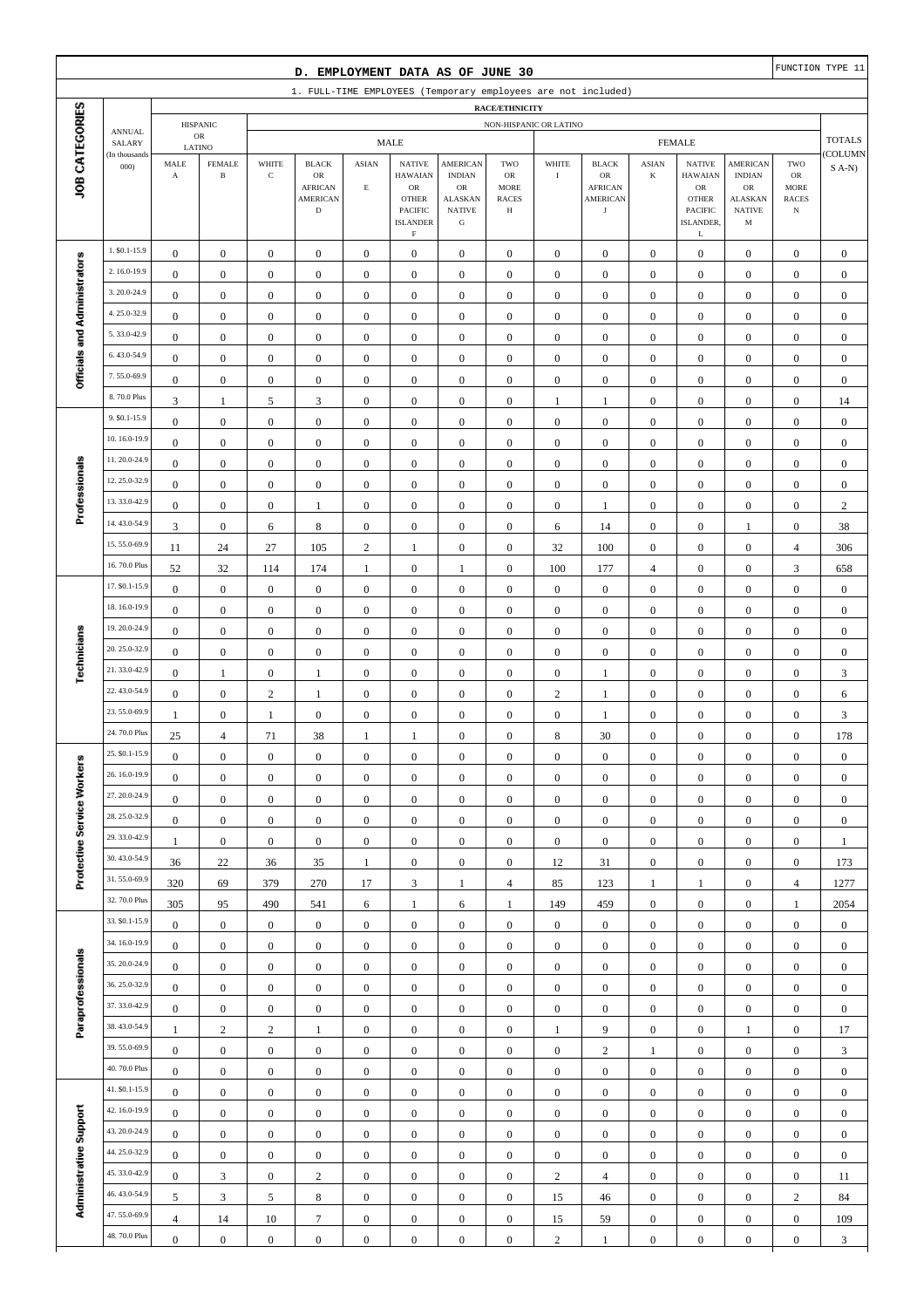|                                      |                                                                                 |                                    |                               |                      | D. EMPLOYMENT DATA AS OF JUNE 30                                          |                  |                                  |                            |                             |                        |                            |                         |                                 |                             |                             | FUNCTION TYPE 11 |
|--------------------------------------|---------------------------------------------------------------------------------|------------------------------------|-------------------------------|----------------------|---------------------------------------------------------------------------|------------------|----------------------------------|----------------------------|-----------------------------|------------------------|----------------------------|-------------------------|---------------------------------|-----------------------------|-----------------------------|------------------|
|                                      | 1. FULL-TIME EMPLOYEES (Temporary employees are not included)<br>RACE/ETHNICITY |                                    |                               |                      |                                                                           |                  |                                  |                            |                             |                        |                            |                         |                                 |                             |                             |                  |
|                                      |                                                                                 |                                    |                               |                      |                                                                           |                  |                                  |                            |                             |                        |                            |                         |                                 |                             |                             |                  |
|                                      | <b>ANNUAL</b>                                                                   |                                    | <b>HISPANIC</b><br>${\sf OR}$ |                      |                                                                           |                  | <b>MALE</b>                      |                            |                             | NON-HISPANIC OR LATINO |                            |                         | <b>FEMALE</b>                   |                             |                             | <b>TOTALS</b>    |
|                                      | SALARY<br>(In thousands                                                         | LATINO                             |                               |                      |                                                                           |                  |                                  |                            |                             |                        |                            |                         |                                 |                             |                             | COLUMN           |
| JOB CATEGORIES                       | 000                                                                             | MALE<br>$\boldsymbol{\rm{A}}$      | <b>FEMALE</b><br>$\, {\bf B}$ | WHITE<br>$\mathbf C$ | <b>BLACK</b><br>OR                                                        | <b>ASIAN</b>     | <b>NATIVE</b><br><b>HAWAIAN</b>  | AMERICAN<br><b>INDIAN</b>  | TWO<br>OR                   | WHITE<br>$\bf{I}$      | <b>BLACK</b><br>OR         | <b>ASIAN</b><br>$\bf K$ | <b>NATIVE</b><br><b>HAWAIAN</b> | AMERICAN<br><b>INDIAN</b>   | TWO<br>OR                   | $S(A-N)$         |
|                                      |                                                                                 |                                    |                               |                      | <b>AFRICAN</b><br><b>AMERICAN</b>                                         | $\mathbf E$      | ${\sf OR}$<br><b>OTHER</b>       | OR<br><b>ALASKAN</b>       | <b>MORE</b><br><b>RACES</b> |                        | <b>AFRICAN</b><br>AMERICAN |                         | ${\sf OR}$<br><b>OTHER</b>      | OR<br>ALASKAN               | <b>MORE</b><br><b>RACES</b> |                  |
|                                      |                                                                                 |                                    |                               |                      | $\mathbf D$                                                               |                  | PACIFIC<br><b>ISLANDER</b>       | <b>NATIVE</b><br>${\bf G}$ | Н                           |                        | $_{\rm J}$                 |                         | PACIFIC<br>ISLANDER,            | <b>NATIVE</b><br>$_{\rm M}$ | $_{\rm N}$                  |                  |
|                                      |                                                                                 |                                    |                               |                      |                                                                           |                  | $\mathbf F$                      |                            |                             |                        |                            |                         | L                               |                             |                             |                  |
|                                      | 49. \$0.1-15.9                                                                  | $\boldsymbol{0}$                   | $\boldsymbol{0}$              | $\boldsymbol{0}$     | $\boldsymbol{0}$                                                          | $\boldsymbol{0}$ | $\boldsymbol{0}$                 | $\boldsymbol{0}$           | $\boldsymbol{0}$            | $\boldsymbol{0}$       | $\boldsymbol{0}$           | $\mathbf{0}$            | $\boldsymbol{0}$                | $\boldsymbol{0}$            | $\boldsymbol{0}$            | $\boldsymbol{0}$ |
|                                      | 50.16.0-19.9                                                                    | $\boldsymbol{0}$                   | $\boldsymbol{0}$              | $\boldsymbol{0}$     | $\boldsymbol{0}$                                                          | $\boldsymbol{0}$ | $\boldsymbol{0}$                 | $\boldsymbol{0}$           | $\boldsymbol{0}$            | $\boldsymbol{0}$       | $\boldsymbol{0}$           | $\boldsymbol{0}$        | $\boldsymbol{0}$                | $\boldsymbol{0}$            | $\boldsymbol{0}$            | $\boldsymbol{0}$ |
| Skilled Craft Workers                | 51.20.0-24.9                                                                    | $\mathbf{0}$                       | $\boldsymbol{0}$              | $\boldsymbol{0}$     | $\boldsymbol{0}$                                                          | $\mathbf{0}$     | $\mathbf{0}$                     | $\boldsymbol{0}$           | $\boldsymbol{0}$            | $\boldsymbol{0}$       | $\mathbf{0}$               | $\boldsymbol{0}$        | $\boldsymbol{0}$                | $\boldsymbol{0}$            | $\boldsymbol{0}$            | $\boldsymbol{0}$ |
|                                      | 52.25.0-32.9                                                                    | $\boldsymbol{0}$                   | $\boldsymbol{0}$              | $\boldsymbol{0}$     | $\boldsymbol{0}$                                                          | $\mathbf{0}$     | $\mathbf{0}$                     | $\boldsymbol{0}$           | $\boldsymbol{0}$            | $\boldsymbol{0}$       | $\mathbf{0}$               | $\boldsymbol{0}$        | $\boldsymbol{0}$                | $\boldsymbol{0}$            | $\boldsymbol{0}$            | $\boldsymbol{0}$ |
|                                      | 53.33.0-42.9                                                                    | $\boldsymbol{0}$                   | $\boldsymbol{0}$              | $\boldsymbol{0}$     | 1                                                                         | $\boldsymbol{0}$ | $\boldsymbol{0}$                 | $\boldsymbol{0}$           | $\boldsymbol{0}$            | $\boldsymbol{0}$       | 1                          | $\boldsymbol{0}$        | $\boldsymbol{0}$                | $\boldsymbol{0}$            | $\boldsymbol{0}$            | $\sqrt{2}$       |
|                                      | 54.43.0-54.9                                                                    | $\mathbf{1}$                       | $\boldsymbol{0}$              | $\sqrt{2}$           | $\mathfrak s$                                                             | $\boldsymbol{0}$ | $\boldsymbol{0}$                 | $\boldsymbol{0}$           | $\boldsymbol{0}$            | $\boldsymbol{0}$       | $\sqrt{2}$                 | $\boldsymbol{0}$        | $\boldsymbol{0}$                | $\boldsymbol{0}$            | $\mathbf{1}$                | 11               |
|                                      | 55.55.0-69.9                                                                    | $\boldsymbol{0}$                   | $\boldsymbol{0}$              | $\boldsymbol{0}$     | $\boldsymbol{0}$                                                          | $\mathbf{0}$     | $\mathbf{0}$                     | $\boldsymbol{0}$           | $\boldsymbol{0}$            | $\mathbf{0}$           | $\mathbf{0}$               | $\boldsymbol{0}$        | $\boldsymbol{0}$                | $\boldsymbol{0}$            | $\boldsymbol{0}$            | $\boldsymbol{0}$ |
|                                      | 56.70.0 Plus                                                                    | $\boldsymbol{0}$                   | $\boldsymbol{0}$              | 1                    | $\boldsymbol{0}$                                                          | $\mathbf{0}$     | $\mathbf{0}$                     | $\boldsymbol{0}$           | $\boldsymbol{0}$            | $\boldsymbol{0}$       | $\boldsymbol{0}$           | $\boldsymbol{0}$        | $\boldsymbol{0}$                | $\boldsymbol{0}$            | $\boldsymbol{0}$            | $\mathbf{1}$     |
|                                      | 57. \$0.1-15.9                                                                  | $\boldsymbol{0}$                   | $\boldsymbol{0}$              | $\boldsymbol{0}$     | $\boldsymbol{0}$                                                          | $\boldsymbol{0}$ | $\mathbf{0}$                     | $\boldsymbol{0}$           | $\boldsymbol{0}$            | $\boldsymbol{0}$       | $\boldsymbol{0}$           | $\boldsymbol{0}$        | $\boldsymbol{0}$                | $\boldsymbol{0}$            | $\boldsymbol{0}$            | $\boldsymbol{0}$ |
|                                      | 58.16.0-19.9                                                                    | $\boldsymbol{0}$                   | $\boldsymbol{0}$              | $\boldsymbol{0}$     | $\boldsymbol{0}$                                                          | $\boldsymbol{0}$ | $\mathbf{0}$                     | $\boldsymbol{0}$           | $\boldsymbol{0}$            | $\boldsymbol{0}$       | $\boldsymbol{0}$           | $\boldsymbol{0}$        | $\boldsymbol{0}$                | $\boldsymbol{0}$            | $\boldsymbol{0}$            | $\boldsymbol{0}$ |
|                                      | 59.20.0-24.9                                                                    | $\boldsymbol{0}$                   | $\boldsymbol{0}$              | $\boldsymbol{0}$     | $\boldsymbol{0}$                                                          | $\boldsymbol{0}$ | $\mathbf{0}$                     | $\boldsymbol{0}$           | $\boldsymbol{0}$            | $\boldsymbol{0}$       | $\boldsymbol{0}$           | $\boldsymbol{0}$        | $\boldsymbol{0}$                | $\boldsymbol{0}$            | $\boldsymbol{0}$            | $\boldsymbol{0}$ |
|                                      | 60.25.0-32.9                                                                    | $\boldsymbol{0}$                   | $\boldsymbol{0}$              | $\boldsymbol{0}$     | $\boldsymbol{0}$                                                          | $\boldsymbol{0}$ | $\mathbf{0}$                     | $\boldsymbol{0}$           | $\boldsymbol{0}$            | $\boldsymbol{0}$       | $\boldsymbol{0}$           | $\boldsymbol{0}$        | $\boldsymbol{0}$                | $\boldsymbol{0}$            | $\boldsymbol{0}$            | $\boldsymbol{0}$ |
| Service-Maintenance                  | 61.33.0-42.9                                                                    | 5                                  | $\sqrt{2}$                    | $\mathfrak{Z}$       | 17                                                                        | $\boldsymbol{0}$ | $\boldsymbol{0}$                 | $\boldsymbol{0}$           | $\boldsymbol{0}$            | $\mathbf{1}$           | 19                         | $\boldsymbol{0}$        | $\boldsymbol{0}$                | $\boldsymbol{0}$            | $\boldsymbol{0}$            | 47               |
|                                      | 62.43.0-54.9                                                                    | $\mathbf{1}$                       | $\boldsymbol{0}$              | $\boldsymbol{0}$     | $\mathbf{1}$                                                              | $\boldsymbol{0}$ | $\mathbf{0}$                     | $\boldsymbol{0}$           | $\boldsymbol{0}$            | $\boldsymbol{0}$       | $\mathbf{0}$               | $\boldsymbol{0}$        | $\boldsymbol{0}$                | $\boldsymbol{0}$            | $\boldsymbol{0}$            | $\sqrt{2}$       |
|                                      | 63.55.0-69.9                                                                    | $\boldsymbol{0}$                   | $\boldsymbol{0}$              | $\boldsymbol{0}$     | $\mathbf{2}$                                                              | $\mathbf{0}$     | $\mathbf{0}$                     | $\boldsymbol{0}$           | $\boldsymbol{0}$            | $\mathbf{0}$           | $\overline{2}$             | $\boldsymbol{0}$        | $\boldsymbol{0}$                | $\boldsymbol{0}$            | $\boldsymbol{0}$            | $\overline{4}$   |
|                                      | 64.70.0 Plus                                                                    | $\mathbf{1}$                       | $\boldsymbol{0}$              | $\boldsymbol{0}$     | 1                                                                         | $\boldsymbol{0}$ | $\boldsymbol{0}$                 | $\boldsymbol{0}$           | $\boldsymbol{0}$            | $\boldsymbol{0}$       | $\boldsymbol{0}$           | $\boldsymbol{0}$        | $\boldsymbol{0}$                | $\boldsymbol{0}$            | $\boldsymbol{0}$            | $\sqrt{2}$       |
| 65. TOTAL FULL TIME<br>(Lines 1-64)  |                                                                                 | 775                                | 272                           | 1154                 | 1222                                                                      | 28               | 6                                | $\,8\,$                    | 5                           | 431                    | 1084                       | 6                       | $\mathbf{1}$                    | $\mathbf{2}$                | 15                          | 5009             |
|                                      |                                                                                 |                                    | $2$ .                         |                      | OTHER THAN FULLTIME EMPLOYEES                                             |                  |                                  |                            |                             |                        | (Including temporary       |                         | employees)                      |                             |                             |                  |
| 66.OFFICIALS/ADMIN                   |                                                                                 | $\boldsymbol{0}$                   | $\boldsymbol{0}$              | $\boldsymbol{0}$     | $\boldsymbol{0}$                                                          | $\boldsymbol{0}$ | $\mathbf{0}$                     | $\boldsymbol{0}$           | $\boldsymbol{0}$            | $\boldsymbol{0}$       | $\boldsymbol{0}$           | $\boldsymbol{0}$        | $\boldsymbol{0}$                | $\boldsymbol{0}$            | $\boldsymbol{0}$            | $\boldsymbol{0}$ |
| 67.PROFESSIONALS                     |                                                                                 | $\boldsymbol{0}$                   | $\boldsymbol{0}$              | 1                    | $\mathbf{1}$                                                              | $\boldsymbol{0}$ | $\boldsymbol{0}$                 | $\boldsymbol{0}$           | $\boldsymbol{0}$            | $\boldsymbol{0}$       | $\boldsymbol{0}$           | $\boldsymbol{0}$        | $\boldsymbol{0}$                | $\boldsymbol{0}$            | $\boldsymbol{0}$            | $\sqrt{2}$       |
| 68.TECHNICIANS                       |                                                                                 | $\boldsymbol{0}$                   | $\boldsymbol{0}$              | $\boldsymbol{0}$     | $\boldsymbol{0}$                                                          | $\boldsymbol{0}$ | $\mathbf{0}$                     | $\boldsymbol{0}$           | $\boldsymbol{0}$            | $\mathbf{0}$           | $\boldsymbol{0}$           | $\boldsymbol{0}$        | $\boldsymbol{0}$                | $\boldsymbol{0}$            | $\boldsymbol{0}$            | $\boldsymbol{0}$ |
|                                      | 69.PROTECTIVE SERVICE                                                           | $\boldsymbol{0}$                   | $\mathbf{1}$                  | $\boldsymbol{0}$     | 1                                                                         | 1                | $\boldsymbol{0}$                 | $\boldsymbol{0}$           | $\boldsymbol{0}$            | $\mathbf{1}$           | $\mathbf{0}$               | $\boldsymbol{0}$        | $\boldsymbol{0}$                | $\boldsymbol{0}$            | $\boldsymbol{0}$            | $\overline{4}$   |
|                                      | 70.PARA-PROFESSIONAL                                                            | $\boldsymbol{0}$                   | $\boldsymbol{0}$              | $\boldsymbol{0}$     | $\boldsymbol{0}$                                                          | $\boldsymbol{0}$ | $\mathbf{0}$                     | $\boldsymbol{0}$           | $\boldsymbol{0}$            | $\boldsymbol{0}$       | $\boldsymbol{0}$           | $\boldsymbol{0}$        | $\boldsymbol{0}$                | $\boldsymbol{0}$            | $\boldsymbol{0}$            | $\boldsymbol{0}$ |
| 71.ADMIN. SUPPORT                    |                                                                                 | $\boldsymbol{0}$                   | $\boldsymbol{0}$              | $\boldsymbol{0}$     | $\boldsymbol{0}$                                                          | $\boldsymbol{0}$ | $\boldsymbol{0}$                 | $\boldsymbol{0}$           | $\Omega$                    | $\Omega$               | $\boldsymbol{0}$           | $\overline{0}$          | $\boldsymbol{0}$                | $\Omega$                    | $\boldsymbol{0}$            | $\boldsymbol{0}$ |
| 72.SKILLED CRAFT                     |                                                                                 | $\boldsymbol{0}$                   | $\boldsymbol{0}$              | $\boldsymbol{0}$     | $\mathbf{0}$                                                              | $\boldsymbol{0}$ | $\boldsymbol{0}$                 | $\mathbf{0}$               | $\mathbf{0}$                | $\mathbf{0}$           | $\mathbf{0}$               | $\mathbf{0}$            | $\boldsymbol{0}$                | $\boldsymbol{0}$            | $\mathbf{0}$                | $\mathbf{0}$     |
|                                      | 73.SERVICE/MAINTENAN                                                            | $\mathbf{0}$                       | $\boldsymbol{0}$              | $\boldsymbol{0}$     | $\mathbf{0}$                                                              | $\boldsymbol{0}$ | $\overline{0}$                   | $\boldsymbol{0}$           | $\mathbf{0}$                | $\mathbf{0}$           | $\mathbf{0}$               | $\mathbf{0}$            | $\boldsymbol{0}$                | $\boldsymbol{0}$            | $\mathbf{0}$                | $\mathbf{0}$     |
| CE                                   | 74. TOTAL OTHER THAN                                                            | $\mathbf{0}$                       |                               |                      |                                                                           |                  |                                  |                            |                             |                        | $\mathbf{0}$               | $\overline{0}$          |                                 |                             |                             |                  |
| <b>FULL TIME</b><br>(Lines 66-73)    |                                                                                 |                                    | $\mathbf{1}$                  | 1                    | $\overline{c}$                                                            | 1                | $\boldsymbol{0}$                 | $\boldsymbol{0}$           | $\mathbf{0}$                | $\mathbf{1}$           |                            |                         | $\mathbf{0}$                    | $\mathbf{0}$                | $\boldsymbol{0}$            | 6                |
|                                      |                                                                                 |                                    |                               |                      |                                                                           |                  |                                  |                            |                             |                        |                            |                         |                                 |                             |                             |                  |
| 75.OFFICIALS/ADMIN                   |                                                                                 |                                    |                               |                      | 3. NEW HIRES DURING FISCAL YEAR Permanent full time only JULY 1 - JUNE 30 |                  |                                  |                            |                             |                        |                            |                         |                                 |                             |                             |                  |
| 76.PROFESSIONALS                     |                                                                                 | $\boldsymbol{0}$                   | $\boldsymbol{0}$              | $\mathbf{0}$         | $\mathbf{0}$                                                              | $\boldsymbol{0}$ | $\mathbf{0}$                     | $\boldsymbol{0}$           | $\mathbf{0}$                | $\overline{0}$         | $\mathbf{0}$               | $\overline{0}$          | $\boldsymbol{0}$                | $\mathbf{0}$                | $\mathbf{0}$                | $\mathbf{0}$     |
| 77.TECHNICIANS                       |                                                                                 | $\boldsymbol{0}$                   | $\boldsymbol{0}$              | 5                    | 1                                                                         | $\boldsymbol{0}$ | $\overline{0}$                   | $\mathbf{0}$               | $\boldsymbol{0}$            | 9                      | $\overline{c}$             | $\mathbf{0}$            | $\mathbf{0}$                    | $\boldsymbol{0}$            | $\mathbf{0}$                | 17               |
|                                      | 78.PROTECTIVE SERVICE                                                           | $\boldsymbol{0}$<br>$\overline{7}$ | $\mathbf{1}$                  | $\boldsymbol{0}$     | 1                                                                         | $\boldsymbol{0}$ | $\overline{0}$                   | $\boldsymbol{0}$           | $\boldsymbol{0}$            | $\overline{0}$         | $\mathbf{1}$               | $\overline{0}$          | $\mathbf{0}$                    | $\boldsymbol{0}$            | $\boldsymbol{0}$            | 3                |
|                                      | 79.PARA-PROFESSIONAL                                                            |                                    | $\,8\,$                       | 40                   | $\overline{4}$                                                            | 1                | $\overline{0}$                   | $\mathbf{0}$               | $\overline{0}$              | 9                      | 11                         | $\overline{0}$          | $\boldsymbol{0}$                | $\mathbf{0}$                | $\mathbf{0}$                | 80               |
| 80.ADMIN. SUPPORT                    |                                                                                 | $\mathbf{0}$                       | $\boldsymbol{0}$              | $\mathbf{0}$         | $\overline{0}$                                                            | $\overline{0}$   | $\mathbf{0}$                     | $\mathbf{0}$               | $\mathbf{0}$                | $\mathbf{0}$           | $\mathbf{0}$               | $\overline{0}$          | $\mathbf{0}$                    | $\overline{0}$              | $\mathbf{0}$                | $\mathbf{0}$     |
| 81.SKILLED CRAFT                     |                                                                                 | $\boldsymbol{0}$                   | $\boldsymbol{0}$              | $\boldsymbol{0}$     | $\mathbf{0}$                                                              | $\mathbf{0}$     | $\boldsymbol{0}$                 | $\mathbf{0}$               | $\mathbf{0}$                | $\mathbf{0}$           | $\mathbf{0}$               | $\mathbf{0}$            | $\mathbf{0}$                    | $\boldsymbol{0}$            | $\mathbf{0}$                | $\mathbf{0}$     |
|                                      | 82.SERVICE/MAINTENAN                                                            | $\boldsymbol{0}$<br>$\overline{0}$ | $\boldsymbol{0}$              | $\boldsymbol{0}$     | $\boldsymbol{0}$                                                          | $\boldsymbol{0}$ | $\overline{0}$<br>$\overline{0}$ | $\boldsymbol{0}$           | $\boldsymbol{0}$            | $\boldsymbol{0}$       | $\boldsymbol{0}$           | $\mathbf{0}$            | $\mathbf{0}$                    | $\boldsymbol{0}$            | $\boldsymbol{0}$            | $\boldsymbol{0}$ |
| CE                                   |                                                                                 |                                    | $\boldsymbol{0}$              | $\boldsymbol{0}$     | $\boldsymbol{0}$                                                          | $\mathbf{0}$     |                                  | $\boldsymbol{0}$           | $\mathbf{0}$                | $\mathbf{0}$           | $\mathbf{0}$               | $\mathbf{0}$            | $\boldsymbol{0}$                | $\boldsymbol{0}$            | $\mathbf{0}$                | $\mathbf{0}$     |
| 83. TOTAL NEW HIRES<br>(Lines 75-82) |                                                                                 | $\tau$                             | 9                             | 45                   | 6                                                                         | $\mathbf{1}$     | $\boldsymbol{0}$                 | $\boldsymbol{0}$           | $\boldsymbol{0}$            | 18                     | 14                         | $\boldsymbol{0}$        | $\boldsymbol{0}$                | $\boldsymbol{0}$            | $\boldsymbol{0}$            | 100              |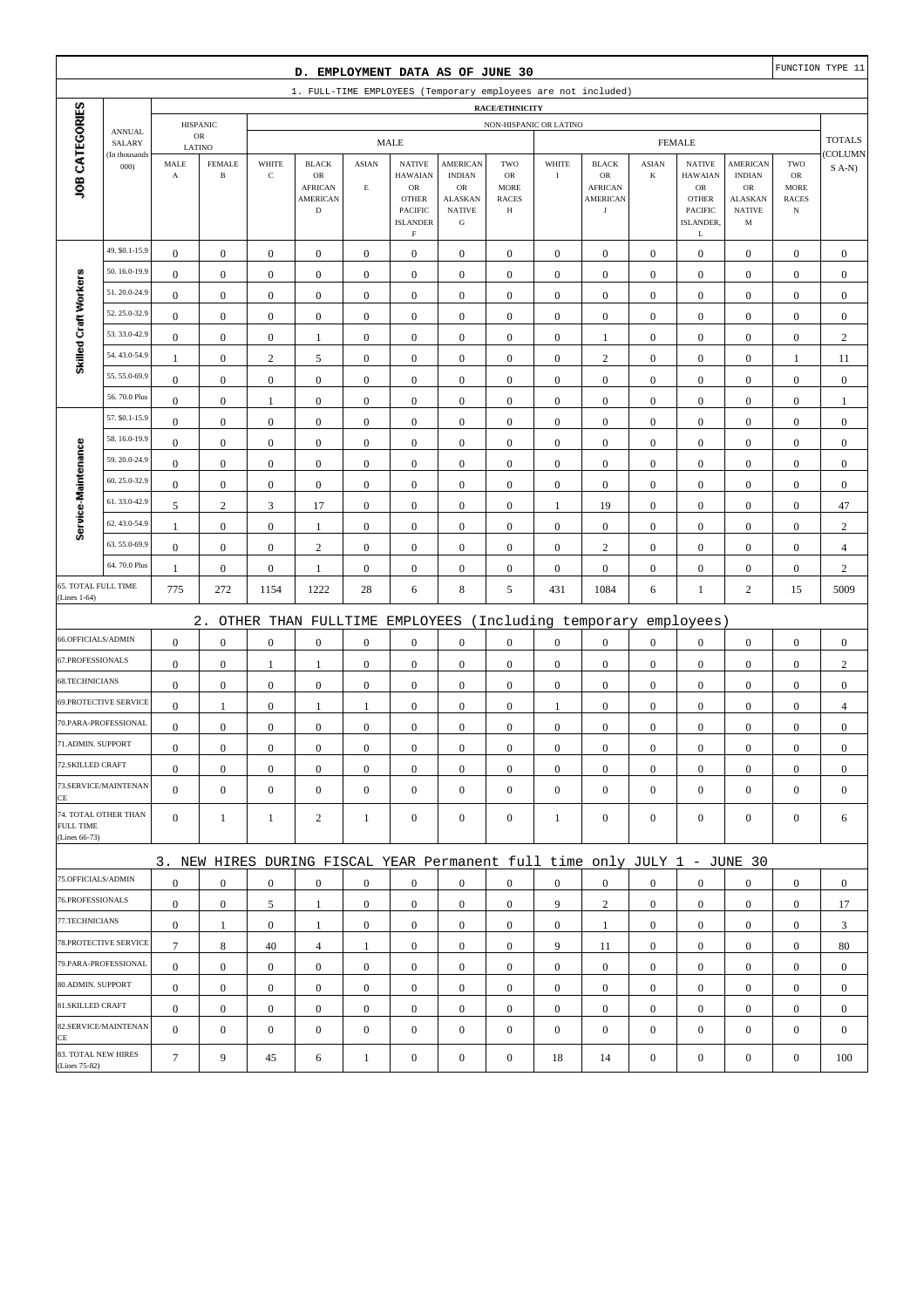| FUNCTION TYPE 11                                                                                                                                |  |
|-------------------------------------------------------------------------------------------------------------------------------------------------|--|
| REMARKS (List National Crime Information Center (NCIC) number assigned to any Criminal Justice Agencies whose data are included in this report) |  |

|             | NAME OF PERSON TO CONTACT REGARDING THIS FORM      |                                                      | <b>TITLE</b>                        |                  |                   |
|-------------|----------------------------------------------------|------------------------------------------------------|-------------------------------------|------------------|-------------------|
|             | Piemengie Hamisu                                   |                                                      | Special Assistant for Legal Affairs |                  |                   |
|             | ADDRESS (Number and Street, City, State, Zip Code) | <b>TELEPHONE NUMBER</b>                              | Ext                                 |                  | <b>FAX NUMBER</b> |
|             | 118 N. Clark Street, Room 840, Chicago, IL 60602,  | 312-603-1314                                         |                                     |                  |                   |
| <b>DATE</b> | EMAIL                                              | TYPED NAME/TITLE OF AUTHORIZED OFFICIAL              |                                     | <b>SIGNATURE</b> |                   |
| 2019-09-30  | Piemengie.Hamisu@cookcount<br>yil.gov              | Piemengie Hamisu Special Assistant for Legal Affairs |                                     |                  |                   |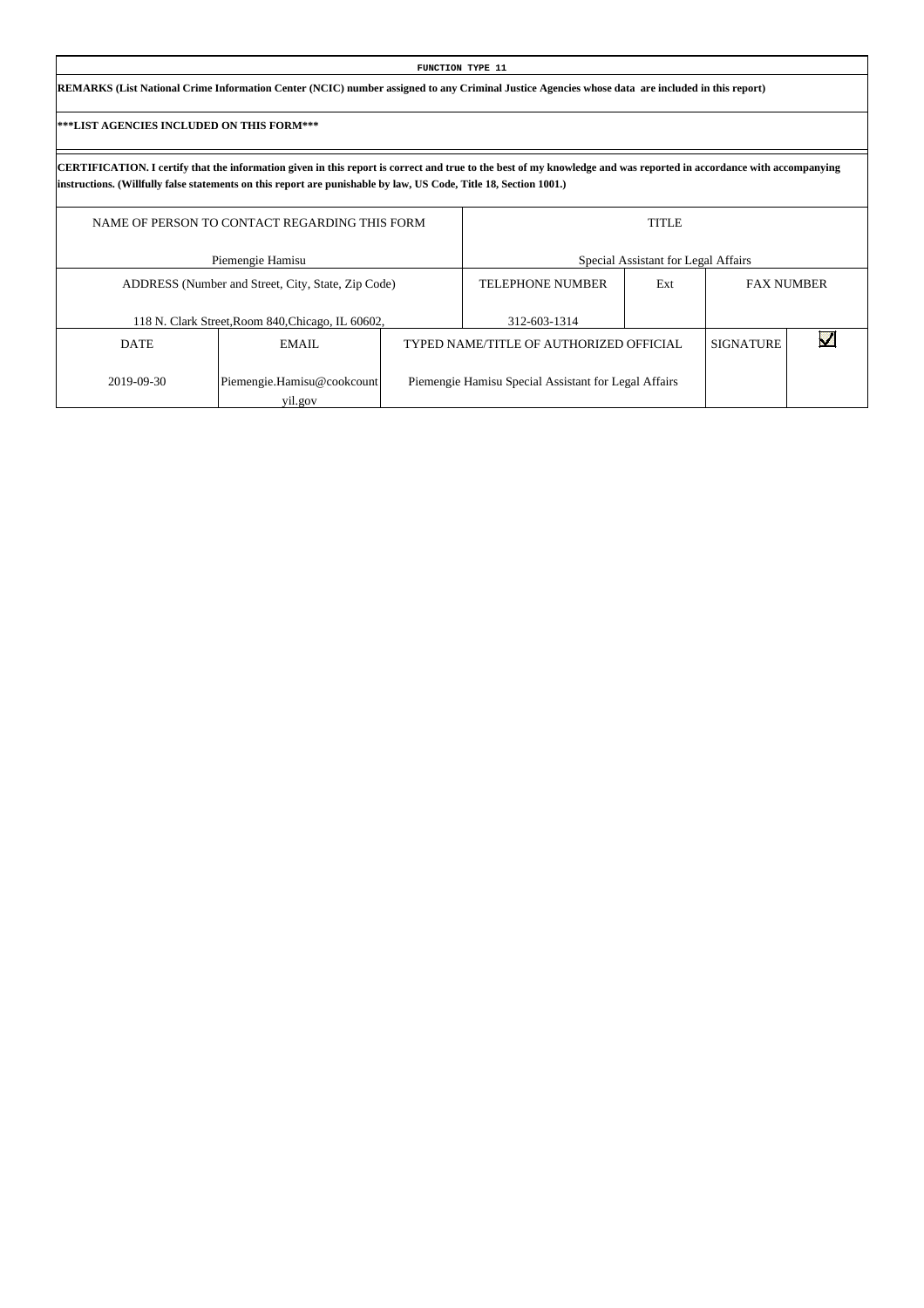|                                                                                                                     |                                |                                      |                                         |                                      |                                                                        |                                      |                                                                                              |                                                                                                 |                                               |                                  |                                                                       |                                      |                                                                                              |                                                                                       |                                                                | FUNCTION TYPE 15                     |
|---------------------------------------------------------------------------------------------------------------------|--------------------------------|--------------------------------------|-----------------------------------------|--------------------------------------|------------------------------------------------------------------------|--------------------------------------|----------------------------------------------------------------------------------------------|-------------------------------------------------------------------------------------------------|-----------------------------------------------|----------------------------------|-----------------------------------------------------------------------|--------------------------------------|----------------------------------------------------------------------------------------------|---------------------------------------------------------------------------------------|----------------------------------------------------------------|--------------------------------------|
| D. EMPLOYMENT DATA AS OF JUNE 30<br>1. FULL-TIME EMPLOYEES (Temporary employees are not included)<br>RACE/ETHNICITY |                                |                                      |                                         |                                      |                                                                        |                                      |                                                                                              |                                                                                                 |                                               |                                  |                                                                       |                                      |                                                                                              |                                                                                       |                                                                |                                      |
|                                                                                                                     |                                |                                      |                                         |                                      |                                                                        |                                      |                                                                                              |                                                                                                 |                                               |                                  |                                                                       |                                      |                                                                                              |                                                                                       |                                                                |                                      |
|                                                                                                                     | <b>ANNUAL</b><br>SALARY        |                                      | <b>HISPANIC</b><br>$_{\rm OR}$          |                                      |                                                                        |                                      | <b>MALE</b>                                                                                  |                                                                                                 | NON-HISPANIC OR LATINO                        |                                  |                                                                       |                                      | <b>FEMALE</b>                                                                                |                                                                                       |                                                                | <b>TOTALS</b>                        |
| JOB CATEGORIES                                                                                                      | (In thousands<br>000           | MALE<br>$\mathbf A$                  | LATINO<br><b>FEMALE</b><br>$\, {\bf B}$ | WHITE<br>$\mathbf C$                 | <b>BLACK</b><br>OR<br><b>AFRICAN</b><br><b>AMERICAN</b><br>$\mathbf D$ | <b>ASIAN</b><br>$\mathbf E$          | <b>NATIVE</b><br><b>HAWAIAN</b><br>$_{\rm OR}$<br><b>OTHER</b><br>PACIFIC<br><b>ISLANDER</b> | <b>AMERICAN</b><br><b>INDIAN</b><br>$_{\rm OR}$<br><b>ALASKAN</b><br><b>NATIVE</b><br>${\bf G}$ | TWO<br>OR<br><b>MORE</b><br><b>RACES</b><br>Н | WHITE<br>$\bf{I}$                | <b>BLACK</b><br>OR<br><b>AFRICAN</b><br><b>AMERICAN</b><br>$_{\rm J}$ | <b>ASIAN</b><br>K                    | <b>NATIVE</b><br><b>HAWAIAN</b><br>${\rm OR}$<br><b>OTHER</b><br><b>PACIFIC</b><br>ISLANDER, | <b>AMERICAN</b><br><b>INDIAN</b><br><b>OR</b><br><b>ALASKAN</b><br><b>NATIVE</b><br>M | TWO<br>${\sf OR}$<br><b>MORE</b><br><b>RACES</b><br>$_{\rm N}$ | COLUMN<br>$S(A-N)$                   |
|                                                                                                                     | 1. \$0.1-15.9                  |                                      |                                         |                                      |                                                                        |                                      | $\mathbf F$                                                                                  |                                                                                                 |                                               |                                  |                                                                       |                                      | L                                                                                            |                                                                                       |                                                                |                                      |
|                                                                                                                     | 2.16.0-19.9                    | $\boldsymbol{0}$                     | $\boldsymbol{0}$                        | $\boldsymbol{0}$                     | $\boldsymbol{0}$                                                       | $\boldsymbol{0}$                     | $\boldsymbol{0}$                                                                             | $\mathbf{0}$                                                                                    | $\boldsymbol{0}$                              | $\boldsymbol{0}$                 | $\boldsymbol{0}$                                                      | $\boldsymbol{0}$                     | $\boldsymbol{0}$                                                                             | $\boldsymbol{0}$                                                                      | $\boldsymbol{0}$                                               | $\mathbf{0}$                         |
|                                                                                                                     | 3.20.0-24.9                    | $\boldsymbol{0}$                     | $\boldsymbol{0}$                        | $\boldsymbol{0}$                     | $\boldsymbol{0}$                                                       | $\boldsymbol{0}$                     | $\boldsymbol{0}$                                                                             | $\boldsymbol{0}$                                                                                | $\boldsymbol{0}$                              | $\boldsymbol{0}$                 | $\boldsymbol{0}$                                                      | $\boldsymbol{0}$                     | $\boldsymbol{0}$                                                                             | $\boldsymbol{0}$                                                                      | $\boldsymbol{0}$                                               | $\boldsymbol{0}$                     |
|                                                                                                                     | 4.25.0-32.9                    | $\boldsymbol{0}$                     | $\mathbf{0}$                            | $\boldsymbol{0}$                     | $\boldsymbol{0}$                                                       | $\boldsymbol{0}$                     | $\boldsymbol{0}$                                                                             | $\boldsymbol{0}$                                                                                | $\boldsymbol{0}$                              | $\boldsymbol{0}$                 | $\boldsymbol{0}$                                                      | $\boldsymbol{0}$                     | $\boldsymbol{0}$                                                                             | $\boldsymbol{0}$                                                                      | $\boldsymbol{0}$                                               | $\boldsymbol{0}$                     |
| Officials and Administrators                                                                                        | 5.33.0-42.9                    | $\boldsymbol{0}$                     | $\mathbf{0}$                            | $\boldsymbol{0}$                     | $\boldsymbol{0}$                                                       | $\boldsymbol{0}$                     | $\boldsymbol{0}$                                                                             | $\boldsymbol{0}$                                                                                | $\mathbf{0}$                                  | $\boldsymbol{0}$                 | $\boldsymbol{0}$                                                      | $\boldsymbol{0}$                     | $\boldsymbol{0}$                                                                             | $\boldsymbol{0}$                                                                      | $\boldsymbol{0}$                                               | $\boldsymbol{0}$                     |
|                                                                                                                     | 6.43.0-54.9                    | $\boldsymbol{0}$                     | $\mathbf{0}$                            | $\boldsymbol{0}$                     | $\boldsymbol{0}$                                                       | $\boldsymbol{0}$                     | $\boldsymbol{0}$                                                                             | $\boldsymbol{0}$                                                                                | $\boldsymbol{0}$                              | $\boldsymbol{0}$                 | $\boldsymbol{0}$                                                      | $\boldsymbol{0}$                     | $\boldsymbol{0}$                                                                             | $\boldsymbol{0}$                                                                      | $\boldsymbol{0}$                                               | $\boldsymbol{0}$                     |
|                                                                                                                     | 7.55.0-69.9                    | $\boldsymbol{0}$                     | $\boldsymbol{0}$                        | $\boldsymbol{0}$                     | $\boldsymbol{0}$                                                       | $\boldsymbol{0}$                     | $\boldsymbol{0}$                                                                             | $\boldsymbol{0}$                                                                                | $\boldsymbol{0}$                              | $\boldsymbol{0}$                 | $\boldsymbol{0}$                                                      | $\boldsymbol{0}$                     | $\boldsymbol{0}$                                                                             | $\boldsymbol{0}$                                                                      | $\boldsymbol{0}$                                               | $\boldsymbol{0}$                     |
|                                                                                                                     | 8.70.0 Plus                    | $\boldsymbol{0}$                     | $\boldsymbol{0}$                        | $\boldsymbol{0}$                     | $\boldsymbol{0}$                                                       | $\boldsymbol{0}$                     | $\boldsymbol{0}$                                                                             | $\boldsymbol{0}$                                                                                | $\boldsymbol{0}$                              | $\boldsymbol{0}$                 | $\boldsymbol{0}$                                                      | $\boldsymbol{0}$                     | $\boldsymbol{0}$                                                                             | $\boldsymbol{0}$                                                                      | $\boldsymbol{0}$                                               | $\boldsymbol{0}$                     |
|                                                                                                                     | 9. \$0.1-15.9                  | $\boldsymbol{0}$                     | $\overline{2}$                          | 16                                   | $\overline{4}$                                                         | 3                                    | $\mathbf{0}$                                                                                 | $\boldsymbol{0}$                                                                                | $\mathbf{0}$                                  | 13                               | 14                                                                    | $\overline{c}$                       | $\boldsymbol{0}$                                                                             | $\overline{0}$                                                                        | $\boldsymbol{0}$                                               | 54                                   |
|                                                                                                                     | 10.16.0-19.9                   | $\boldsymbol{0}$<br>$\boldsymbol{0}$ | $\mathbf{0}$<br>$\mathbf{0}$            | $\boldsymbol{0}$<br>$\boldsymbol{0}$ | $\boldsymbol{0}$<br>$\boldsymbol{0}$                                   | $\boldsymbol{0}$<br>$\boldsymbol{0}$ | $\mathbf{0}$<br>$\mathbf{0}$                                                                 | $\boldsymbol{0}$<br>$\boldsymbol{0}$                                                            | $\mathbf{0}$<br>$\boldsymbol{0}$              | $\boldsymbol{0}$<br>$\mathbf{0}$ | $\boldsymbol{0}$<br>$\boldsymbol{0}$                                  | $\boldsymbol{0}$<br>$\boldsymbol{0}$ | $\boldsymbol{0}$<br>$\boldsymbol{0}$                                                         | $\boldsymbol{0}$<br>$\boldsymbol{0}$                                                  | $\boldsymbol{0}$<br>$\boldsymbol{0}$                           | $\boldsymbol{0}$<br>$\boldsymbol{0}$ |
|                                                                                                                     | 11.20.0-24.9                   | $\boldsymbol{0}$                     | $\mathbf{0}$                            | $\boldsymbol{0}$                     | $\boldsymbol{0}$                                                       | $\boldsymbol{0}$                     | $\mathbf{0}$                                                                                 | $\boldsymbol{0}$                                                                                | $\boldsymbol{0}$                              | $\boldsymbol{0}$                 | $\boldsymbol{0}$                                                      | $\boldsymbol{0}$                     | $\boldsymbol{0}$                                                                             | $\boldsymbol{0}$                                                                      | $\boldsymbol{0}$                                               | $\boldsymbol{0}$                     |
| Professionals                                                                                                       | 12.25.0-32.9                   | $\boldsymbol{0}$                     | $\boldsymbol{0}$                        | $\boldsymbol{0}$                     | $\boldsymbol{0}$                                                       | $\mathbf{0}$                         | $\mathbf{0}$                                                                                 | $\boldsymbol{0}$                                                                                | $\mathbf{0}$                                  | $\boldsymbol{0}$                 | $\boldsymbol{0}$                                                      | $\boldsymbol{0}$                     | $\boldsymbol{0}$                                                                             | $\boldsymbol{0}$                                                                      | $\boldsymbol{0}$                                               | $\boldsymbol{0}$                     |
|                                                                                                                     | 13.33.0-42.9                   | $\boldsymbol{0}$                     | 1                                       | $\boldsymbol{0}$                     | 1                                                                      | $\boldsymbol{0}$                     | $\mathbf{0}$                                                                                 | $\boldsymbol{0}$                                                                                | $\boldsymbol{0}$                              | $\mathbf{1}$                     | $\sqrt{2}$                                                            | $\boldsymbol{0}$                     | $\boldsymbol{0}$                                                                             | $\boldsymbol{0}$                                                                      | $\boldsymbol{0}$                                               | $\sqrt{5}$                           |
|                                                                                                                     | 14.43.0-54.9                   | $\boldsymbol{0}$                     | 5                                       | $\sqrt{2}$                           | $\overline{4}$                                                         | $\boldsymbol{0}$                     | $\mathbf{0}$                                                                                 | $\boldsymbol{0}$                                                                                | $\boldsymbol{0}$                              | $\overline{4}$                   | 17                                                                    | 1                                    | $\boldsymbol{0}$                                                                             | $\boldsymbol{0}$                                                                      | $\mathbf{1}$                                                   | 34                                   |
|                                                                                                                     | 15.55.0-69.9                   | 17                                   | 28                                      | 63                                   | 14                                                                     | 5                                    | $\mathbf{0}$                                                                                 | $\boldsymbol{0}$                                                                                | 1                                             | 75                               | 55                                                                    | 8                                    | $\boldsymbol{0}$                                                                             | $\boldsymbol{0}$                                                                      | $\mathbf{1}$                                                   | 267                                  |
|                                                                                                                     | 16.70.0 Plus                   | 60                                   | 79                                      | 365                                  | 73                                                                     | 27                                   | $\boldsymbol{0}$                                                                             | $\boldsymbol{0}$                                                                                | $\overline{c}$                                | 551                              | 221                                                                   | 32                                   | $\mathbf{1}$                                                                                 | 1                                                                                     | 18                                                             | 1430                                 |
|                                                                                                                     | 17. \$0.1-15.9                 | $\boldsymbol{0}$                     | $\boldsymbol{0}$                        | $\boldsymbol{0}$                     | $\boldsymbol{0}$                                                       | $\boldsymbol{0}$                     | $\boldsymbol{0}$                                                                             | $\boldsymbol{0}$                                                                                | $\boldsymbol{0}$                              | $\boldsymbol{0}$                 | $\boldsymbol{0}$                                                      | $\boldsymbol{0}$                     | $\boldsymbol{0}$                                                                             | $\boldsymbol{0}$                                                                      | $\boldsymbol{0}$                                               | $\boldsymbol{0}$                     |
|                                                                                                                     | 18.16.0-19.9                   | $\boldsymbol{0}$                     | $\boldsymbol{0}$                        | $\boldsymbol{0}$                     | $\boldsymbol{0}$                                                       | $\boldsymbol{0}$                     | $\boldsymbol{0}$                                                                             | $\boldsymbol{0}$                                                                                | $\boldsymbol{0}$                              | $\boldsymbol{0}$                 | $\boldsymbol{0}$                                                      | $\boldsymbol{0}$                     | $\boldsymbol{0}$                                                                             | $\boldsymbol{0}$                                                                      | $\boldsymbol{0}$                                               | $\boldsymbol{0}$                     |
|                                                                                                                     | 19.20.0-24.9                   | $\boldsymbol{0}$                     | $\mathbf{0}$                            | $\boldsymbol{0}$                     | $\boldsymbol{0}$                                                       | $\boldsymbol{0}$                     | $\boldsymbol{0}$                                                                             | $\boldsymbol{0}$                                                                                | $\boldsymbol{0}$                              | $\mathbf{0}$                     | $\boldsymbol{0}$                                                      | $\boldsymbol{0}$                     | $\boldsymbol{0}$                                                                             | $\boldsymbol{0}$                                                                      | $\boldsymbol{0}$                                               | $\boldsymbol{0}$                     |
|                                                                                                                     | 20.25.0-32.9                   | $\mathbf{0}$                         | $\boldsymbol{0}$                        | $\boldsymbol{0}$                     | $\boldsymbol{0}$                                                       | $\mathbf{0}$                         | $\boldsymbol{0}$                                                                             | $\boldsymbol{0}$                                                                                | $\mathbf{0}$                                  | $\mathbf{0}$                     | $\boldsymbol{0}$                                                      | $\boldsymbol{0}$                     | $\boldsymbol{0}$                                                                             | $\boldsymbol{0}$                                                                      | $\boldsymbol{0}$                                               | $\boldsymbol{0}$                     |
| Technicians                                                                                                         | 21.33.0-42.9                   | $\boldsymbol{0}$                     | 1                                       | $\boldsymbol{0}$                     | $\boldsymbol{0}$                                                       | $\boldsymbol{0}$                     | $\boldsymbol{0}$                                                                             | $\boldsymbol{0}$                                                                                | $\boldsymbol{0}$                              | $\boldsymbol{0}$                 | $\boldsymbol{0}$                                                      | $\boldsymbol{0}$                     | $\boldsymbol{0}$                                                                             | $\boldsymbol{0}$                                                                      | $\boldsymbol{0}$                                               | 1                                    |
|                                                                                                                     | 22.43.0-54.9                   | -1                                   | 1                                       | $\boldsymbol{0}$                     | $\boldsymbol{0}$                                                       | $\boldsymbol{0}$                     | $\boldsymbol{0}$                                                                             | $\boldsymbol{0}$                                                                                | $\boldsymbol{0}$                              | $\boldsymbol{0}$                 | $\boldsymbol{0}$                                                      | $\boldsymbol{0}$                     | $\boldsymbol{0}$                                                                             | $\boldsymbol{0}$                                                                      | $\boldsymbol{0}$                                               | $\sqrt{2}$                           |
|                                                                                                                     | 23.55.0-69.9                   | $\boldsymbol{0}$                     | 1                                       | $\boldsymbol{0}$                     | $\mathbf{1}$                                                           | $\boldsymbol{0}$                     | $\boldsymbol{0}$                                                                             | $\boldsymbol{0}$                                                                                | $\boldsymbol{0}$                              | $\boldsymbol{0}$                 | $\boldsymbol{0}$                                                      | $\boldsymbol{0}$                     | $\boldsymbol{0}$                                                                             | $\boldsymbol{0}$                                                                      | $\boldsymbol{0}$                                               | $\sqrt{2}$                           |
|                                                                                                                     | 24.70.0 Plus                   | $\boldsymbol{0}$                     | 1                                       | $\mathbf{2}$                         | $\mathbf{1}$                                                           | $\overline{0}$                       | $\mathbf{0}$                                                                                 | $\boldsymbol{0}$                                                                                | $\mathbf{0}$                                  | $\boldsymbol{0}$                 | $\boldsymbol{0}$                                                      | $\boldsymbol{0}$                     | $\boldsymbol{0}$                                                                             | $\overline{0}$                                                                        | $\boldsymbol{0}$                                               | $\overline{4}$                       |
|                                                                                                                     | 25. \$0.1-15.9                 | $\boldsymbol{0}$                     | $\boldsymbol{0}$                        | $\boldsymbol{0}$                     | $\boldsymbol{0}$                                                       | $\boldsymbol{0}$                     | $\boldsymbol{0}$                                                                             | $\bf{0}$                                                                                        | $\boldsymbol{0}$                              | $\boldsymbol{0}$                 | $\boldsymbol{0}$                                                      | $\boldsymbol{0}$                     | $\boldsymbol{0}$                                                                             | 0                                                                                     | $\bf{0}$                                                       | $\boldsymbol{0}$                     |
|                                                                                                                     | 26.16.0-19.9                   | $\boldsymbol{0}$                     | $\boldsymbol{0}$                        | $\boldsymbol{0}$                     | $\mathbf{0}$                                                           | $\boldsymbol{0}$                     | $\boldsymbol{0}$                                                                             | $\boldsymbol{0}$                                                                                | $\boldsymbol{0}$                              | $\boldsymbol{0}$                 | $\boldsymbol{0}$                                                      | $\mathbf{0}$                         | $\boldsymbol{0}$                                                                             | $\boldsymbol{0}$                                                                      | $\boldsymbol{0}$                                               | $\boldsymbol{0}$                     |
|                                                                                                                     | 27.20.0-24.9                   | $\boldsymbol{0}$                     | $\boldsymbol{0}$                        | $\boldsymbol{0}$                     | $\boldsymbol{0}$                                                       | $\boldsymbol{0}$                     | $\boldsymbol{0}$                                                                             | $\boldsymbol{0}$                                                                                | $\boldsymbol{0}$                              | $\boldsymbol{0}$                 | $\boldsymbol{0}$                                                      | $\boldsymbol{0}$                     | $\boldsymbol{0}$                                                                             | $\boldsymbol{0}$                                                                      | $\boldsymbol{0}$                                               | $\boldsymbol{0}$                     |
|                                                                                                                     | 28.25.0-32.9                   | $\boldsymbol{0}$                     | $\boldsymbol{0}$                        | $\boldsymbol{0}$                     | $\overline{0}$                                                         | $\mathbf{0}$                         | $\boldsymbol{0}$                                                                             | $\boldsymbol{0}$                                                                                | $\boldsymbol{0}$                              | $\mathbf{0}$                     | $\boldsymbol{0}$                                                      | $\boldsymbol{0}$                     | $\boldsymbol{0}$                                                                             | $\boldsymbol{0}$                                                                      | $\boldsymbol{0}$                                               | $\boldsymbol{0}$                     |
| Protective Service Workers                                                                                          | 29.33.0-42.9                   | $\boldsymbol{0}$                     | $\boldsymbol{0}$                        | $\mathbf{1}$                         | $\mathbf{1}$                                                           | $\mathbf{0}$                         | $\boldsymbol{0}$                                                                             | $\boldsymbol{0}$                                                                                | $\boldsymbol{0}$                              | $\mathbf{1}$                     | $\mathbf{1}$                                                          | $\boldsymbol{0}$                     | $\boldsymbol{0}$                                                                             | $\boldsymbol{0}$                                                                      | $\boldsymbol{0}$                                               | $\overline{4}$                       |
|                                                                                                                     | 30.43.0-54.9                   | $\boldsymbol{0}$                     | $\boldsymbol{0}$                        | $\mathbf{1}$                         | $\sqrt{5}$                                                             | $\boldsymbol{0}$                     | $\boldsymbol{0}$                                                                             | $\boldsymbol{0}$                                                                                | $\boldsymbol{0}$                              | $\mathbf{1}$                     | $\mathfrak{Z}$                                                        | $\boldsymbol{0}$                     | $\boldsymbol{0}$                                                                             | $\boldsymbol{0}$                                                                      | $\boldsymbol{0}$                                               | 10                                   |
|                                                                                                                     | 31.55.0-69.9                   | $\mathfrak{Z}$                       | $\mathbf{1}$                            | 21                                   | 6                                                                      | $\boldsymbol{0}$                     | $\boldsymbol{0}$                                                                             | $\boldsymbol{0}$                                                                                | $\boldsymbol{0}$                              | $\sqrt{5}$                       | $\overline{4}$                                                        | $\boldsymbol{0}$                     | $\boldsymbol{0}$                                                                             | $\boldsymbol{0}$                                                                      | $\mathbf{1}$                                                   | 41                                   |
|                                                                                                                     | 32.70.0 Plus                   | $\,8\,$                              | 6                                       | 40                                   | 21                                                                     | $\mathbf{0}$                         | $\boldsymbol{0}$                                                                             | $\boldsymbol{0}$                                                                                | $\mathbf{1}$                                  | 16                               | 16                                                                    | $\boldsymbol{0}$                     | $\boldsymbol{0}$                                                                             | $\boldsymbol{0}$                                                                      | $\boldsymbol{0}$                                               | 108                                  |
|                                                                                                                     | 33. \$0.1-15.9                 | $\boldsymbol{0}$                     | $\boldsymbol{0}$                        | $\boldsymbol{0}$                     | $\boldsymbol{0}$                                                       | $\boldsymbol{0}$                     | $\boldsymbol{0}$                                                                             | $\boldsymbol{0}$                                                                                | $\boldsymbol{0}$                              | $\boldsymbol{0}$                 | $\boldsymbol{0}$                                                      | $\boldsymbol{0}$                     | $\boldsymbol{0}$                                                                             | $\boldsymbol{0}$                                                                      | $\boldsymbol{0}$                                               | $\boldsymbol{0}$                     |
|                                                                                                                     | 34.16.0-19.9                   | $\boldsymbol{0}$                     | $\boldsymbol{0}$                        | $\boldsymbol{0}$                     | $\boldsymbol{0}$                                                       | $\boldsymbol{0}$                     | $\boldsymbol{0}$                                                                             | $\boldsymbol{0}$                                                                                | $\boldsymbol{0}$                              | $\boldsymbol{0}$                 | $\boldsymbol{0}$                                                      | $\boldsymbol{0}$                     | $\boldsymbol{0}$                                                                             | $\boldsymbol{0}$                                                                      | $\boldsymbol{0}$                                               | $\boldsymbol{0}$                     |
|                                                                                                                     | 35.20.0-24.9                   | $\boldsymbol{0}$                     | $\boldsymbol{0}$                        | $\boldsymbol{0}$                     | $\boldsymbol{0}$                                                       | $\boldsymbol{0}$                     | $\boldsymbol{0}$                                                                             | $\boldsymbol{0}$                                                                                | $\boldsymbol{0}$                              | $\boldsymbol{0}$                 | $\boldsymbol{0}$                                                      | $\boldsymbol{0}$                     | $\boldsymbol{0}$                                                                             | $\boldsymbol{0}$                                                                      | $\boldsymbol{0}$                                               | $\boldsymbol{0}$                     |
| Paraprofessionals                                                                                                   | 36.25.0-32.9                   | $\boldsymbol{0}$                     | $\boldsymbol{0}$                        | $\boldsymbol{0}$                     | $\overline{0}$                                                         | $\mathbf{0}$                         | $\boldsymbol{0}$                                                                             | $\boldsymbol{0}$                                                                                | $\boldsymbol{0}$                              | $\mathbf{0}$                     | $\boldsymbol{0}$                                                      | $\boldsymbol{0}$                     | $\boldsymbol{0}$                                                                             | $\boldsymbol{0}$                                                                      | $\boldsymbol{0}$                                               | $\boldsymbol{0}$                     |
|                                                                                                                     | 37.33.0-42.9                   | $\boldsymbol{0}$                     | $\mathbf{1}$                            | $\boldsymbol{0}$                     | $\boldsymbol{0}$                                                       | $\boldsymbol{0}$                     | $\boldsymbol{0}$                                                                             | $\boldsymbol{0}$                                                                                | $\boldsymbol{0}$                              | $\boldsymbol{0}$                 | $\ensuremath{\mathfrak{Z}}$                                           | $\boldsymbol{0}$                     | $\boldsymbol{0}$                                                                             | $\boldsymbol{0}$                                                                      | $\boldsymbol{0}$                                               | $\overline{4}$                       |
|                                                                                                                     | 38.43.0-54.9                   | $\boldsymbol{0}$                     | $\ensuremath{\mathsf{3}}$               | $\mathbf{1}$                         | $\boldsymbol{0}$                                                       | $\boldsymbol{0}$                     | $\boldsymbol{0}$                                                                             | $\boldsymbol{0}$                                                                                | $\boldsymbol{0}$                              | 9                                | $\mathfrak s$                                                         | $\overline{c}$                       | $\boldsymbol{0}$                                                                             | $\boldsymbol{0}$                                                                      | $\boldsymbol{0}$                                               | 20                                   |
|                                                                                                                     | 39.55.0-69.9                   | $\overline{c}$                       | 15                                      | $\sqrt{2}$                           | $\boldsymbol{0}$                                                       | $\mathbf{1}$                         | $\boldsymbol{0}$                                                                             | $\boldsymbol{0}$                                                                                | $\boldsymbol{0}$                              | 12                               | $\sqrt{5}$                                                            | $\boldsymbol{0}$                     | $\boldsymbol{0}$                                                                             | $\boldsymbol{0}$                                                                      | $\mathbf{1}$                                                   | 38                                   |
|                                                                                                                     | 40.70.0 Plus<br>41. \$0.1-15.9 | $\boldsymbol{0}$                     | $\,$ 6 $\,$                             | $\boldsymbol{0}$                     | $\mathbf{1}$                                                           | $\overline{c}$                       | $\boldsymbol{0}$                                                                             | $\boldsymbol{0}$                                                                                | $\boldsymbol{0}$                              | $\overline{c}$                   | $\mathfrak{Z}$                                                        | $\sqrt{2}$                           | $\boldsymbol{0}$                                                                             | $\boldsymbol{0}$                                                                      | $\mathbf{1}$                                                   | 17                                   |
|                                                                                                                     |                                | $\boldsymbol{0}$                     | $\boldsymbol{0}$                        | $\boldsymbol{0}$                     | $\boldsymbol{0}$                                                       | $\boldsymbol{0}$                     | $\boldsymbol{0}$                                                                             | $\boldsymbol{0}$                                                                                | $\boldsymbol{0}$                              | $\boldsymbol{0}$                 | $\boldsymbol{0}$                                                      | $\boldsymbol{0}$                     | $\boldsymbol{0}$                                                                             | $\boldsymbol{0}$                                                                      | $\boldsymbol{0}$                                               | $\boldsymbol{0}$                     |
|                                                                                                                     | 42.16.0-19.9<br>43.20.0-24.9   | $\boldsymbol{0}$                     | $\boldsymbol{0}$                        | $\boldsymbol{0}$                     | $\boldsymbol{0}$                                                       | $\boldsymbol{0}$                     | $\boldsymbol{0}$                                                                             | $\boldsymbol{0}$                                                                                | $\boldsymbol{0}$                              | $\boldsymbol{0}$                 | $\boldsymbol{0}$                                                      | $\boldsymbol{0}$                     | $\boldsymbol{0}$                                                                             | $\boldsymbol{0}$                                                                      | $\boldsymbol{0}$                                               | $\boldsymbol{0}$                     |
|                                                                                                                     | 44.25.0-32.9                   | $\boldsymbol{0}$                     | $\boldsymbol{0}$                        | $\boldsymbol{0}$                     | $\boldsymbol{0}$                                                       | $\boldsymbol{0}$                     | $\boldsymbol{0}$                                                                             | $\boldsymbol{0}$                                                                                | $\boldsymbol{0}$                              | $\boldsymbol{0}$                 | $\boldsymbol{0}$                                                      | $\boldsymbol{0}$                     | $\boldsymbol{0}$                                                                             | $\boldsymbol{0}$                                                                      | $\boldsymbol{0}$                                               | $\boldsymbol{0}$                     |
|                                                                                                                     | 45.33.0-42.9                   | $\boldsymbol{0}$                     | $\boldsymbol{0}$                        | $\boldsymbol{0}$                     | $\boldsymbol{0}$                                                       | $\mathbf{0}$                         | $\boldsymbol{0}$                                                                             | $\boldsymbol{0}$                                                                                | $\boldsymbol{0}$                              | $\boldsymbol{0}$                 | $\mathbf{1}$                                                          | $\boldsymbol{0}$                     | $\boldsymbol{0}$                                                                             | $\boldsymbol{0}$                                                                      | $\boldsymbol{0}$                                               | 1                                    |
|                                                                                                                     | 46.43.0-54.9                   | 5                                    | $\,$ 8 $\,$                             | $\boldsymbol{0}$                     | $\sqrt{5}$                                                             | $\sqrt{2}$                           | $\boldsymbol{0}$                                                                             | $\boldsymbol{0}$                                                                                | $\boldsymbol{0}$                              | $\boldsymbol{7}$                 | 27                                                                    | $\boldsymbol{0}$                     | $\boldsymbol{0}$                                                                             | $\boldsymbol{0}$                                                                      | $\boldsymbol{0}$                                               | 54                                   |
| Administrative Support                                                                                              | 47.55.0-69.9                   | 10                                   | 23                                      | 16                                   | $22\,$                                                                 | 5                                    | $\boldsymbol{0}$                                                                             | $\boldsymbol{0}$                                                                                | $\boldsymbol{0}$                              | 34                               | 79                                                                    | $\overline{4}$                       | $\boldsymbol{0}$                                                                             | $\boldsymbol{0}$                                                                      | $\mathbf{1}$                                                   | 194                                  |
|                                                                                                                     | 48.70.0 Plus                   | 5                                    | 34                                      | 13                                   | 8                                                                      | $\overline{4}$                       | $\boldsymbol{0}$                                                                             | $\boldsymbol{0}$                                                                                | $\boldsymbol{0}$                              | 36                               | 67                                                                    | 6                                    | $\mathbf{1}$                                                                                 | $\boldsymbol{0}$                                                                      | $\mathbf{1}$                                                   | 175                                  |
|                                                                                                                     |                                | $\boldsymbol{0}$                     | $\mathbf{1}$                            | $\mathbf{2}$                         | $\mathbf{1}$                                                           | $\boldsymbol{0}$                     | $\boldsymbol{0}$                                                                             | $\boldsymbol{0}$                                                                                | $\boldsymbol{0}$                              | $\mathfrak{Z}$                   | $\overline{4}$                                                        | $\boldsymbol{0}$                     | $\boldsymbol{0}$                                                                             | $\boldsymbol{0}$                                                                      | $\boldsymbol{0}$                                               | 11                                   |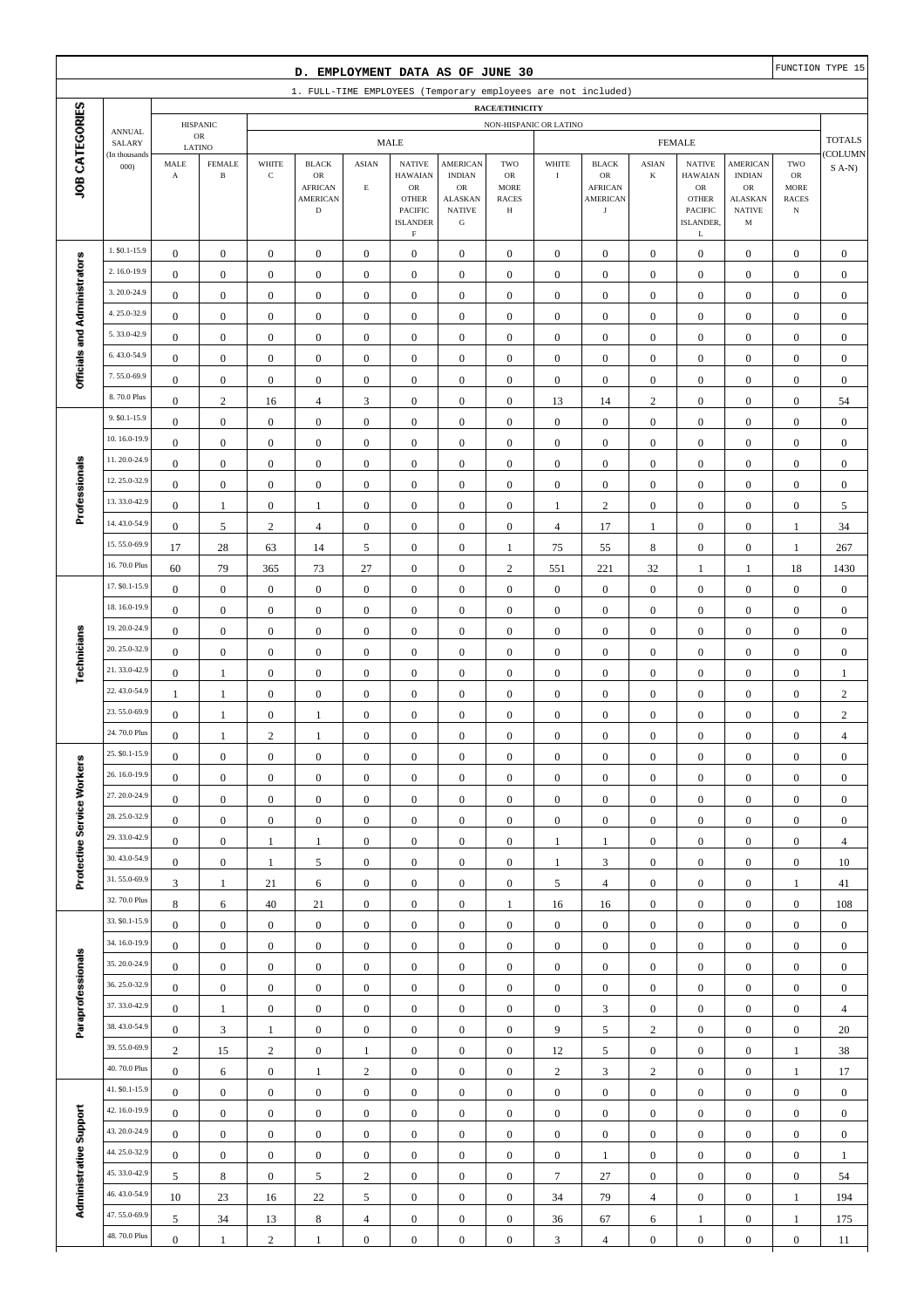|                                  | FUNCTION TYPE 15<br>D. EMPLOYMENT DATA AS OF JUNE 30<br>1. FULL-TIME EMPLOYEES (Temporary employees are not included) |                                      |                                      |                                      |                                                                                 |                                         |                                                                                     |                                                                                        |                                                                 |                                      |                                                                       |                                  |                                                                                              |                                                                         |                                                         |                                  |
|----------------------------------|-----------------------------------------------------------------------------------------------------------------------|--------------------------------------|--------------------------------------|--------------------------------------|---------------------------------------------------------------------------------|-----------------------------------------|-------------------------------------------------------------------------------------|----------------------------------------------------------------------------------------|-----------------------------------------------------------------|--------------------------------------|-----------------------------------------------------------------------|----------------------------------|----------------------------------------------------------------------------------------------|-------------------------------------------------------------------------|---------------------------------------------------------|----------------------------------|
|                                  | <b>RACE/ETHNICITY</b><br>NON-HISPANIC OR LATINO                                                                       |                                      |                                      |                                      |                                                                                 |                                         |                                                                                     |                                                                                        |                                                                 |                                      |                                                                       |                                  |                                                                                              |                                                                         |                                                         |                                  |
|                                  |                                                                                                                       |                                      |                                      |                                      |                                                                                 |                                         |                                                                                     |                                                                                        |                                                                 |                                      |                                                                       |                                  |                                                                                              |                                                                         |                                                         |                                  |
|                                  | <b>ANNUAL</b>                                                                                                         |                                      | <b>HISPANIC</b><br>${\sf OR}$        |                                      |                                                                                 |                                         | <b>MALE</b>                                                                         |                                                                                        |                                                                 |                                      |                                                                       |                                  | <b>FEMALE</b>                                                                                |                                                                         |                                                         | <b>TOTALS</b>                    |
|                                  | SALARY<br>(In thousands                                                                                               | LATINO                               |                                      |                                      |                                                                                 |                                         |                                                                                     |                                                                                        |                                                                 |                                      |                                                                       |                                  |                                                                                              |                                                                         |                                                         | COLUMN                           |
| JOB CATEGORIES                   | 000                                                                                                                   | MALE<br>$\boldsymbol{\rm{A}}$        | <b>FEMALE</b><br>$\, {\bf B}$        | WHITE<br>$\mathbf C$                 | <b>BLACK</b><br>$_{\rm OR}$<br><b>AFRICAN</b><br><b>AMERICAN</b><br>$\mathbf D$ | <b>ASIAN</b><br>$\mathop{\hbox{\bf E}}$ | <b>NATIVE</b><br><b>HAWAIAN</b><br>OR<br><b>OTHER</b><br>PACIFIC<br><b>ISLANDER</b> | <b>AMERICAN</b><br><b>INDIAN</b><br>OR<br><b>ALASKAN</b><br><b>NATIVE</b><br>${\bf G}$ | TWO<br><b>OR</b><br><b>MORE</b><br><b>RACES</b><br>$\, {\rm H}$ | WHITE<br>$\rm I$                     | <b>BLACK</b><br>OR<br><b>AFRICAN</b><br><b>AMERICAN</b><br>$_{\rm J}$ | <b>ASIAN</b><br>$\bf K$          | <b>NATIVE</b><br><b>HAWAIAN</b><br>${\rm OR}$<br><b>OTHER</b><br><b>PACIFIC</b><br>ISLANDER. | <b>AMERICAN</b><br><b>INDIAN</b><br>OR<br>ALASKAN<br><b>NATIVE</b><br>M | TWO<br>${\rm OR}$<br>MORE<br><b>RACES</b><br>$_{\rm N}$ | $S$ A-N)                         |
|                                  | 49. \$0.1-15.9                                                                                                        |                                      |                                      |                                      |                                                                                 |                                         | $\mathbf F$                                                                         |                                                                                        |                                                                 |                                      |                                                                       |                                  | L                                                                                            |                                                                         |                                                         |                                  |
|                                  | 50.16.0-19.9                                                                                                          | $\boldsymbol{0}$<br>$\mathbf{0}$     | $\mathbf{0}$<br>$\boldsymbol{0}$     | $\boldsymbol{0}$<br>$\boldsymbol{0}$ | $\boldsymbol{0}$<br>$\boldsymbol{0}$                                            | $\boldsymbol{0}$<br>$\boldsymbol{0}$    | $\boldsymbol{0}$<br>$\boldsymbol{0}$                                                | $\boldsymbol{0}$<br>$\boldsymbol{0}$                                                   | $\boldsymbol{0}$<br>$\boldsymbol{0}$                            | $\boldsymbol{0}$<br>$\boldsymbol{0}$ | $\boldsymbol{0}$<br>$\boldsymbol{0}$                                  | $\mathbf{0}$<br>$\boldsymbol{0}$ | $\boldsymbol{0}$<br>$\boldsymbol{0}$                                                         | $\boldsymbol{0}$<br>$\boldsymbol{0}$                                    | $\boldsymbol{0}$<br>$\boldsymbol{0}$                    | $\boldsymbol{0}$<br>$\mathbf{0}$ |
| Skilled Craft Workers            | 51.20.0-24.9                                                                                                          | $\mathbf{0}$                         | $\boldsymbol{0}$                     | $\boldsymbol{0}$                     | $\boldsymbol{0}$                                                                | $\mathbf{0}$                            | $\boldsymbol{0}$                                                                    | $\mathbf{0}$                                                                           | $\mathbf{0}$                                                    | $\boldsymbol{0}$                     | $\boldsymbol{0}$                                                      | $\boldsymbol{0}$                 | $\boldsymbol{0}$                                                                             | $\boldsymbol{0}$                                                        | $\boldsymbol{0}$                                        | $\mathbf{0}$                     |
|                                  | 52.25.0-32.9                                                                                                          | $\boldsymbol{0}$                     | $\boldsymbol{0}$                     | $\boldsymbol{0}$                     | $\boldsymbol{0}$                                                                | $\boldsymbol{0}$                        | $\boldsymbol{0}$                                                                    | $\boldsymbol{0}$                                                                       | $\boldsymbol{0}$                                                | $\boldsymbol{0}$                     | $\boldsymbol{0}$                                                      | $\boldsymbol{0}$                 | $\boldsymbol{0}$                                                                             | $\boldsymbol{0}$                                                        | $\boldsymbol{0}$                                        | $\boldsymbol{0}$                 |
|                                  | 53.33.0-42.9                                                                                                          | $\boldsymbol{0}$                     | $\boldsymbol{0}$                     | $\boldsymbol{0}$                     | $\boldsymbol{0}$                                                                | $\boldsymbol{0}$                        | $\boldsymbol{0}$                                                                    | $\boldsymbol{0}$                                                                       | $\boldsymbol{0}$                                                | $\boldsymbol{0}$                     | $\boldsymbol{0}$                                                      | $\boldsymbol{0}$                 | $\boldsymbol{0}$                                                                             | $\boldsymbol{0}$                                                        | $\boldsymbol{0}$                                        | $\boldsymbol{0}$                 |
|                                  | 54.43.0-54.9                                                                                                          | $\mathbf{1}$                         | $\boldsymbol{0}$                     | $\sqrt{2}$                           | $\overline{4}$                                                                  | $\boldsymbol{0}$                        | $\boldsymbol{0}$                                                                    | $\boldsymbol{0}$                                                                       | $\boldsymbol{0}$                                                | $\boldsymbol{0}$                     | $\boldsymbol{0}$                                                      | $\boldsymbol{0}$                 | $\boldsymbol{0}$                                                                             | $\boldsymbol{0}$                                                        | $\boldsymbol{0}$                                        | $\boldsymbol{7}$                 |
|                                  | 55.55.0-69.9                                                                                                          | 1                                    | $\boldsymbol{0}$                     | $\mathbf{2}$                         | $\boldsymbol{0}$                                                                | $\mathbf{0}$                            | $\boldsymbol{0}$                                                                    | $\boldsymbol{0}$                                                                       | $\boldsymbol{0}$                                                | 1                                    | $\boldsymbol{0}$                                                      | $\boldsymbol{0}$                 | $\boldsymbol{0}$                                                                             | $\boldsymbol{0}$                                                        | $\boldsymbol{0}$                                        | $\overline{4}$                   |
|                                  | 56.70.0 Plus                                                                                                          | 12                                   | $\sqrt{2}$                           | 218                                  | 33                                                                              | $\mathbf{1}$                            | $\mathbf{0}$                                                                        | $\overline{4}$                                                                         | $\boldsymbol{0}$                                                | $\overline{4}$                       | $\sqrt{2}$                                                            | $\boldsymbol{0}$                 | $\boldsymbol{0}$                                                                             | 1                                                                       | $\boldsymbol{0}$                                        | 277                              |
|                                  | 57. \$0.1-15.9                                                                                                        | $\boldsymbol{0}$                     | $\boldsymbol{0}$                     | $\boldsymbol{0}$                     | $\boldsymbol{0}$                                                                | $\boldsymbol{0}$                        | $\mathbf{0}$                                                                        | $\boldsymbol{0}$                                                                       | $\boldsymbol{0}$                                                | $\boldsymbol{0}$                     | $\boldsymbol{0}$                                                      | $\boldsymbol{0}$                 | $\boldsymbol{0}$                                                                             | $\boldsymbol{0}$                                                        | $\boldsymbol{0}$                                        | $\boldsymbol{0}$                 |
|                                  | 58.16.0-19.9                                                                                                          | $\boldsymbol{0}$                     | $\boldsymbol{0}$                     | $\boldsymbol{0}$                     | $\boldsymbol{0}$                                                                | $\boldsymbol{0}$                        | $\boldsymbol{0}$                                                                    | $\boldsymbol{0}$                                                                       | $\boldsymbol{0}$                                                | $\boldsymbol{0}$                     | $\boldsymbol{0}$                                                      | $\boldsymbol{0}$                 | $\boldsymbol{0}$                                                                             | $\boldsymbol{0}$                                                        | $\boldsymbol{0}$                                        | $\boldsymbol{0}$                 |
| Service-Maintenance              | 59.20.0-24.9                                                                                                          | $\mathbf{0}$                         | $\boldsymbol{0}$                     | $\boldsymbol{0}$                     | $\boldsymbol{0}$                                                                | $\mathbf{0}$                            | $\boldsymbol{0}$                                                                    | $\boldsymbol{0}$                                                                       | $\mathbf{0}$                                                    | $\boldsymbol{0}$                     | $\boldsymbol{0}$                                                      | $\boldsymbol{0}$                 | $\boldsymbol{0}$                                                                             | $\boldsymbol{0}$                                                        | $\boldsymbol{0}$                                        | $\mathbf{0}$                     |
|                                  | 60.25.0-32.9                                                                                                          | $\bf{0}$                             | $\boldsymbol{0}$                     | $\boldsymbol{0}$                     | $\boldsymbol{0}$                                                                | $\boldsymbol{0}$                        | $\boldsymbol{0}$                                                                    | $\boldsymbol{0}$                                                                       | $\boldsymbol{0}$                                                | $\boldsymbol{0}$                     | $\boldsymbol{0}$                                                      | $\boldsymbol{0}$                 | $\boldsymbol{0}$                                                                             | $\boldsymbol{0}$                                                        | $\boldsymbol{0}$                                        | $\mathbf{0}$                     |
|                                  | 61.33.0-42.9                                                                                                          | 3                                    | $\mathfrak{Z}$                       | 8                                    | $28\,$                                                                          | $\boldsymbol{0}$                        | $\boldsymbol{0}$                                                                    | $\boldsymbol{0}$                                                                       | $\boldsymbol{0}$                                                | 6                                    | 14                                                                    | $\boldsymbol{0}$                 | $\boldsymbol{0}$                                                                             | $\boldsymbol{0}$                                                        | $\boldsymbol{0}$                                        | 62                               |
|                                  | 62.43.0-54.9                                                                                                          | 6                                    | $\mathfrak{Z}$                       | $32\,$                               | 17                                                                              | $\boldsymbol{0}$                        | $\boldsymbol{0}$                                                                    | 1                                                                                      | $\boldsymbol{0}$                                                | $\sqrt{5}$                           | 6                                                                     | $\boldsymbol{0}$                 | $\boldsymbol{0}$                                                                             | $\boldsymbol{0}$                                                        | $\boldsymbol{0}$                                        | 70                               |
|                                  | 63.55.0-69.9                                                                                                          | $\boldsymbol{0}$                     | $\boldsymbol{0}$                     | 1                                    | 3                                                                               | $\boldsymbol{0}$                        | $\boldsymbol{0}$                                                                    | $\boldsymbol{0}$                                                                       | $\boldsymbol{0}$                                                | $\boldsymbol{0}$                     | $\boldsymbol{0}$                                                      | $\boldsymbol{0}$                 | $\boldsymbol{0}$                                                                             | $\boldsymbol{0}$                                                        | $\boldsymbol{0}$                                        | $\overline{4}$                   |
|                                  | 64.70.0 Plus                                                                                                          | $\mathbf{1}$                         | $\boldsymbol{0}$                     | 5                                    | $\mathbf{1}$                                                                    | $\boldsymbol{0}$                        | $\boldsymbol{0}$                                                                    | $\boldsymbol{0}$                                                                       | $\boldsymbol{0}$                                                | $\mathbf{1}$                         | $\boldsymbol{0}$                                                      | $\boldsymbol{0}$                 | $\boldsymbol{0}$                                                                             | $\boldsymbol{0}$                                                        | $\boldsymbol{0}$                                        | 8                                |
| 65. TOTAL FULL TIME              |                                                                                                                       | 135                                  | 225                                  | 813                                  | 254                                                                             | 50                                      | $\boldsymbol{0}$                                                                    | 5                                                                                      | $\overline{4}$                                                  | 787                                  | 549                                                                   | 57                               | $\overline{c}$                                                                               | $\overline{c}$                                                          | 25                                                      | 2908                             |
| (Lines 1-64)                     |                                                                                                                       |                                      |                                      |                                      |                                                                                 |                                         |                                                                                     |                                                                                        |                                                                 |                                      |                                                                       |                                  |                                                                                              |                                                                         |                                                         |                                  |
| 66.OFFICIALS/ADMIN               |                                                                                                                       |                                      | $2$ .                                |                                      | OTHER THAN FULLTIME                                                             |                                         | EMPLOYEES                                                                           |                                                                                        |                                                                 |                                      | (Including temporary                                                  |                                  | employees)                                                                                   |                                                                         |                                                         |                                  |
| 67.PROFESSIONALS                 |                                                                                                                       | $\boldsymbol{0}$                     | $\boldsymbol{0}$                     | $\boldsymbol{0}$                     | $\boldsymbol{0}$                                                                | $\boldsymbol{0}$                        | $\boldsymbol{0}$                                                                    | $\boldsymbol{0}$                                                                       | $\boldsymbol{0}$                                                | $\boldsymbol{0}$                     | $\boldsymbol{0}$                                                      | $\boldsymbol{0}$                 | $\boldsymbol{0}$                                                                             | $\boldsymbol{0}$                                                        | $\boldsymbol{0}$                                        | $\boldsymbol{0}$                 |
| 68.TECHNICIANS                   |                                                                                                                       | 1                                    | $\sqrt{2}$                           | $\sqrt{2}$                           | $\boldsymbol{0}$                                                                | $\boldsymbol{0}$                        | $\boldsymbol{0}$                                                                    | $\boldsymbol{0}$                                                                       | $\boldsymbol{0}$                                                | 15                                   | 1                                                                     | $\mathbf{0}$                     | $\boldsymbol{0}$                                                                             | $\boldsymbol{0}$                                                        | $\mathbf{1}$                                            | 22                               |
|                                  | <b>69.PROTECTIVE SERVICE</b>                                                                                          | $\boldsymbol{0}$<br>$\boldsymbol{0}$ | $\boldsymbol{0}$<br>$\boldsymbol{0}$ | $\boldsymbol{0}$<br>$\boldsymbol{0}$ | $\boldsymbol{0}$<br>$\boldsymbol{0}$                                            | $\boldsymbol{0}$<br>$\boldsymbol{0}$    | $\boldsymbol{0}$                                                                    | $\boldsymbol{0}$<br>$\mathbf{0}$                                                       | $\boldsymbol{0}$<br>$\mathbf{0}$                                | $\mathbf{1}$<br>$\boldsymbol{0}$     | $\boldsymbol{0}$<br>$\boldsymbol{0}$                                  | $\boldsymbol{0}$<br>$\mathbf{0}$ | $\boldsymbol{0}$<br>$\mathbf{0}$                                                             | $\boldsymbol{0}$                                                        | $\boldsymbol{0}$                                        | $\mathbf{1}$<br>$\mathbf{0}$     |
|                                  | 70.PARA-PROFESSIONAL                                                                                                  | $\boldsymbol{0}$                     | $\boldsymbol{0}$                     | $\boldsymbol{0}$                     | $\boldsymbol{0}$                                                                | $\boldsymbol{0}$                        | $\boldsymbol{0}$<br>$\boldsymbol{0}$                                                | $\mathbf{0}$                                                                           | $\mathbf{0}$                                                    | $\boldsymbol{0}$                     | $\boldsymbol{0}$                                                      | $\boldsymbol{0}$                 | $\boldsymbol{0}$                                                                             | $\boldsymbol{0}$<br>$\boldsymbol{0}$                                    | $\boldsymbol{0}$<br>$\boldsymbol{0}$                    | $\mathbf{0}$                     |
| 71.ADMIN. SUPPORT                |                                                                                                                       | $\overline{0}$                       | $\boldsymbol{0}$                     | $\boldsymbol{0}$                     | $\Omega$                                                                        | $\mathbf{0}$                            | $\boldsymbol{0}$                                                                    | $\boldsymbol{0}$                                                                       | $\mathbf{0}$                                                    | $\boldsymbol{0}$                     | $\boldsymbol{0}$                                                      | $\boldsymbol{0}$                 | $\boldsymbol{0}$                                                                             | $\theta$                                                                | $\boldsymbol{0}$                                        | $\theta$                         |
| 72.SKILLED CRAFT                 |                                                                                                                       | $\mathbf{0}$                         | $\boldsymbol{0}$                     | $\boldsymbol{0}$                     | $\mathbf{0}$                                                                    | $\boldsymbol{0}$                        | $\boldsymbol{0}$                                                                    | $\boldsymbol{0}$                                                                       | $\boldsymbol{0}$                                                | $\mathbf{0}$                         | $\mathbf{0}$                                                          | $\mathbf{0}$                     | $\mathbf{0}$                                                                                 | $\mathbf{0}$                                                            | $\overline{0}$                                          | $\mathbf{0}$                     |
|                                  | 73.SERVICE/MAINTENAN                                                                                                  | $\overline{0}$                       | $\boldsymbol{0}$                     | $\boldsymbol{0}$                     | $\boldsymbol{0}$                                                                | $\mathbf{0}$                            | $\overline{0}$                                                                      | $\mathbf{0}$                                                                           | $\boldsymbol{0}$                                                | $\boldsymbol{0}$                     | $\overline{2}$                                                        | $\mathbf{0}$                     | $\mathbf{0}$                                                                                 | $\overline{0}$                                                          | $\mathbf{0}$                                            | 2                                |
| CE<br>FULL TIME<br>(Lines 66-73) | 74. TOTAL OTHER THAN                                                                                                  | $\mathbf{1}$                         | 2                                    | 2                                    | $\mathbf{0}$                                                                    | $\mathbf{0}$                            | $\mathbf{0}$                                                                        | $\boldsymbol{0}$                                                                       | $\overline{0}$                                                  | 16                                   | 3                                                                     | $\mathbf{0}$                     | $\mathbf{0}$                                                                                 | $\overline{0}$                                                          | 1                                                       | 25                               |
|                                  |                                                                                                                       |                                      |                                      |                                      | 3. NEW HIRES DURING FISCAL YEAR Permanent full time only JULY 1 - JUNE 30       |                                         |                                                                                     |                                                                                        |                                                                 |                                      |                                                                       |                                  |                                                                                              |                                                                         |                                                         |                                  |
| 75.OFFICIALS/ADMIN               |                                                                                                                       | $\boldsymbol{0}$                     | $\boldsymbol{0}$                     | $\boldsymbol{0}$                     | $\mathbf{0}$                                                                    | $\mathbf{0}$                            | $\mathbf{0}$                                                                        | $\mathbf{0}$                                                                           | $\overline{0}$                                                  | 3                                    | $\boldsymbol{0}$                                                      | $\mathbf{0}$                     | $\mathbf{0}$                                                                                 | $\overline{0}$                                                          | $\mathbf{0}$                                            | 3                                |
| 76.PROFESSIONALS                 |                                                                                                                       | $\mathbf{0}$                         | $\sqrt{2}$                           | 56                                   | 3                                                                               | $\mathbf{0}$                            | $\mathbf{0}$                                                                        | $\boldsymbol{0}$                                                                       | $\boldsymbol{0}$                                                | 50                                   | 10                                                                    | $\mathbf{1}$                     | $\mathbf{0}$                                                                                 | $\mathbf{0}$                                                            | $\mathbf{0}$                                            | 122                              |
| 77.TECHNICIANS                   |                                                                                                                       | $\boldsymbol{0}$                     | $\boldsymbol{0}$                     | $\boldsymbol{0}$                     | $\boldsymbol{0}$                                                                | $\boldsymbol{0}$                        | $\boldsymbol{0}$                                                                    | $\boldsymbol{0}$                                                                       | $\boldsymbol{0}$                                                | $\overline{0}$                       | $\boldsymbol{0}$                                                      | $\overline{0}$                   | $\mathbf{0}$                                                                                 | $\boldsymbol{0}$                                                        | $\boldsymbol{0}$                                        | $\overline{0}$                   |
|                                  | 78.PROTECTIVE SERVICE                                                                                                 | $\mathbf{0}$                         | $\mathbf{0}$                         | 11                                   | $\mathbf{0}$                                                                    | $\boldsymbol{0}$                        | $\mathbf{0}$                                                                        | $\mathbf{0}$                                                                           | $\overline{0}$                                                  | 3                                    | $\boldsymbol{0}$                                                      | $\overline{0}$                   | $\mathbf{0}$                                                                                 | $\overline{0}$                                                          | $\overline{0}$                                          | 14                               |
|                                  | 79.PARA-PROFESSIONAL                                                                                                  | $\overline{0}$                       | $\mathbf{0}$                         | $\mathbf{0}$                         | $\mathbf{0}$                                                                    | $\mathbf{0}$                            | $\boldsymbol{0}$                                                                    | $\mathbf{0}$                                                                           | $\overline{0}$                                                  | $\overline{4}$                       | $\boldsymbol{0}$                                                      | $\overline{0}$                   | $\overline{0}$                                                                               | $\overline{0}$                                                          | $\mathbf{0}$                                            | $\overline{4}$                   |
| 80.ADMIN. SUPPORT                |                                                                                                                       | $\mathbf{0}$                         | $\bf{0}$                             | 1                                    | $\boldsymbol{0}$                                                                | $\mathbf{0}$                            | $\boldsymbol{0}$                                                                    | $\boldsymbol{0}$                                                                       | $\boldsymbol{0}$                                                | 3                                    | $\overline{c}$                                                        | $\mathbf{0}$                     | $\mathbf{0}$                                                                                 | $\boldsymbol{0}$                                                        | $\boldsymbol{0}$                                        | 6                                |
| 81.SKILLED CRAFT                 |                                                                                                                       | $\mathbf{0}$                         | $\mathbf{0}$                         | 12                                   | $\boldsymbol{0}$                                                                | $\boldsymbol{0}$                        | $\boldsymbol{0}$                                                                    | $\boldsymbol{0}$                                                                       | $\boldsymbol{0}$                                                | $\mathbf{1}$                         | $\boldsymbol{0}$                                                      | $\mathbf{0}$                     | $\mathbf{0}$                                                                                 | $\boldsymbol{0}$                                                        | $\boldsymbol{0}$                                        | 13                               |
|                                  | 82.SERVICE/MAINTENAN                                                                                                  | $\overline{0}$                       | $\boldsymbol{0}$                     | $\mathbf{1}$                         | $\boldsymbol{0}$                                                                | $\mathbf{0}$                            | $\boldsymbol{0}$                                                                    | $\mathbf{0}$                                                                           | $\mathbf{0}$                                                    | $\boldsymbol{0}$                     | $\boldsymbol{0}$                                                      | $\boldsymbol{0}$                 | $\boldsymbol{0}$                                                                             | $\overline{0}$                                                          | $\mathbf{0}$                                            | $\mathbf{1}$                     |
| CE<br>(Lines 75-82)              | 83. TOTAL NEW HIRES                                                                                                   | $\mathbf{0}$                         | $\sqrt{2}$                           | 81                                   | 3                                                                               | $\boldsymbol{0}$                        | $\boldsymbol{0}$                                                                    | $\boldsymbol{0}$                                                                       | $\boldsymbol{0}$                                                | 64                                   | 12                                                                    | $\mathbf{1}$                     | $\boldsymbol{0}$                                                                             | $\boldsymbol{0}$                                                        | $\boldsymbol{0}$                                        | 163                              |